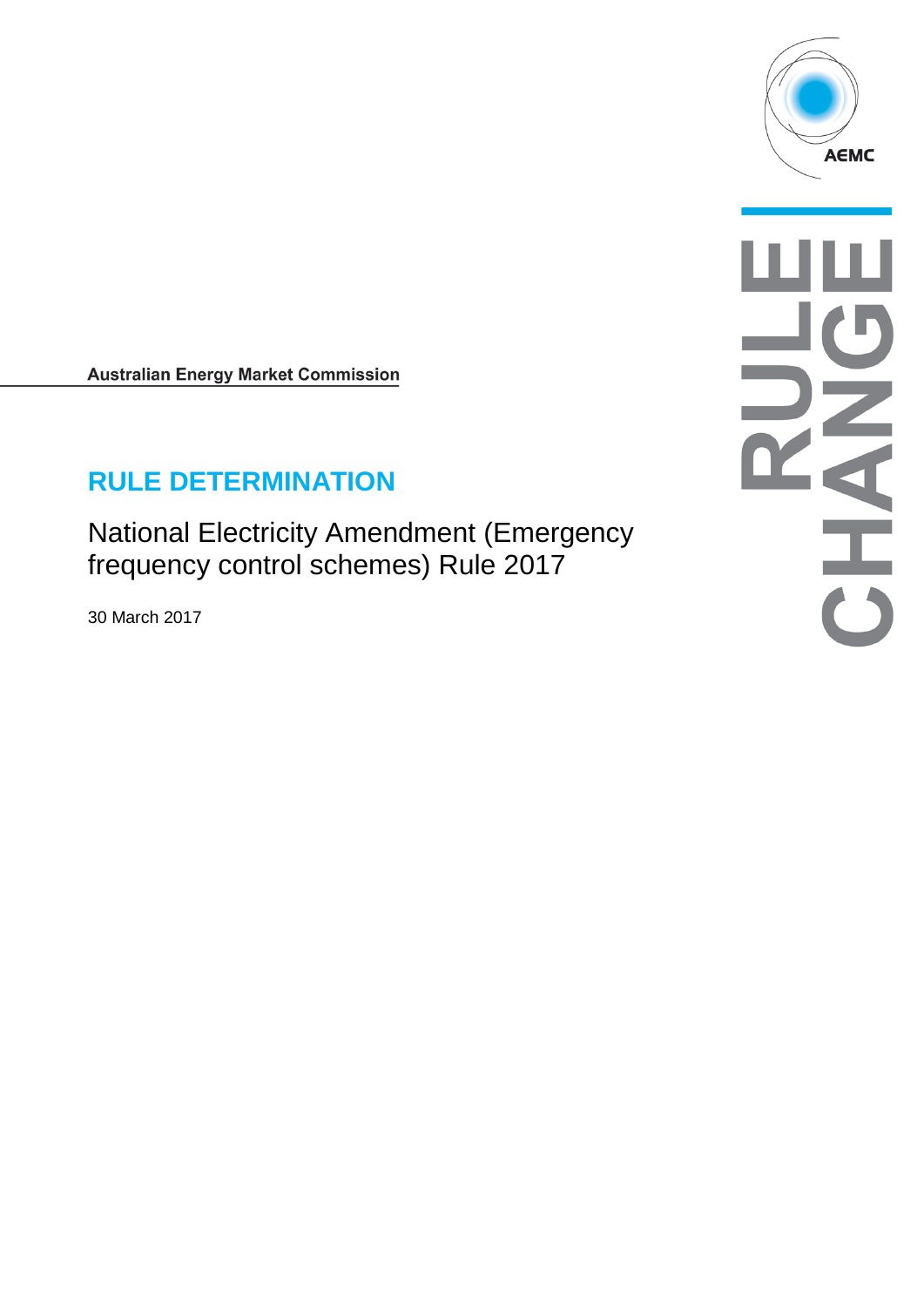#### **Inquiries**

Australian Energy Market Commission PO Box A2449 Sydney South NSW 1235

**E**: aemc@aemc.gov.au **T**: (02) 8296 7800 **F**: (02) 8296 7899

Reference: ERC0212

#### **Citation**

AEMC 2017, Emergency frequency control schemes, Rule Determination, 30 March 2017, Sydney

#### **About the AEMC**

The AEMC reports to the Council of Australian Governments (COAG) through the COAG Energy Council. We have two functions. We make and amend the national electricity, gas and energy retail rules and conduct independent reviews for the COAG Energy Council.

This work is copyright. The Copyright Act 1968 permits fair dealing for study, research, news reporting, criticism and review. Selected passages, tables or diagrams may be reproduced for such purposes provided acknowledgement of the source is included.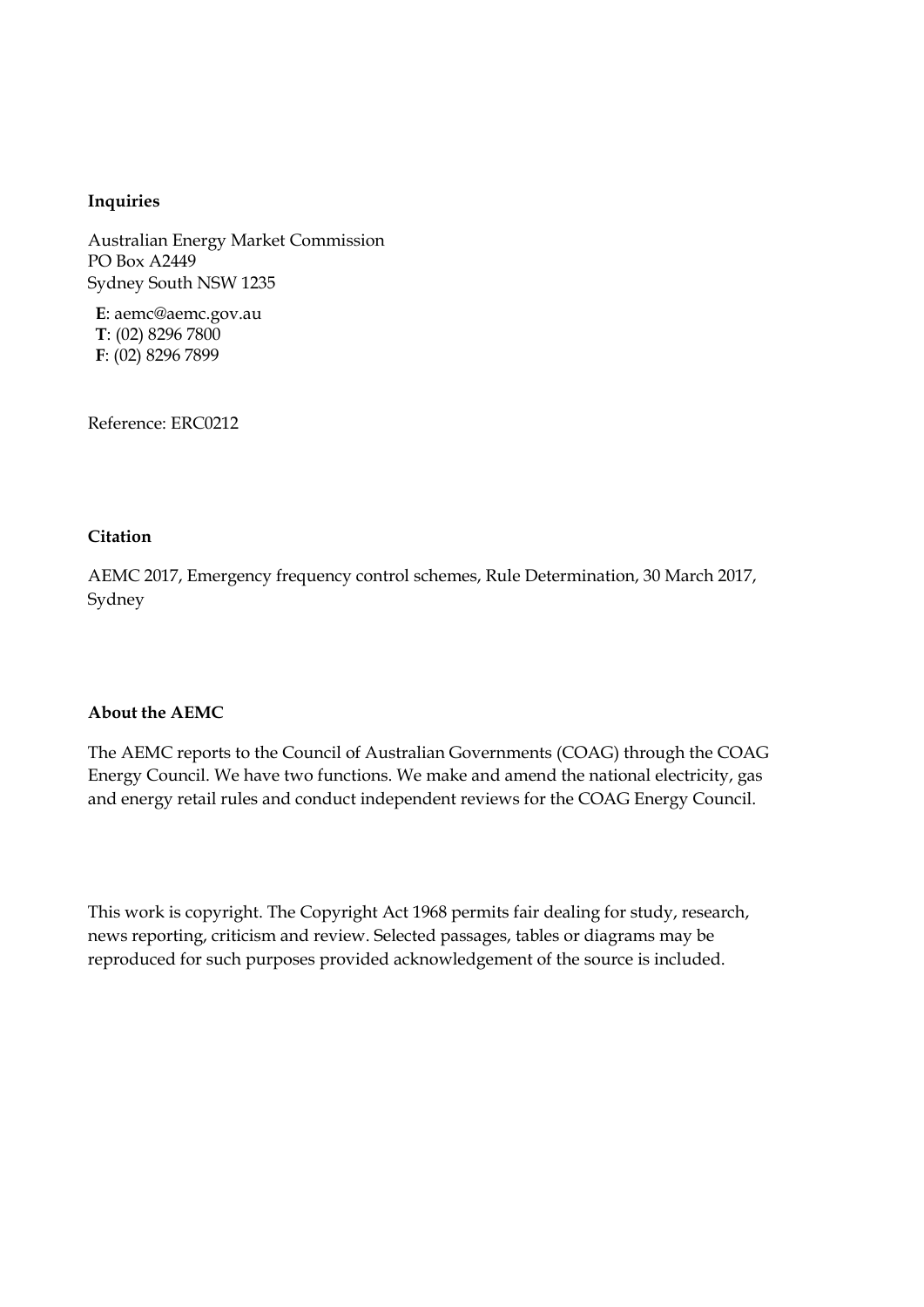## **Summary**

The Australian Energy Market Commission (AEMC or Commission) has made a final rule, which is a more preferable rule, to enhance the frameworks for emergency frequency control in the National Electricity Market (NEM).

Driven by rapid technological change and emissions policy, the NEM is experiencing a significant shift away from conventional generators, powered by coal and gas, and towards new technologies, such as wind farms and solar panels. Due to their different technical characteristics, the widespread deployment of these new technologies is having major impacts on the maintenance of power system security.

The Australian Energy Market Operator (AEMO) is obliged under the National Electricity Law (NEL) to maintain and improve power system security. As part of its obligations under the NEL and National Electricity Rules (NER), it is required to manage the potential impacts on system security of events it considers reasonably possible (called credible contingencies), and re-classify non-credible contingencies to credible ones when, in its discretion, it is appropriate to do so.

The risks associated with some non-credible contingencies have increased in light of the transitioning NEM. In the past, the effects of these events have been mitigated through the use of schemes installed by Network Service Providers (NSPs) designed to quickly respond to changes in frequency where a sudden disturbance has caused an imbalance between load and generation. However, the shifting generation mix means that the frequency of the power system can now change much more quickly, reducing the effectiveness of these schemes.

To ensure that these risks are identified and addressed in a systematic manner, the final rule establishes an integrated, transparent framework for the consideration and management of power system frequency risks arising from non-credible contingency events. By establishing a framework to regularly review current and emerging power system frequency risks, and then identify and implement the most efficient means of managing emergency frequency events, the final rule also supports security of supply at the lowest costs for consumers.

The Commission has made this final rule determination after carefully considering the arguments and evidence put forward throughout the rule change process, including in submissions to the draft rule determination and the draft rule. The Commission has also developed the final rule determination in coordination with its Review of System Security Market Frameworks (the system security review). A summary of the final rule is provided below.

#### **Summary of the final rule**

The final rule is intended to promote the efficient operation of the power system in light of the risks emerging from the NEM's current transition in technologies.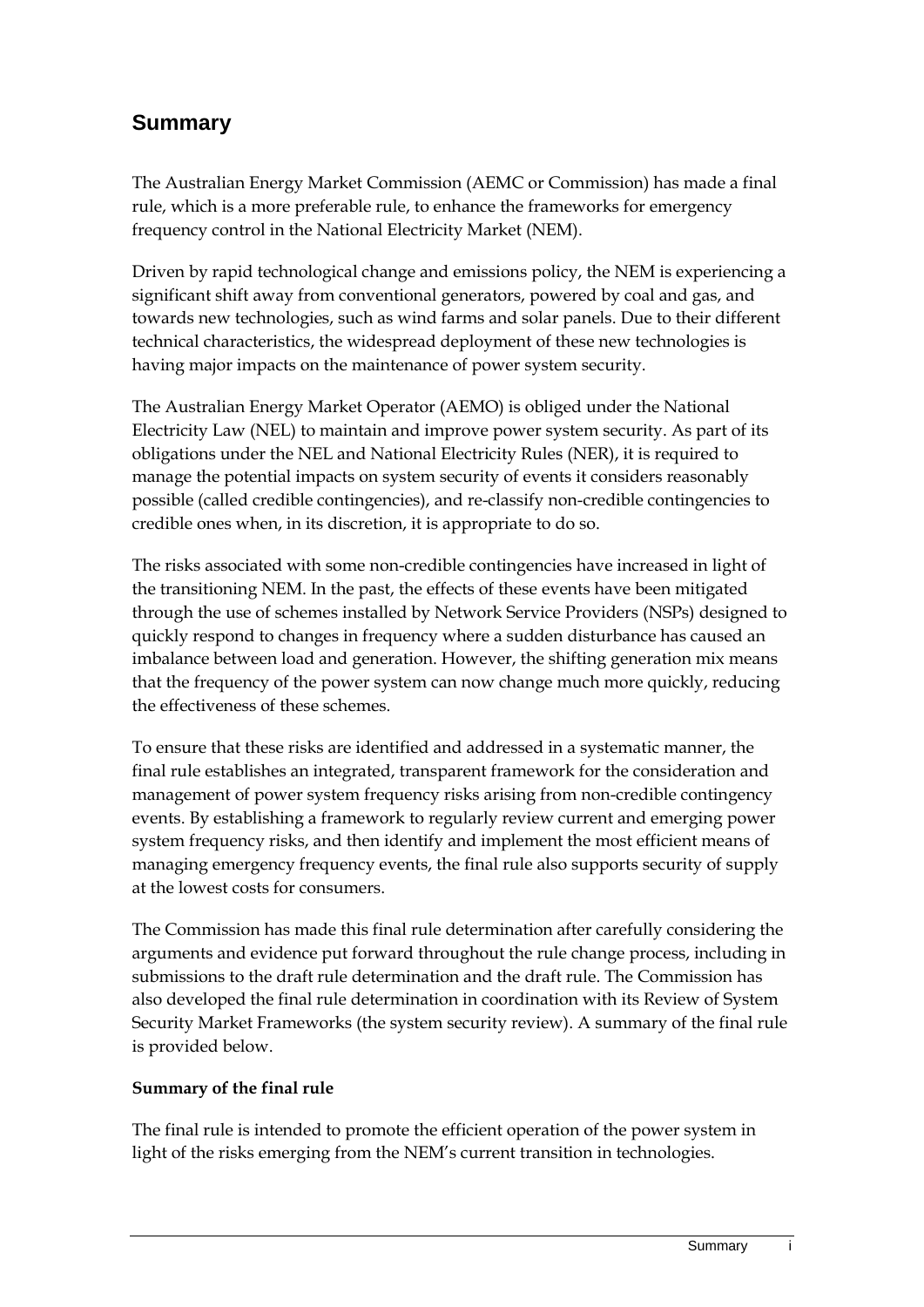First, the final rule places a clear obligation on AEMO to undertake, in collaboration with Transmission Network Service Providers (TNSPs), an integrated, periodic review of power system frequency risks associated with non-credible contingency events. The purpose of the review (Power System Frequency Risk Review (PSFR review)) is to reveal to AEMO, and the market more generally:

- whether there is a need to introduce, modify or adapt automatic schemes to shed  $load<sup>1</sup>$  $load<sup>1</sup>$  $load<sup>1</sup>$  or generation that are designed to limit the consequences of some non-credible contingency events; and/or
- whether it would be economic for AEMO to operate the power system in a way that limits the consequences of certain high consequence non-credible contingency events, should they occur.

In respect of the former, once a need to introduce, modify or adapt such an emergency frequency control scheme is identified through the risk review process, the assessment, design, implementation and monitoring of the scheme will largely proceed through the existing framework for NSP planning in the National Electricity Rules (NER). In particular, the Regulatory Investment Test for Transmission (RIT-T) or Distribution (RIT-D) will be used to assess the economic case for the change. The final rule clarifies and enhances the arrangements for load shedding schemes used to manage under-frequency events and, for the first time, establishes in the rules a governance framework for the implementation of schemes to shed generation to manage over-frequency events.

In respect of the latter, if AEMO identifies one (or more) non-credible contingency events which it considers it may be economically efficient to manage using existing ex-ante operational measures, AEMO would submit a request to the Reliability Panel to have the event declared to be a "protected event". Such ex-ante measures may be intended to be used to manage an event either alone or in combination with a new or modified emergency frequency control scheme.

The Reliability Panel would undertake an economic assessment of the request by weighing the costs of the options for managing the event (including the costs to the market of any load shedding) against the avoided cost of the consequences of the non-credible contingency event should it occur and not be managed. Where the benefits of managing the event outweigh the costs of doing so, the Reliability Panel would declare the event a protected event.

In addition, where the efficient management option includes a new or modified emergency frequency control scheme, the Reliability Panel would set a "protected event EFCS standard", or set of target capabilities, for the scheme. NSPs would then be required to design, implement and monitor the scheme in accordance with the standard. NSPs would be exempt from having to undertake the RIT-T (or RIT-D)

<span id="page-3-0"></span><sup>&</sup>lt;sup>1</sup> The rules currently set out a national framework for controlled under frequency load shedding (UFLS) for the management of under-frequency events following a non-credible contingency event.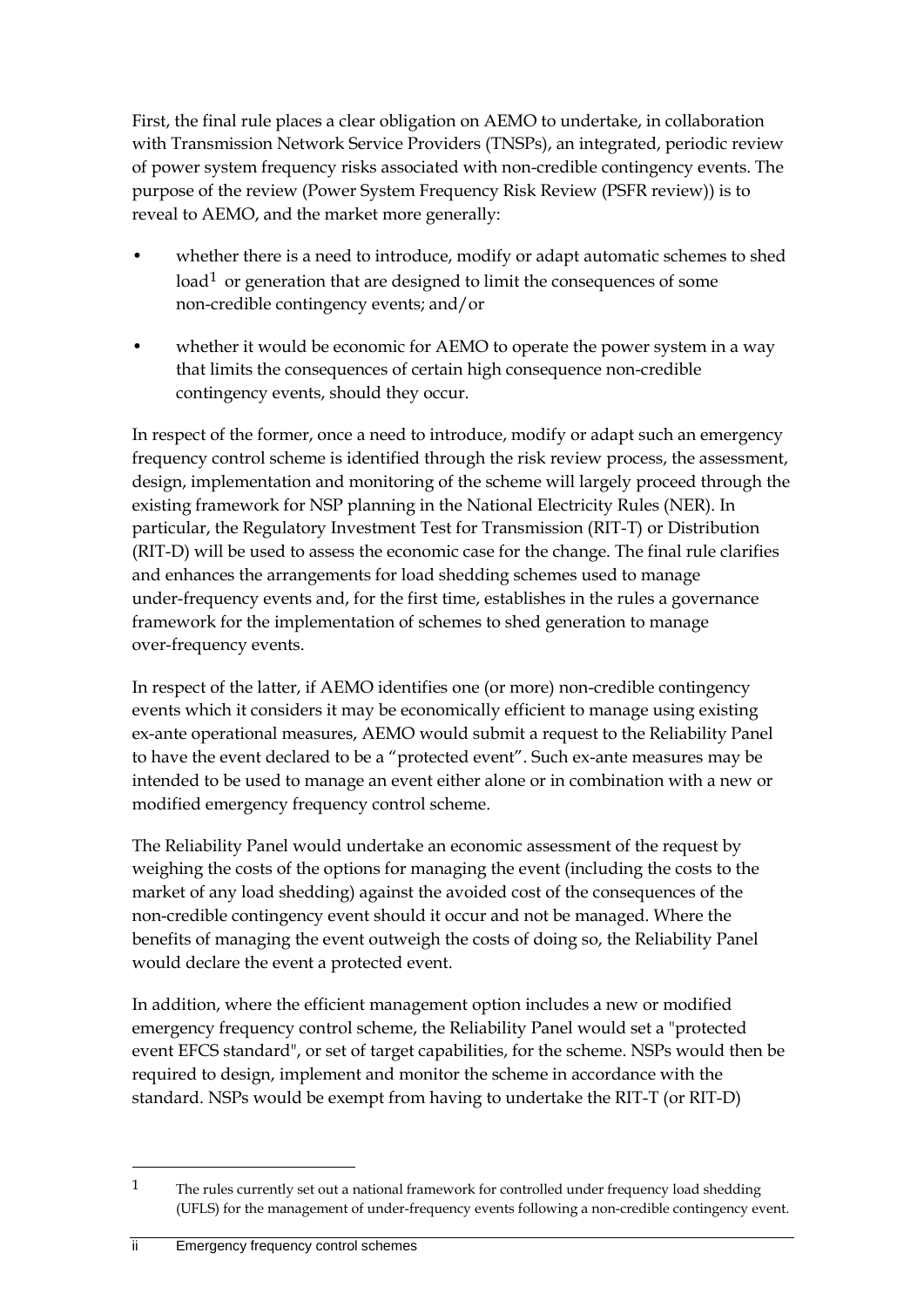where this would otherwise have been applicable because the Reliability Panel would already have undertaken a cost benefit analysis of the recommended option.

An overview of the framework for the management of emergency frequency events is set out in figure 1.

#### **Figure 1 Overview of the framework for the management of emergency frequency events**

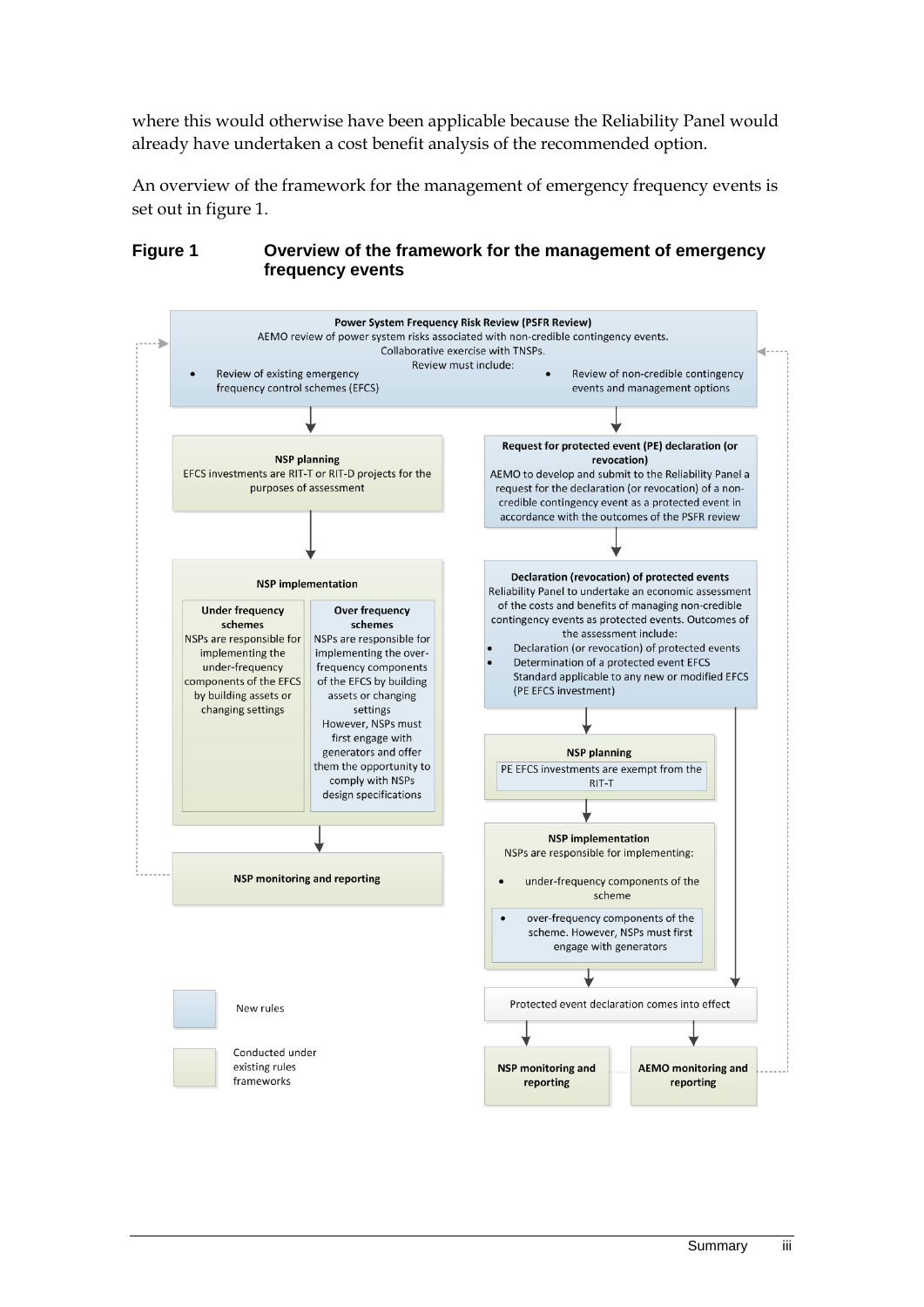### **Reasons for making the final rule**

Having regard to the issues raised in the rule change request and during consultation, the Commission is satisfied that the more preferable final rule will, or is likely to, contribute to the achievement of the NEO for the following reasons:

- The inclusion of an economic assessment framework allows for the severity of the consequences of certain non-credible contingency events to be balanced against the price outcomes associated with managing the event.
- The introduction of a clear and transparent framework around the development of emergency frequency control schemes will enable new technologies and solutions to provide more effective emergency frequency control schemes to be identified and considered, improving the security of electricity services for consumers.
- The introduction of a contingency event classification for protected events will allow for more efficient operation of the power system, providing both security and reliability benefits for consumers.

The governance framework clarifies responsibilities for the review of power system frequency risks, the declaration of a protected event through a robust cost benefit assessment, and the planning and implementation of management solutions for certain non-credible contingency events. This will allow for identification of efficient solutions to emerging risks in the NEM, supporting the long run efficient operation, use and investment in electricity services.

### **Context for the rule change request**

The National Electricity Market operates at a frequency that is kept close to 50 hertz. The frequency can change if sudden disturbances cause an imbalance between load and generation. For example, the sudden loss of a generator will cause the frequency to fall, while the loss of a large load will cause the frequency to rise.

AEMO operates the power system to manage the frequency following these kinds of disturbances. For events that AEMO considers are reasonably possible (called credible contingencies) such as the loss of a generator, AEMO manages the system at all times so that the frequency will stay within defined limits, if the event were to occur. AEMO does this by buying ancillary services and constraining the power system. No load shedding should occur for these events.

For events that AEMO considers are not reasonably possible (called non-credible contingencies) such as the simultaneous loss of multiple generators, AEMO doesn't manage the system at all times to limit the frequency consequences of these events. Instead, the frequency fall is stopped by controlled shedding of load, through automatic under-frequency load shedding schemes.

AEMO can reclassify a non-credible event as a credible event, if it considers that abnormal conditions mean the event is now reasonably possible in the surrounding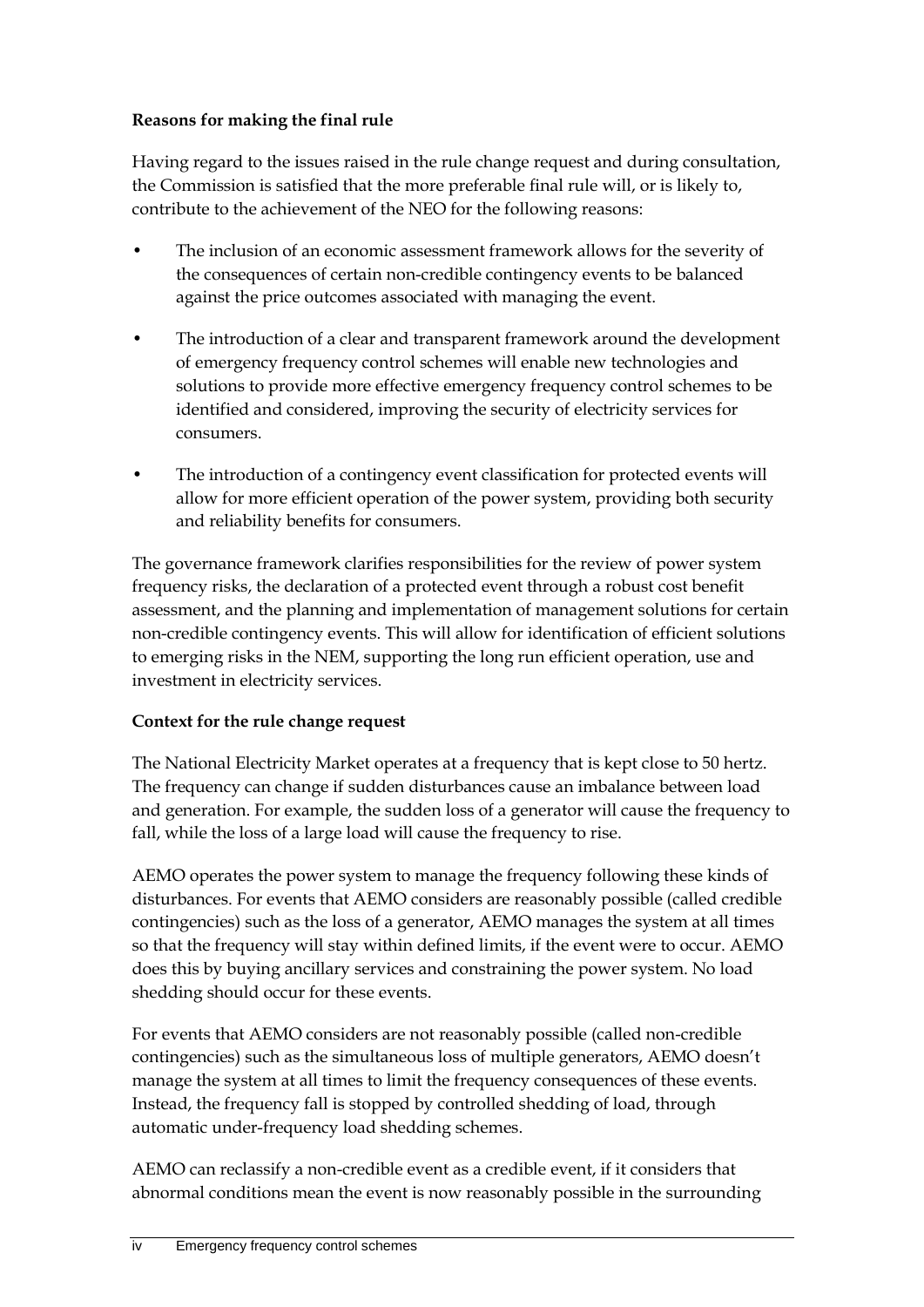circumstances. AEMO has discretion to decide whether these abnormal conditions exist and whether the event is now reasonably possible.

The consequences of non-credible contingency events are currently limited through under frequency load shedding schemes. These schemes utilise a series of relays that automatically shed load in a controlled manner in response to a drop in frequency caused by a non-credible contingency, such as the loss of multiple generators. This is intended to arrest the fall in frequency by rebalancing load and generation.

The effectiveness of current load shedding schemes may be reduced by the transitions underway within the NEM, particularly changes in the generation mix. This mix is changing as new non-synchronous generation technology, such as wind and solar, and the subsequent retirement of older, synchronous generators.

Synchronous generators provide a degree of physical "inertia" in the system, which slows the rate at which frequency can change following a contingency event. Non-synchronous generators provide less physical inertia in the system. This means that frequency can now change more rapidly following a contingency event.

These changes may reduce the effectiveness of existing under frequency load shedding schemes. In particular, these schemes may not be able to act fast enough to arrest the fall in frequency following a contingency event. This could result in a cascading failure of other generators, potentially causing a major black out.

These under frequency control schemes therefore need to be adapted and enhanced so they remain effective and capable of supporting the secure supply of energy to consumers as this transition continues.

#### **System security work package**

The Commission has developed the final rule determination in coordination with its Review of System Security Market Frameworks (the system security review). The system security review is developing mechanisms that will be used to manage the more day to day aspects of the security of the power system. This includes consideration of market based mechanisms to provide inertia and fast frequency response, to manage the frequency on an on-going basis.

The final rule establishes mechanisms for protecting against extreme emergency events that occur rarely. As such, it has focused on regulatory solutions to deliver robust and clearly defined emergency mechanisms.

The AEMC published its directions paper for the system security review on 23 March 2017. This paper is available at www.aemc.gov.au. Submissions are due on 20 April 2017.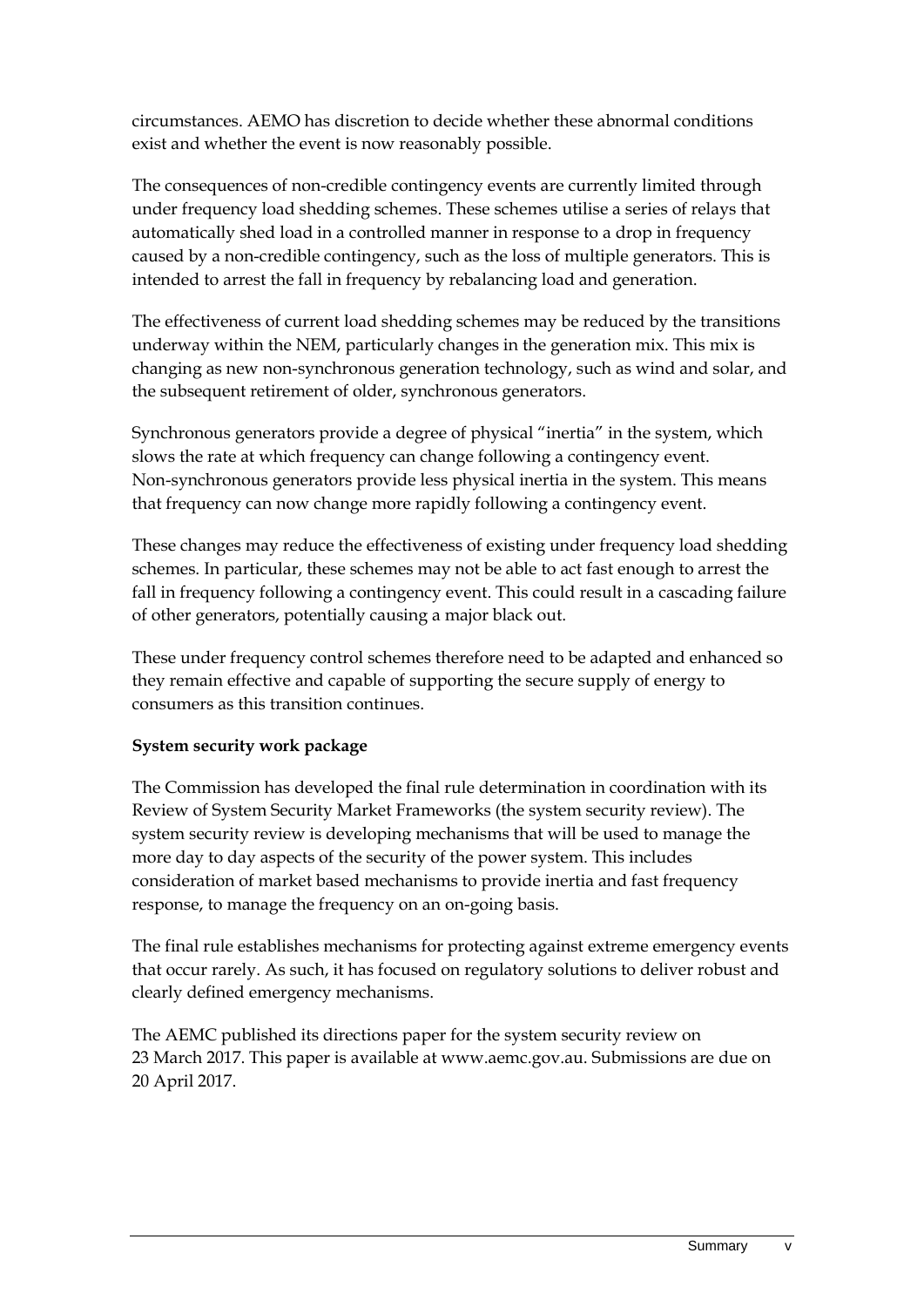## **Contents**

| 1                       |     |                                                                       |  |  |
|-------------------------|-----|-----------------------------------------------------------------------|--|--|
|                         | 1.1 |                                                                       |  |  |
|                         | 1.2 |                                                                       |  |  |
|                         | 1.3 |                                                                       |  |  |
|                         | 1.4 |                                                                       |  |  |
|                         | 1.5 |                                                                       |  |  |
| $\overline{2}$          |     |                                                                       |  |  |
|                         | 2.1 |                                                                       |  |  |
|                         | 2.2 |                                                                       |  |  |
|                         | 2.3 |                                                                       |  |  |
|                         | 2.4 |                                                                       |  |  |
|                         | 2.5 |                                                                       |  |  |
|                         | 2.6 |                                                                       |  |  |
| 3                       |     |                                                                       |  |  |
|                         | 3.1 |                                                                       |  |  |
|                         | 3.2 |                                                                       |  |  |
|                         | 3.3 |                                                                       |  |  |
|                         | 3.4 |                                                                       |  |  |
|                         | 3.5 |                                                                       |  |  |
| $\overline{\mathbf{4}}$ |     |                                                                       |  |  |
|                         | 4.1 |                                                                       |  |  |
|                         | 4.2 |                                                                       |  |  |
| 5                       |     | Development of new or existing emergency frequency control schemes 49 |  |  |
|                         | 5.1 |                                                                       |  |  |
|                         | 5.2 |                                                                       |  |  |
| 6                       |     |                                                                       |  |  |
|                         | 6.1 |                                                                       |  |  |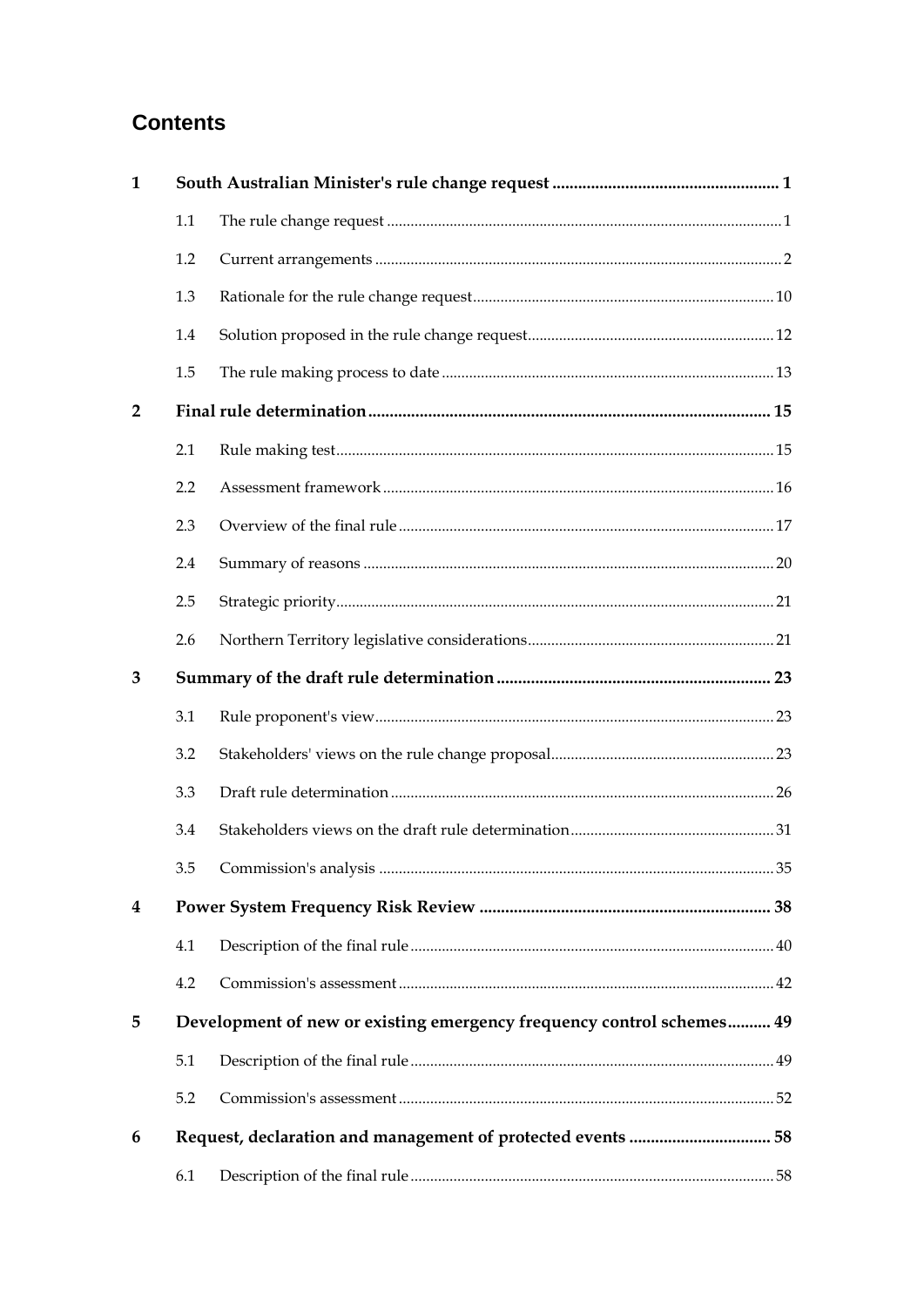|   | 6.2        |  |  |  |  |
|---|------------|--|--|--|--|
| 7 |            |  |  |  |  |
|   | 7.1        |  |  |  |  |
|   | 7.2        |  |  |  |  |
|   | 7.3        |  |  |  |  |
|   |            |  |  |  |  |
| A |            |  |  |  |  |
| B |            |  |  |  |  |
|   | B.1        |  |  |  |  |
|   | B.2        |  |  |  |  |
|   | B.3        |  |  |  |  |
|   | B.4        |  |  |  |  |
|   | B.5        |  |  |  |  |
|   | <b>B.6</b> |  |  |  |  |
|   | B.7        |  |  |  |  |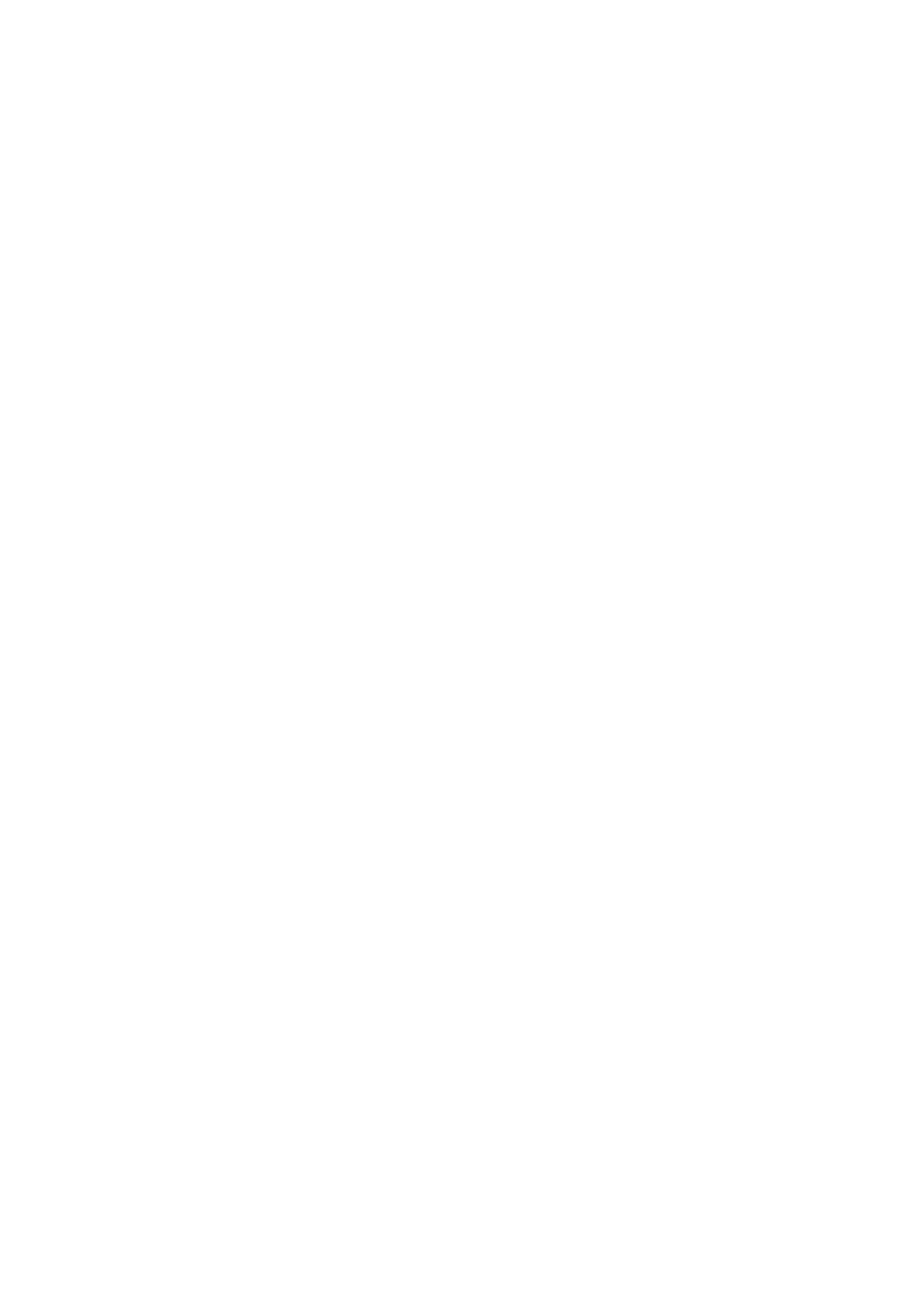## <span id="page-10-0"></span>**1 South Australian Minister's rule change request**

### <span id="page-10-1"></span>**1.1 The rule change request**

On 12 July 2016, the South Australian Minister for Mineral Resources and Energy (the proponent or South Australian Government) made a request to the Australian Energy Market Commission (AEMC or Commission) to make two rules for:

- emergency frequency control schemes for generation deficit events, $2$  and
- emergency frequency control schemes for excess generation events.<sup>[3](#page-10-3)</sup>

These two rule changes requests were part of a larger package of rule change requests made by the proponent. This package also included two separate rule changes related to managing the rate of change of frequency (RoCoF) and fault levels. These two rule changes are being considered as part of the AEMC's broader System Security Market Frameworks Review.[4](#page-10-4)

### **1.1.1 Structure of this final determination**

### **1.1.2 Consolidation of the rule changes**

On 22 December 2016, the Commission decided to consolidate the Emergency under-frequency control schemes rule change (ERC0212) with the Emergency over-frequency control schemes rule change  $(ERC0213)^5$  $(ERC0213)^5$  under s 93(1) of the National Electricity Law (NEL). The Commission decided that the two rule change requests should be considered together because they both related to the emergency management of frequency disturbances following contingency events in the National Electricity Market (NEM).

### **1.1.3 System Security Market Frameworks Review**

The AEMC commenced its System Security Market Frameworks Review (the system security review) on 14 July 2016, which considers the market frameworks relevant to system security in the NEM. The review is drawing upon work being undertaken by the Australian Energy Market Operator's (AEMO), as part of its Future Power System Security (FPSS) Program to identify and prioritise current and future challenges to maintaining system security. As discussed in section 1.1, the review is also being

<span id="page-10-2"></span><sup>2</sup> Referred to in this document as the Emergency under-frequency control schemes rule change request.

<span id="page-10-3"></span><sup>&</sup>lt;sup>3</sup> Referred to in this document as the Emergency over-frequency control schemes rule change request.

<span id="page-10-4"></span><sup>4</sup> See www.aemc.gov.au.

<span id="page-10-5"></span><sup>5</sup> Under section 93 of the National Electricity Law, the AEMC may consolidate two or more rule changes that it has received.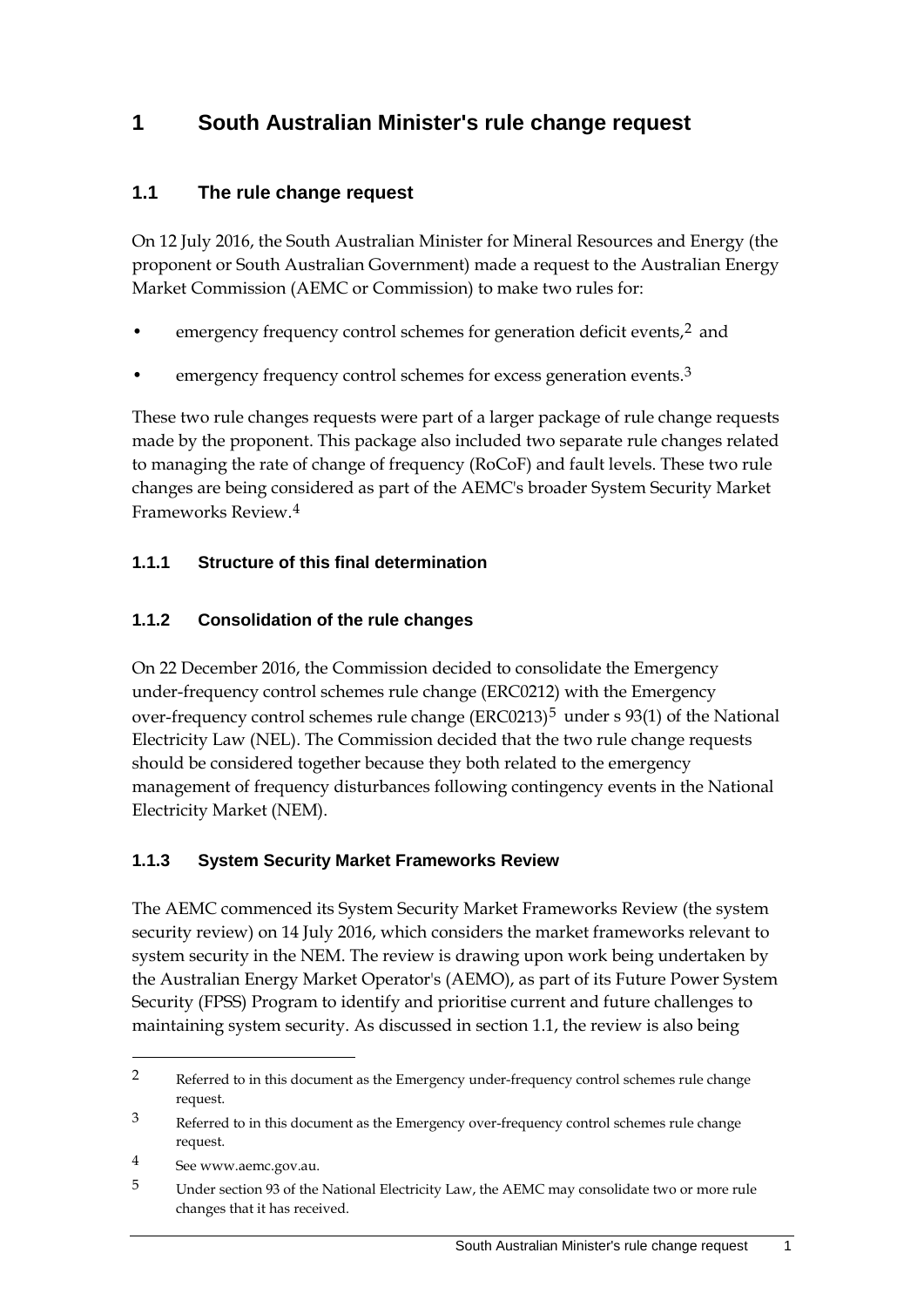conducted in parallel with the assessment of a number of rule change requests submitted by AGL and the South Australian Government relating to frequency control and system strength.

On 15 December 2016, the AEMC published an interim report on the system security review. This report set out some of the key aspects of system security being considered and some of the preliminary findings of the Commission. It also set out the options the Commission continued to develop in conjunction with stakeholders for new market frameworks that will facilitate the transition of the market and the entry of new technologies and new participants in a manner that delivers secure energy at the most efficient price for consumers.

On 23 March 2017, the AEMC published a directions paper on the system security review. This report sets out the proposed high-level approach to frequency control: the staged implementation of two packages of complementary measures. In developing a staged approach, the Commission sought to strike a balance between addressing immediate issues related to the management of power system security and developing an efficient and effective framework to address such issues in the medium to longer term.

The immediate package contains a number of complementary measures to maintain control of power system frequency following a contingency event. These include requirements for a minimum inertia operating level, the ability for TNSPs to procure of fast frequency response (FFR) and generator obligations for FFR capability.

The Commission is also proposing that two additional mechanisms should be subsequently implemented to enhance the immediate package. These mechanisms would aim to improve the overall effectiveness and efficiency with which inertia and FFR services are procured in the long term.

The Commission is seeking stakeholder feedback on the directions paper. Submissions are due by 20 April 2017.

### <span id="page-11-0"></span>**1.2 Current arrangements**

This section describes current National Electricity Rules (NER) arrangements for:

- AEMO's management of power system frequency
- emergency frequency control schemes, and
- processes for contingency event classification and reclassification.

These matters are relevant to both the Commission's consideration of governance arrangements for emergency frequency control schemes and for the development of a new category of protected event.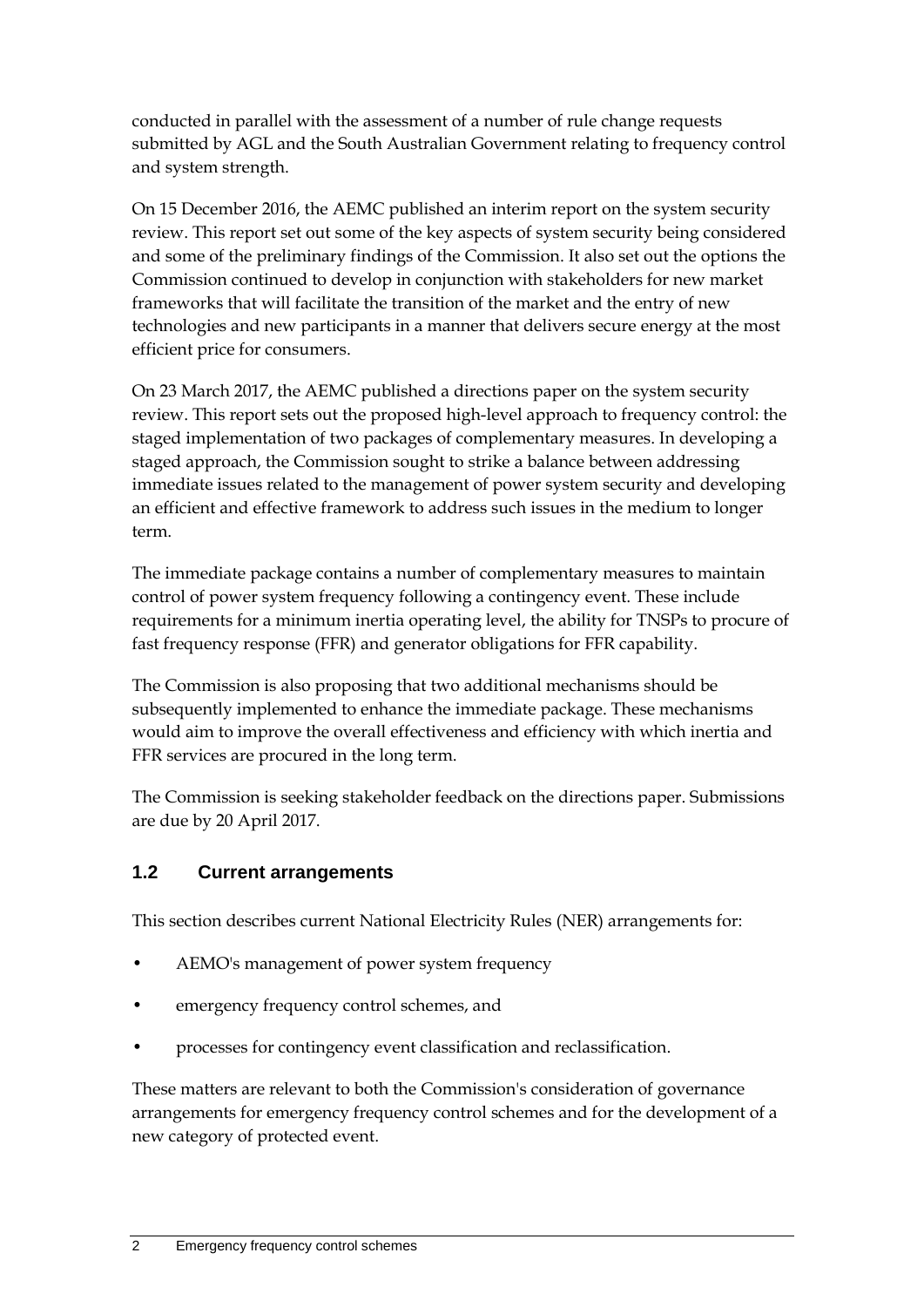### **1.2.1 Management of frequency**

In an alternating current power system, generators provide, and consumers use, electricity within a given frequency band. Generating equipment and some loads are finely tuned to operate at specific frequencies and so it is important the entire power system remains within this frequency range.

One of AEMO's key obligations under the NER is to maintain the power system in a secure operating state.<sup>[6](#page-12-0)</sup> This includes keeping system frequency within the normal operating frequency band. The frequency requirements that AEMO must meet are defined in the NER and the power system security standard (known as the frequency operating standard (FOS)) determined by the Reliability Panel.[7](#page-12-1)

While AEMO aims to keep power system frequency within this band, actual frequency levels are affected by events that change the supply and demand balance. Increases in supply relative to demand generally increase power system frequency, while decreases in supply relative to demand generally decrease power system frequency. AEMO utilises different tools to maintain or return the system to the normal operating frequency band, depending on the nature of the event that has disturbed the frequency.

#### *Minor disturbances during normal operation*

When the power system is operating normally, minor fluctuations in supply and demand occur within each five minute dispatch interval. These variations can move the frequency away from the normal operating frequency by a small amount. To manage this, AEMO procures specific ancillary services from generators and loads, known as "regulation" raise and lower frequency control ancillary services (FCAS), and coordinates their use to maintain the frequency within the normal operating frequency band.

#### *Credible contingency events*

-

From time to time, the power system may experience more significant disturbances, where there is a temporary and unexpected imbalance of supply and demand. These disturbances, which AEMO considers to be reasonably possible in the surrounding circumstances, are known as credible contingency events. They may be caused by

<span id="page-12-0"></span> $6$  Chapter 4 of the NER provides the framework for achieving and maintaining a secure power system.

<span id="page-12-1"></span><sup>7</sup> The FOS currently consists of two separate standards: one for the mainland NEM, and one for Tasmania. This reflects the different physical and market characteristics of the Tasmanian region as opposed to the mainland NEM. The frequency operating standard for Tasmania was last reviewed and determined by the Reliability Panel on 18 December 2008. The frequency operating standard for the mainland was last reviewed and determined by the Reliability Panel on 16 April 2009. The review of the Mainland Frequency Operating standard relaxed the operational frequency tolerance band when load is being restored during a time of supply scarcity. The remainder of the Mainland Frequency Operating standard is unchanged since September 2001 when it was determined by the NECA Reliability Panel. On 20 March 2017, the AEMC issued Reliability Panel with terms of reference for a review of the FOS that apply to Tasmania and the mainland NEM.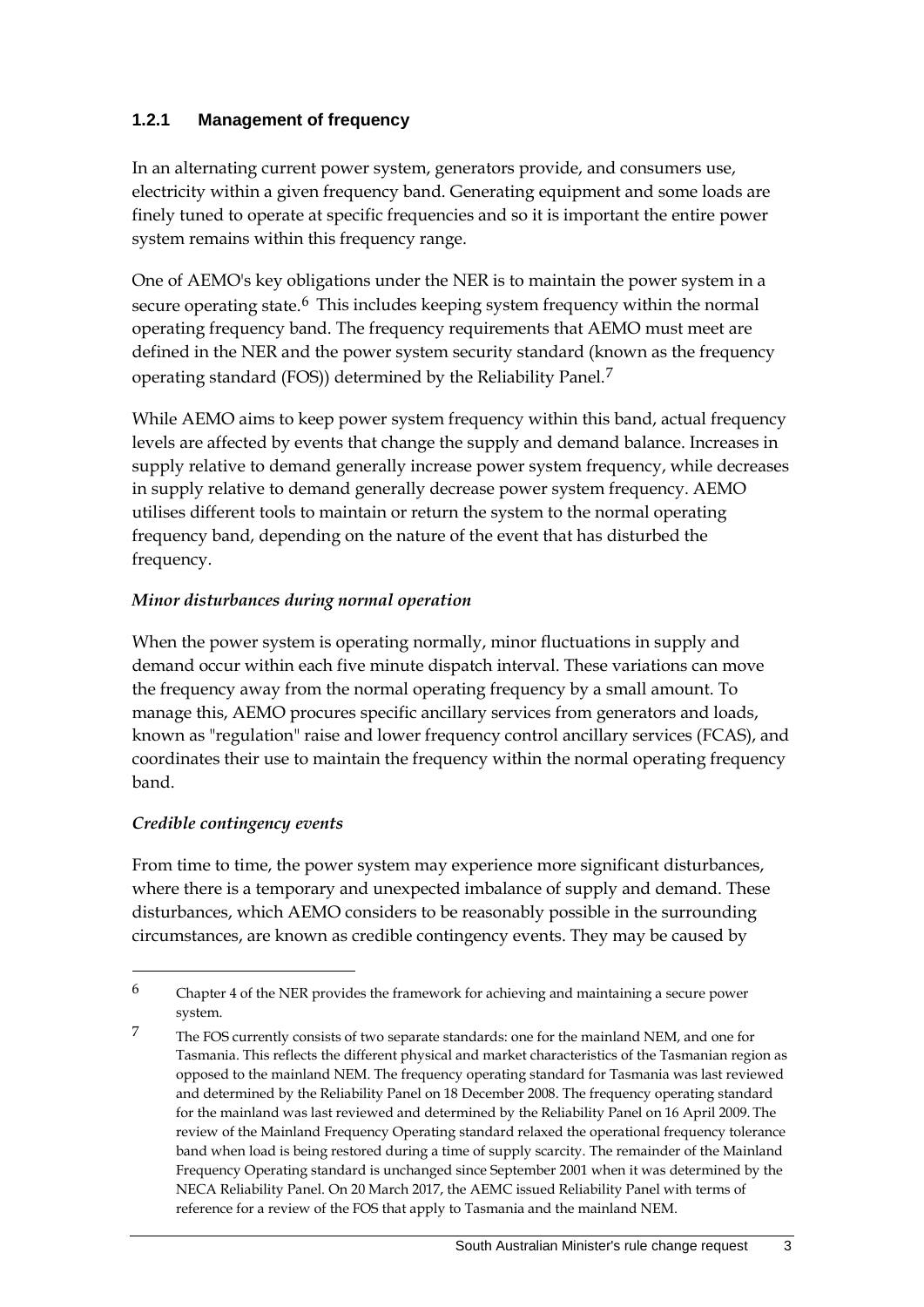events such as the loss of a single generator, a single load or a single line in the network.[8](#page-13-0)

AEMO is required to maintain the power system frequency within the operational frequency tolerance band when these kinds of events occur, and must return the frequency to the normal operating frequency band within a specified time period.[9](#page-13-1) To do so, it procures contingency raise and lower FCAS, which increase or decrease the frequency in response to these more significant frequency variations.[10](#page-13-2),[11](#page-13-3)

Network service providers (NSPs) also face a number of obligations to plan and operate their networks for credible contingency events. In particular, NSPs are required to:

- plan, design, maintain and operate their networks to allow the transfer of power from generating units to customers with all facilities in service, even if a credible contingency event were to occur<sup>[12](#page-13-4)</sup>
- comply with minimum standards for network services within a region including a power transfer capability such that in a satisfactory operating state, the power system is capable of providing the highest reasonably expected requirement for power transfer (with appropriate recognition of diversity between individual peak requirements and the necessity to withstand credible contingency events) at any time[13](#page-13-5)
- for power transfers between regions, maintain (with AEMO) a standard of service such that, when in a satisfactory operating state, the network must be planned by the NSP and operated by AEMO to withstand the impact of any

-

<span id="page-13-5"></span>13 Clause S5.1.2.2(a) of the NER.

<span id="page-13-0"></span><sup>8</sup> NER clause 4.2.3(b) defines credible contingencies as: a *contingency event* the occurrence of which AEMO considers to be reasonably possible in the surrounding circumstances including the *technical envelope*. This definition goes on to describe examples of credible contingencies as: the unexpected automatic or manual *disconnection* of, or the unplanned reduction in capacity of, one operating *generating unit*; or the unexpected disconnection of one major item of *transmission plant* ... other than as a result of a three phase electrical fault anywhere on the *power system*.

<span id="page-13-1"></span><sup>9</sup> Chapter 10 of the NER defines the operational frequency tolerance band as: The range of *frequency*  within which the *power system* is to be operated to cater for the occurrence of a *contingency event* as specified in the *power system security standards*. The actual values of this range, and related time periods for restoration, are established in the FOS.

<span id="page-13-2"></span><sup>10</sup> These contingency FCAS are measured in terms of how rapidly they respond to restore the system to the normal operating frequency. They include 6 second, 60 second and 5 minute frequency raise and lower services. They are typically provided by dispatchable generators who act independently of AEMO to increase or decrease output in response to frequency changes.

<span id="page-13-3"></span><sup>11</sup> The FOS for South Australia following a separation event is 47-52 Hz, based on previous notification by the Jurisdictional System Security Coordinator (JSSC) for South Australia. On that basis, AEMO has determined that no contingency raise FCAS is required for the credible loss of the Heywood Interconnector if flow is towards South Australia, because frequency will be maintained above 47Hz by the operation of UFLS and the 1 HZ/sec RoCoF limit applied under credible contingency events. See AEMO, Final Report – South Australia Separation Event, 1 December 2016, Reviewable operating incident report for the NEM, 28 February 2017, p.4.

<span id="page-13-4"></span><sup>12</sup> Clause S5.1.2.1 of the NER.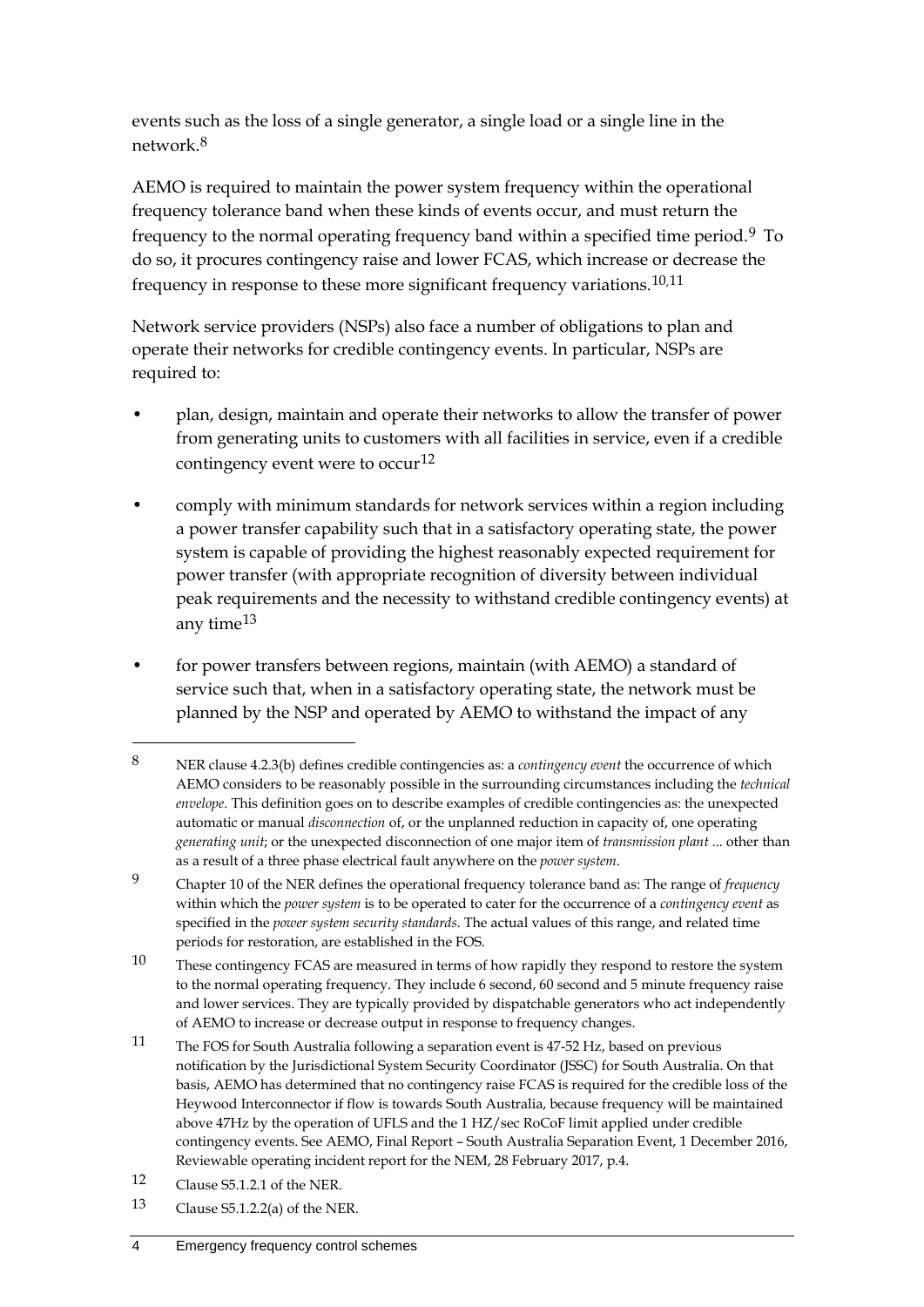single contingency with severity less than the credible contingency events stated in clause S5.1.2.1.[14](#page-14-0)

### *Non-credible contingency events*

More rarely, the power system can experience very significant disturbances to the supply/demand balance. These events, which AEMO considers are not reasonably possible in the surrounding circumstances, are known as non-credible contingencies. They may include events such as the simultaneous loss of multiple generators, or the loss of interconnection with a neighbouring region as a result of the loss of multiple transmission circuits.[15](#page-14-1)

Currently the rules do not allow AEMO to procure FCAS or constrain generation dispatch for contingency events that AEMO considers to be non-credible. Instead, AEMO and NSPs utilise under-frequency load shedding  $(UFLS)^{16}$  $(UFLS)^{16}$  $(UFLS)^{16}$  schemes (and in some instances, special protection schemes) to limit the consequences of a non-credible contingency.[17](#page-14-3)

Importantly, AEMO has the discretion to reclassify contingency events from non-credible to credible when it considers that the presence of abnormal conditions means that the non-credible contingency is now more likely to occur. Reclassification is discussed in section 1.2.4.

### **1.2.2 National emergency frequency control schemes**

The rules currently set out a national framework for controlled load shedding for the management of under-frequency events following a non-credible contingency.

UFLS operates only during rare events, usually following a non-credible contingency, where a drop in frequency has not been arrested by FCAS.

<span id="page-14-0"></span><sup>14</sup> Clauses S5.1.2.1 and S5.1.2.3(a) of the NER.

<span id="page-14-1"></span><sup>15</sup> NER clause 4.2.3(e) defines a non-credible contingency as: a *contingency event* other than a *credible contingency event*. The definition then describes examples of non-credible contingencies as: three phase electrical faults on the *power system*; or ... simultaneous disruptive events such as: multiple *generating unit* failures; or double circuit *transmission line* failure (such as may be caused by tower collapse).

<span id="page-14-2"></span><sup>16</sup> Current load shedding arrangements are sometimes referred to as a UFLS scheme. The word "scheme" in this context means a technical mechanism that is implemented to automatically control equipment, similar to protection schemes on generating plant. It is not a "scheme" in the more general sense of the word, in that it does not involve any payments made to participants to provide specific services.

<span id="page-14-3"></span><sup>17</sup> This obligation is set out in NER clause 4.2.6(c), which describes the power system security principles, being the principles that AEMO must consider in its management of power system security. NER clause 4.2.6(c) states that: Adequate *load shedding* facilities initiated automatically by *frequency* conditions outside the *normal operating frequency excursion* band should be available and in service to restore the *power system* to a *satisfactory operating state* following significant multiple *contingency events*.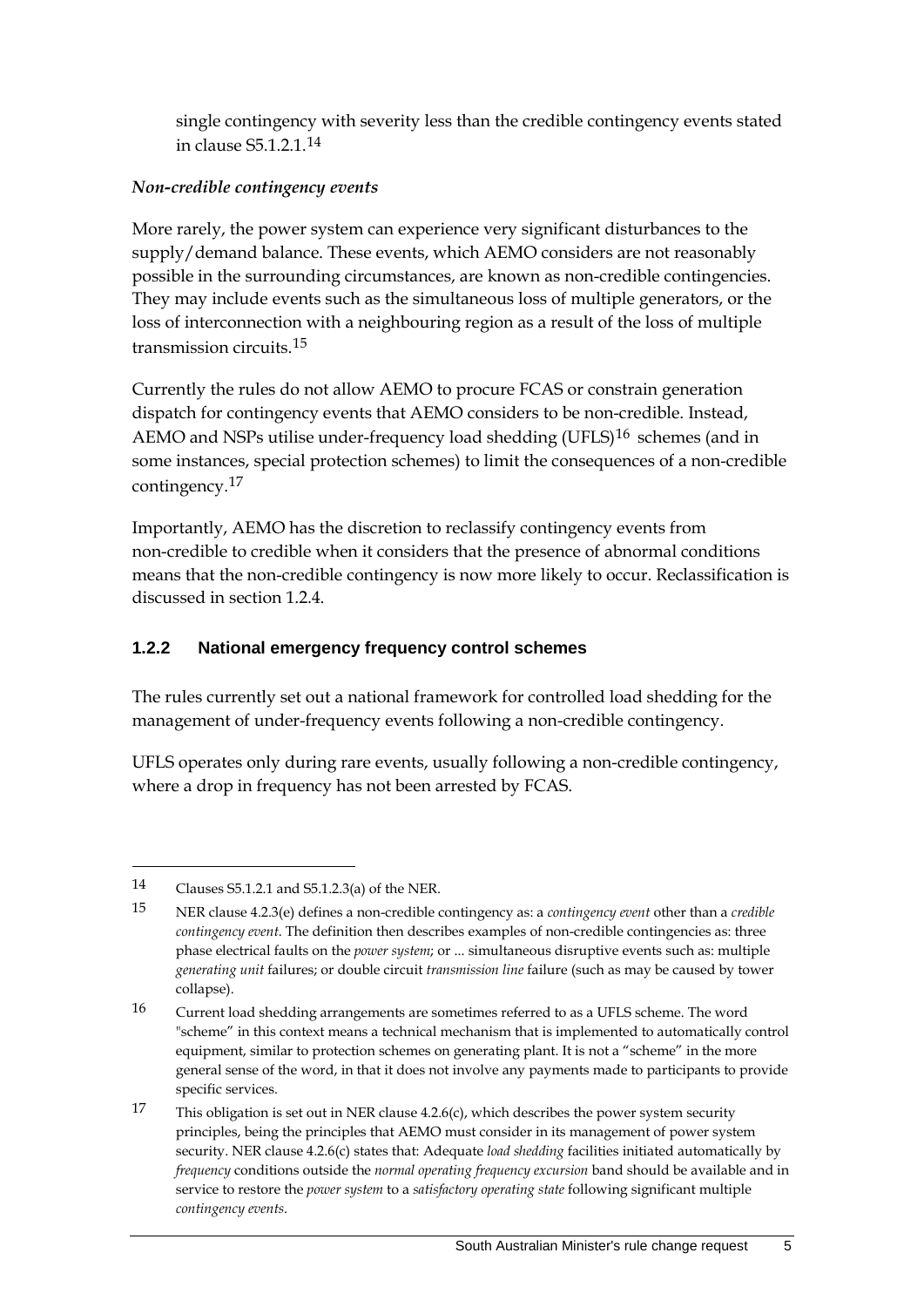UFLS is facilitated through a distributed series of relays linked to circuit breakers, which progressively disconnect blocks of load in response to a frequency drop. This disconnection occurs in a coordinated and automatic manner to arrest a fall in frequency. This allows for the process of frequency restoration to the normal operating frequency band. Typically, relays in the scheme will be set to open at a range of frequency levels in order to manage a range of different contingency events. AEMO also coordinates these schemes across jurisdictions, so that load is shed in an even manner between the different regions of the NEM.[18](#page-15-0)

Importantly, the settings of these relays are coordinated across the NEM. This is because frequency is the same across a synchronised system and moves in the same way when there is a disturbance anywhere in the system. For example, the loss of a generator in Queensland will result in a drop in frequency across the whole of the mainland NEM. Because frequency moves in this way, this drop can be arrested effectively by opening relays in South Australia, Victoria, New South Wales or Queensland, if the frequency has moved outside of the operational frequency tolerance band.

The design of current UFLS arrangements reflects this outcome, with the settings of relays coordinated across the NEM to:

- help maintain the frequency within the extreme frequency tolerance band as defined by the frequency operating standard in the event of a sudden and significant non-credible contingency,<sup>[19](#page-15-1)</sup> and
- to distribute the load-shedding between the NEM regions to minimise the impact of the load-shedding on any one part of the NEM transmission network.<sup>[20](#page-15-2)</sup>

The NER includes a framework that sets out some responsibilities for different parties regarding the design and implementation of load shedding. These high level obligations include:

- The jurisdictional system security coordinator (JSSC) is required to establish a schedule of sensitive loads and a schedule setting out the order in which loads may be shed by AEMO.[21](#page-15-3)
- AEMO must develop, update and maintain a set of procedures for each participating jurisdiction under which loads will be shed and restored in accordance with the schedules prepared by the JSSC for that jurisdiction.[22](#page-15-4)

<span id="page-15-0"></span><sup>18</sup> This applies when the frequency in all mainland NEM regions is synchronised and there is no separation of regions. Tasmania operates as a separate, non-synchronised part of the NEM.

<span id="page-15-4"></span><span id="page-15-1"></span><sup>19</sup> The extreme frequency tolerance band is defined in the current FOS for Tasmania as 47.0 to 55.0 Hz and in the current FOS for the mainland NEM as 47.0 to 52.0 Hz.

<span id="page-15-2"></span><sup>&</sup>lt;sup>20</sup> The individual UFLS relays respond to the frequency at their location and are unaware of the location of the contingency causing the under-frequency. Therefore, the load-shedding is distributed evenly throughout the interconnected power system.

<span id="page-15-3"></span><sup>21</sup> Clause 4.3.2(f) of the NER.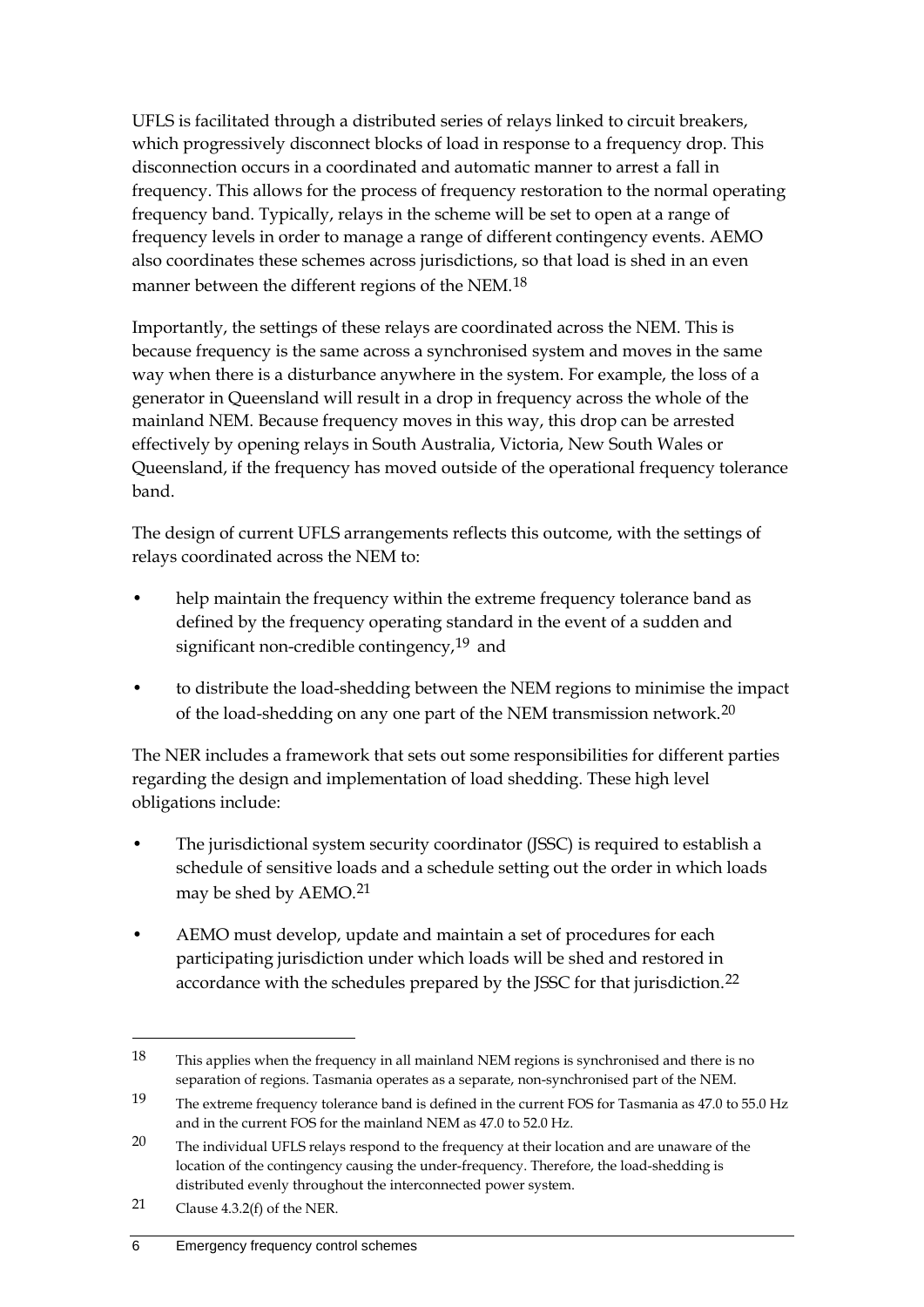- NSPs and market customers have a series of obligations including the following:[23](#page-16-0)
	- NSPs are required to ensure that sufficient load is under the control of under-frequency relays at the frequency settings developed by AEMO, to ensure that in the event of the sudden, unplanned simultaneous occurrence of multiple contingency events, the power system frequency does not move outside of the extreme frequency tolerance limits.

During an under-frequency event, these loads are automatically disconnected in accordance with the procedures established by AEMO. The primary obligation on NSPs is to ensure that sufficient load is available for shedding.

Market customers with expected peak demand at their connection point in excess of 10MW are required to provide automatic interruptible load. The level of this interruptible load is required to be a minimum of 60 percent of their expected demand, or at a level determined by the Reliability Panel.<sup>[24](#page-16-1)</sup>

### **1.2.3 Manual load shedding and localised emergency schemes**

The NER also set out other schemes for the shedding of load to manage supply or reserve shortfalls or localised power system stability issues. These include:

- **Manual load shedding:** Manual load shedding is typically used to manage a supply or reserve shortfall and is triggered by AEMO issuing a direction after it has identified projected specific low reserve system conditions.
- **Localised emergency stability control schemes:** Localised emergency stability schemes are used to manage specific emergency events. These schemes are required to be implemented under clause S5.1.8 of the NER and typically address power system stability issues within a region, such as voltage, transient and oscillatory stability, or to provide network support.

Both of these arrangements are different to the national emergency load shedding schemes described above.

### *Manual load shedding*

AEMO has the ability to undertake manual rotational load shedding for the purposes of system security and reliability.[25](#page-16-2)

<sup>22</sup> Clause 4.3.2(h) of the NER.

<span id="page-16-0"></span><sup>23</sup> Various NER clauses including 4.3.4, 4.3.5, S5.1.10.1, S5.1.10.2, S5.1.10.3, S5.3.10 and S5.6.

<span id="page-16-1"></span><sup>24</sup> Clause 4.3.5 of the NER.

<span id="page-16-2"></span><sup>25</sup> NER clause 4.3.2. More detail is also available in AEMO's Power System Security Guidelines, see: AEMO, *Power System Security Guidelines*, September 2016, p.16.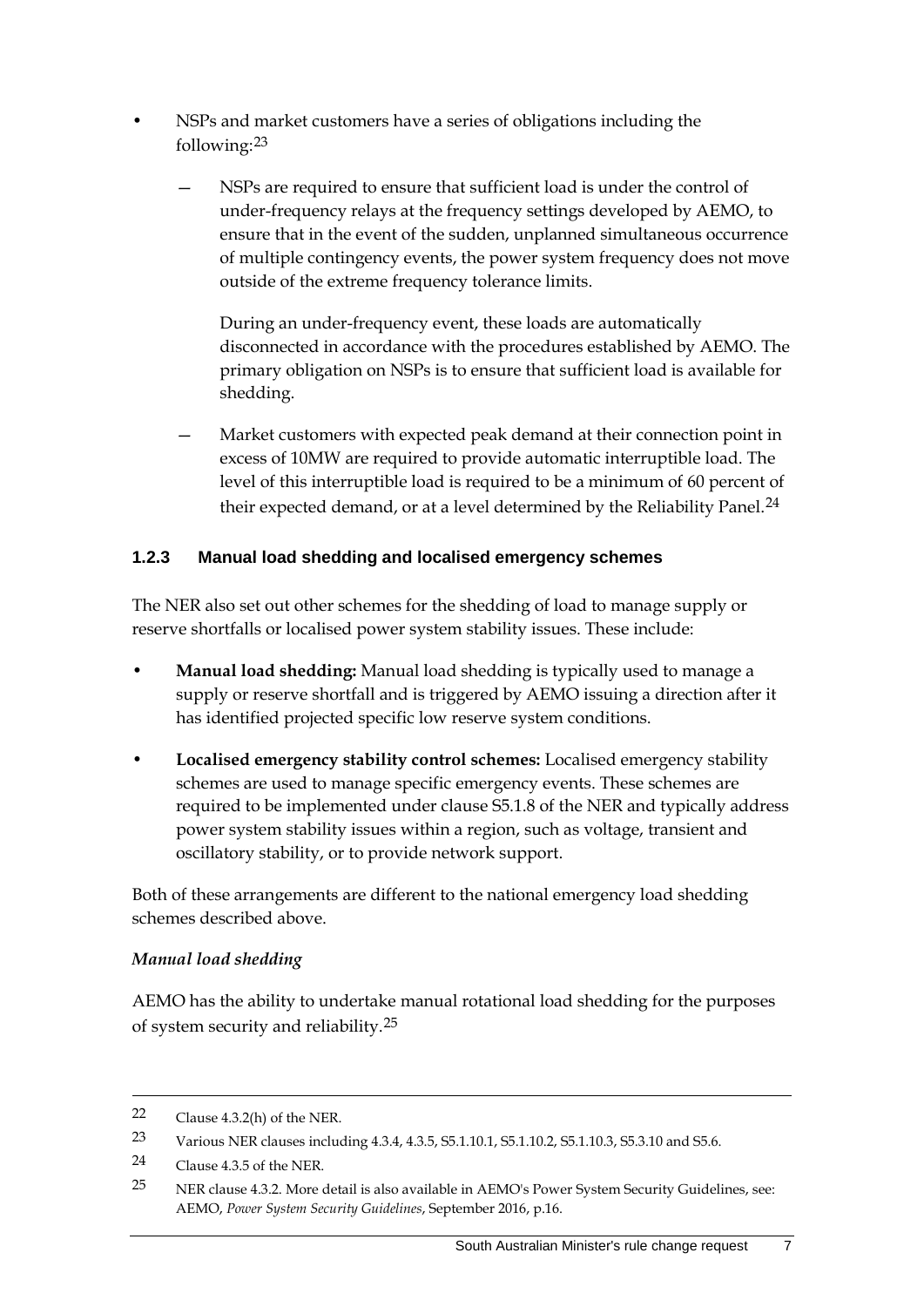This load shedding is initiated by AEMO through directions to NSPs to shed blocks of load. This kind of load shedding is usually undertaken where AEMO has identified a lack of reserve in its projected assessment of system adequacy or in pre-dispatch and that lack of reserve means that a supply shortfall may take place.

This manual rotational load shedding differs from emergency load shedding schemes in that it is manually initiated rather than automatically triggered. It is also usually manually rotated across load blocks to deliver an equitable outcome.

#### *NSP instigated emergency control schemes*

NSPs are required to establish localised emergency control schemes for the purposes of maintaining system stability.[26](#page-17-0)

Specifically, NSPs must consider the potential consequences of various non-credible contingency events, and to install emergency controls to minimise disruption and the risk of a cascading failure.[27](#page-17-1)

These schemes are typically localised in nature and may deal with matters unrelated to frequency, such as voltage stability and power system oscillations. They may also provide network protection, to prevent overloading and damage to the network following a non-credible contingency event.

For example, SP Ausnet has proposed two such emergency control schemes in its 2014-17 revenue proposal to the Australian Energy Regulator (AER). These consisted of emergency control schemes for the non-credible loss of several major transmission lines, to avoid subsequent tripping of other lines and major load lost within Victoria. These schemes involved load shedding and some generator tripping.[28](#page-17-2)

These schemes differ from national emergency load shedding schemes in that they are typically designed by a regional NSP, primarily for the purposes of managing intra-regional issues. However, they may be relevant to the management of frequency and stability across the whole of the NEM.

<span id="page-17-0"></span> $26$  System stability refers to the management of voltage, transient and oscillatory stability in the power system. This is separate to the management of frequency that is currently provided by UFLS.

<span id="page-17-1"></span><sup>27</sup> Clause S5.1.8 of the NER requires NSPs, when planning their networks to: consider *non-credible contingency events* such as *busbar* faults which result in tripping of several circuits, uncleared faults, double circuit faults and multiple contingencies which could potentially endanger the stability of the *power system*. In those cases where the consequences to any *network* or to any *Registered Participant* of such events are likely to be severe disruption a *Network Service Provider* and/or a *Registered Participant* must install emergency controls within the *Network Service Provider's* or *Registered Participant's* system or in both, as necessary, to minimise disruption to any *transmission* or *distribution network* and to significantly reduce the likelihood of cascading failure.

<span id="page-17-2"></span><sup>28</sup> SP Ausnet, *Revised Appendix 6B Network Capability Incentive Parameter Action Plan 2014-17*, December 2013, pp. 9-10. See: www.aer.gov.au.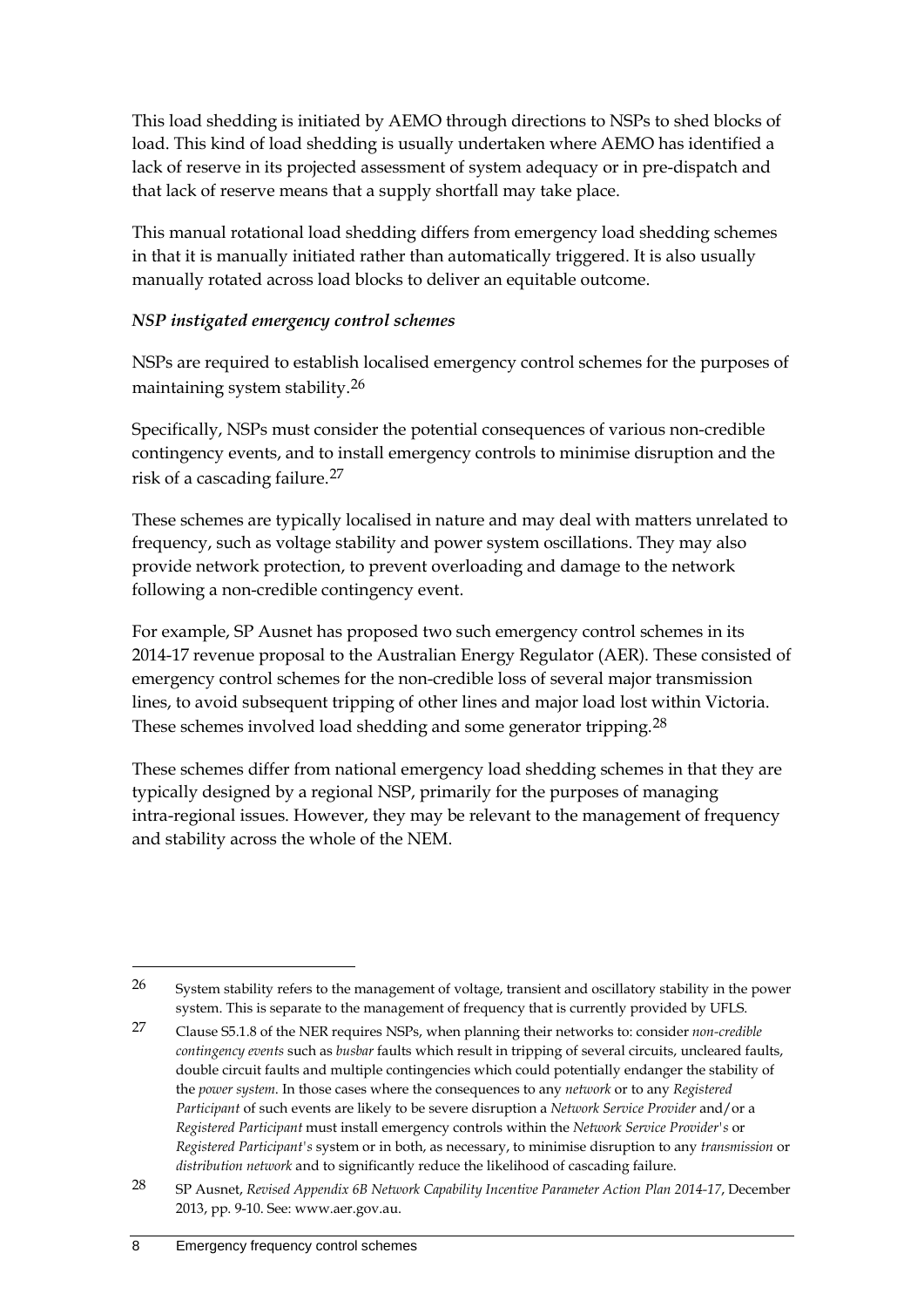### **1.2.4 Event reclassification**

#### *Current NER obligations*

AEMO operates the power system and relies on a variety of ex-ante and ex-post tools to manage the consequences of different contingency events. As discussed in section 1.2.1, the rules describe two different kinds of contingency events, credible and non-credible contingency events.

AEMO classifies an event as credible if it considers that the occurrence of the event is reasonably possible in the surrounding circumstances.[29](#page-18-0) By default, any other kind of contingency event is classified as a non-credible contingency event.<sup>[30](#page-18-1)</sup>

AEMO has the discretion to reclassify contingency events from non-credible to credible. This discretion allows AEMO to reclassify a non-credible contingency event when it considers that the presence of abnormal conditions means that the non-credible contingency is now more likely to occur.<sup>[31](#page-18-2)</sup> The NER set out the following obligations on AEMO in regard to the reclassification of events: [32](#page-18-3)

- AEMO must publish the criteria that it will use as the basis of its reclassification of events. These criteria must be developed in consultation with market participants, NSPs, JSSCs and emergency services agencies.
- When reclassifying an event, AEMO must provide market participants with a notification that a non-credible contingency event has been reclassified as a credible contingency event, describing the abnormal conditions, the relevant non-credible contingency event and other information relevant to AEMO's reclassification.
- AEMO must continue to update any notification as new information arises, until such time as the abnormal conditions have ceased to have a material effect on the likelihood of the relevant contingency event that has been reclassified as credible. AEMO may then reclassify the event back to non-credible.
- AEMO must report every six months setting out its reasons for all instances of reclassification that have occurred in that time.

<span id="page-18-0"></span><sup>29</sup> Clause 4.2.3(b) of the NER.

<span id="page-18-1"></span><sup>30</sup> Clause 4.2.3(e) of the NER describes a non-credible contingency event as: a *contingency event* other than a *credible contingency event*.

<span id="page-18-2"></span><sup>31</sup> Abnormal conditions are defined in NER clause 4.2.3A as: conditions posing added risks to the power system including, without limitation, severe weather conditions, lightning, storms and bush fires.

<span id="page-18-3"></span><sup>32</sup> Clause 4.2.3A of the NER.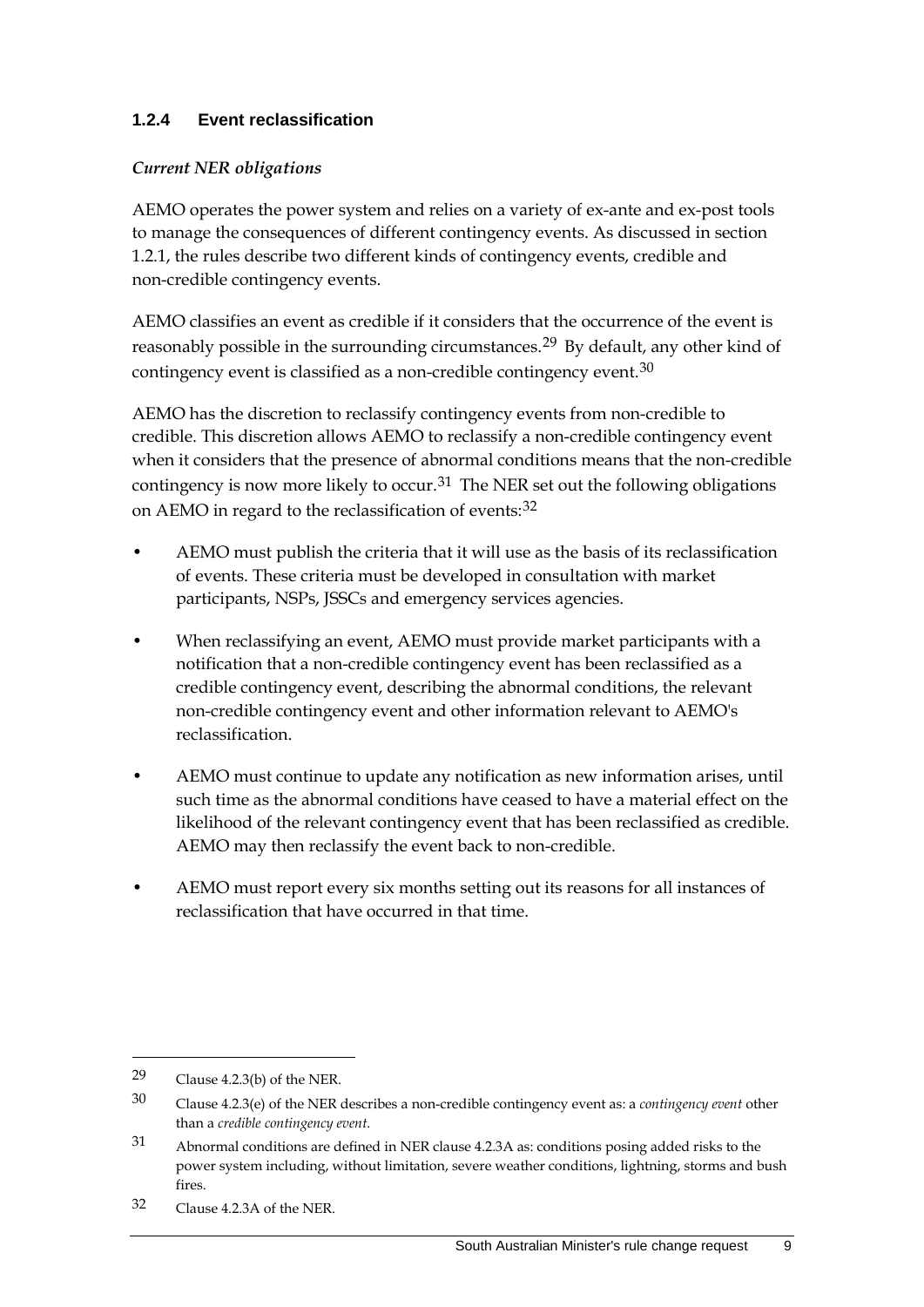### *AEMO's current approach to reclassification*

AEMO publishes power system security guidelines, which set out its approach to the reclassification of credible and non-credible events.[33](#page-19-1)

These guidelines define two scenarios that AEMO has considered for reclassification, being the presence of bushfires and lightning near transmission assets. The guidelines then set out detailed decision making processes that AEMO will follow in these scenarios. The guidelines also allow for reclassification for other threats, including multiple generation unit disconnection, impact of pollution on insulators and protection system malfunction, however they do not set out the same detailed decision making processes.

AEMO is able to change the content of these procedures as it sees fit, subject to consultation with NSPs, JSSCs and market participants. This includes the detailed scenarios and decision making processes that it will follow when different events occur.

### <span id="page-19-0"></span>**1.3 Rationale for the rule change request**

### **1.3.1 Frameworks for emergency frequency control**

The ability of the power system to resist changes in frequency is determined by the inertia of the power system. Inertia is provided as a consequence of having spinning generators, motors and other devices synchronised to the frequency of the system.

Historically, the NEM has had plentiful inertia provided by conventional generators, such as coal and gas-fired power stations and hydro plant. However, many new generation technologies, such as wind turbines and photo-voltaic (PV) panels, are not synchronised to the grid, have low or no physical inertia. This decrease in the level of inertia in the power system means that the consequences of certain larger contingency events are likely to be much greater for a given level of frequency change.<sup>[34](#page-19-2)</sup>

In the rule change request, the South Australian Minister for Mineral Resources and Energy stated that a number of emerging power system issues were reducing the effectiveness of existing load shedding mechanisms in the NER. In addition to the above, these included:<sup>[35](#page-19-3)</sup>

• **Increases in rate of change of frequency**: in the event of a separation of South Australia from the rest of the NEM, there was an increased risk that existing

<span id="page-19-1"></span><sup>33</sup> AEMO, *Power system security guidelines - SO\_OP\_3715*, 26 September 2016.

<span id="page-19-2"></span><sup>34</sup> The frequency change, or RoCoF, determines the amount of time that is available to arrest the decline or increase in frequency before it moves outside of the permitted operating bounds. As RoCoF increases, the ability of the power system to arrest the decline in frequency also decreases, meaning the system is more susceptible to cascading outages, major supply disruptions and potentially a black system.

<span id="page-19-3"></span><sup>35</sup> South Australian Minister for Mineral Resources and Energy, *Rule change submission*, 12 July 2016.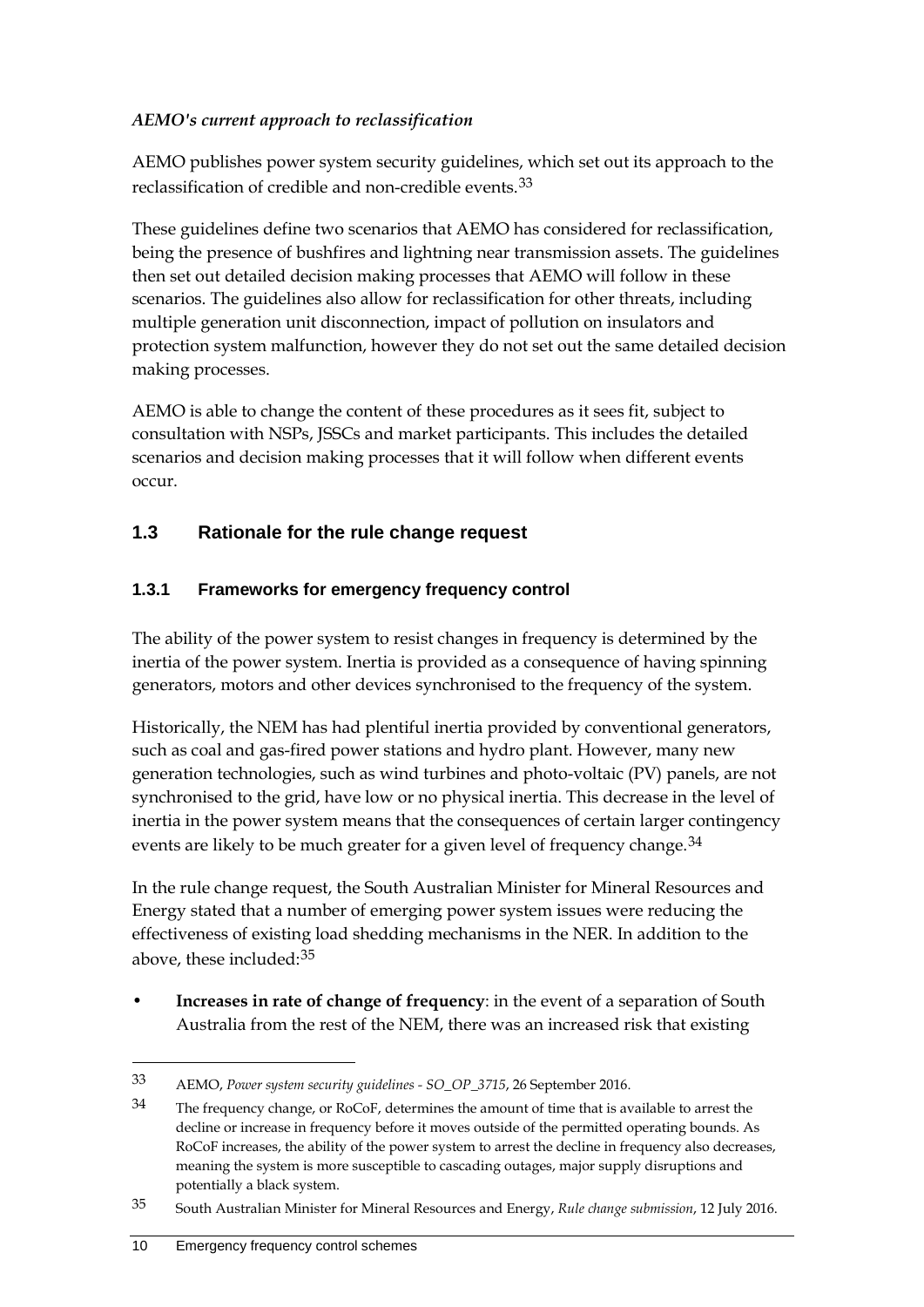under-frequency load shedding schemes in South Australia would not work effectively. This was due to the high rates of RoCoF following these events.

- **Increased distributed energy resources (DER):** insufficient amounts of load could be shed during low frequency events, due to the impact of DER resources, such as rooftop PV in the distribution system.
- **Increased risk and consequence of over-frequency events:** growth of DER and wind generation in South Australia may substantially increase the likelihood of exports to Victoria, in turn increasing the possibility of an over-frequency event following a non-credible trip of the Heywood interconnector.

The proponent stated this could be exacerbated by high RoCoF due to low levels of online synchronous generation. This could result in an uncontrolled tripping of generation, in turn lowering frequency and triggering uncontrolled load shedding.

The proponent suggested the existing NER frameworks may impede the use of new technologies that could address these issues. This includes the fact that existing frameworks make no allowance for a scheme to manage the coordinated shedding of generation in response to an over-frequency event.

More generally, the proponent claimed the NER framework do not include any process for the review and development of emergency frequency control schemes (EFCS), which could result in a failure to adapt these schemes quickly enough to remain effective in a rapidly changing power system.

### **1.3.2 AEMO responsibilities to manage non-credible contingencies**

The proponent also stated that the current NER and frequency operating standards does not provide AEMO with sufficient guidance regarding the nature of the contingency events for which it must maintain the frequency of the power system.

The proponent argued that under current definitions, AEMO is effectively required to maintain power system frequency for all potential multiple contingency events.<sup>[36](#page-20-0)</sup>

It was argued that this is not a realistic requirement, as this could include highly improbable events for which it would be impossible to maintain frequency, such as the simultaneous trip of all generation in a region.

<span id="page-20-0"></span><sup>36</sup> This obligation is established in the NER and the FOS. This includes NER clause 4.3.2, which places an obligation on AEMO to: achieve the AEMO *power system security responsibilities* in accordance with the *power system security principles*. NER clause 4.2.6(c) then sets out these principles, which include a requirement that: Adequate *load shedding* facilities initiated automatically by *frequency*  conditions outside the *normal operating frequency excursion* band should be available and in service to restore the *power system* to a *satisfactory operating state* following significant multiple *contingency events*. Part B of the FOS require AEMO to maintain the frequency of the power system within the extreme frequency excursion tolerance limits, for any multiple contingency event.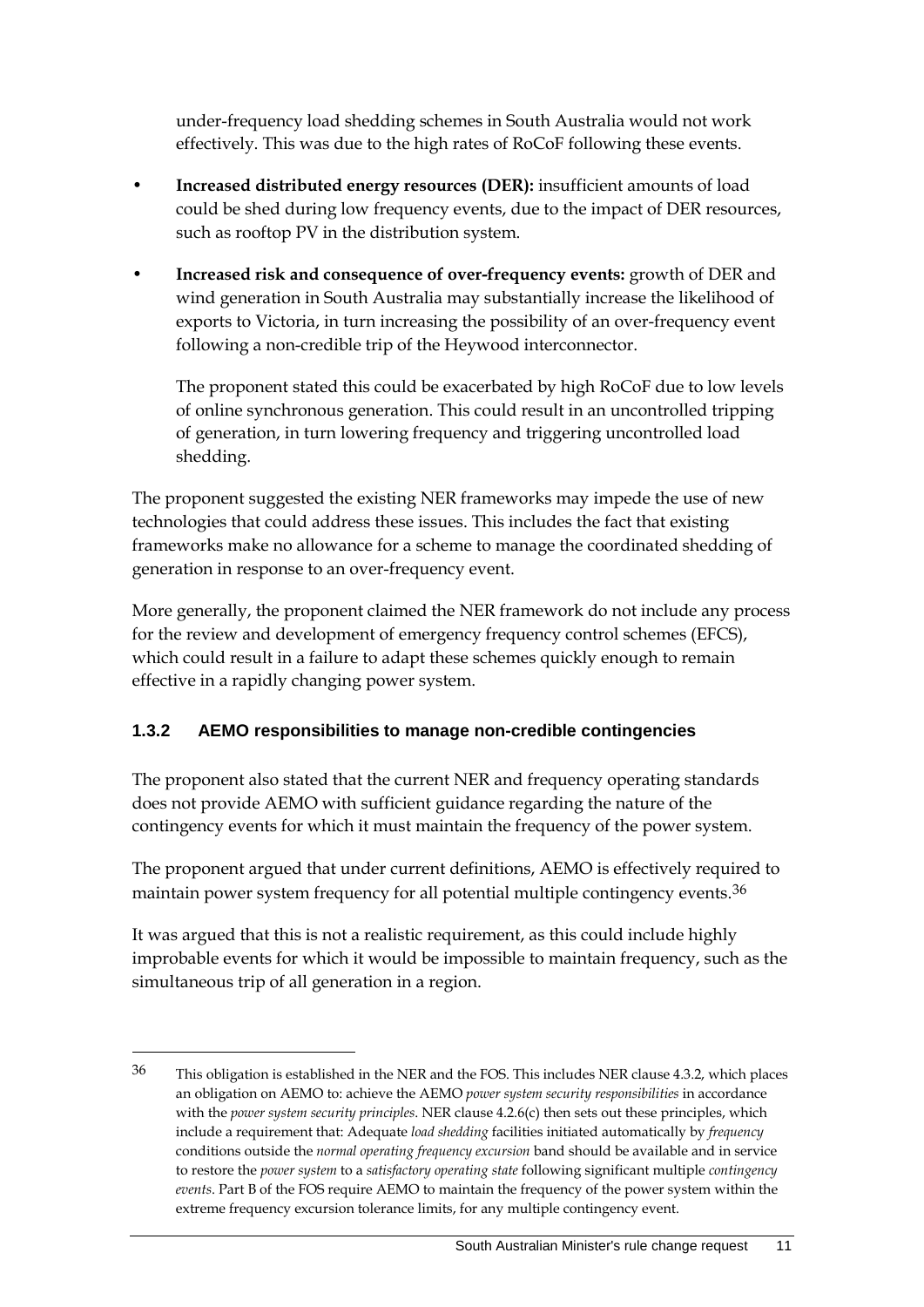### <span id="page-21-0"></span>**1.4 Solution proposed in the rule change request**

The proponent suggested several solutions to address these issues. The key components of that solution are:

- **Under-frequency:** Clarification of the responsibilities of different parties for the management of under-frequency events to facilitate the use of new technologies and solutions.
- **Over-frequency:** Development of a new framework for an over-frequency generation shedding scheme.
- **Event classification:** Introduce a framework in the NER to allow an independent body, such as the Reliability Panel, to nominate specific system events (such as non-credible loss of interconnectors) for which the FOS should be maintained.

### **1.4.1 Emergency under and over-frequency control schemes**

The proponent suggested a number of potential changes to establish a more effective framework for the management of under-frequency events. These included the following:

- A framework to require NSPs to monitor the ongoing efficacy of load shedding schemes and EFCS and make investments as necessary to maintain their capability.
- A new obligation for AEMO and JSSCs to direct NSPs to undertake necessary investments, where NSPs have not done so.
- Changes to network planning, performance and reporting obligations.
- A review of NER Chapter 6A to ensure that the AER approve all necessary investments by NSPs, assuming they are justified by the NSP or if it is directed to undertake the expenditure by AEMO or the jurisdictional system security coordinator.
- A review and amendment of current NER clause 4.3.5, which requires that market customers with expected peak demand of more than 10MW at a connection point should make up to 60% of their load available for automatic load shedding.
- A new framework for the development of an over-frequency generator shedding (OFGS) scheme to maintain the FOS should a non-credible excess generation event occur. This framework would include the following:
	- AEMO would be required to prepare, maintain and update scheme guidelines that set out how the OFGS would work, including how generation will be shed.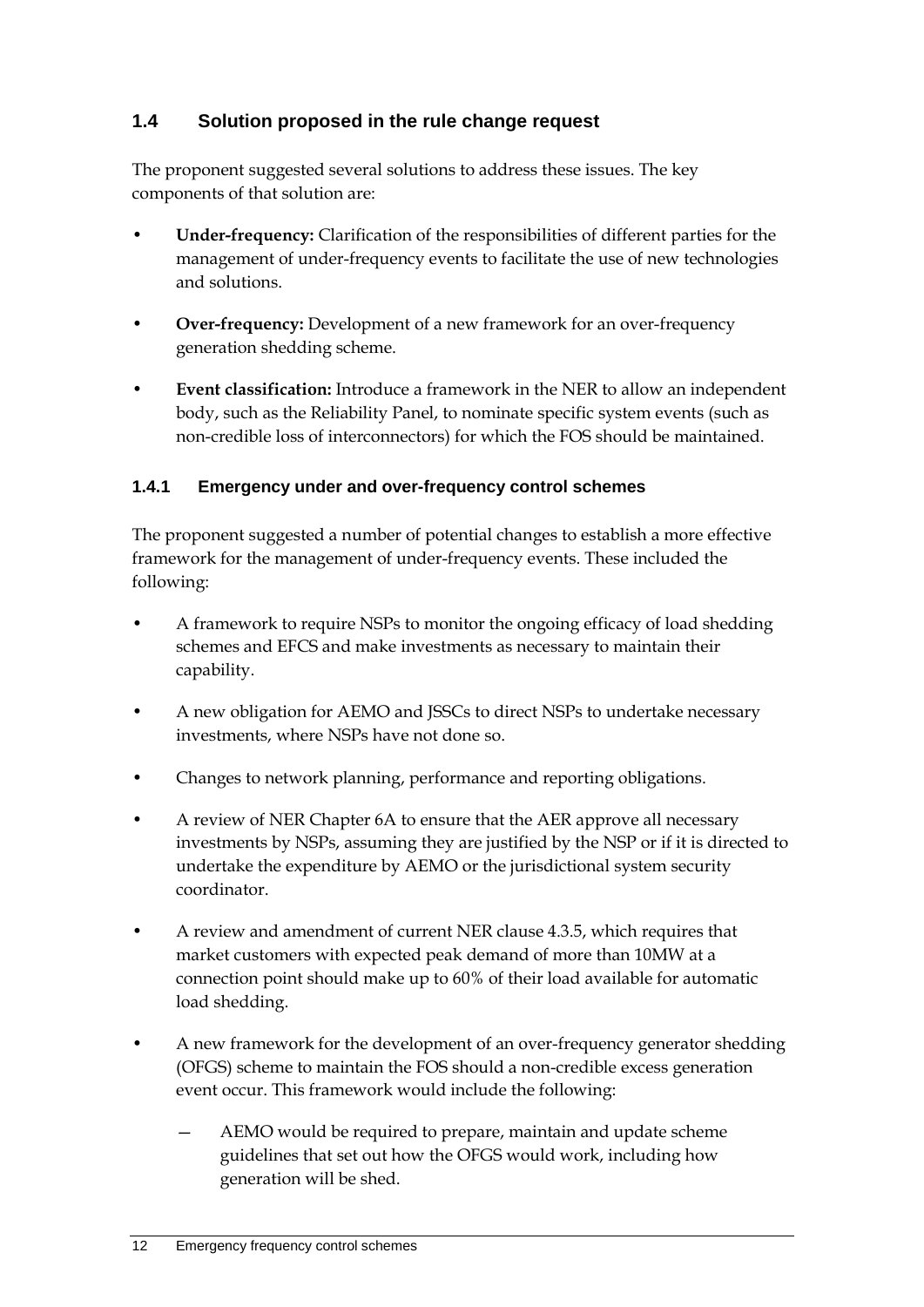- When designing the OFGS, AEMO would be required to minimise the amount of generation tripped to arrest over-frequency.
- Criteria should be established to determine which generation should be shed and when, including that any generators included in the scheme should have high availability factors.
- Any OFGS should contain sufficient redundancy to be effective under a range of operating conditions.
- Clear obligations for generators to participate in any OFGS.

### **1.4.2 Event classification**

The proponent suggested a new framework to allow for the nomination of specific system events for management by AEMO. Specifically, the proponent suggested that the Commission should add flexible provisions to the Rules that would allow an independent body, such as the Reliability Panel, to nominate specific system events, such as the non-credible loss of interconnectors under particular conditions, for which the FOS should be maintained.

The objective of these provisions would be to provide clarity as to which multiple contingency events should be managed and define acceptable levels of consequence in mitigating the most severe outcomes of the specific events.

### <span id="page-22-0"></span>**1.5 The rule making process to date**

On 8 September 2016, the Commission published a notice advising of its commencement of the rule making process and consultation in respect of the rule change request.[37](#page-22-1) A consultation paper identifying specific issues for consultation was also published. The Commission received seven submissions from stakeholders.<sup>[38](#page-22-2)</sup> A summary of the issues raised in submissions and the Commission's response to each issue is contained in Appendix A of the draft rule determination.<sup>[39](#page-22-3)</sup>

On 22 December 2016, the Commission published a draft rule determination making the draft rule as proposed.<sup>[40](#page-22-4)</sup> The Commission received eleven submissions on the draft rule determination from a range of stakeholders.<sup>[41](#page-22-5)</sup> A summary of the issues

<span id="page-22-1"></span><sup>37</sup> This notice was published under s. 95 of the NEL.

<span id="page-22-2"></span><sup>38</sup> Submissions closed on 13 October 2016 and were received from AEMO, ENA, Hydro Tasmania, SA Department of State Development, Clean Energy Council, Energy Australia and RES Australia.

<span id="page-22-3"></span><sup>39</sup> See AEMC 2016, Emergency frequency control schemes, Draft Rule Determination, 22 December 2016, Sydney, Appendix A.

<span id="page-22-4"></span> $40$  The draft rule determination was published under s. 99 of the NEL.

<span id="page-22-5"></span><sup>41</sup> Submissions on the draft rule determination closed on 16 February 2017 and were received from SACOSS, Australian Energy Council, Energy Australia, Engie, ENA, Energy Queensland, AGL, AEMO, SA Department of State Development, Origin and ElectraNet.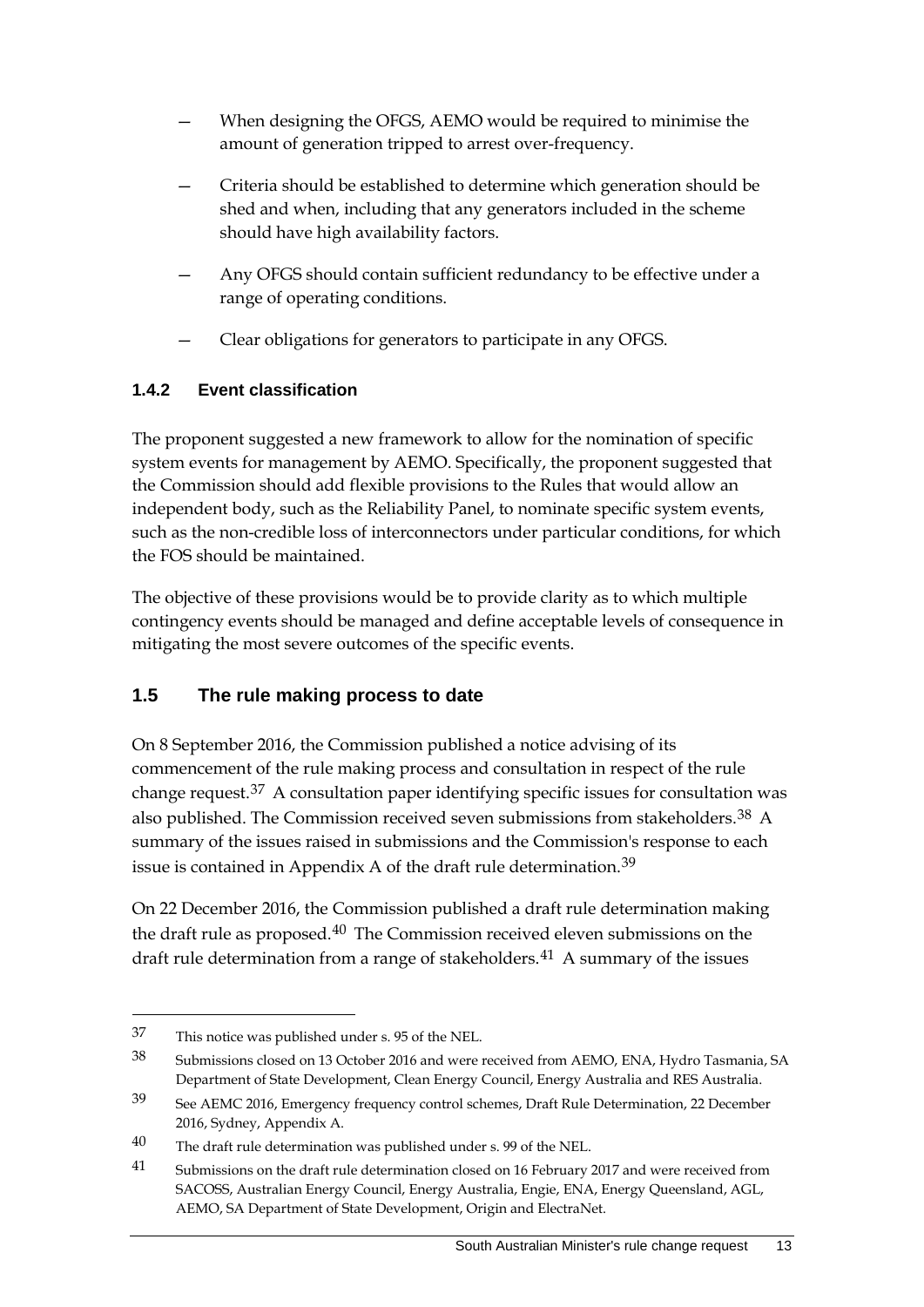raised in submissions and the Commission's response to each issue is contained in Appendix A of this final rule determination.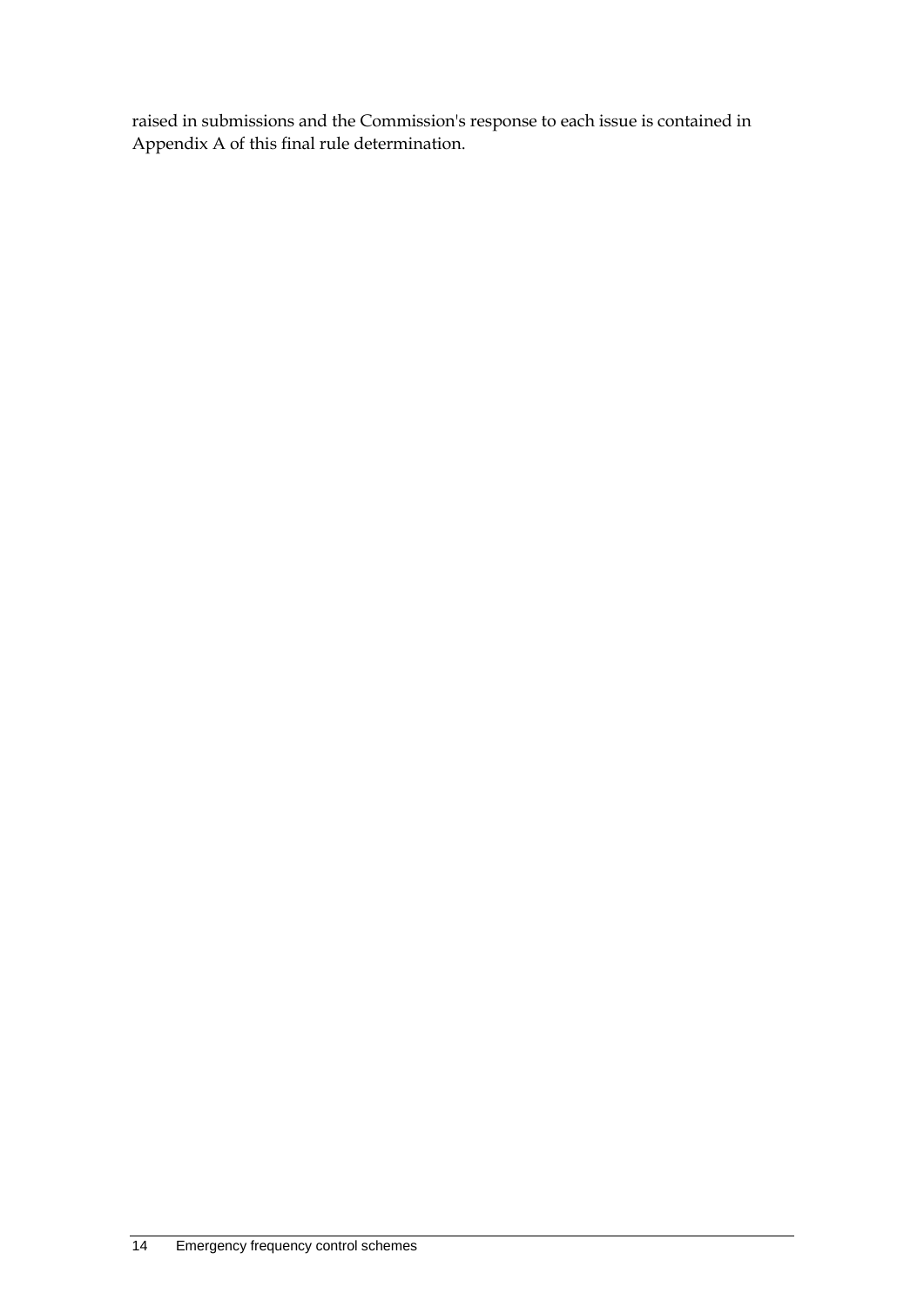## <span id="page-24-0"></span>**2 Final rule determination**

The Commission has determined to make a final rule which is a more preferable final rule. The final rule establishes an integrated, transparent framework for the consideration and management of emergency power system frequency events in the NEM.

This chapter outlines:

- the rule making test for changes to the NER
- the assessment framework for considering the rule change request
- an overview of the final rule
- the consideration of the final rule against the National Electricity Objective (NEO)
- how the final rule contributes to the AEMC's strategic priority of market arrangements that encourage efficient investment and flexibility.

Further information on the legal requirements for making this final rule determination is set out in Appendix B.

### <span id="page-24-1"></span>**2.1 Rule making test**

Under the NEL the Commission may only make a rule if it is satisfied that the rule will, or is likely to, contribute to the achievement of the national electricity objective (NEO).<sup>[42](#page-24-2)</sup> This is the decision making framework that the Commission must apply.

The NEO is: [43](#page-24-3)

"to promote efficient investment in, and efficient operation and use of, electricity services for the long term interests of consumers of electricity with respect to:

- (a) price, quality, safety, reliability and security of supply of electricity; and
- (b) the reliability, safety and security of the national electricity system"

The Commission can make a rule that is different (including materially different) to the proposed rule if it is satisfied that, having regard to the relevant issues in the rule change request, the more preferable rule will or is likely to better contribute to the

<span id="page-24-2"></span><sup>42</sup> Section 88 of the NEL.

<span id="page-24-3"></span><sup>43</sup> Section 7 of the NEL.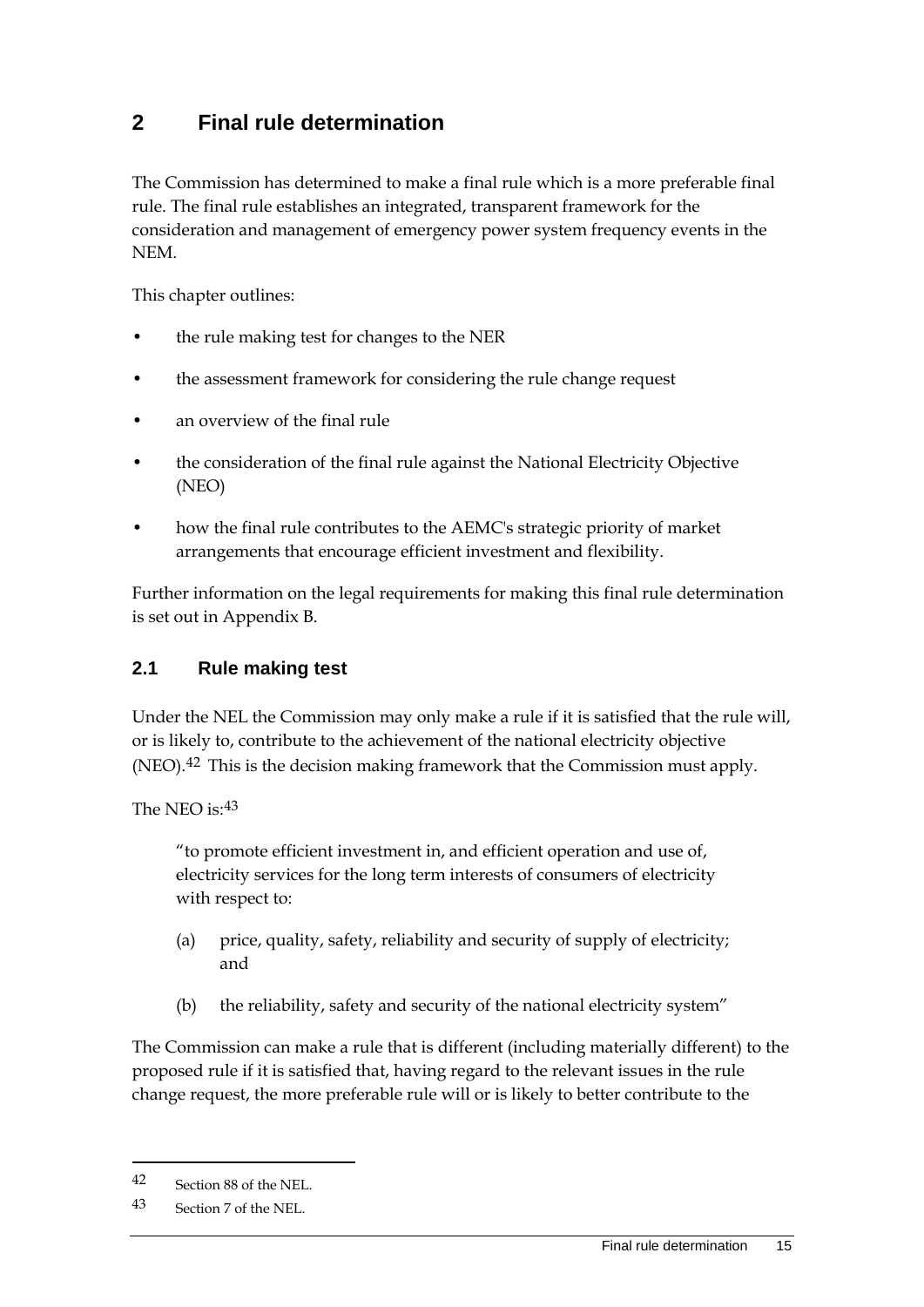NEO.[44](#page-25-1) Using the assessment framework set out in section 2.2, the Commission has determined that the more preferable final rule is likely to better contribute to the achievement of the NEO than the proposed or draft rules. The reasons for this are set out in section 2.3.

## <span id="page-25-0"></span>**2.2 Assessment framework**

In assessing the rule change request against the NEO the Commission has considered the following principles:

- **Proportionality**: When considering the development of new regulatory frameworks for EFCS and protected events, we first considered the materiality of current and potential issues and whether they can be adequately addressed under existing frameworks. In doing so, we considered the extent of potential changes underway in the NEM and the ability of current frameworks to adapt and address the consequences of those changes. Changes were made to the frameworks where we considered it was likely that continuing with existing arrangements would not be in the long term interests of consumers.
- **Efficient framework design**: When assessing new regulatory frameworks for EFCS and protected events, we considered whether these frameworks will be able to identify and balance all costs and benefits to determine the most efficient outcome. In doing so, we considered whether the proposed frameworks would be able to:
	- clearly identify and assess all of the potential consequences that would need to be addressed, in order to deliver outcomes that are in the long term interests of consumers
	- clearly identify and assess the full range of potential solutions to mitigate these potential consequences. This should include the ability to recognise and assess new technologies and services that could provide solutions at lowest cost, and
	- weigh the costs of these different solutions, including any capital and operational costs, against the materiality of the uncontrolled extreme frequency event they are designed to mitigate. This should include efficient allocation of costs and risks between parties under different solutions.
- **Effective governance**: When assessing new regulatory frameworks for EFCS and protected events, we considered whether these new frameworks adhered to good governance principles, including:
	- *Stability and flexibility*: Efficient investment and operational decisions are supported by confidence in the maintenance of a secure and safe power system. This confidence will be maintained where the regulatory

<span id="page-25-1"></span><sup>44</sup> Section 91A of the NEL.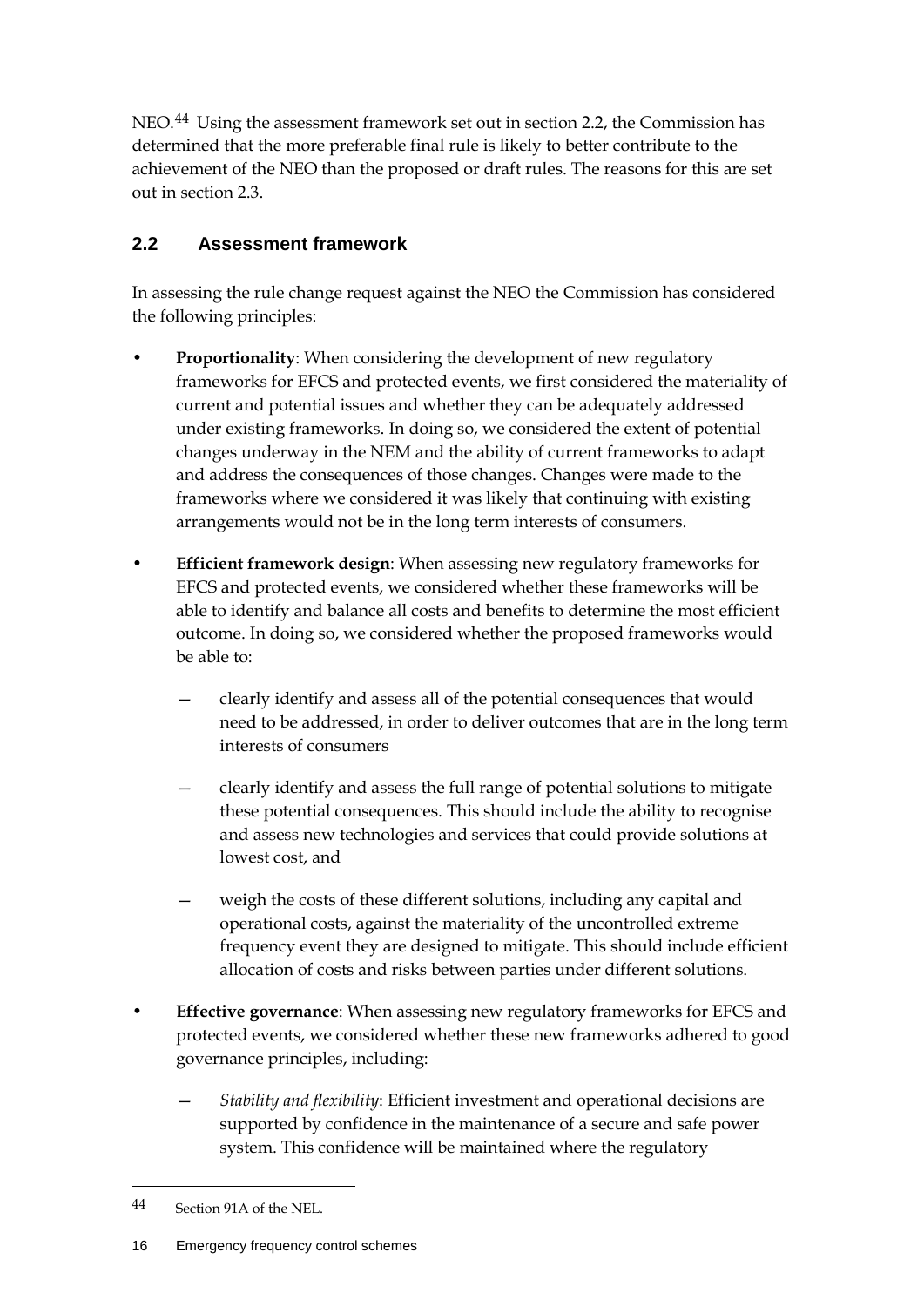frameworks for power system security are predictable and transparent. Equally however, these frameworks must be sufficiently flexible to adjust to changing market conditions.

- *Appropriate allocation of responsibilities*: Roles and responsibilities should be allocated on the basis of experience of organisations. Allocation of responsibilities should also reflect the primary function of the organisation, whether that be of an operational or economic analytical nature.
- *Clear and transparent objectives*: Organisations should have clearly defined objectives and adequate operational scope to meet those objectives within the overarching governance framework.
- *Accountability*: Organisations should be accountable for how they have met their objectives. This should be enabled through obligations to consult and regular reporting obligations.

### <span id="page-26-0"></span>**2.3 Overview of the final rule**

The final rule is intended to promote the efficient operation of the power system in light of the risks emerging from the NEM's current transformation. It does so by establishing an integrated, transparent framework for the consideration and management of emergency power system frequency events in the NEM.

First, the final rule places an obligation on AEMO to undertake, in consultation with transmission network service providers (TNSPs), an integrated, periodic review of power system frequency risks associated with non-credible contingency events. The purpose of the review (Power System Frequency Risk Review (PSFR review)) is to reveal to AEMO, and the market more generally:

- whether there is a need to modify or adapt an existing emergency frequency control scheme designed to limit the consequences of some non-credible contingency events, to ensure it is able to operate as intended in light of changing market and power system conditions, and
- the potential opportunities for efficiency gains from enabling AEMO to operate the power system at all times to limit the consequences of certain high consequence non-credible contingency events, should they occur.

In respect of the former, once a need to modify or adapt an existing emergency frequency control scheme is identified by AEMO through the risk review process, the assessment, design, implementation and monitoring will largely proceed through the existing framework for NSP planning in the NER.

In respect of the latter, once AEMO identifies one (or more) non-credible contingency events for which it considers it may be economically efficient to utilise some ex-ante measures (such as the purchase of frequency control ancillary services (FCAS) or constraining generation dispatch), in addition to some limited load or generation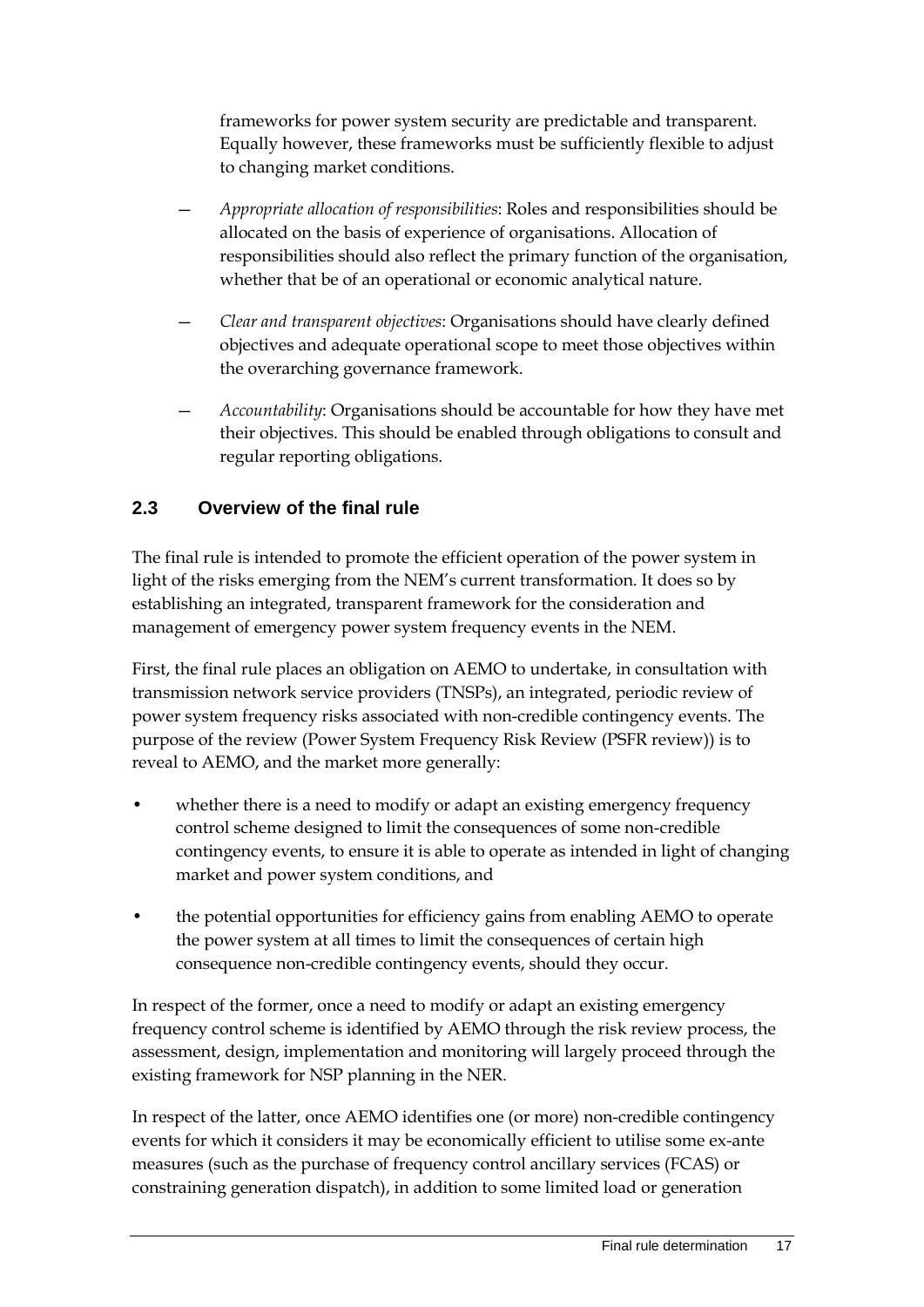shedding, to limit the consequences of an event should it occur, AEMO would submit to the Reliability Panel a request for the declaration of a "protected event".

The Reliability Panel would undertake an economic assessment of the options put forward by AEMO to manage the relevant non-credible contingency event. Given that a new or modified emergency frequency control scheme would be progressed through existing planning processes, to be considered by the Reliability Panel, at least one management option for an event would include the use of some degree of ex-ante measures, either alone or in combination with a new or modified emergency frequency control scheme.

The Reliability Panel would assess the costs of the management options (including the costs to the market of any load shedding associated with the option) against the avoided cost of the consequences of the non-credible contingency event should it occur and not be managed. Where the benefits of managing the event outweigh the costs of doing so, the Reliability Panel would declare the event a protected event.

In addition, where the efficient management option includes a new or modified emergency frequency control scheme, the Reliability Panel would set a "protected event EFCS standard", or set of target capabilities, for the scheme. NSPs would then be required to design, implement and monitor the scheme in accordance with the standard. NSPs would be exempt from having to undertake the Regulatory Investment Test for Transmission (RIT-T) (or Regulatory Investment Test for Distribution (RIT-D) where this would otherwise have been applicable because the Reliability Panel would already have undertaken a cost benefit analysis of the recommended option (including the EFCS).

An overview of the framework for the management of emergency frequency events is set out in figure 2.1.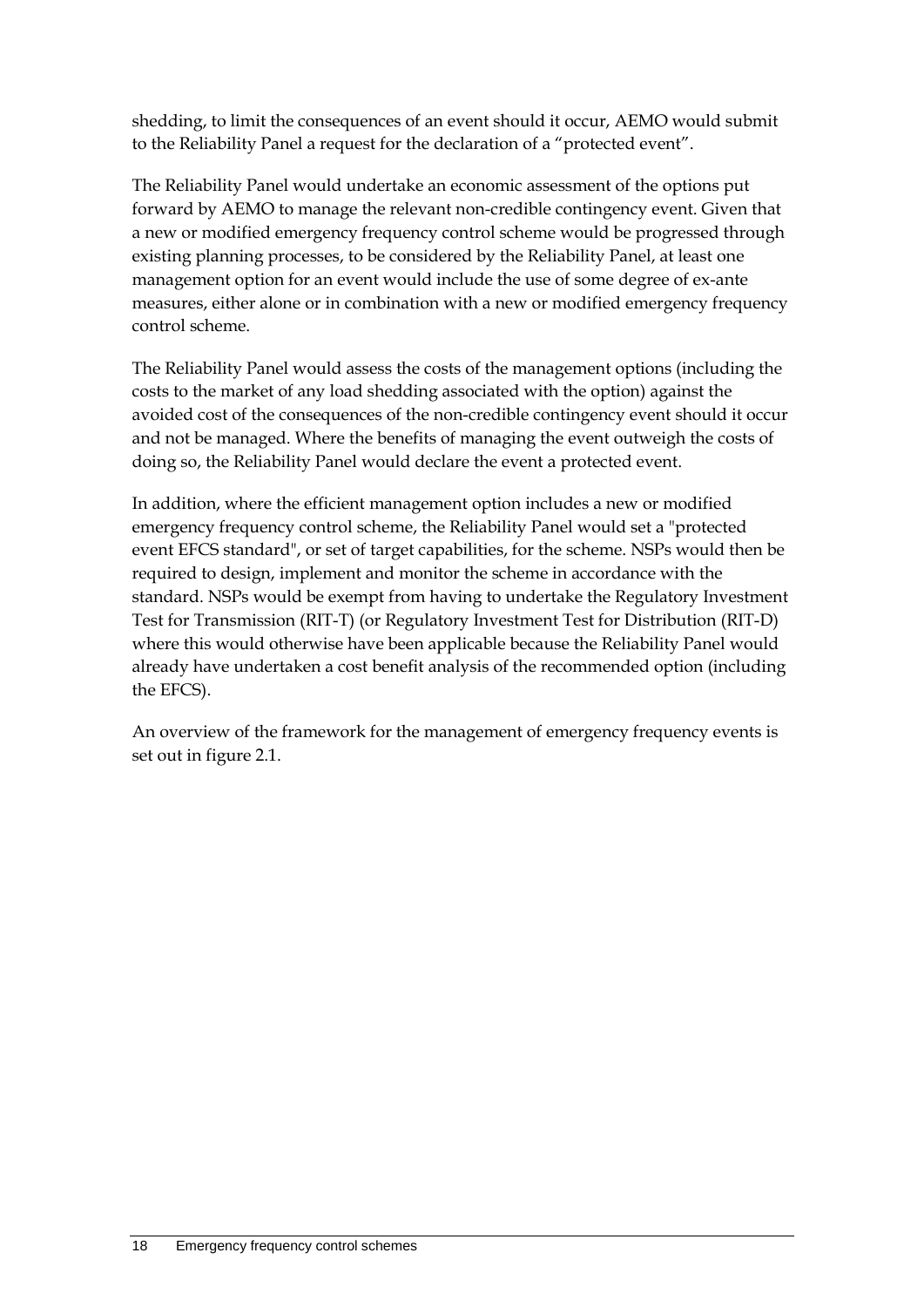#### **Figure 2.1 Overview of the framework for the management of emergency frequency events**



A more detailed description of the final rule, including the Commission's reasons, is set out in chapters 4-7.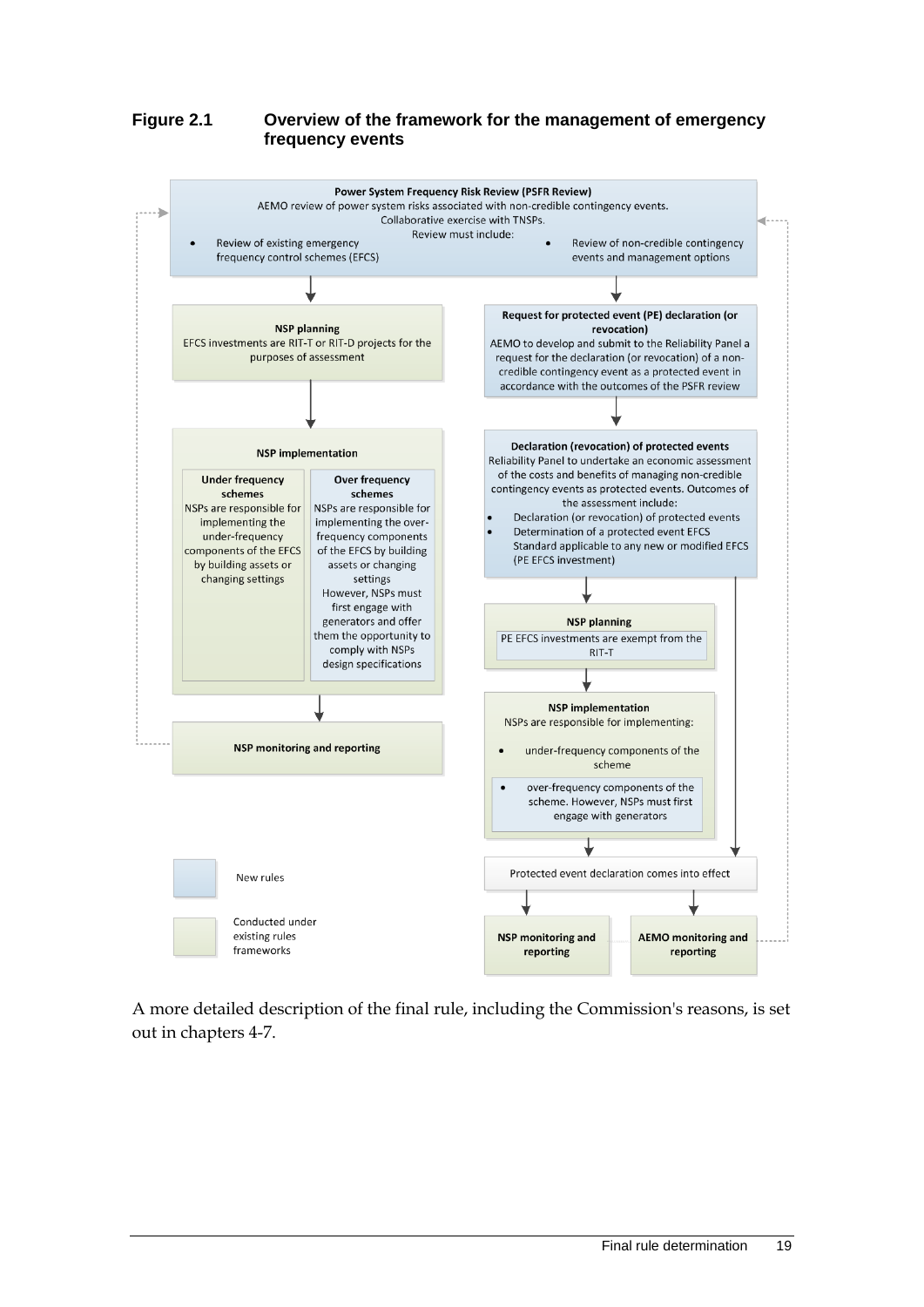### <span id="page-29-0"></span>**2.4 Summary of reasons**

The final rule made by the Commission is attached to and published with this final rule determination. The key features of the final rule include:

- A transparent, integrated review of power system frequency risks associated with non-credible contingency events in the NEM, including the arrangements for managing these events. The purpose is to identify the need for a new or modified emergency frequency control scheme, and to identify certain non-credible contingency events for which it may be economically efficient to manage the power system to limit the consequences of the event, should it occur.
- A process for developing new, or modifying existing, emergency frequency control schemes which are not required to manage a specific non-credible contingent event and which have been identified through the power system frequency risk review. This process utilises existing NSP planning process to the extent possible.
- A process for the request, declaration and management of certain non-credible contingency events as protected events, where these have been identified through the power system frequency risk review.

Having regard to the issues raised in the rule change request and during consultation, the Commission is satisfied that the more preferable final rule will, or is likely to, contribute to the achievement of the NEO than the proposed rule for the following reasons:

- The inclusion of an economic assessment allows for the severity of the consequences of certain non-credible contingency events to be balanced against the price outcomes associated with managing the event.
- The introduction of a clear and transparent framework around the development of emergency frequency control schemes will enable new technologies and solutions to provide more effective emergency frequency control schemes to be identified and considered, improving security of supply for consumers.
- The introduction of a contingency event classification for protected events will allow for more efficient operation of the power system, providing both security and reliability benefits for consumers.
- The governance framework establishes clear responsibilities for the review of power system frequency risks, the declaration of a protected event through a robust cost benefit assessment, and the planning and implementation of management solutions for certain non-credible contingency events. This will allow for identification of efficient solutions to emerging risks in the NEM, supporting the long run efficient operation, use and investment in electricity services.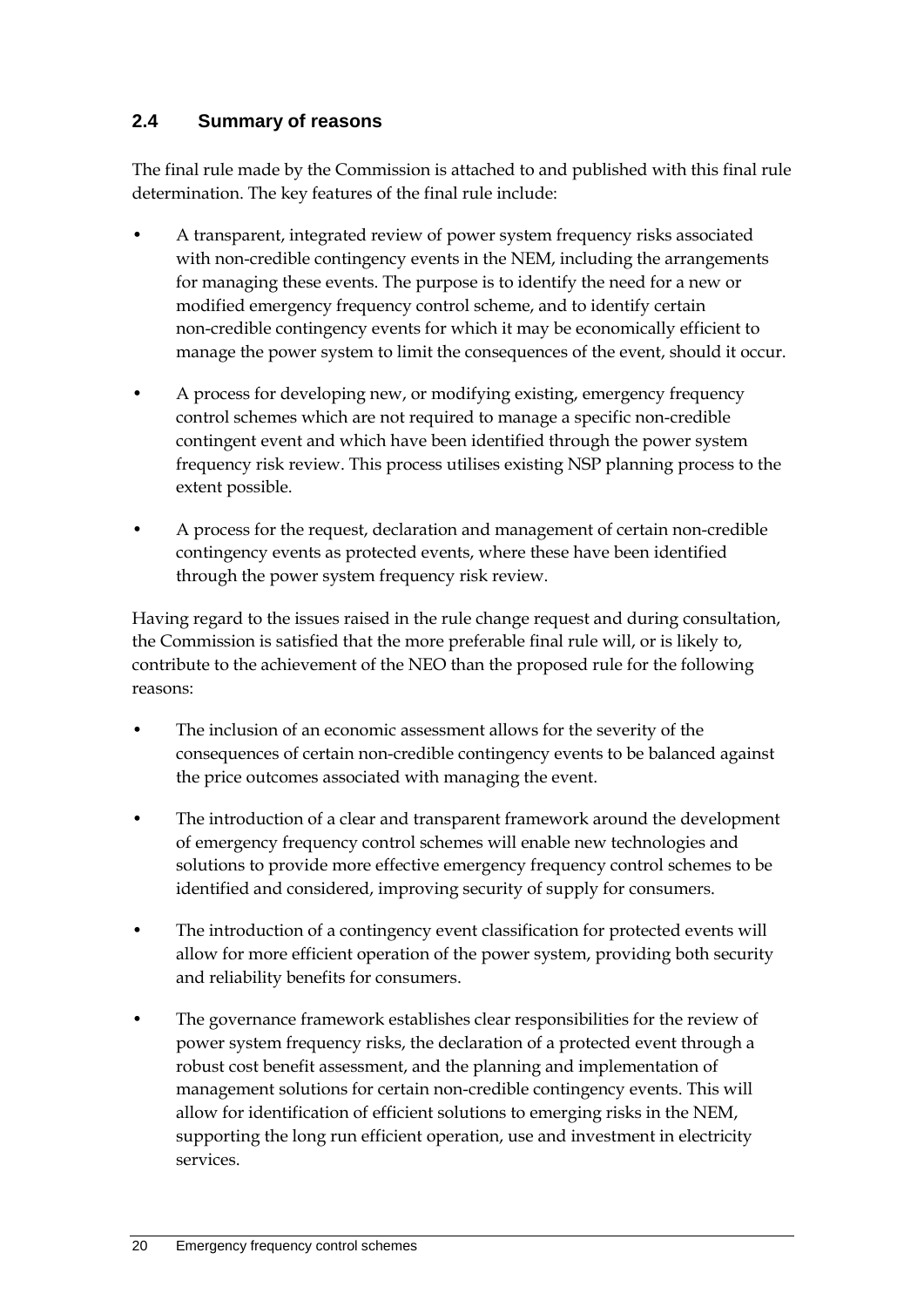Further, the Commission considers that the more preferable final rule is likely to better contribute to the achievement of the NEO than the draft rule for the following reasons:

- By assigning responsibility for the identification, declaration and management of protected events to those parties whose existing functions support these roles.
- By providing a regular, public process for AEMO to work with TNSPs and stakeholders to identify and determine the efficient options for limiting the risks associated with certain high consequence non-credible contingency events.
- By including a regular, iterative power system frequency risk review process which allows for the management of certain non-credible contingency events, and emergency frequency control schemes, to be adaptive to changing market and power system conditions.
- By aligning the framework with existing NSP planning processes to allow for technology alternatives and ancillary benefits to be considered.

### <span id="page-30-0"></span>**2.5 Strategic priority**

-

This rule change request relates to the AEMC's strategic priority relating to markets and networks.

This strategic priority relates to the flexibility and resilience of energy market frameworks to respond to changes in technology and new business models. This includes changes in the generation mix, such as the increased penetration of non-synchronous generation and the subsequent retirement of large synchronous units. This links to the development of a robust framework to govern consideration and assessment of power system frequency management in the NEM. This framework is designed to support the maintenance of a resilient and secure power system as the generation mix changes.

### <span id="page-30-1"></span>**2.6 Northern Territory legislative considerations**

From 1 July 2016, the Commission assumed rule making responsibility for parts of the National Electricity Rules (NER) adopted by the Northern Territory. In addition, from this date, the NER, as amended from time to time, apply in the Northern Territory (NT), subject to derogations set out in Regulations made under the NT legislation adopting the NEL.[45](#page-30-2) Under those Regulations, only certain parts of the NER have been adopted in the NT.[46](#page-30-3)

<span id="page-30-2"></span><sup>45</sup> National Electricity (Northern Territory) (National Uniform Legislation) (Modifications) Regulations.

<span id="page-30-3"></span><sup>46</sup> For the version of the NER that applies in the Northern Territory, refer to: http://www.aemc.gov.au/Energy-Rules/National-electricity-rules/National-Electricity-Rules-(No rthern-Territory).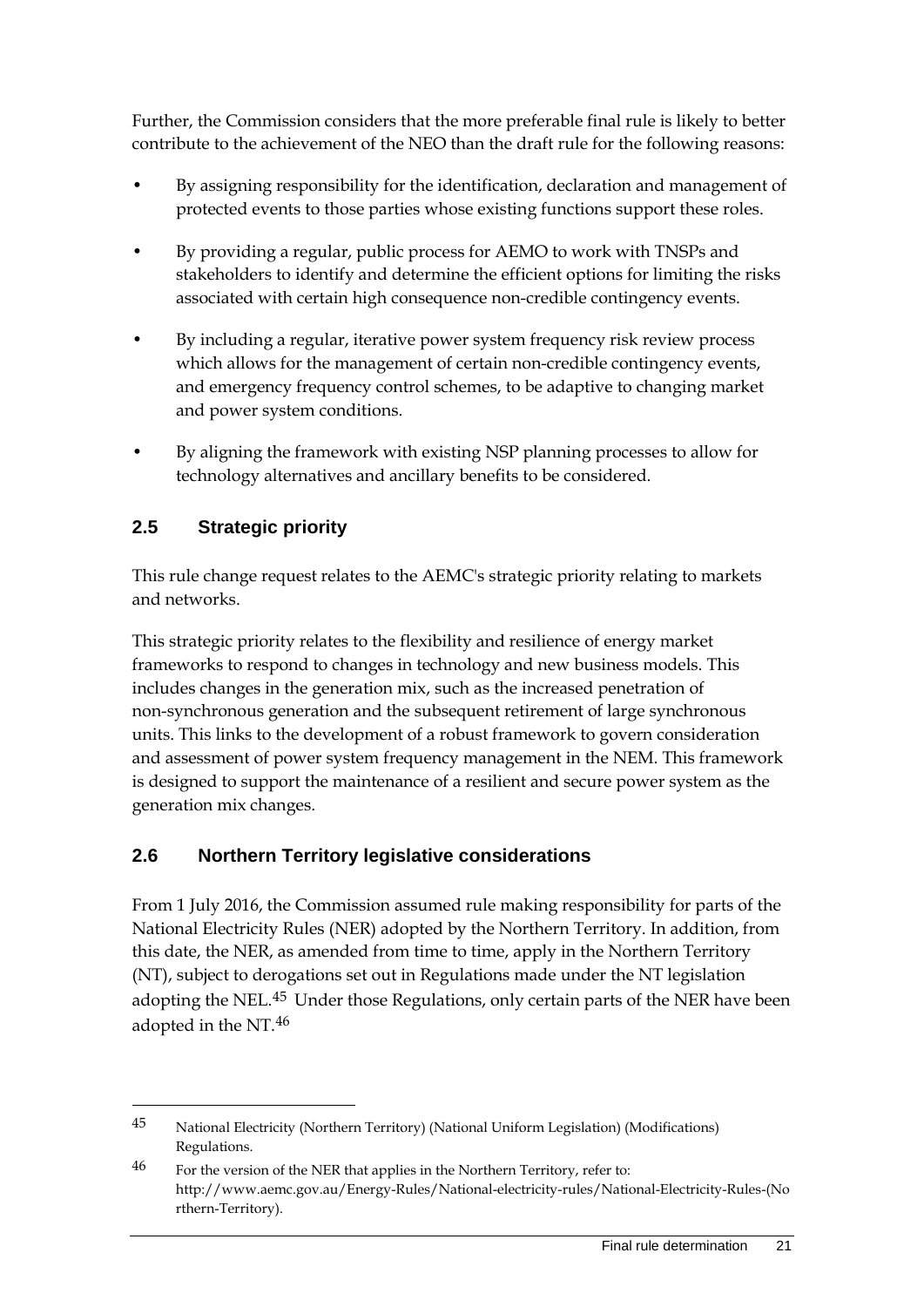The final rule amends parts of the NER that currently do not apply in the Northern Territory with the exception of the new definitions inserted into Chapter 10 of the NER. These definitions have no practical effect in the Northern Territory however, because they relate to parts of the rules that do not apply in the Northern Territory. Therefore, the Commission has not assessed the proposed rule against additional elements required by Northern Territory legislation.[47](#page-31-0)

<span id="page-31-0"></span><sup>47</sup> National Electricity (Northern Territory) (National Uniform Legislation) Act 2015.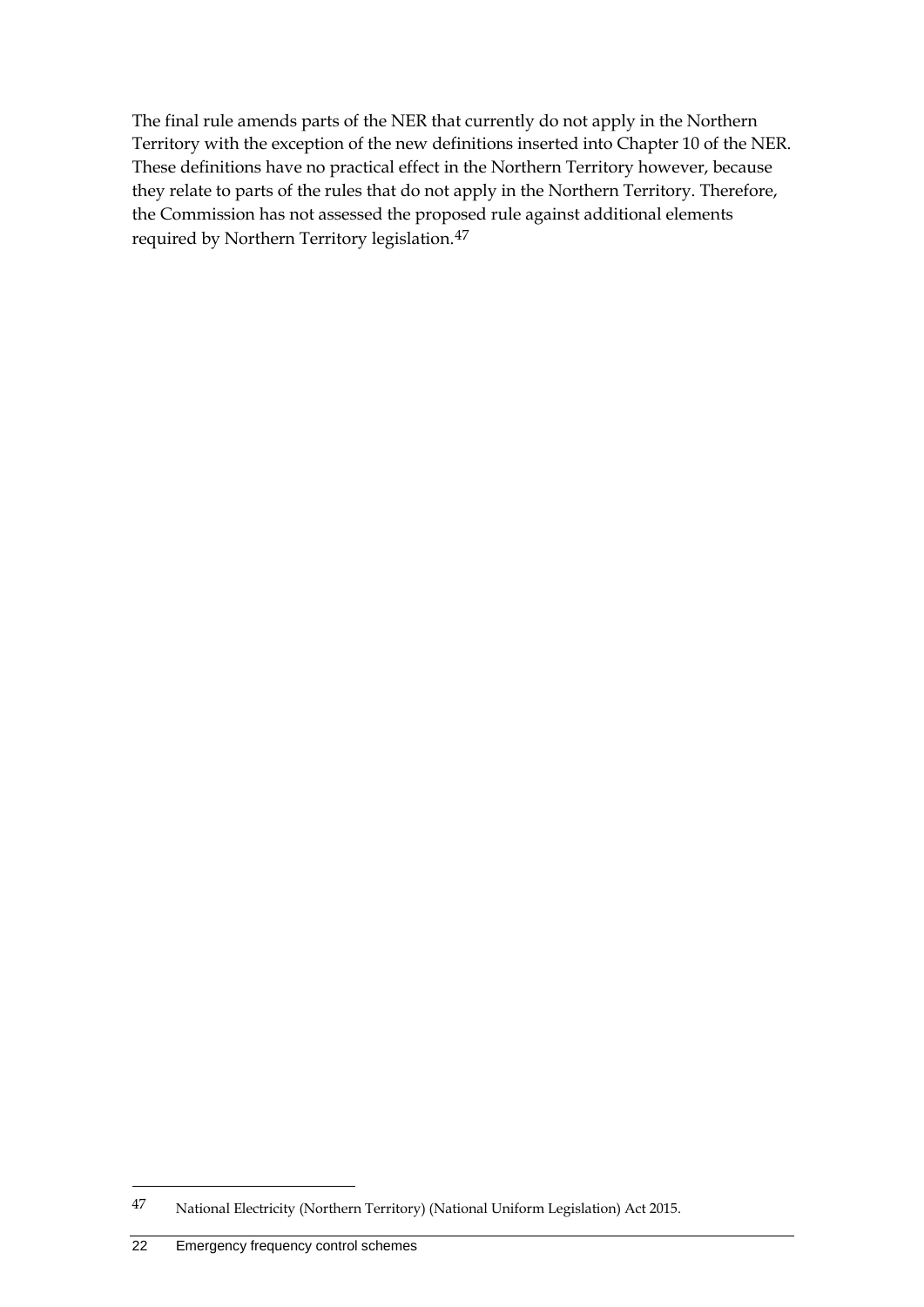## <span id="page-32-0"></span>**3 Summary of the draft rule determination**

This chapter sets out the consultation on the rule change request and the Commission's draft rule determination, including a summary of the draft rule determination.

This chapter:

- sets out the proponent and stakeholder views on the rule change request
- describes the components of the EFCS governance framework as described in the draft rule determination
- provides a summary of stakeholder views expressed in response to the draft rule determination
- discusses some of the key issues the Commission considered in developing the enhanced EFCS governance framework in the draft rule.

### <span id="page-32-1"></span>**3.1 Rule proponent's view**

The proponent's proposed solutions to the issues raised in the rule change request are described in section 1.4.

### <span id="page-32-2"></span>**3.2 Stakeholders' views on the rule change proposal**

A number of stakeholders commented on the issues raised by the proponent and identified a number of others. Key issues addressed by stakeholders included:

- Whether the issues identified by the proponent justified revision of the NER.
- Adequacy of current governance arrangements and potential new responsibilities for parties.
- How the revised framework accommodates new technologies to provide emergency frequency control.
- The regulatory framework for over-frequency generation shedding (OFGS).
- The consideration of costs associated with a new or modified EFCS.

### **3.2.1 Materiality of the issues identified by the proponent**

A number of stakeholders agreed with the proponent that changes in the power system were likely to have a material impact on the ability of existing UFLS to maintain power system security.

The Energy Networks Association (ENA), South Australian Government and AEMO considered that UFLS may become less effective over time due to the exit of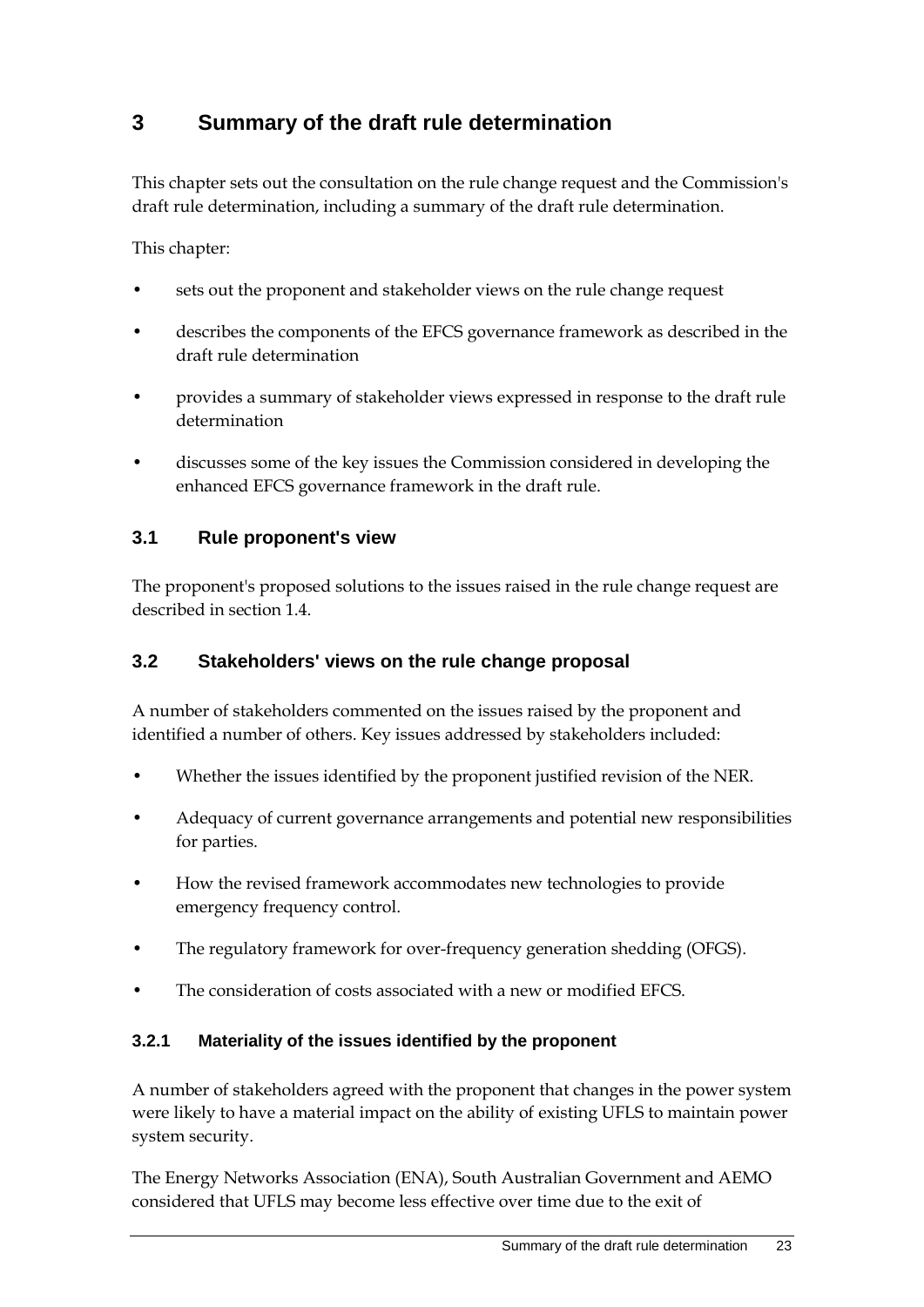synchronous generation and resultant increases in RoCoF. This was exacerbated by the fact that DER also reduces the assumed size of load blocks. Furthermore, there was an increased risk of uncoordinated loss of generation if an over-frequency event occurred. The materiality of these issues was expected to increase over the medium term.[48](#page-33-0) The South Australian Government stated that limitations on the size of contingency events will help to manage RoCoF.

### **3.2.2 Adequacy of current governance arrangements and new responsibilities**

The ENA and AEMO stated that current regulatory arrangements would be significantly improved if there was greater clarity of the respective roles and obligations for all parties. Clear oversight of the effectiveness of EFCS was important, given the rapidity of energy sector transformation. AEMO also stated that greater clarity was required over roles and responsibilities, and that current frameworks do not allow for consideration of all physical solutions.[49](#page-33-1)

The South Australian Government proposed a series of responsibilities for parties under a new governance framework, including:<sup>[50](#page-33-2)</sup>

- AEMO and the JSSC should have the ability to direct NSPs to invest in new technologies.
- NSPs should have planning and reporting obligations with respect to load shedding and EFCS.

### **3.2.3 New technologies to provide emergency frequency control**

RES Australia, Hydro Tasmania and the South Australian Government stated that current frameworks are not sufficient to consider all cost effective physical solutions to deliver emergency frequency control.<sup>[51](#page-33-3)</sup>

The ENA stated that while current frameworks do not preclude new technology, they do not adequately consider DER or storage options.<sup>[52](#page-33-4)</sup>

The Clean Energy Council (CEC) suggested that an over-reliance on load shedding could underplay the efficient use of DER and called for a more integrated approach to DER.[53](#page-33-5)

<span id="page-33-0"></span><sup>48</sup> Consultation paper submissions: Energy Networks Australia, p. 3; South Australian Government, pp. 1, 4; AEMO, p. 12.

<span id="page-33-1"></span><sup>49</sup> Consultation paper submissions: ENA, p.4; AEMO, p.12.

<span id="page-33-2"></span><sup>50</sup> South Australian Government, Consultation paper submission, p. 9.

<span id="page-33-3"></span><sup>51</sup> Consultation paper submissions: RES Australia, p. 3; Hydro Tasmania, p. 3; South Australian Government, p. 9.

<span id="page-33-4"></span><sup>52</sup> ENA, Consultation paper submission, p. 5.

<span id="page-33-5"></span><sup>53</sup> CEC, Consultation paper submission, p. 1.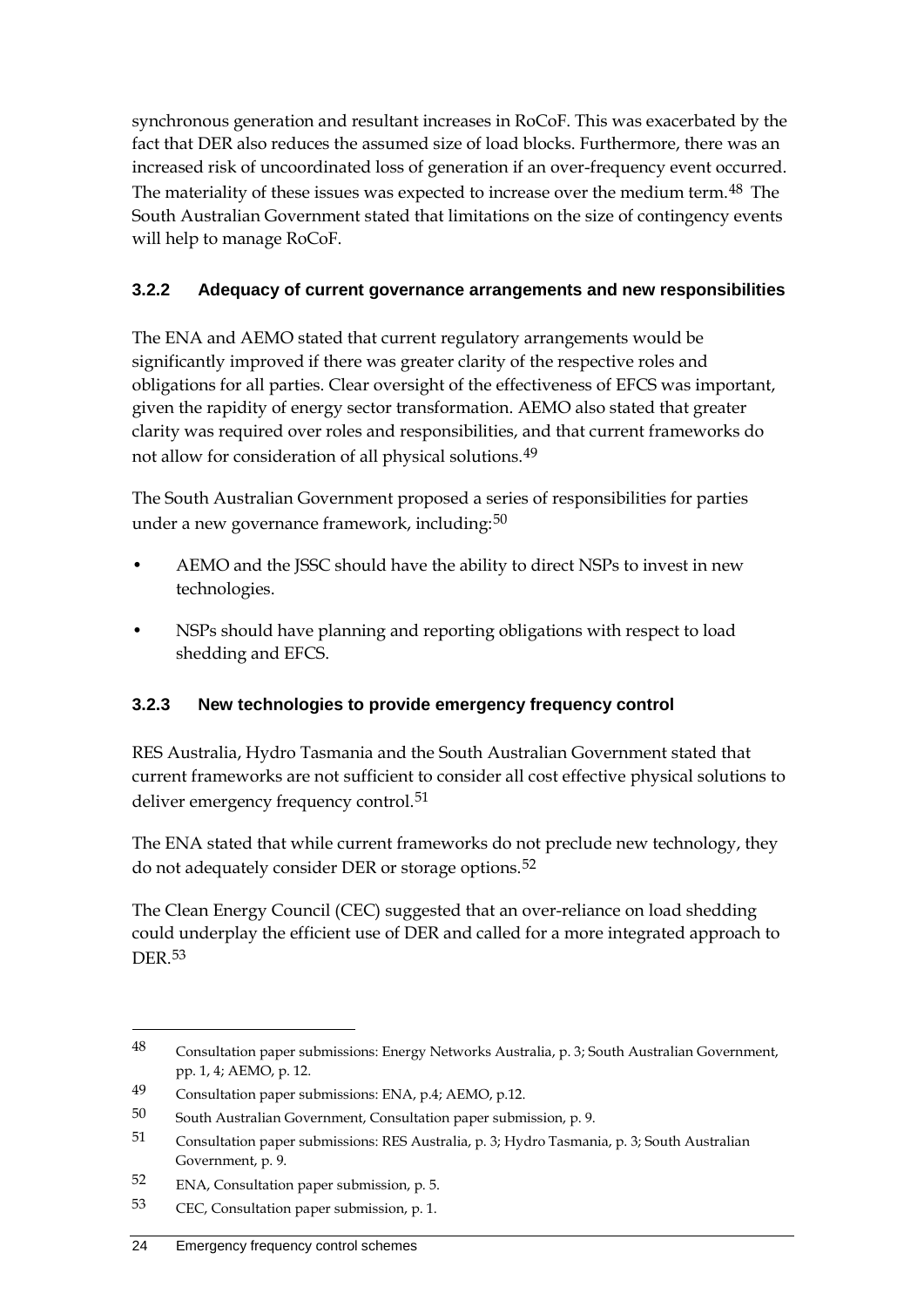Hydro Tasmania also stated that current relay based technologies may no longer be effective. It suggested that emergency special control schemes are more effective and less expensive.[54](#page-34-0)

AEMO also stated that the NER should be amended to generalise the description of EFCS so they are not prescriptive as to how they can be operated and at what frequency range they may be expected to trigger.[55](#page-34-1)

### **3.2.4 Over-frequency emergency control schemes**

The ENA and RES stated that under-frequency and over-frequency emergency control should be considered together.<sup>[56](#page-34-2)</sup>

The CEC questioned the need for an over-frequency EFCS. It also suggested that tripping entire wind farms was not an acceptable solution for managing over-frequency, as wind farms can respond to over-frequency through fast ramping. The CEC also stated that AEMO already has powers to set generator responses to over-frequency events in performance standards.[57](#page-34-3)

The CEC noted that, in its view, the introduction of an over-frequency EFCS could provide negative investment signals for renewable energy investment. The CEC stated that the over-frequency EFCS as proposed would be arbitrary and would not provide compensation arrangements for semi-scheduled generators. It was also argued this would also reduce the value of frequency lower services.<sup>[58](#page-34-4)</sup>

### **3.2.5 Costs associated with EFCS**

RES Australia noted there were costs to participants if they were required to provide elements of an EFCS.<sup>[59](#page-34-5)</sup>

The South Australian Government stated that the cost of new or updated EFCS should be assessed together with the cost of procuring services to manage high RoCoF, as any RoCoF standard could affect the cost of upgrading existing UFLS arrangements. It argued that the calculation of costs should include the cost of load shedding as an economic cost to consumers.<sup>[60](#page-34-6)</sup>

AEMO stated that AEMO and NSPs would expect to face design costs, while NSPs would likely be subject to costs for new assets and ongoing maintenance. AEMO stated that the NER should provide for clear, timely and economically efficient mechanisms

<span id="page-34-0"></span><sup>54</sup> Hydro Tasmania, Consultation paper submission, p. 1.

<span id="page-34-1"></span><sup>55</sup> AEMO, Consultation paper submission, p. 12.

<span id="page-34-2"></span><sup>56</sup> Consultation paper submissions: ENA, p. 3; RES, p. 4.

<span id="page-34-3"></span><sup>57</sup> CEC, Consultation paper submission, p. 2.

<span id="page-34-4"></span><sup>58</sup> CEC, Consultation paper submission, p. 2.

<span id="page-34-5"></span><sup>59</sup> RES Australia, Consultation paper submission, p. 4

<span id="page-34-6"></span><sup>60</sup> South Australian Government, Consultation paper submission, pp. 10.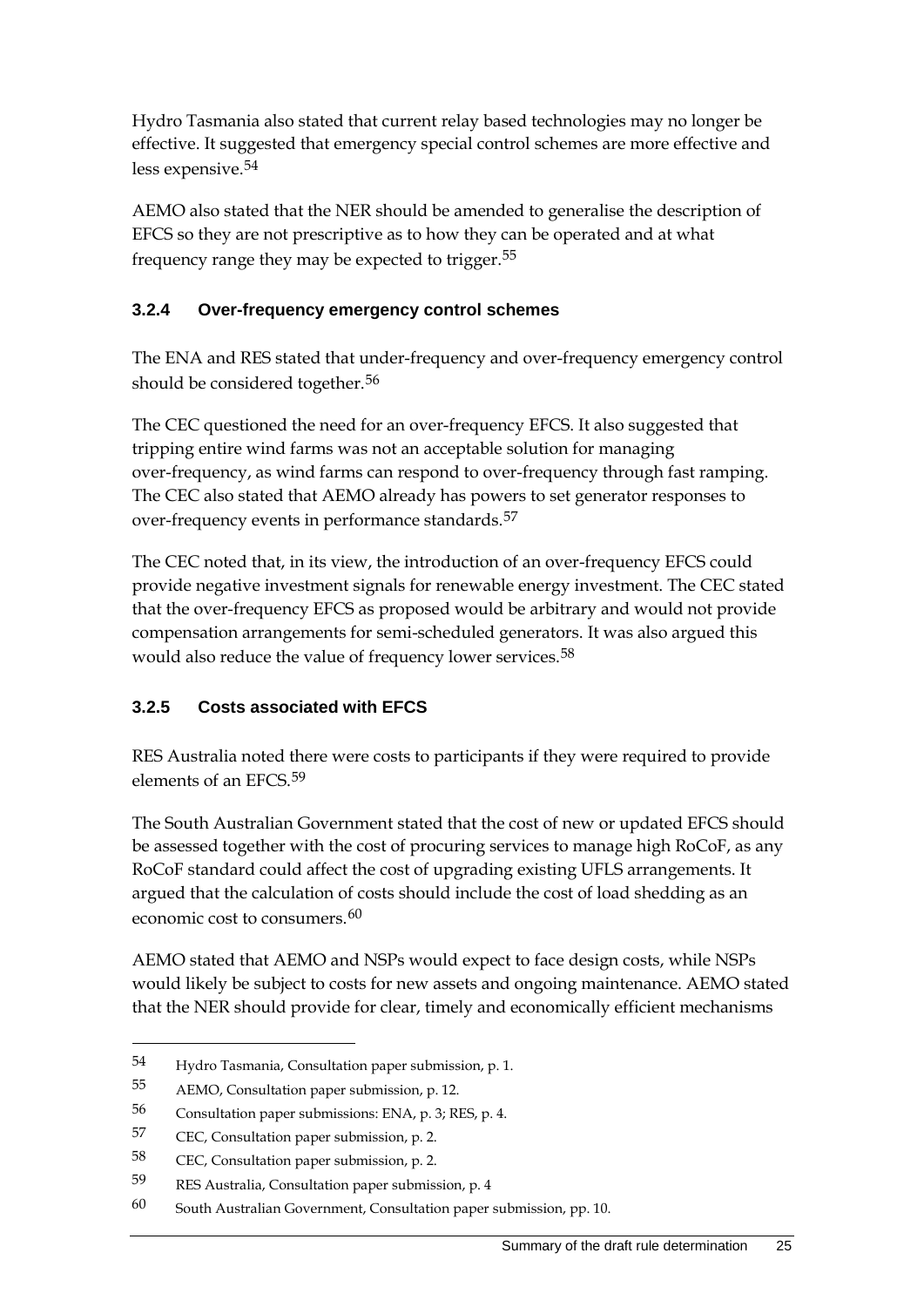for NSPs to recover the costs of implementation and on-going operation and maintenance of network and communications infrastructure to allow operation of adaptive EFCS.<sup>[61](#page-35-1)</sup>

### <span id="page-35-0"></span>**3.3 Draft rule determination**

The Commission's draft rule determination made the draft rule as proposed by the proponent. The draft rule included separate governance frameworks for:

- the development of enhanced emergency frequency control schemes
- the identification and application of a new category of contingency event, the protected event.

While the Commission recognised that these two elements are both related to the management of frequency and protection of the power system, the draft rule determination noted functional differences between how the Commission interpreted the role of EFCS and protected events:

- An EFCS was seen as a "last line of defence" emergency mechanism, designed to minimise the risk of a cascading failure following a severe disturbance on the power system. It allows load and generation to be shed in a controlled manner following a non-credible contingency event to prevent or arrest a sudden change in frequency that could lead to a cascading outage and potentially a black system. The determination of an EFCS standard would not enable AEMO to use ex-ante mechanisms to limit the consequences of non-credible contingencies, such as buying FCAS or constraining the power system.
- Under the draft rule, once AEMO had decided that a specific non-credible event should be a protected event, and the Reliability Panel had determined a post-contingency operating state for that protected event, AEMO would then constantly operate the power system so that it could meet the post-contingency operating state, if the protected event were to occur. The post-contingency operating state would have allowed some controlled load shedding, if the protected event were to occur, and AEMO would be able to use ex-ante mechanisms in conjunction with this load shedding to meet the post-contingency operating state for that protected event.

Given these differences in function, the draft rule determination considered each of these components separately.

### **3.3.1 Emergency Frequency Control Schemes**

The draft rule set out a governance framework for the determination, design, implementation and monitoring of a national emergency frequency control scheme. This framework built on existing NER arrangements for UFLS. The Commission

<span id="page-35-1"></span><sup>61</sup> AEMO, Consultation paper submission, pp. 12, 17.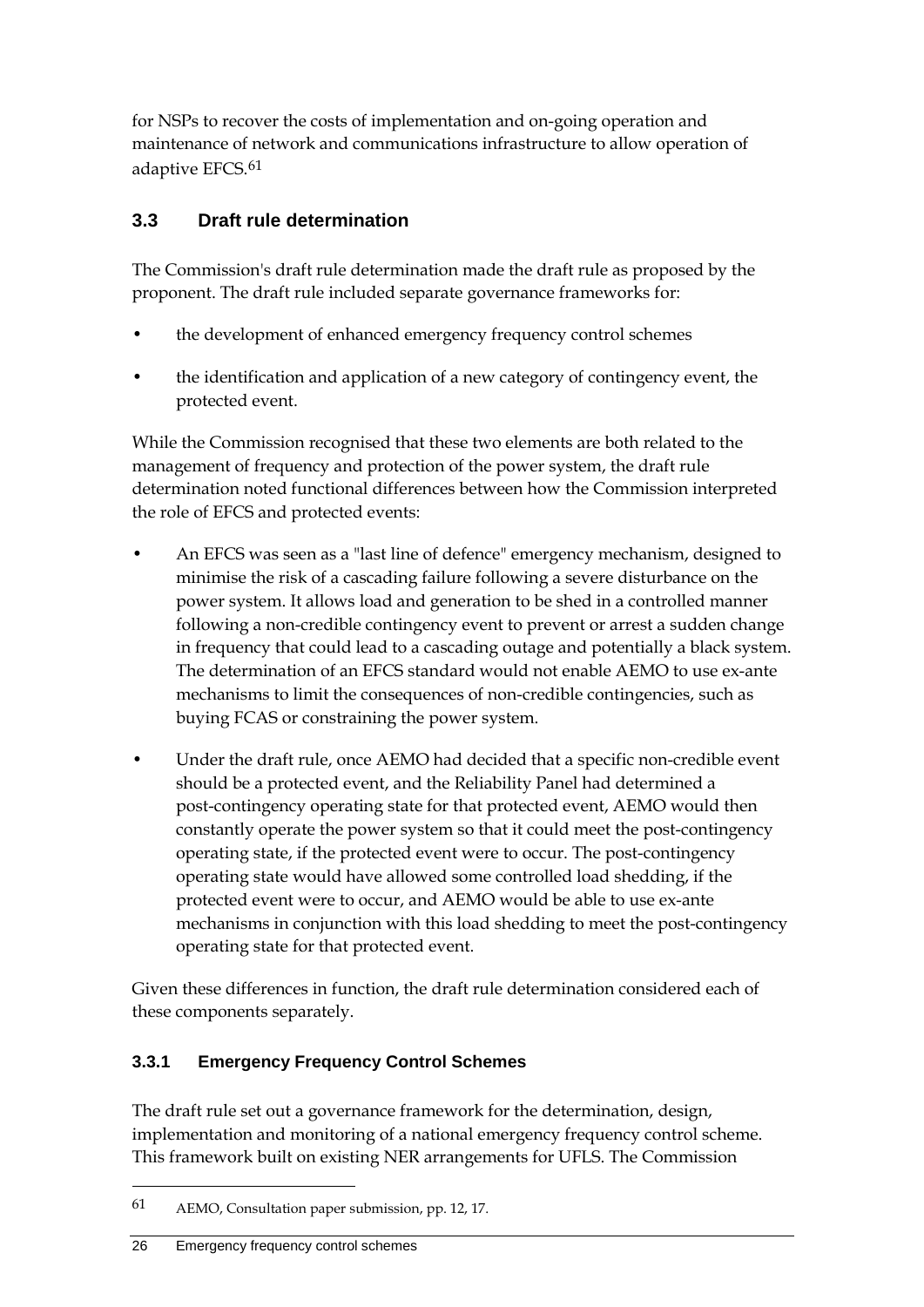proposed changes to some of these arrangements to modify roles and responsibilities. Some new roles and responsibilities were also proposed. The key elements of the draft rule that related to emergency frequency control schemes were:

- Inclusion of an EFCS objective in the NER to guide the development of the emergency frequency control scheme.
- AEMO, in consultation with network service providers, to propose an emergency frequency control scheme, including estimates of potential scheme capabilities and costs to deliver those capabilities.
- The Reliability Panel to undertake a cost benefit assessment of the proposal and to develop an emergency frequency control scheme standard.
- AEMO to develop an emergency frequency control scheme functional design specification to meet the emergency frequency control scheme standard, and an implementation schedules.
- NSPs to install and/or replace equipment that can meet these functional design specifications.
- AEMO and NSPs to monitor and report on EFCS operation.

#### *EFCS objective*

The Commission proposed the following EFCS objective in the draft rule:

"The objective for *emergency frequency control schemes* is for these schemes to be available and in operation to the extent appropriate having regard to the *national electricity objective*, to prevent or arrest *cascading outages, major supply disruptions* and uncontrolled increases or decreases in *frequency* (alone or in combination)."

The EFCS objective was intended to inform AEMO's EFCS proposal and the Reliability Panel's determination of the EFCS standard under the framework described in the draft rule.

#### *EFCS proposal*

Under the draft rule, AEMO would, as it considered appropriate, develop and submit an EFCS proposal to the Reliability Panel. In preparing the EFCS proposal, AEMO would be required to consult with relevant NSPs.

The EFCS proposal would set out a range of proposed potential scheme capabilities and an estimate of the cost of delivering each of these potential capabilities.

An EFCS proposal submitted to the Reliability Panel would contain the following elements: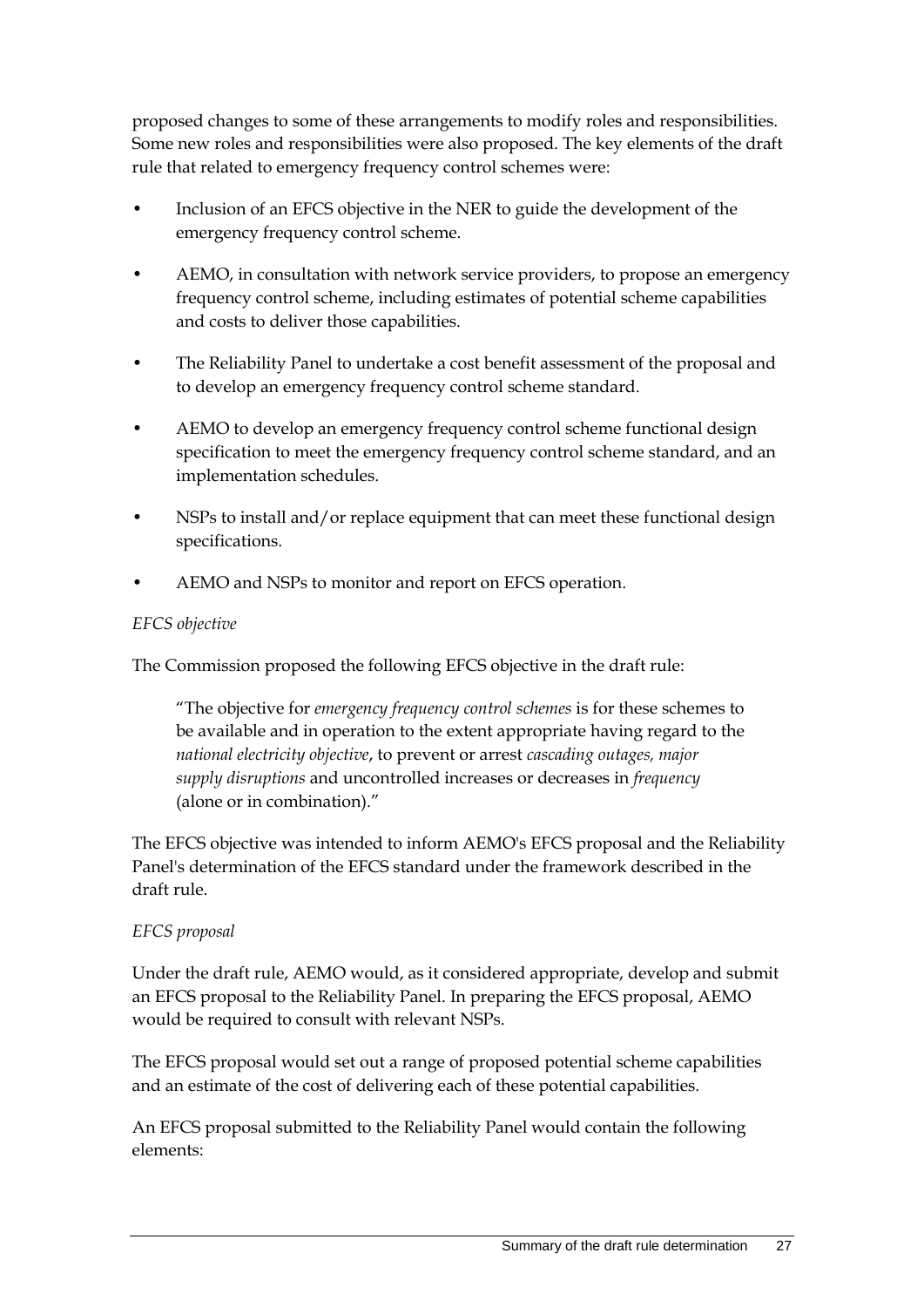- the proposed target capabilities for the EFCS, or sets of proposed target capabilities and corresponding expected power system security outcomes, which would include:
	- how quickly the scheme can respond
	- the power system conditions within which the scheme is capable of responding
	- the nature of the scheme's response (an under-frequency scheme for load shedding or an over-frequency scheme for generation shedding)
	- the amount of load shedding or generation shedding that may occur
	- the scheme's capability to dynamically sense power system conditions
- an estimate of the costs for each of the proposed target capabilities, including costs to procure and commission the scheme and maintain its availability and performance, including upfront costs and ongoing maintenance costs
- a general description of the scheme including its functionality, the NSPs and generators likely to be affected, and the assets that AEMO considered would be used to deliver the EFCS. This could include technologies such as relays, communications enabled relays, or special protection schemes.[62](#page-37-0)

In the draft rule determination, the Commission considered that only AEMO should be able to propose an EFCS proposal, as AEMO is best positioned to understand overall power system conditions, both within and across regions.

### *EFCS standard*

-

Under the draft rule, once AEMO had submitted an EFCS proposal, the Reliability Panel would assess the proposal and determine the EFCS standard in accordance with the EFCS objective.

The EFCS standard would have set the target capabilities for the EFCS. The EFCS target capabilities were the high level technical parameters that define the service provided by the scheme. They formed the basis of AEMO's EFCS design specifications. They included, but were not limited to:

• the power system conditions within which the scheme is capable of responding

<span id="page-37-0"></span><sup>62</sup> A special protection scheme allows for the controlled tripping of generation or load to limit the frequency consequences following specific contingency events, such as the loss of an interconnector between two regions. Currently, special protection schemes have been implemented in Tasmania to account for the contingent loss of the Basslink DC interconnector and subsequent under or over-frequency events. More information can be found at: Tasmanian Department of State Growth, Tasmania Delivers: Many reasons to invest in renewable energy, August 2016, p.4. Available at http://www.stategrowth.tas.gov.au/\_\_data/assets/pdf\_file/0010/138727/Tasmania\_Delivers\_-\_ Renewable\_Energy.pdf.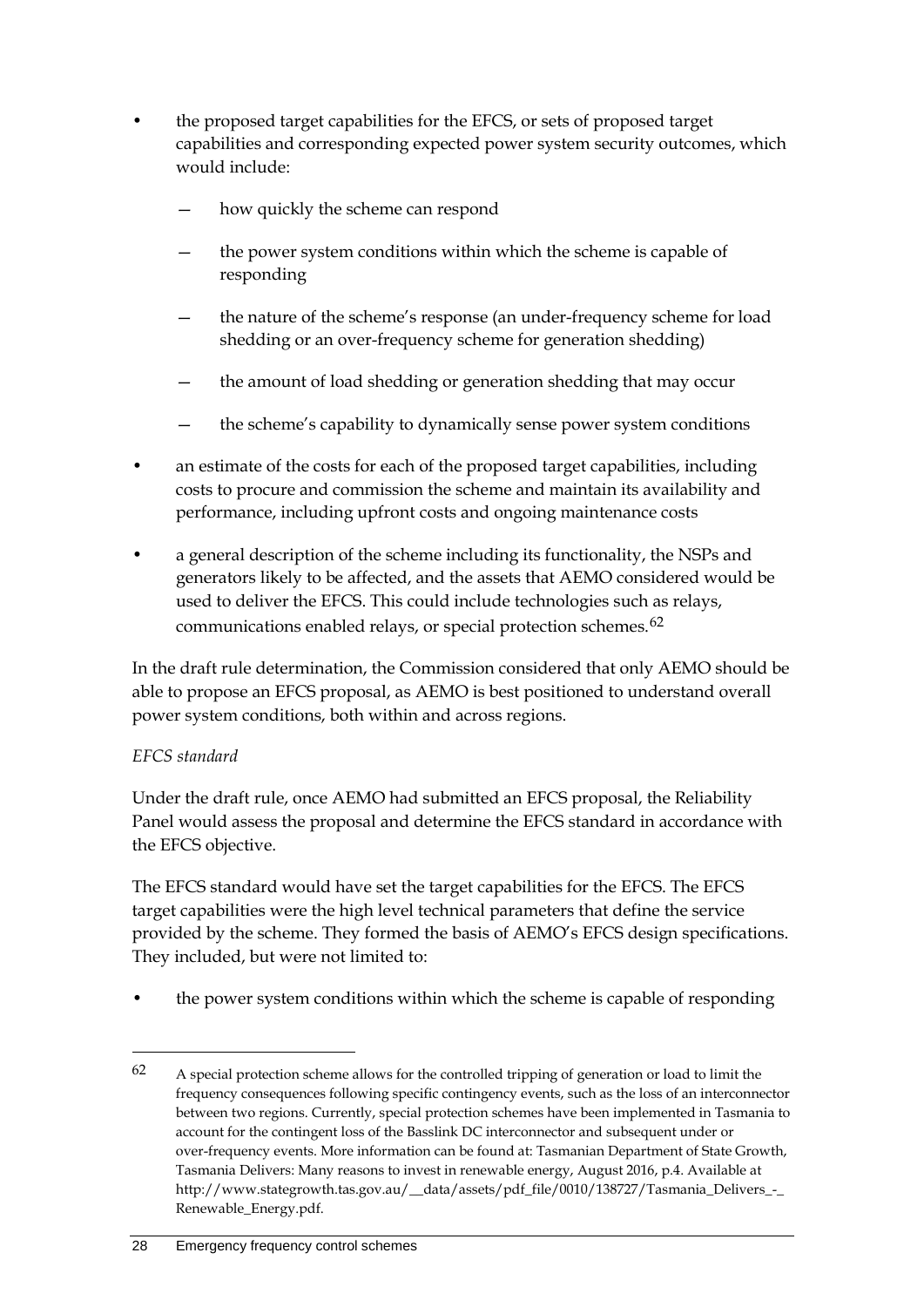- the nature of the scheme's response (load shedding or generation shedding for the purposes of managing frequency)
- the speed of the response
- the amount of load shedding or generation shedding that may occur when the scheme responds
- the capability to dynamically sense power system conditions.

The Reliability Panel would consult on the determination of the EFCS standard in accordance with the rules consultation procedures and publish a report setting out the reasons for its determination.

### *EFCS design specification and implementation schedules*

Once the Reliability Panel had determined the EFCS standard, AEMO would develop the EFCS design specification and EFCS implementation schedules. These documents would describe how an EFCS would operate in accordance with the EFCS standard.

When developing these documents, AEMO would have been required to consult with affected NSPs for an EFCS, and with affected generators when the EFCS includes an over-frequency control scheme component.

The EFCS design specification was intended to set out the detailed functional design requirements and target capabilities of an EFCS.

The EFCS implementation schedules would specify how loads and generation were to be shed by under-frequency schemes and over-frequency schemes, respectively. For an under-frequency scheme the relevant JSSC would continue to provide to AEMO schedules of the priority order of sensitive loads and other loads.

### *Implementation process*

Under the draft rule, NSP's responsibilities for implementation of an EFCS would be to build assets and/or change settings on existing assets, to comply with the functional design requirements set out in AEMO's EFCS design specification.

For any over-frequency scheme, NSPs would be required to:

- 1. engage in good faith with generators and offer generators the option of building assets or changing settings on existing assets to comply with the EFCS design specifications
- 2. if a generator elected not to undertake the actions referred to above, or good faith negotiations did not result in agreement being reached in reasonable time, build assets and/or change settings on existing assets to comply with the EFCS design specifications.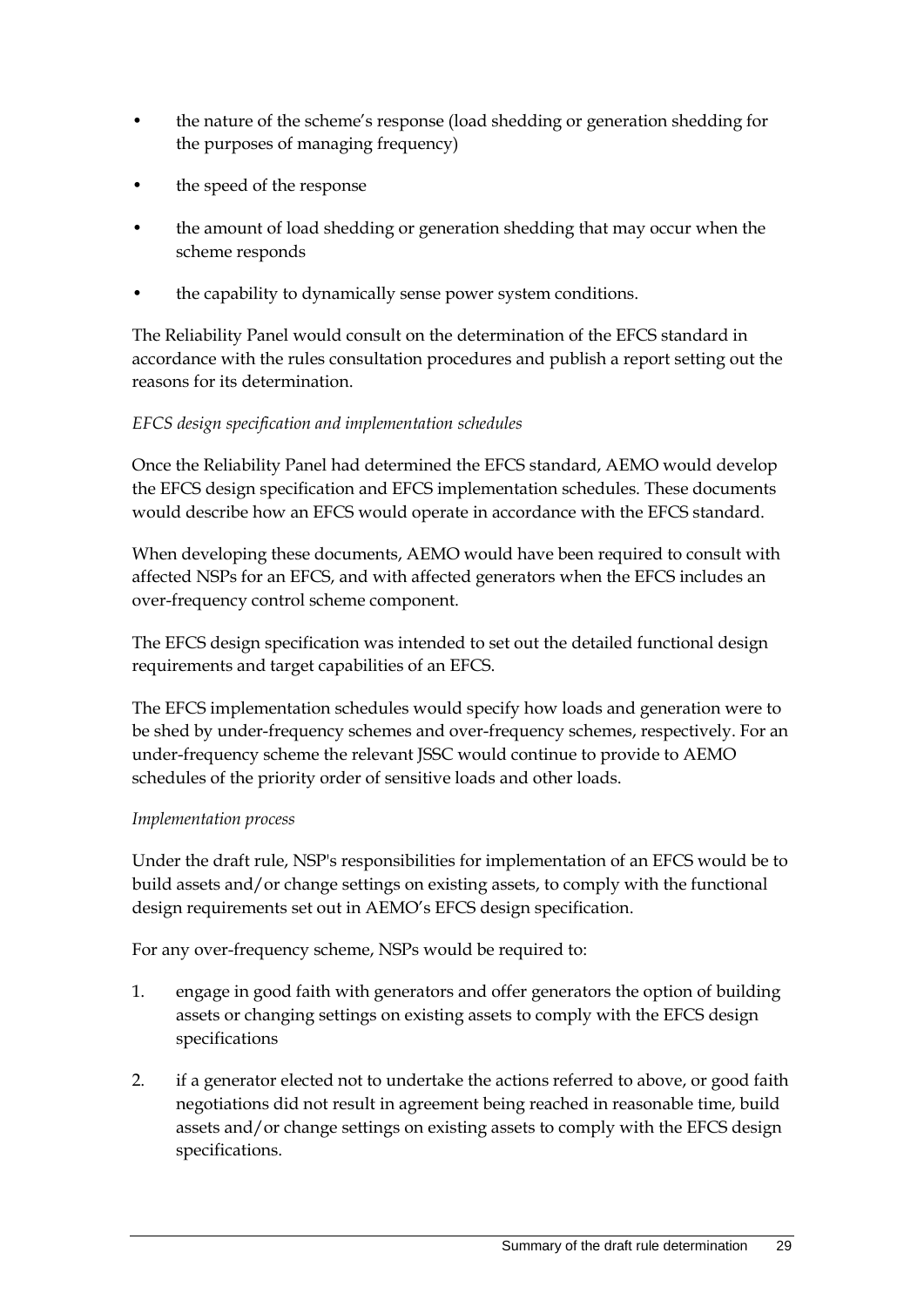#### *Monitoring and reporting*

Under the draft rule, NSPs would have been required to develop and administer testing arrangements that comply with the testing regime established in AEMO's EFCS design specifications.

NSPs would be required to report to AEMO periodically, on the matters defined by AEMO in its EFCS procedures and AEMO would, in consultation with relevant NSPs, prepare and publish a report on the operation and efficacy of the EFCS.

### **3.3.2 Protected Events**

The draft rule set out a separate framework for the declaration of a protected event to increase the range of tools available to AEMO to limit the consequences of specific contingency events.

Under the draft rule, a protected event would have incorporated the following features:

- the event would be a sub-category of non-credible contingency events. Protected events would be differentiated from non-credible contingency events in that AEMO would be able to take some ex-ante actions to limit their potential consequences
- the occurrence of the event would be reasonably plausible. This means that while the event was not reasonably likely to occur in the surrounding circumstances (and was therefore not a credible contingency event) it could still conceivably occur in the surrounding circumstances
- the event would have significant consequences, such as cascading outages and/or a major supply disruption if it were to occur
- the protected event could be reclassified as a credible contingency event, as per the arrangements established in NER clause 4.2.3A
- AEMO would have been able to use a combination of ex-ante solutions with some controlled load shedding, to limit the consequences of protected events
- AEMO's management of the protected event would be consistent with a post-contingency operating state determined by the Reliability Panel which may have included guidance on:
	- the frequency bands the system must meet following the event
	- the time taken for the system to reach each frequency bands following the event
	- the extent of any load shedding allowed following the event.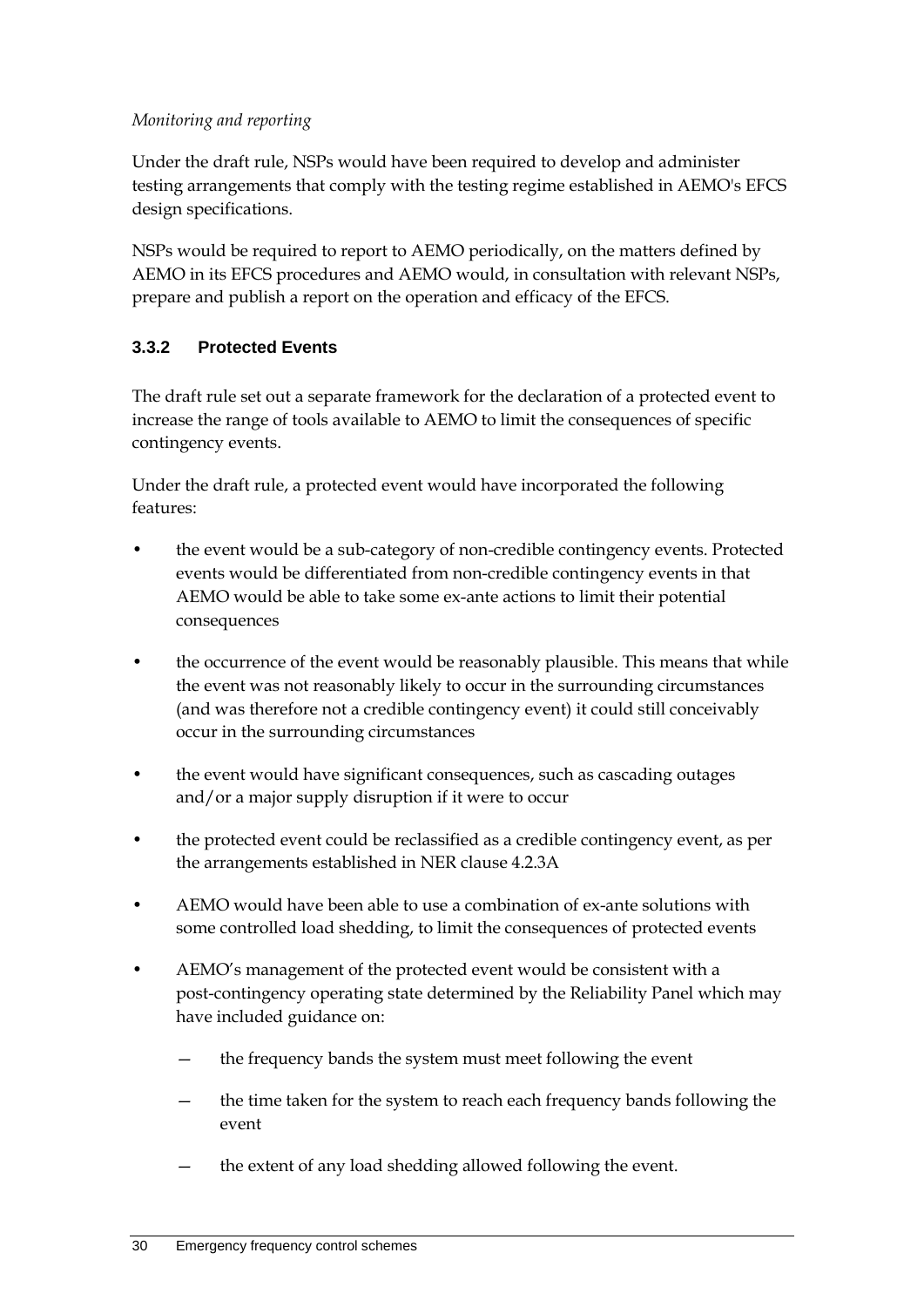#### *Roles and responsibilities under the draft rule*

Under the draft rule, AEMO would have been responsible for the declaration of a protected event, along with submitting a request to the Reliability Panel to determine a post-contingency operating state for any protected events. Following the determination of a post-contingency operating state, AEMO would then have been responsible for operating the system in such a way that if the protected event were to occur, its consequences would be limited to those defined in the post contingency operating state. This would be achieved through a combination of ex-ante measures such as FCAS or constraining generation dispatch, and ex-post measures such as load or generation shedding.

Under the draft rule, the Reliability Panel was responsible for determining a post-contingency operating state for any protected events at the request of AEMO. This determination of the post-contingency operating state would include a cost-benefit assessment which would take account of:

- The estimated cost of ex-ante solutions, including the cost of procuring FCAS from generators, or the market costs associated with imposing constraints on the dispatch process. These are costs that will be incurred up-front on an ongoing basis, regardless of whether the protected event occurs.
- The cost of controlled load shedding, being the cost to the community of interruptions to electricity supply if under-frequency schemes are triggered. These were expected costs that would only be incurred if the protected event occurred; its value is a function of the possibility that the protected event would occur.
- The avoided cost of the consequences of the protected event itself. This could include the costs of a cascading outage and/or a black system event. These were expected costs that would only be incurred if the protected event occurred; its value is a function of the possibility that the protected event would occur.

### **3.4 Stakeholders views on the draft rule determination**

The Commission received eleven submissions in response to the draft determination; these submissions were all supportive of enhancing the frameworks for EFCS and contingency events, including the creation of the "protected event" as a new class of contingency event. A number of the submissions suggested one or more amendments to the draft rule to further strengthen the governance arrangements.

AEMO and the South Australian Government each suggested alternative arrangements for the EFCS policy framework. These alternative frameworks are discussed in section 3.4.3.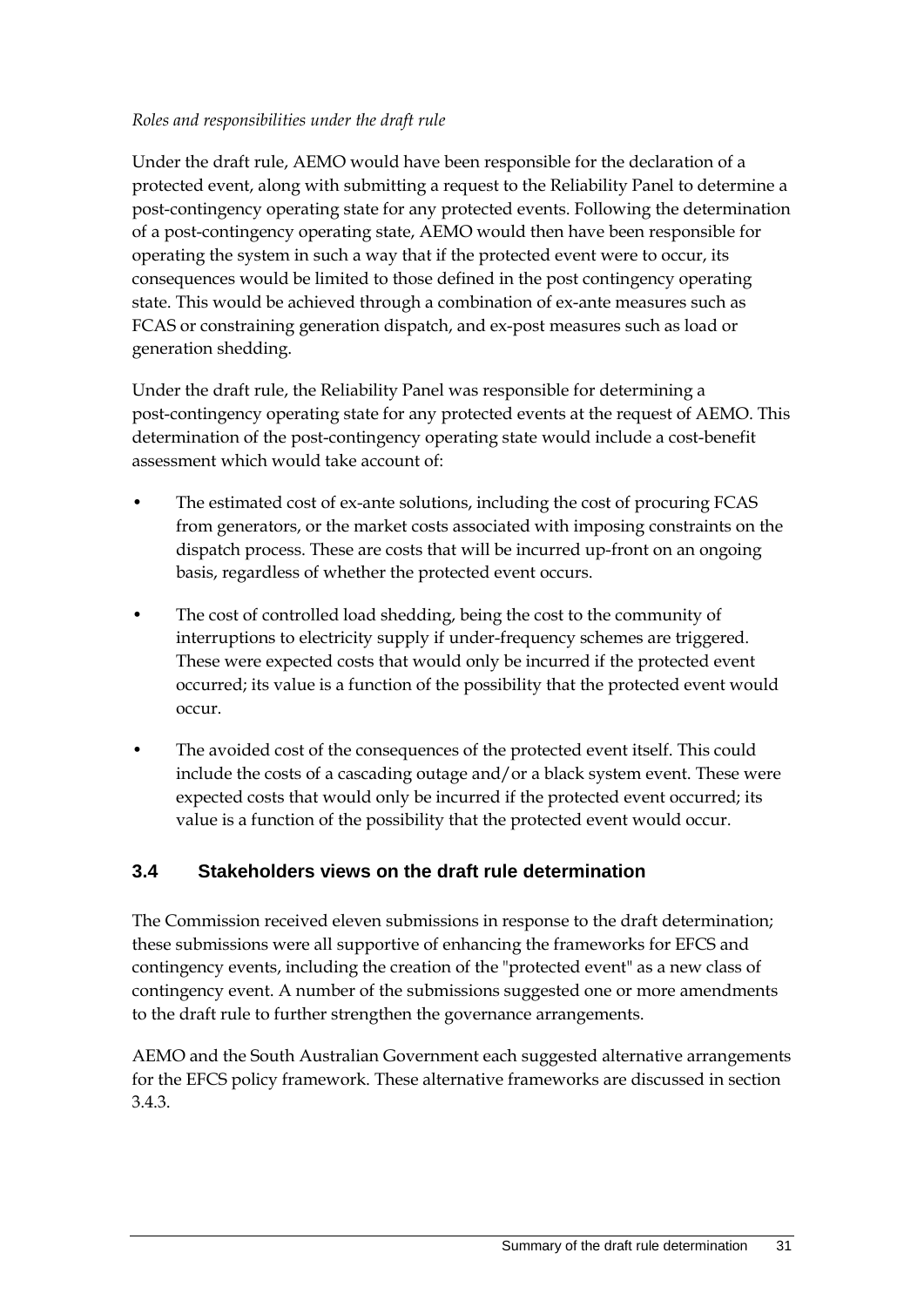### **3.4.1 Emergency Frequency Control Schemes**

While the majority of submissions were in general agreement with the draft rule framework for EFCS, stakeholders did raise areas for improvement relating to:

- roles and responsibilities
- improved guidance for the performance of UFLS
- integration of the South Australian OFGS.

These issues are discussed in further detail below.

#### *Roles and Responsibilities*

The ENA expressed the view that the EFCS framework should empower NSPs to work in conjunction with AEMO to develop the EFCS proposal and EFCS design specification. This view was supported by AEMO, which suggested that the EFCS risk assessment should be a collaborative exercise between NSPs and AEMO.<sup>63</sup>Engie and the South Australian Government expanded on this theme by suggesting that the process for identification of issues that a potential EFCS may address should allow input from stakeholders other than AEMO and NSPs.<sup>[64](#page-41-1)</sup>

A number of submissions raised concerns relating to the appropriateness of TNSPs holding the responsibility for performance of over-frequency generation shedding schemes in the event that the scheme capability is delivered by equipment installed and maintained by the generator.<sup>[65](#page-41-2)</sup>

As a safeguard that additional costs incurred as a result of an EFCS are delivering the expected capabilities, the AEC suggested that an audit of EFCS effectiveness be undertaken by the AER.<sup>[66](#page-41-3)</sup>

#### *Improved guidance on the performance targets for UFLS*

AEMO and the South Australian Government each requested that the final rule provide further clarification in relation to the high level performance target for existing under-frequency load shedding facilities which provide general protection from non-credible contingency events.[67](#page-41-4)

<span id="page-41-0"></span><sup>63</sup> Draft Determination submissions: AEMO, pp. 18, 24-25; ENA, p. 2.

<span id="page-41-1"></span><sup>64</sup> Draft Determination submissions: South Australian Government, p. 4; Engie, p. 2.

<span id="page-41-2"></span><sup>65</sup> Draft Determination submissions: ElectraNet, p. 4; Energy Queensland, p. 2; ENA, p. 3.

<span id="page-41-3"></span><sup>66</sup> AEC, Draft Determination submission, p. 1.

<span id="page-41-4"></span><sup>67</sup> Draft Determination submissions: AEMO, pp. 10, 14; Energy Markets and Programs Division, Department of State Development, South Australia, p. 4.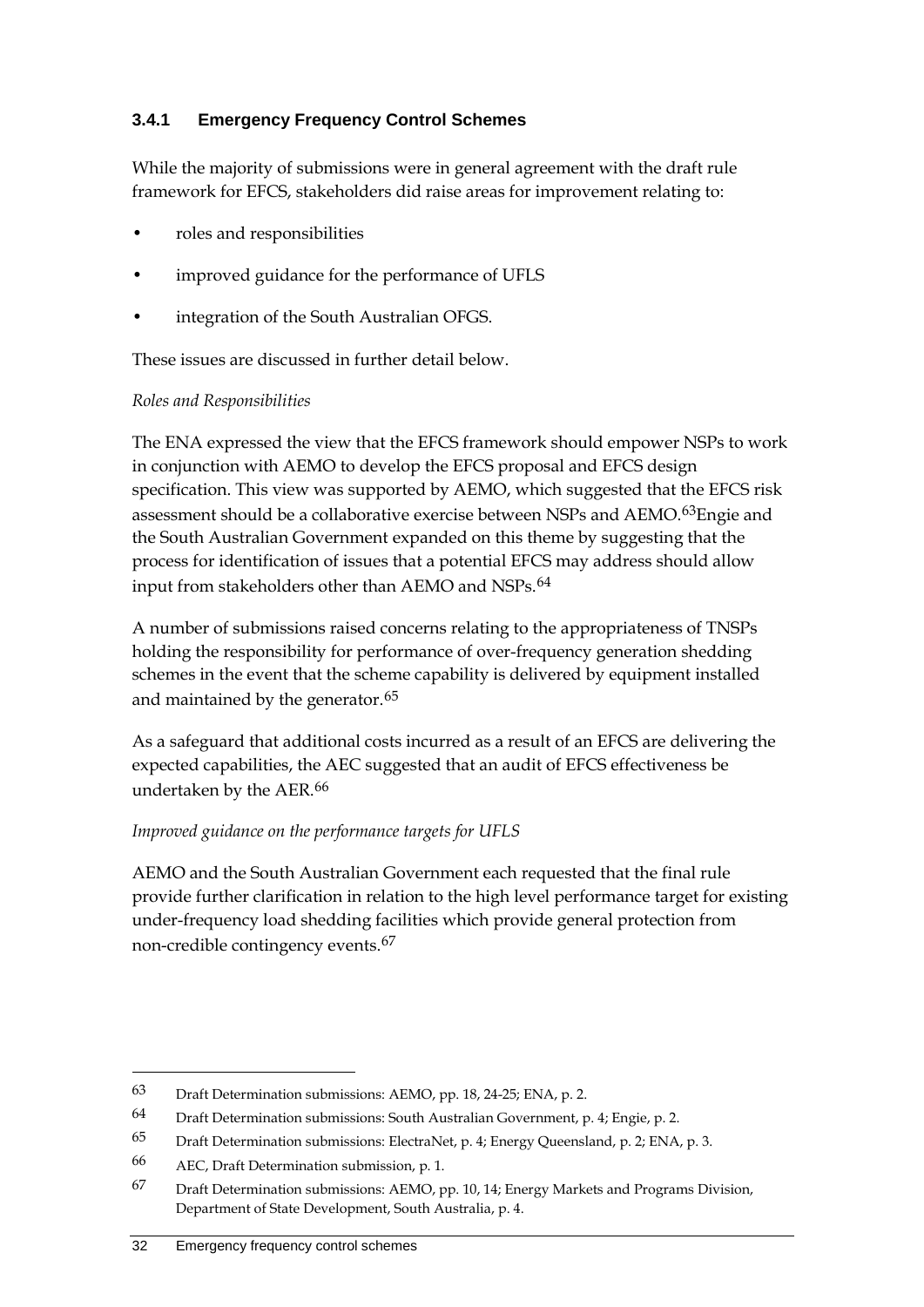*Integration with SA OFGS scheme*

The submissions by AGL and ElectraNet expressed the view that the final rule should be drafted to incorporate the over-frequency generation shedding scheme under development by ElectraNet and AEMO in South Australia.<sup>[68](#page-42-0)</sup>

### **3.4.2 Protected Events**

The majority of submissions supported the introduction of the protected event as a new class of contingency event to address the changing risk profile of the power system. Key themes in the stakeholder feedback on the protected events were the critical importance of the regulatory change and comments relating to roles and responsibilities under the draft rule.

### *Support for this critical development*

A number of stakeholders suggested that the introduction of this new classification was of critical importance to address the current power system risks in South Australia.[69](#page-42-1)

While being in support of the enhancement of the regulatory frameworks relating to EFCS, Energy Australia expressed a cautious view in relation to protected events, noting the potential for significant price impacts from the introduction of a new contingency event classification. In its submission, Energy Australia stated that:

"The cost versus benefit evaluation would need to be compelling to consider the introduction of a new event category, particularly in the context of the additional procedural complexity a new category would introduce."[70](#page-42-2)

### *Roles and responsibilities*

-

The majority of submissions received were in general agreement with AEMO having the responsibility for the development of protected events with the exception of the AEC, who suggested that jurisdictions and market participants also be able to request the Reliability Panel to assign the status of protected event to a section of the network.[71](#page-42-3)

The majority of submissions agreed with the Commission's assessment that the Reliability Panel is the appropriate body to undertake the cost-benefit trade-off in relation to protected events. The ENA proposed that the Reliability Panel's

<span id="page-42-0"></span><sup>68</sup> Draft Determination submissions: AGL, p. 1; ElectraNet, p. 3.

<span id="page-42-1"></span><sup>69</sup> Draft Determination submissions: South Australian Government, p. 3; SACOSS, p. 1.

<span id="page-42-2"></span><sup>70</sup> Energy Australia, Draft Determination submission, p. 2.

<span id="page-42-3"></span><sup>71</sup> AEC, Draft Determination submission, p. 2.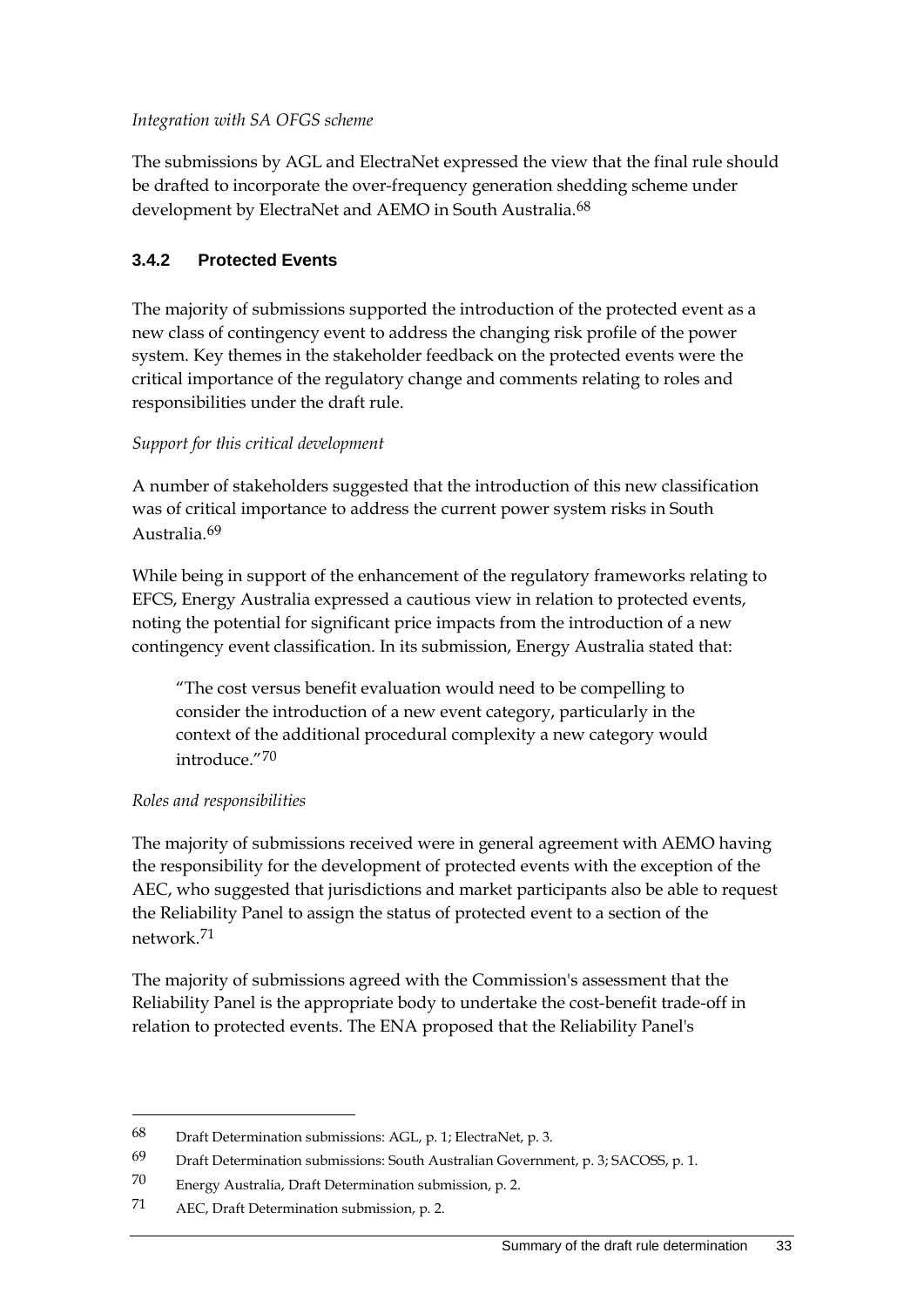responsibility be expanded from determining a post-contingency operating state, to include the declaration of the protected event in response to a proposal by AEMO.[72](#page-43-0)

However a number of submissions raised concerns relating to the potential number of protected events and the potential for unnecessary complexity of defining multiple post-contingency operating states under the draft rule.[73](#page-43-1)

## **3.4.3 Alternative EFCS frameworks**

Two alternative frameworks were proposed by AEMO and the South Australian Government:

- AEMO proposed a risk-based framework for the integrated consideration and management of EFCSs and Protected Events.
- The South Australian Government requested that the process for the implementation of the EFCS framework be accelerated to facilitate the delivery of solutions to improve power system security following a major disturbance in the power system.

### *AEMO's alternative EFCS framework*

AEMO's submission to the draft rule determination proposed a risk-based framework for the integrated consideration and management of EFCSs and Protected Events.<sup>[74](#page-43-2)</sup>

The key elements of the AEMO proposal were that:

- The policy framework should recognise the linkages between the management of protected events and emergency frequency control schemes.
- Greater emphasis should be placed on monitoring and disclosing power system risks in planning timeframes with NSPs playing an active role in identifying and addressing risks through a periodic risk assessment process.
- The frequency standards for protected events should be included in the frequency operating standards, in place of the development of a separate post-contingent operating state for each protected event.
- The concept of a special EFCS could be added into the framework as an additional targeted measure that can be used to manage a protected event (PE).
- No change to current role of general purpose EFCS (that is, UFLS), but the Reliability Panel would develop guidelines to ensure general EFCS performance criteria are adequately maintained.

<span id="page-43-0"></span><sup>72</sup> ENA, Draft Determination submission, p. 4.

<span id="page-43-1"></span><sup>73</sup> Draft Determination submissions: Engie, p. 3; AEMO, pp. 5, 27.

<span id="page-43-2"></span><sup>74</sup> AEMO, Draft Determination submission, p. 4.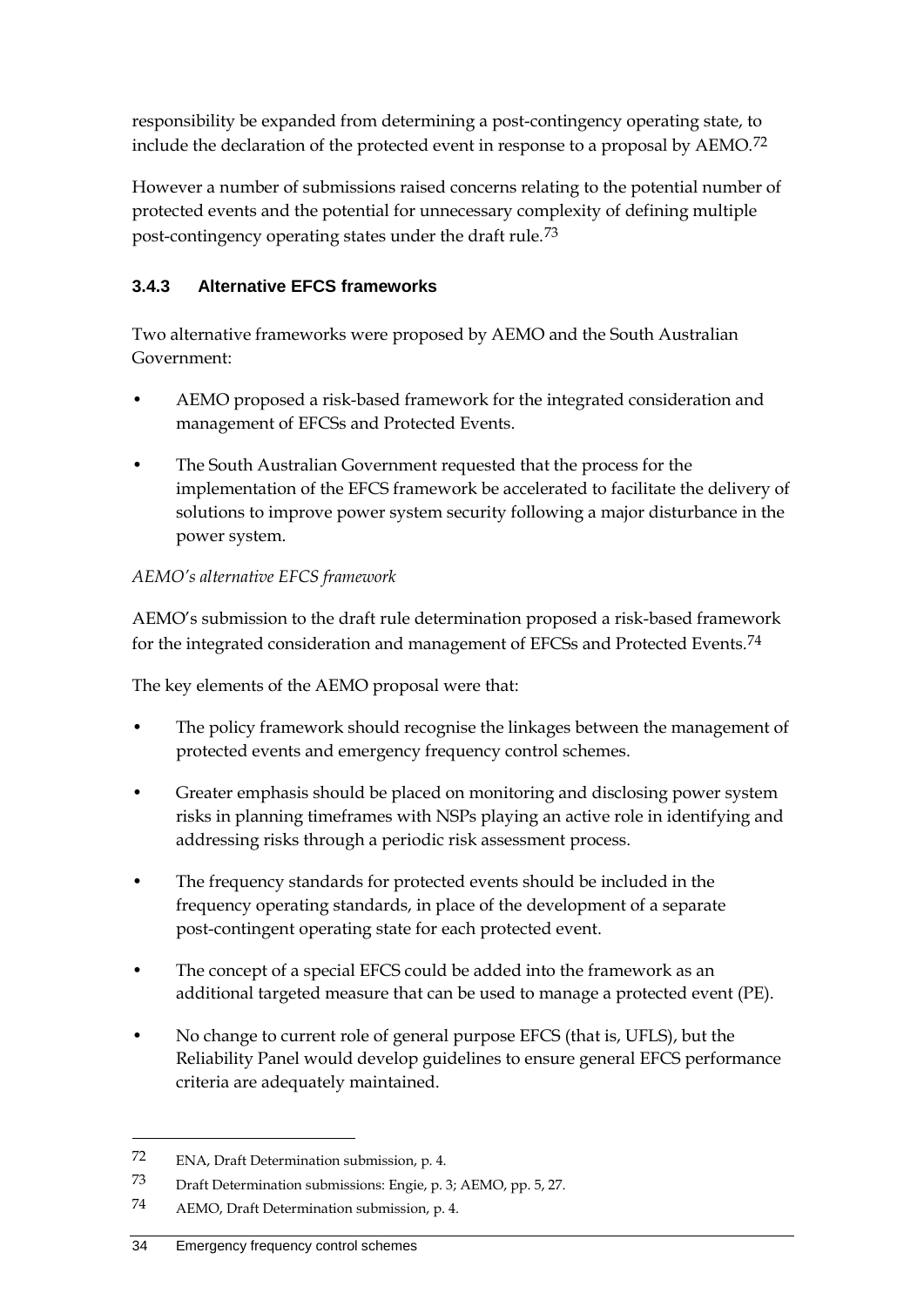• The process for managing protected events and emergency frequency control schemes should be coordinated within a reporting and consultation cycle consistent with existing network planning processes.

#### *The South Australian Government's alternative EFCS framework*

The South Australian Government expressed strong support for the draft rule while stressing the urgent need to implement the framework sooner rather than later.<sup>[75](#page-44-0)</sup>

It therefore proposed a revision to the draft rule in respect of the governance framework for emergency frequency control schemes. Specifically, it proposed removal of the Reliability Panel from the process of determining an EFCS standard, and instead proposed that AEMO and the JSSC would be responsible for determining the high level design capabilities of the scheme, in consultation with the relevant NSP.[76](#page-44-1)

In relation to protected events, the South Australian Government supported the allocation of responsibility for the declaration of protected events to AEMO and for the determination of a post-contingency operating state to AEMO. However, in order to expedite this process, the South Australian Government proposed that AEMO and the Reliability Panel would undertake these processes in parallel and prior to the final rule for this rule change request being made. The post-contingent operating state could then be included within the final rule such that AEMO would be in a position to operate the system in order to maintain that standard immediately following commencement of the rule. [77](#page-44-2)

### **3.5 Commission's analysis**

-

Based on views of stakeholders and our own analysis, the Commission considers there are a number of improvements that could be made to the frameworks for emergency frequency control schemes, and protected events, as set out in the draft rule.

First, there is no explicit recognition in the draft rule that an emergency frequency control scheme encompasses both "general purpose" emergency frequency control schemes, which are applicable to non-credible contingency events, and "special protection schemes" which are event specific emergency frequency control schemes applicable to protected events and some credible contingency events.<sup>[78](#page-44-3)</sup>

<span id="page-44-0"></span><sup>75</sup> South Australian Government, Draft Determination submission, p. 3.

<span id="page-44-1"></span><sup>76</sup> South Australian Government, Draft Determination submission, p. 4.

<span id="page-44-2"></span><sup>77</sup> South Australian Government, Draft Determination submission, p. 5. In its submission, the South Australian Government did not provided details about how this parallel assessment by AEMO and the Reliability Panel would work in practice.

<span id="page-44-3"></span><sup>78</sup> The current UFLS scheme is nationally focused and is used as the last line of defence against wide spread collapse of the system. This is an example of a general purpose emergency frequency control scheme. A special protection schemes may, for example, use sensors to detect specific events (such as breakers opening on a specific transmission line) and send a signal via a devoted communications system to circuit breakers that shed a designated load. In effect, these schemes can act to shed load before a significant drop in frequency occurs across the system.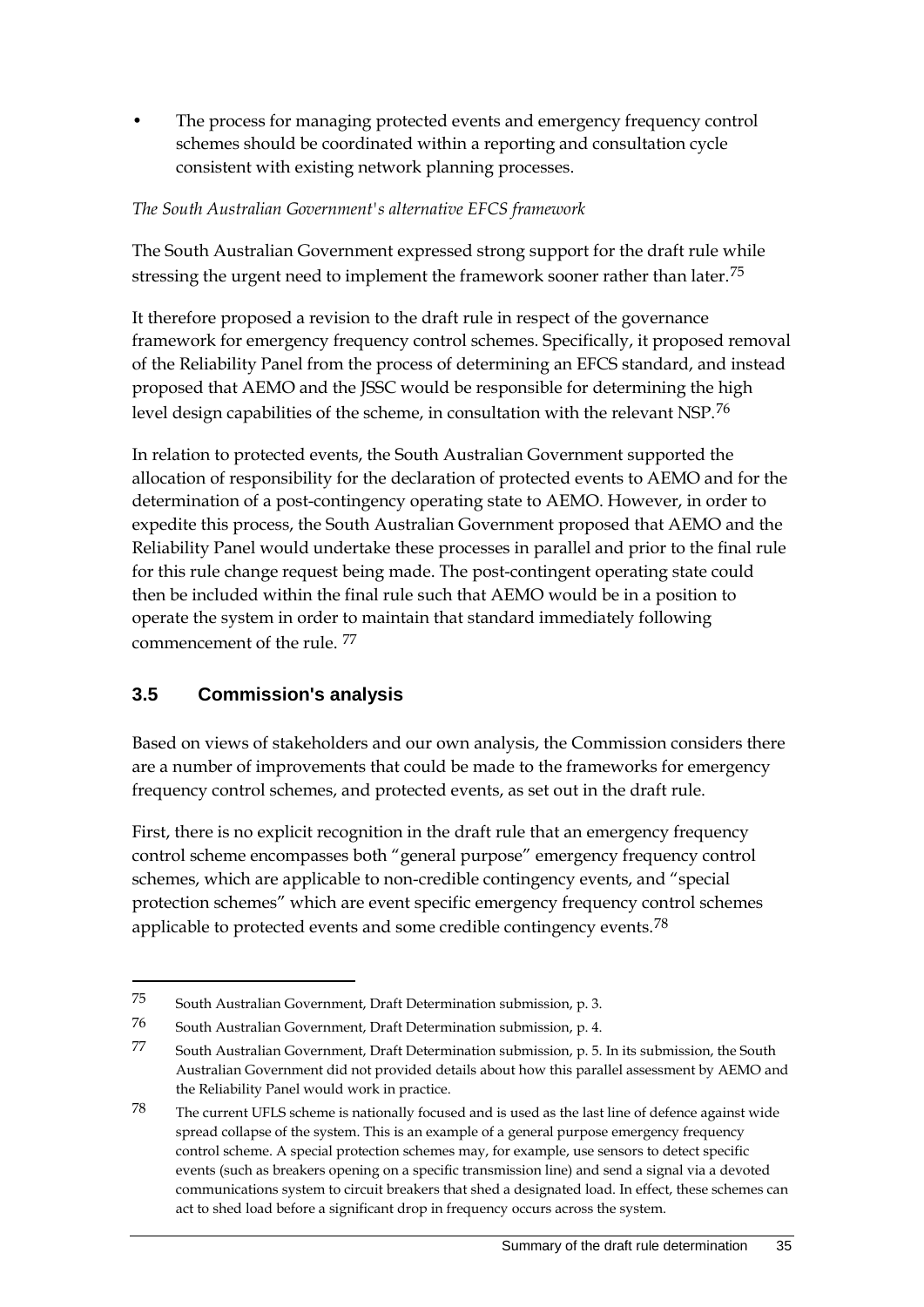Further, the draft rule makes no explicit link between the emergency frequency control scheme and protected events frameworks, even though the management of protected events may include new or modified special and/or general emergency frequency control scheme capability. As noted by AEMO in its submission to the draft rule determination, a properly designed emergency frequency control scheme is likely to represent the least cost mitigation pathway for the management of a protected event.

The draft rule did not recognise that there is limited scope for a hi-fidelity approach to setting various post contingency operating states for each protected event. In other words, AEMO is unlikely to be able to fine-tune its management of the system following a protected event in such a way that it is necessary to define different post-contingency operating states for each protected event.

In relation to identifying protected events and reviewing emergency frequency control schemes, the draft rule did not explicitly require cooperation between AEMO and NSPs. In addition, the frameworks did not include a specific link to the planning processes and cycles applicable to NSPs and AEMO in the rules. This means that opportunities to explore alternative means of managing protected events, or of addressing a need to modify existing emergency frequency control schemes (for example, through network or non-network options), were not explicit catered for within the draft frameworks.

Finally, the draft rule did not include an overarching process for monitoring or reporting on power system frequency risks associated with non-credible contingency events.

To address these issues, the Commission has established an integrated, transparent framework for the consideration and management of emergency power system frequency events in the NEM. The final more preferable rule incorporates the following changes with respect to frameworks set out in the draft rule:

- Inclusion of a periodic, iterative review of protected events and emergency frequency control scheme capabilities to improve transparency and formalise a collaborative approach between NSPs and AEMO in identifying and managing power system risks.
- Recognition that general purpose emergency frequency control schemes and special emergency frequency control schemes are functionally different and treating them so through different processes:
	- Special emergency frequency control schemes are linked to the mitigation of one or more protected events and credible contingency events
	- General purpose emergency frequency control schemes are linked to the mitigation of non-credible contingency events.
- The Reliability Panel is the primary decision maker in respect of declaring a non-credible contingency event a protected event and identifying the efficient management option based on an economic assessment and advice from AEMO.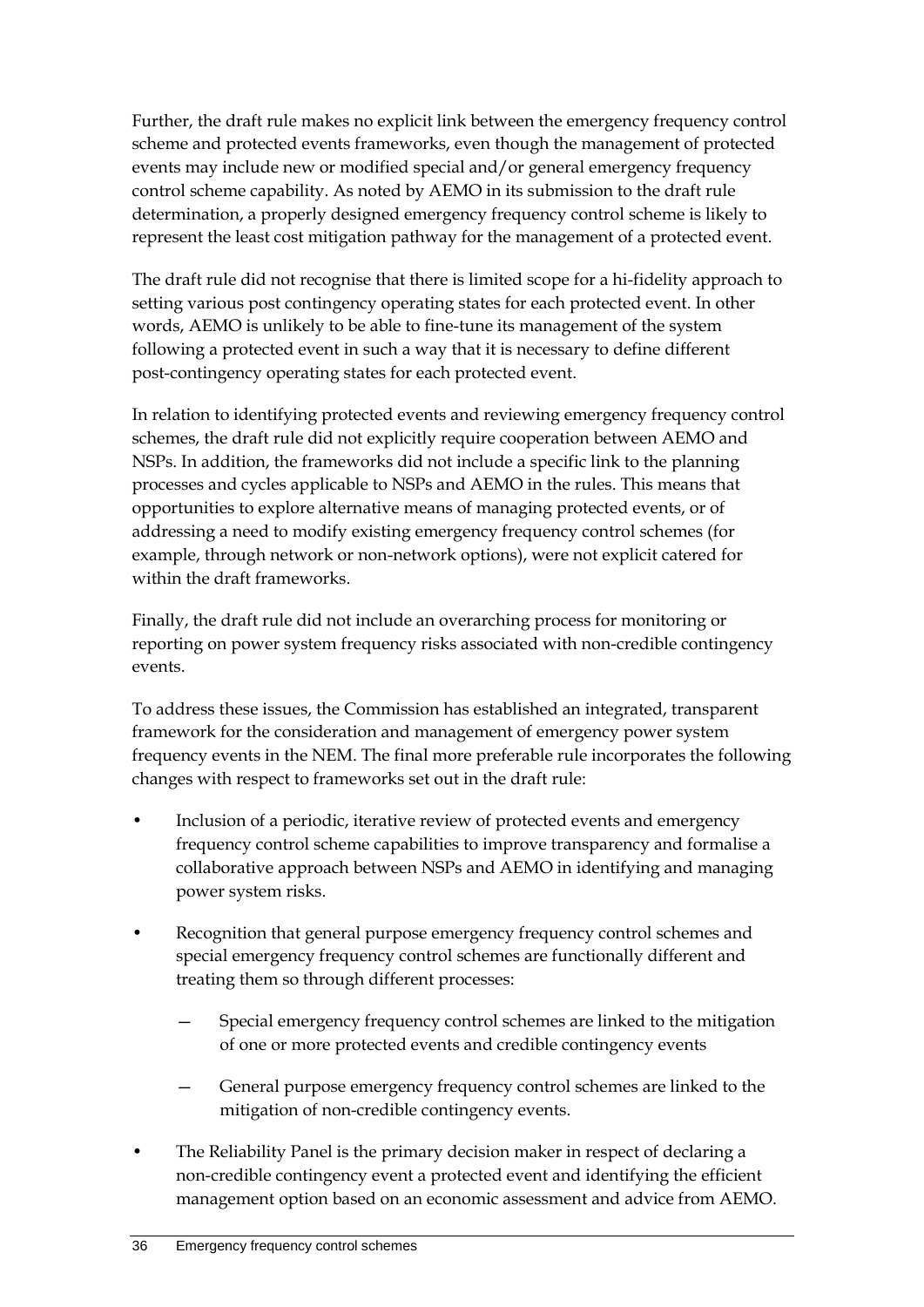The Commission remains of the view that the Reliability Panel is the appropriate body to assess the cost-benefit trade-off associated with declaring a protected event.

- Removal of the Reliability Panel from the development and implementation process for emergency frequency control schemes which are not linked to the management of a specific protected event – this process will follow existing NSP planning processes.
- Inclusion of a single post contingent operating state for protected events in the frequency operating standards (to be determined by the Reliability Panel).

A summary of the final rule was provided in chapter 2, with a more detailed description of the final rule, including the Commission's reasons, set out in chapters 4-7.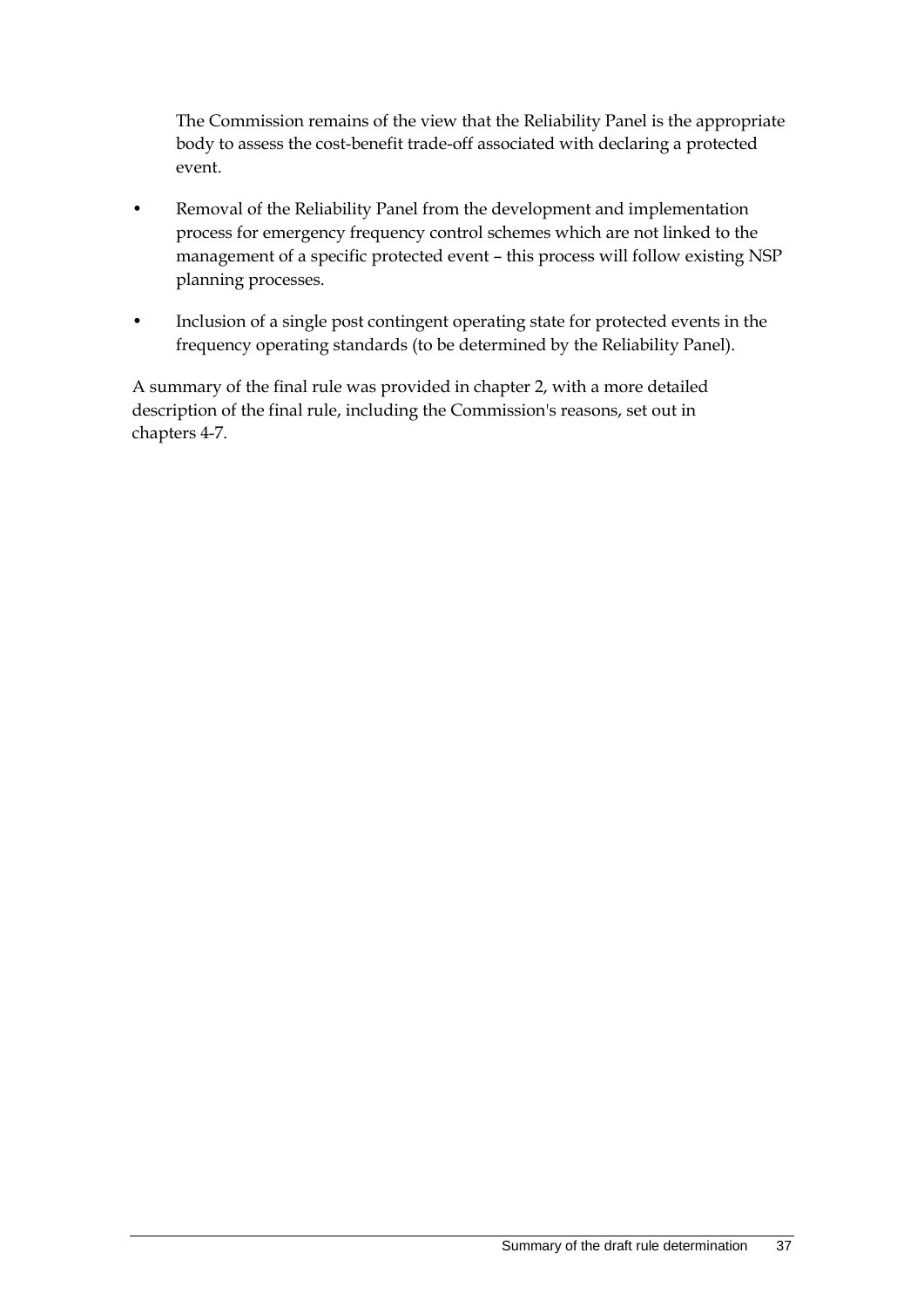# **4 Power System Frequency Risk Review**

The Commission has determined to make a final rule which is a more preferable rule. The final rule is different to the draft rule. The final rule is intended to address the issues identified with the draft rule in submissions, and following the Commission's own further analysis.

The final rule will promote the efficient operation of the power system in light of the risks emerging from the NEM's current transformation. It does so by establishing an integrated, transparent framework for the consideration and management of emergency power system frequency events in the NEM. A detailed description of the final rule, including the Commission's assessment, is set out in chapters 4-7. These chapters are structured as follows:

- Chapter 4 (this chapter) describes the first stage of the process, which involves a transparent, integrated review of power system frequency risks associated with non-credible contingency events in the NEM, including the arrangements for managing these events. The purpose of this review is for AEMO to identify the need for a new or modified emergency frequency control schemes, and to identify certain non-credible contingency events in relation to which it may be economically efficient to manage the power system to limit the consequences of the event should it occur. This component of the final rule is shown by the red box in figure 4.1.
- Chapter 5 sets out the process for developing new, or modifying existing, emergency frequency control schemes which are not required to manage a specific non-credible contingent event and which have been identified through the power system frequency risk review. This process is shown by the blue box in figure 4.1.
- Chapter 6 sets out the process for the request, declaration and management of certain non-credible contingency events as protected events, where these have been identified through the power system frequency risk review. This process is shown by the yellow box in figure 4.1.
- Chapter 7 sets out the Commission's views on a number of other matters relevant to the final rule, including the new arrangements for over-frequency generation shedding schemes, the review of the frequency operating standards to be undertaken by the Reliability Panel following commencement of the rule and the transitional arrangements applicable to the final rule.

The remainder of this determination is therefore structured as illustrated in figure 4.1.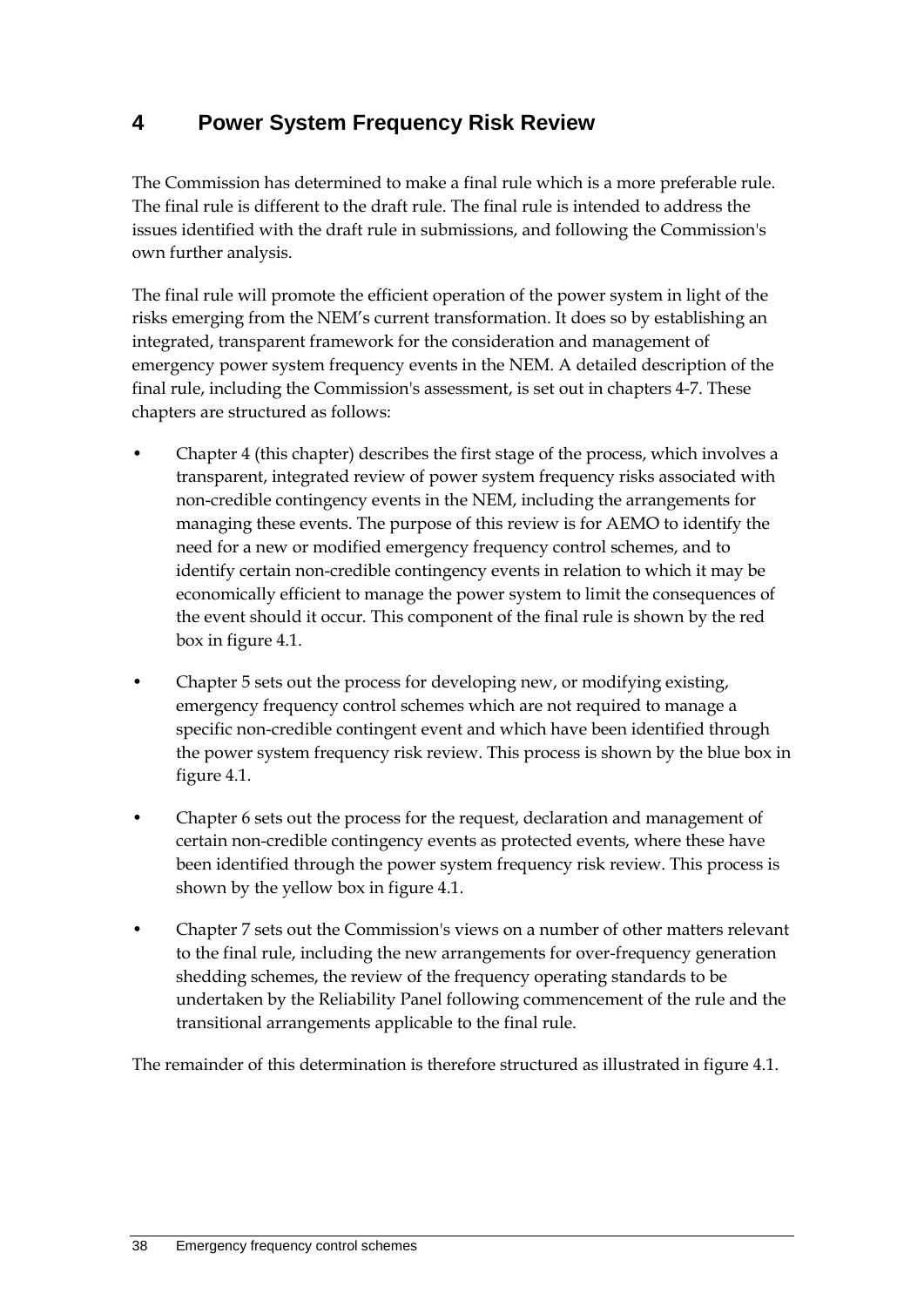#### **Figure 4.1 Structure of the final rule determination**



This chapter sets out the Commission's views in relation to the introduction of a review of power system frequency risks associated with non-credible contingency events in the NEM. The chapter is structured as follows:

- Section 4.1 provides a description of the key features of the final rule in respect of the power system frequency risk review.
- Section 4.2 sets out the Commission's assessment of the key matters associated with the power system frequency risk review, including the matters which the review must consider, the review process and the review reporting requirements.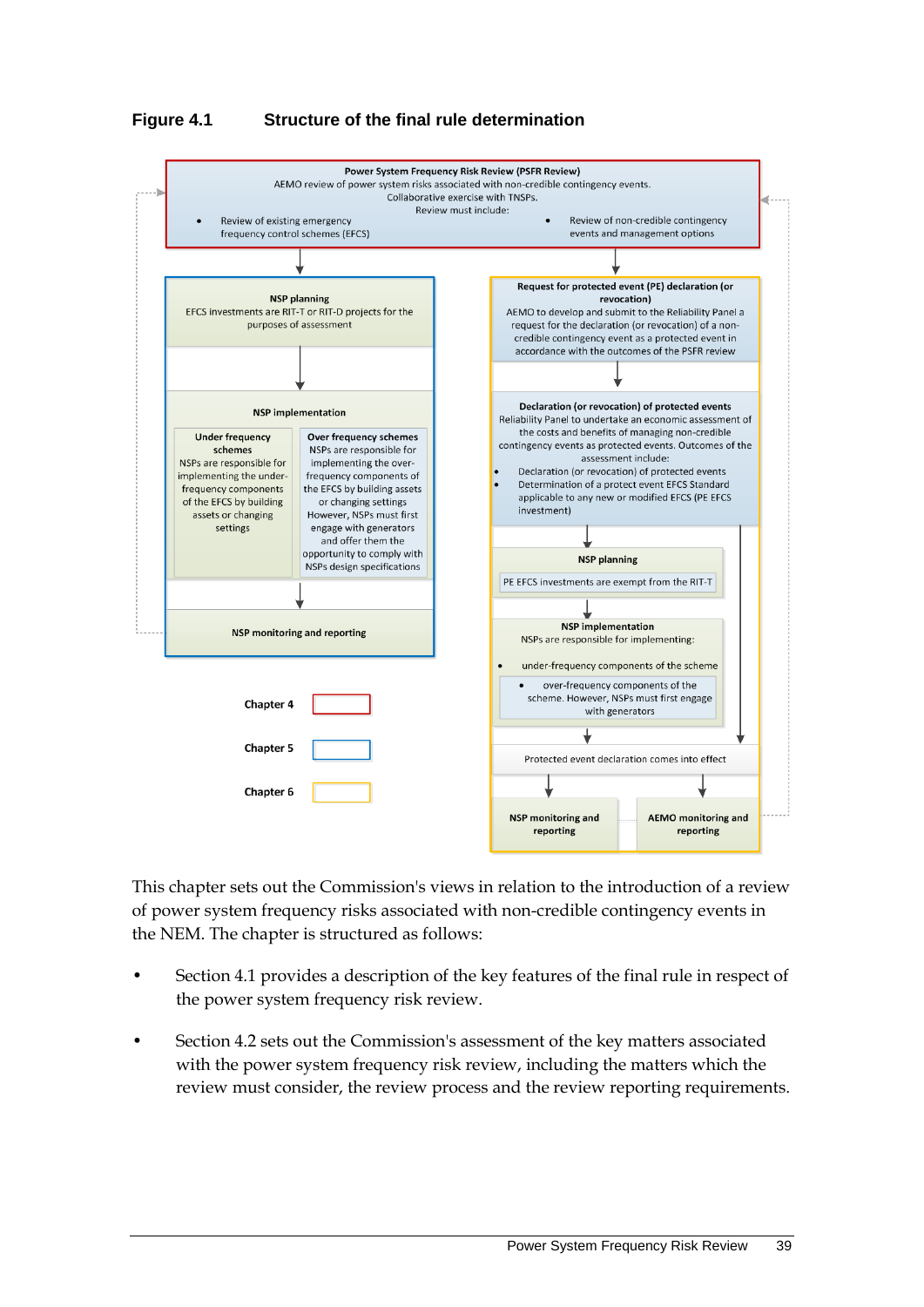## **4.1 Description of the final rule**

The key features of the final rule in respect of the power system frequency risk review associated with non-credible contingency events are described in Box 4.1.[79](#page-49-0)

| <b>Box 4.1</b>                                                                                                        | <b>Power System Frequency Risk Review</b>                                                                                                                                                                                                     |  |
|-----------------------------------------------------------------------------------------------------------------------|-----------------------------------------------------------------------------------------------------------------------------------------------------------------------------------------------------------------------------------------------|--|
| Power system frequency risk (PSFR) review <sup>80</sup>                                                               |                                                                                                                                                                                                                                               |  |
| AEMO must undertake a power system frequency risk review which<br>considers:                                          |                                                                                                                                                                                                                                               |  |
|                                                                                                                       | non-credible contingency events the occurrence of which AEMO<br>expects would be likely to involve uncontrolled increases or<br>decreases in frequency (alone or in combination) leading to cascading<br>outages, or major supply disruptions |  |
|                                                                                                                       | current arrangements for management of non-credible contingency<br>events (that is, existing emergency frequency control schemes)                                                                                                             |  |
|                                                                                                                       | options for future management of those events.                                                                                                                                                                                                |  |
| The options for managing non-credible contingency events may include:                                                 |                                                                                                                                                                                                                                               |  |
|                                                                                                                       | new or modified emergency frequency control schemes                                                                                                                                                                                           |  |
|                                                                                                                       | declaration of the event as a protected event                                                                                                                                                                                                 |  |
|                                                                                                                       | the use of ex-ante operational tools such as FCAS or dispatch<br>constraints (following the declaration of a protected event)                                                                                                                 |  |
|                                                                                                                       | network augmentation, or non-network alternatives to augmentation.                                                                                                                                                                            |  |
| As part of the review, AEMO must:                                                                                     |                                                                                                                                                                                                                                               |  |
| identify non-credible contingency events that AEMO considers should be<br>priorities for assessment having regard to: |                                                                                                                                                                                                                                               |  |
|                                                                                                                       | the likely power system security outcomes                                                                                                                                                                                                     |  |
|                                                                                                                       | the likelihood of the event occurring                                                                                                                                                                                                         |  |
|                                                                                                                       | whether there are likely to be options for managing the event which<br>are technically feasible, and (on the basis of AEMO's preliminary<br>assessment of the estimated costs and benefits of that option) are                                |  |

<span id="page-49-0"></span><sup>79</sup> Box 4.1 does not include an exhaustive list of the changes made to the NER to incorporate the final rule. It is intended to highlight the key features of the final rule relevant to the discussion in section 4.2.

<span id="page-49-1"></span><sup>80</sup> Clause 5.20A.1 of the NER.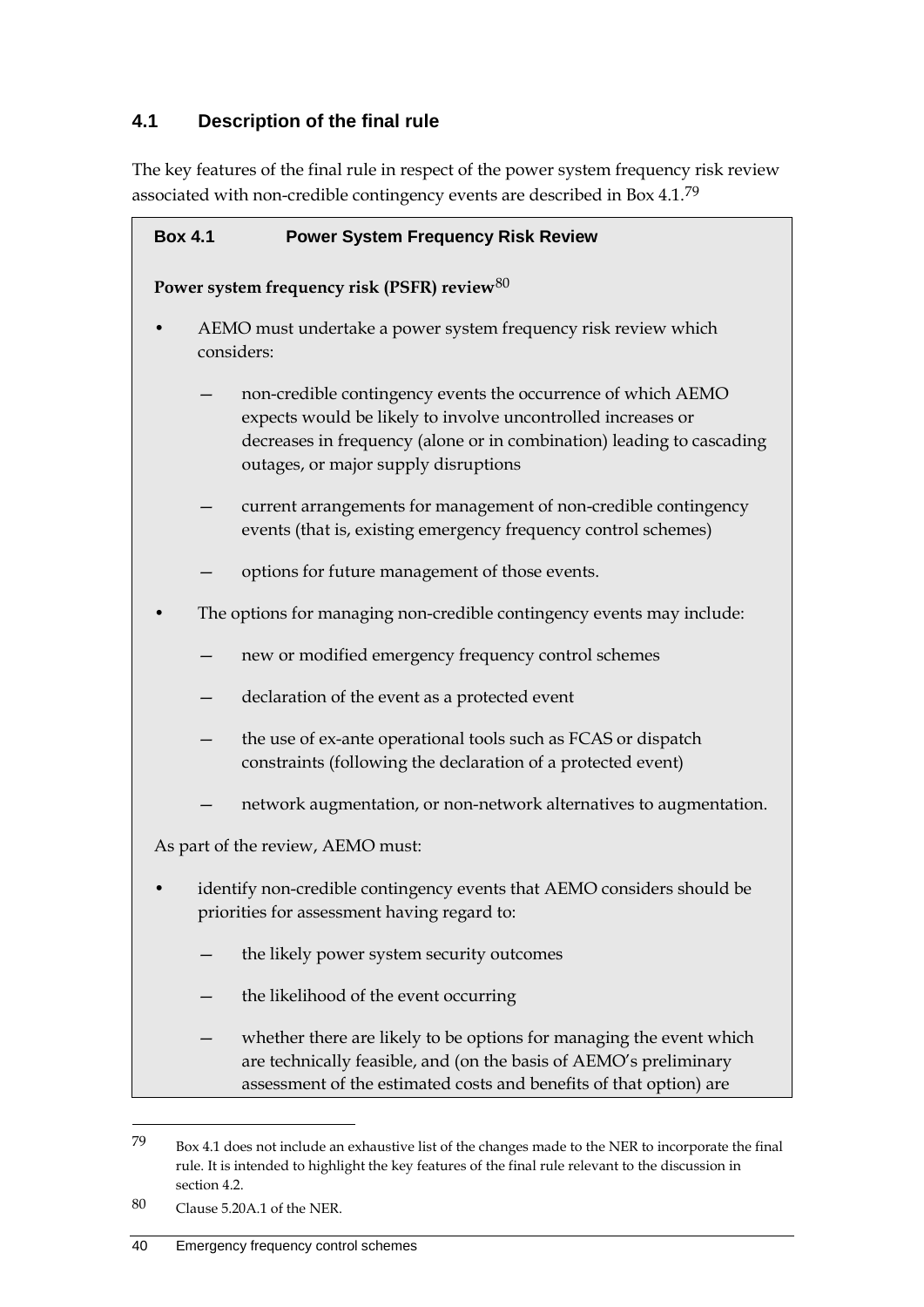economically feasible

- other factors that AEMO considers relevant.
- for the events identified above:
	- assess the options for future management of the event that are technically and economically feasible
	- assess the expected costs and time for implementation of each option and any other factors that AEMO considers should be taken into account in selecting a recommended option and
	- identify the recommended option or range of options.
- for non-credible contingency events declared as protected events:
	- assess the adequacy and costs of the current arrangements for management of the event
	- consider whether to recommend a request to the Reliability Panel to revoke the declaration of the event as a protected event and
	- where relevant, identify options for change to the arrangement for managing the event, and in relation to each option, assess the expected costs and time for implementation and identify the recommended option or range of options
- assess the performance of existing emergency frequency control schemes and identify any need to modify these schemes.

#### **PSFR review process**[81](#page-50-0)

- AEMO must undertake a power system frequency risk review at least every two years, and must complete the first review by 6 April 2018.
- AEMO must put in place arrangements it considers appropriate to consult with and take into account the views of TNSPs in the conduct of a power system frequency risk review.
- When considering the development of a new, or modification of an existing, emergency frequency control scheme, AEMO must consult with DNSPs whose networks are likely to be affected by the scheme.
- When undertaking a power system frequency risk review, AEMO may consult with any other parties it considers appropriate, including without limitation, JSSCs.

<span id="page-50-0"></span><sup>81</sup> Clause 5.20A.2 of the NER.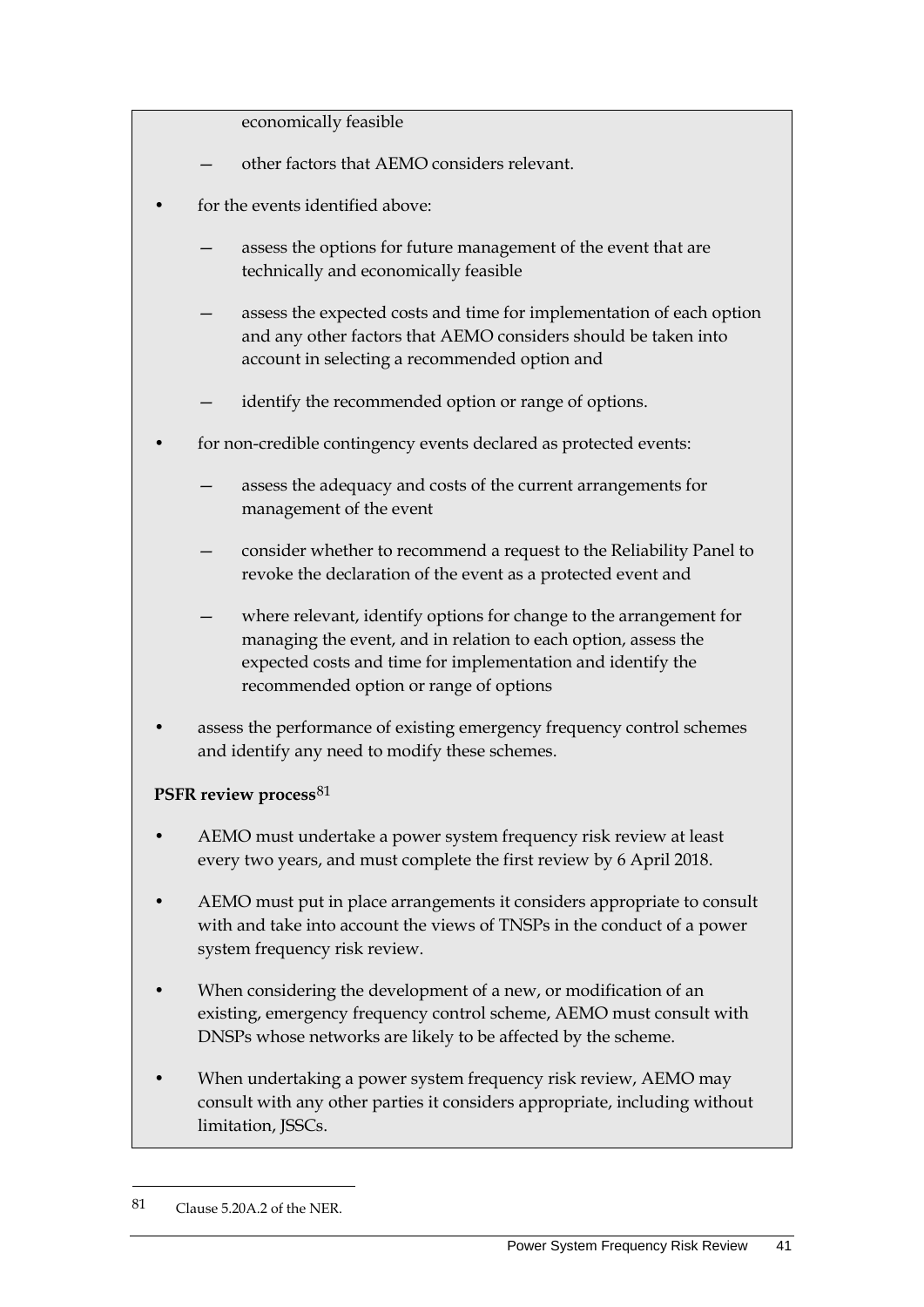#### **PSFR review report**[82](#page-51-0)

- On completion of a power system frequency risk review, AEMO must publish a draft report setting out its findings and recommendations.
- AEMO must, at the same time as it publishes its draft report, invite written submissions to be made within a period of at least 10 business days. AEMO must then publish a final report as soon as reasonably practicable following the receipt of submissions.
- Where a PSFR review identifies the need for a new or modified emergency frequency control scheme (alone or in combination with the declaration of a protected event) the report must:
	- specify the areas of the power system to which the emergency frequency control scheme will apply and whether it is an over frequency scheme, under frequency scheme, or both
	- include the anticipated time required to design, procure and commission the new or modified scheme.
- Where AEMO recommends seeking declaration of a non-credible contingency event as a protected event, the report must include the proposed timetable for submission of a request to the Reliability Panel.

### **4.2 Commission's assessment**

The Commission has analysed and assessed the issues arising from the rule change request and the draft rule in respect of the consideration of non-credible contingency events and the adequacy of existing emergency frequency control schemes. Outlined below is the Commission's assessment of this matter, including the reasons why it considers the introduction of a periodic, integrated, power system frequency risk review in the final rule better meets the NEO than the draft rule.

### **4.2.1 Power system frequency risk review**

The establishment of a periodic, integrated, power system frequency risk review framework in the rules is intended to identify the risks for which a new or modified emergency frequency control scheme may be necessary, and to identify certain non-credible contingency events for which it may be economically efficient to manage the power system to limit the consequences of the event, should it occur. These matters are discussed below.

<span id="page-51-0"></span><sup>82</sup> Clause 5.20A.3 of the NER.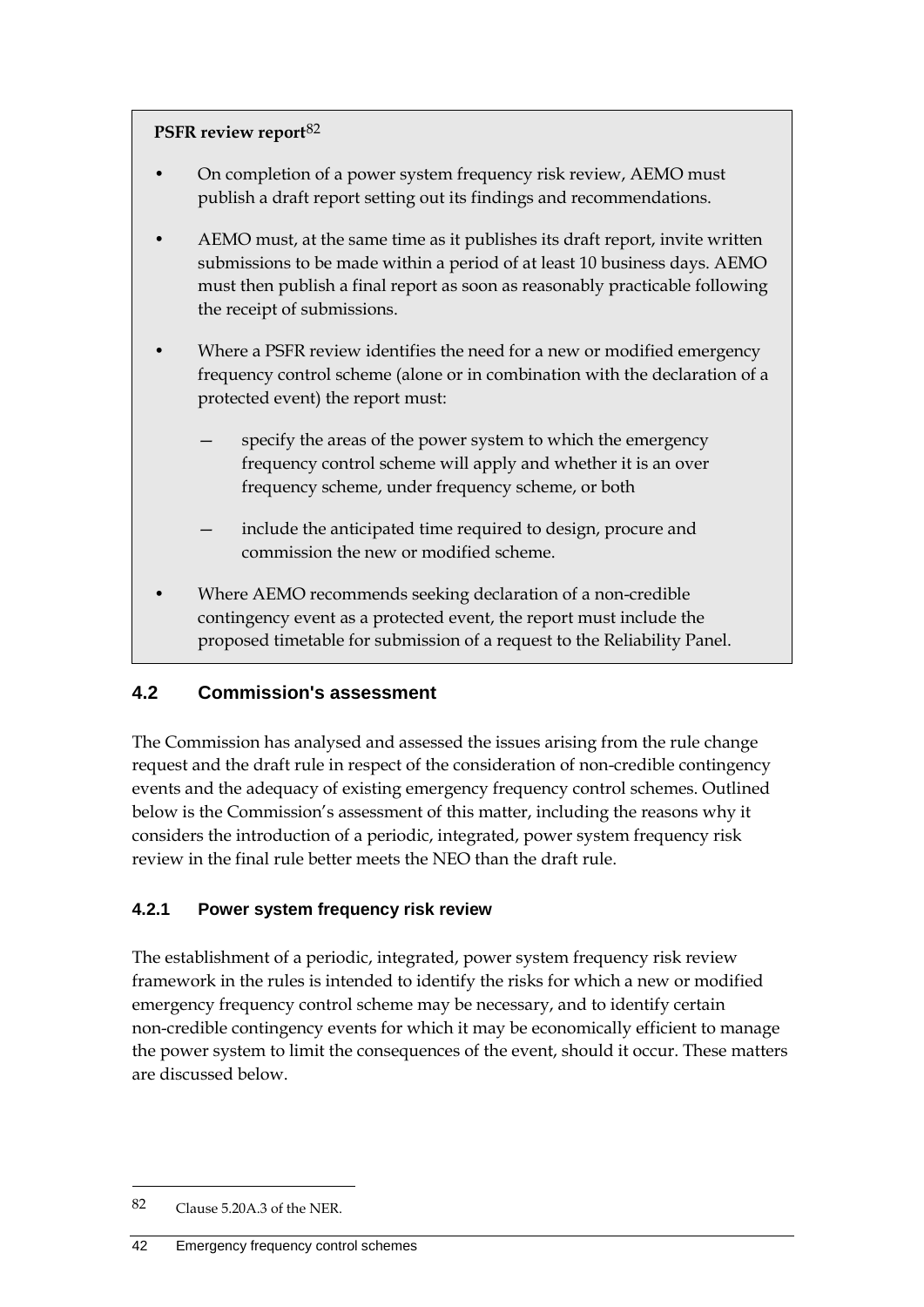#### *Non-credible contingency events*

-

As discussed in chapter 1, while AEMO is required to take ex-ante action necessary to contain the impacts of credible contingency events to within the parameters defined by the frequency operating standards, the only option available to AEMO to limit the consequences of a non-credible contingency event is through controlled load shedding triggered by existing emergency frequency control schemes. When AEMO reclassifies non-credible contingency events to credible contingency events, AEMO's reclassification must be made on the basis of increased likelihood of occurrence - AEMO is unable to reclassify an event on the basis of increased consequence, or to apply a flexible approach to determining the level of response and associated cost.

To address this issue, the final rule provides a formal and transparent process through which AEMO, in collaboration with TNSPs, can consider and manage the impacts of certain potentially high consequence non-credible contingency events.[83](#page-52-0) Through the power system frequency risk review process, AEMO is required to identify whether there are any non-credible contingency events for which it may be technically and economically feasible to take ex-ante action to limit the consequences of the event, should it occur.<sup>[84](#page-52-1)</sup> In considering whether an option is economically feasible, AEMO will undertake a preliminary assessment of the estimated costs and benefits of that option.[85](#page-52-2)

As part of this process, AEMO may consider option(s) which allow it to achieve the following:

- Mitigation of the consequences of a non-credible contingency event, through options such as modifications to existing emergency frequency control schemes, the development of new emergency frequency control schemes or the development and implementation of network and/or non-network options.<sup>[86](#page-52-3)</sup>
- Management of a non-credible contingency event with the aim of maintaining the power system standards applicable to the event (in this case, the frequency

<span id="page-52-0"></span><sup>83</sup> High consequence non-credible contingency events are those events the occurrence of which would be likely to involve cascading outages or major supply disruptions.

<span id="page-52-1"></span><sup>84</sup> The terms technically feasible and economically feasible are not defined in the NER. As general guidance, an event that is technically and economically feasible to manage would be one where (1) AEMO and TNSPs reasonably consider that, if developed, the option would achieve the intended outcomes and (2) AEMO reasonably considers that the benefits of managing the event are likely to outweigh the costs of doing so.

<span id="page-52-2"></span><sup>85</sup> The alternative proposal put forward by AEMO in its submission to the draft rule determination required the Reliability Panel to prepare guidelines to help guide AEMO in its assessment of potential protected events. While the final rule differs in some respects to AEMO's alternative proposal, it nevertheless attempts to address some of AEMO's concerns through the drafting of the final rule - specifically, by clarifying that AEMO must undertake a preliminary assessment of the costs and benefits of managing a contingency event as a protected event when conducting its review. The final rule also gives the Reliability Panel the power to make guidelines if it considers this necessary or desirable. See clause 8.8.2(a)(2d) of the NER.

<span id="page-52-3"></span><sup>86</sup> In this scenario, AEMO would not be required to operate the power system at all times to maintain frequency to within the applicable frequency operating standards as set out in the FOS.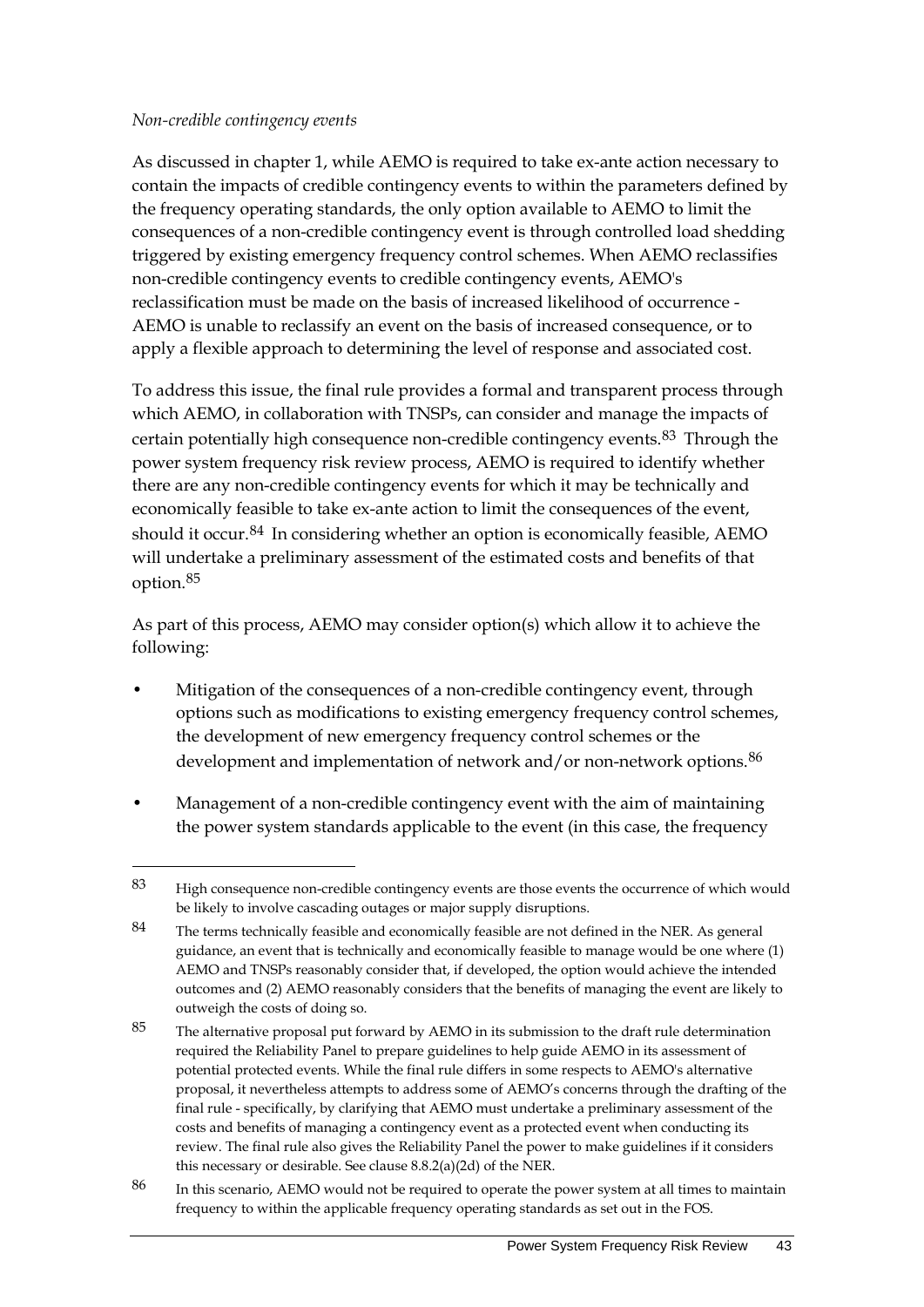operating standards applicable to protected events), $87$  should it occur. The option(s) for managing the event to maintain the FOS may include a new or modified emergency frequency control scheme, and must include the use of some level of ex-ante measures.

An outcome of this component of the review may be the identification of a non-credible contingency event (or set of events) and a recommended option (or set of options) for management of that event, which AEMO may submit to the Reliability Panel to consider whether these events should be declared as protected events (this process is considered in section 6.2.1 and 6.2.2).

In the context of non-credible contingency events, the final rule provides AEMO with a flexible framework within which to consider and assess these events with the aim of requiring it to identify and pursue focussed actions to limit the consequences where it is efficient to do so. By requiring AEMO to consider both the likelihood of occurrence and consequence of an event (rather than only the likelihood of occurrence of an event), some risks which would otherwise have been left unidentified or unmitigated<sup>[88](#page-53-1)</sup> may now be formally identified and managed through a combination of measures developed to deliver the most efficient outcome to consumers.

### *Capabilities of emergency frequency control scheme*

AEMO notes in its submission to the draft rule determination, there is currently a lack of clarity regarding how the capability of emergency frequency control schemes should be assessed, including how to understand the performance capability of the schemes, how to identify the need for enhancements sufficiently early to address them and how to ensure a sufficient level of EFCS capability is maintained within the power system.<sup>[89](#page-53-2)</sup>

While such matters are clearly relevant to power system management more generally, to put this issue beyond doubt, the final rule also provides a formal and transparent process within which AEMO and TNSPs will consider the capability of existing emergency frequency control schemes in order to assess:

• the ability of each scheme to be available and in operation (to the extent appropriate) in order to prevent or arrest cascading outages, major supply disruptions and uncontrolled increases or decreases in frequency (alone or in combination) $90$  and

<span id="page-53-0"></span><sup>87</sup> The framework established by the final rule is premised on the Reliability Panel carrying out a review of the frequency operating standards to set a frequency operating standard applicable to protected events. Until such time as this occurs, the final rule includes an interim frequency operating standard applicable to protected events. This is discussed further in Chapter 7.

<span id="page-53-1"></span><sup>88</sup> For example, where the likelihood of an event is not increasing but the nature and extent of its impacts are.

<span id="page-53-2"></span><sup>89</sup> AEMO submission to the draft rule determination, p. 14.

<span id="page-53-3"></span><sup>90</sup> This is consistent with the definition of emergency frequency control scheme introduced by the final rule.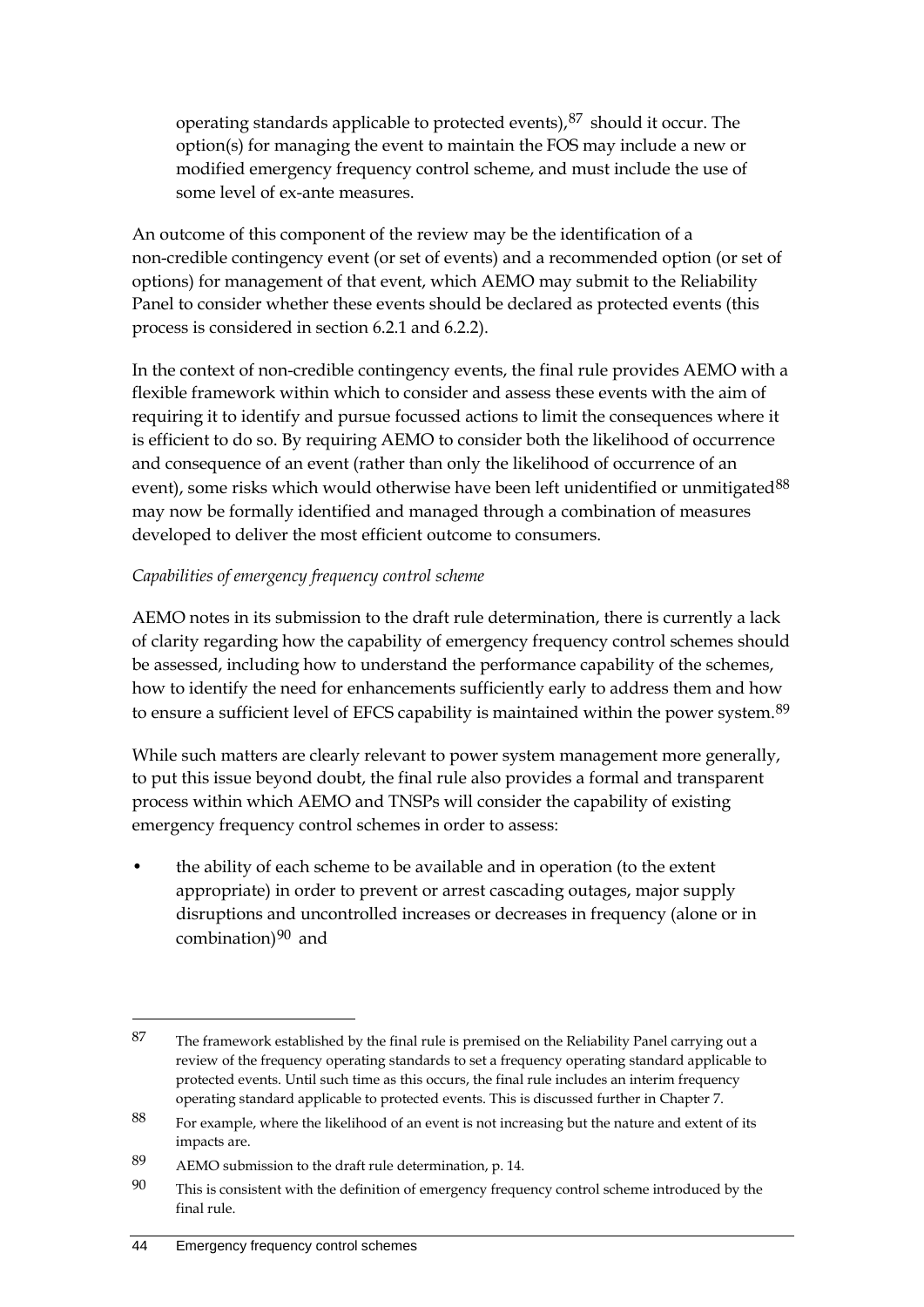where a scheme is linked to a protected event, the ability of the scheme to continue to meet the protected event EFCS standard determined by the Reliability Panel for the protected event. The protected event EFCS standard will set out the target capabilities for the scheme (this is discussed further in section 6.2.2 and 6.2.3).

An outcome of the second component of the review may be the identification of a need to modify an existing emergency frequency control scheme to ensure it is able to achieve what is intended, in light of current and expected future power system and market conditions.

The inclusion of existing emergency frequency control schemes within the broader power system frequency risk review framework will allow AEMO to consider whether a sufficient level of automatic load or generation shedding capability is available and able to be maintained in light of current and future expectations of power system conditions in the NEM.

In order to provide guidance to AEMO and TNSPs in considering whether a modification to an existing scheme is appropriate, the final rule defines an emergency frequency control scheme as "facilities for initiating automatic load shedding or automatic generation shedding to prevent or arrest uncontrolled increases or decreases in frequency (alone or in combination) leading to cascading outages or major supply disruptions.<sup>"[91](#page-54-0)</sup> There are three main components related to the function of an emergency frequency control scheme:

- *Arrest or prevent:* Existing UFLS arrangements utilise relays that are triggered by a fall in frequency. As such, these arrangements can only act to arrest a fall in frequency once this fall in frequency has already begun. Different technologies, such as special protection schemes, are not triggered by a change in frequency. Instead, these technologies may allow for load to be shed in response to a specific event, prior to any major increase or decrease in frequency.<sup>[92](#page-54-1)</sup> The definition of an emergency frequency control schemes therefore refers to preventing, as well as arresting, a change in frequency.
- *Uncontrolled increase or decrease in frequency (alone or in combination)*: An emergency frequency control scheme may be an over-frequency scheme (to arrest an increase in frequency) and/or an under-frequency scheme (to arrest a decrease in frequency). Emergency frequency control schemes should act to dampen movements of frequency in either direction, where they may occur in

<span id="page-54-0"></span><sup>91</sup> Definitions, Chapter 10 of the NER.

<span id="page-54-1"></span><sup>92</sup> These special protection schemes use sensors to detect specific events (such as breakers opening on a specific transmission line) and send a signal via a devoted communications system to circuit breakers that shed a designated load. In effect, these schemes can act to shed load before a significant drop in frequency occurs across the system.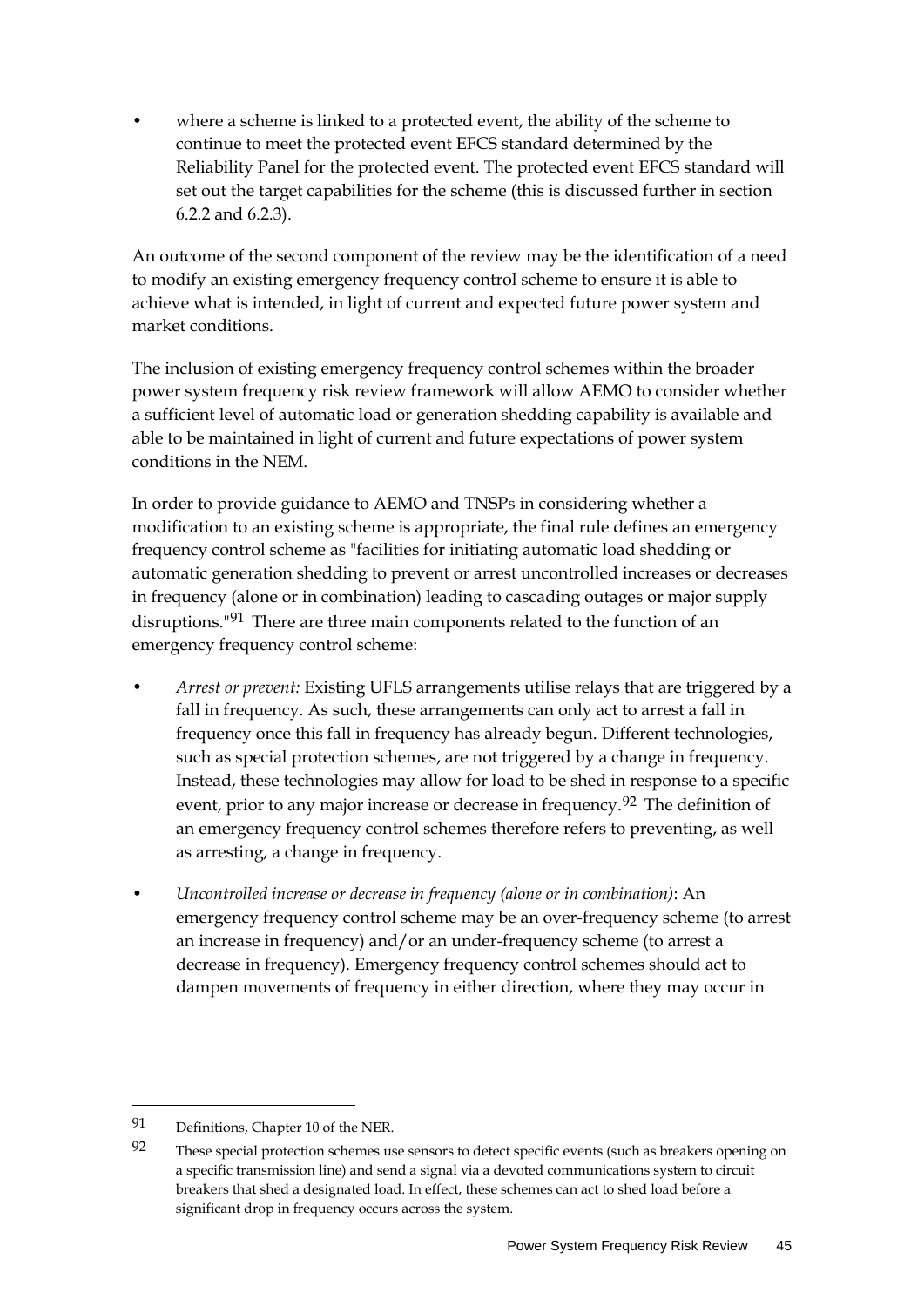combination.[93](#page-55-0) As such, these components should be designed to act in coordination.

• *Cascading outages, major supply disruptions*: Ultimately, an emergency frequency control scheme is the last line of defence to stop the power system from collapsing to a black state following a major disturbance. However, it may also address less severe events, such as preventing a major supply disruption from getting any worse, through a cascading outage.<sup>[94](#page-55-1)</sup> The Commission has chosen this wording in the emergency frequency control scheme definition to reflect the fact that these schemes can be used to address events of different severity.

The new definition of an emergency frequency control scheme is expected to provide both AEMO and TNSPs with high level guidance to inform the development of new, or modifications to existing, emergency frequency control schemes.<sup>[95](#page-55-2)</sup>

The final rule also requires AEMO to consider, as part of meeting the power system security principles whether emergency frequency control schemes are available and in service to:<sup>[96](#page-55-3)</sup>

- restore the power system to a satisfactory operating state following protected events, and
- significantly reduce the risk of cascading outages and major supply disruptions following significant multiple contingency events.

Where this is no longer the case, AEMO in consultation with TNSPs should consider options for modifying existing emergency frequency control schemes to ensure they can continue to meet was is intended.

### **4.2.2 Integration of the protected event and emergency frequency control scheme frameworks**

A matter that was not explicitly recognised in the draft rule determination was the link between non-credible contingency events (including protected events) and emergency frequency control schemes.[97](#page-55-4) As noted by AEMO in its submission, emergency

<span id="page-55-0"></span><sup>93</sup> A major power system disturbance may result in sudden increases and decreases in frequency in rapid succession, reflecting fluctuations in the power system. An EFCS must be able to dampen these extreme swings in frequency, by combining load and generation shedding in a coordinated manner.

<span id="page-55-1"></span><sup>&</sup>lt;sup>94</sup> The NER define a major supply disruption as "the unplanned absence of voltage on a part of the transmission system affecting one or more power stations and which leads to a loss of supply to one or more loads". The Commission notes that this term includes both relatively minor and more severe incidents.

<span id="page-55-2"></span><sup>&</sup>lt;sup>95</sup> The definition of an emergency frequency control scheme in the final rule is consistent with the EFCS objective that was included in the draft rule.

<span id="page-55-3"></span><sup>96</sup> Clause 4.2.6(c) of the NER.

<span id="page-55-4"></span><sup>97</sup> As discussed in Chapter 3, the draft rule proposed two separate frameworks for the development of a national emergency frequency control scheme and the classification of certain non-credible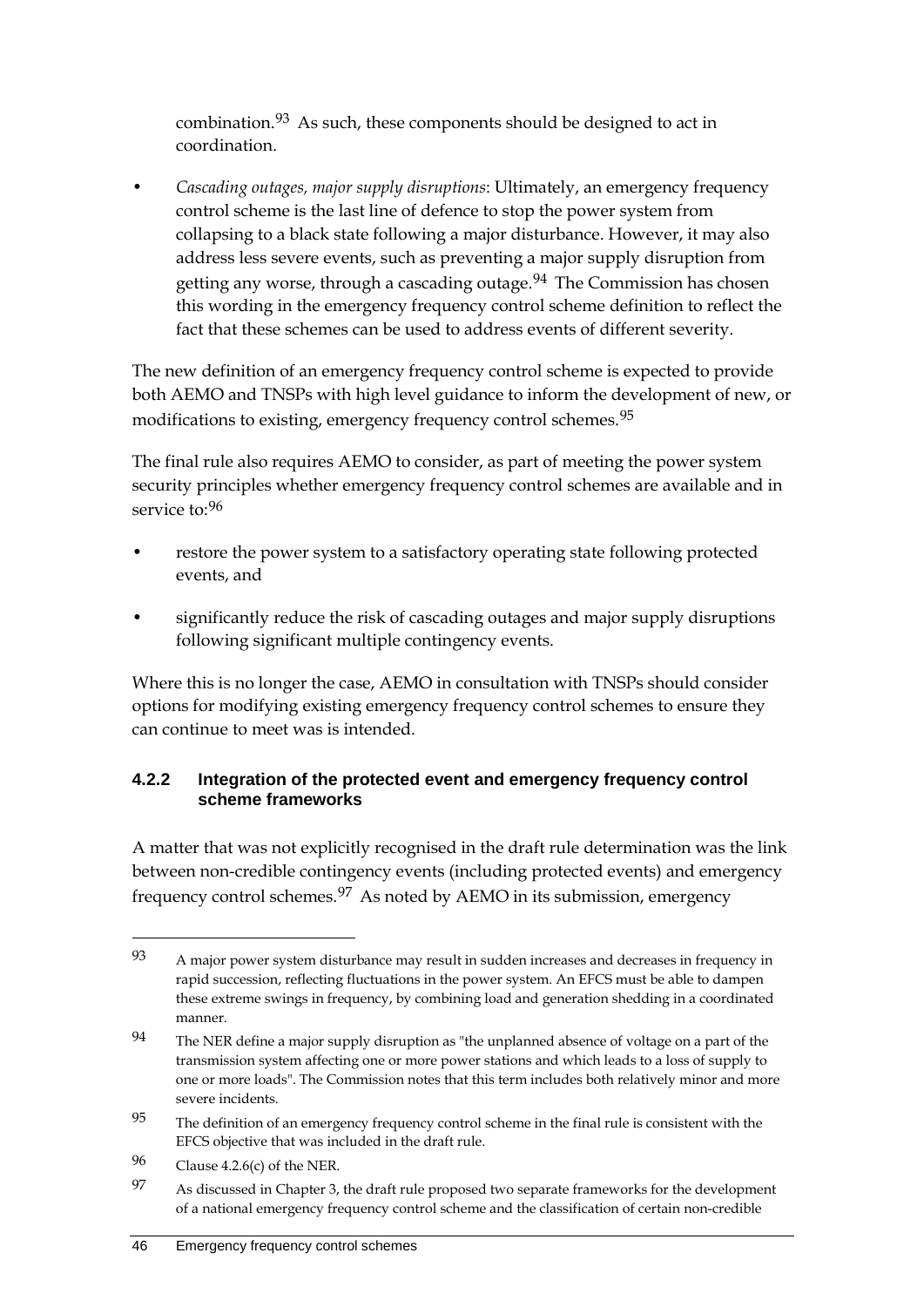frequency control schemes are likely to be the preferred means of managing protected events.[98](#page-56-0) As such, the framework supporting emergency frequency control schemes should integrate with the framework established to support the determination of protected events, and consideration of ex-ante options to manage protected events.

Integration of the frameworks in the final rule allows all possible mitigation and management measures for certain non-credible contingency events to be considered, costed and assessed together, with a direct route provided to existing network planning processes where this is appropriate.

### **4.2.3 PSFR review process**

-

AEMO is required to conduct a power system frequency risk review at least every two years, with the first risk review due to be completed by 6 April 2018.<sup>[99](#page-56-1)</sup> The requirement for a regular review means that AEMO and TNSPs will be required to identify and monitor the risks of changing power system conditions in relation to the likelihood and consequence of non-credible contingency events, and the performance of emergency frequency control schemes. This will enable AEMO and TNSPs to address any issues as they emerge, to ensure non-credible contingency events continue to be managed appropriately, and that the existing emergency frequency control schemes remain capable of achieving what is intended.

An important feature of the final rule is the obligation on AEMO to consult with, and take into account the views of, TNSPs in carrying out the review.<sup>[100](#page-56-2)</sup> This obligation recognises that there are currently obligations on NSPs to consider non-credible contingency events in network planning.[101](#page-56-3) Importantly, it also recognises that collaboration between AEMO and TNSPs will:

in the context of non-credible contingency events, support consideration of the optimal mix of measures to mitigate the impacts of certain non-credible contingency events, or to manage certain non-credible contingency events to maintain the frequency operating standards applicable to protected events; and

contingency events as protected events. The draft rule made no explicit link between emergency frequency control schemes being one means of managing protected events.

<span id="page-56-0"></span>98 AEMO noted that, in general, properly designed emergency frequency control schemes are likely to represent the least-cost mitigation pathway for management of the impacts of particular non-credible contingency events that would be declared protected events. The extent of ex-ante intervention required to avoid the worst impacts of a non-credible contingency is determined by the operational capability of emergency frequency control schemes in managing these events. As such, an assessment of the costs and benefits of schemes and ex-ante options for management of non-credible contingency events are fundamentally connected and inform one another. See AEMO submission to the draft rule determination, p. 14.

- <span id="page-56-1"></span>99 Note that this requirement mirrors AEMO's current practice of reviewing the existing UFLS settings every two years.
- <span id="page-56-3"></span><span id="page-56-2"></span>100 While the final rule requires AEMO to "consult with and take into account the views of" TNSPs in the conduct of a power system frequency risk review, the AEMC envisages that this would be a collaborative process between both parties, given their respective general, and power system security, responsibilities in respect of emergency frequency control schemes (see Box 5.1).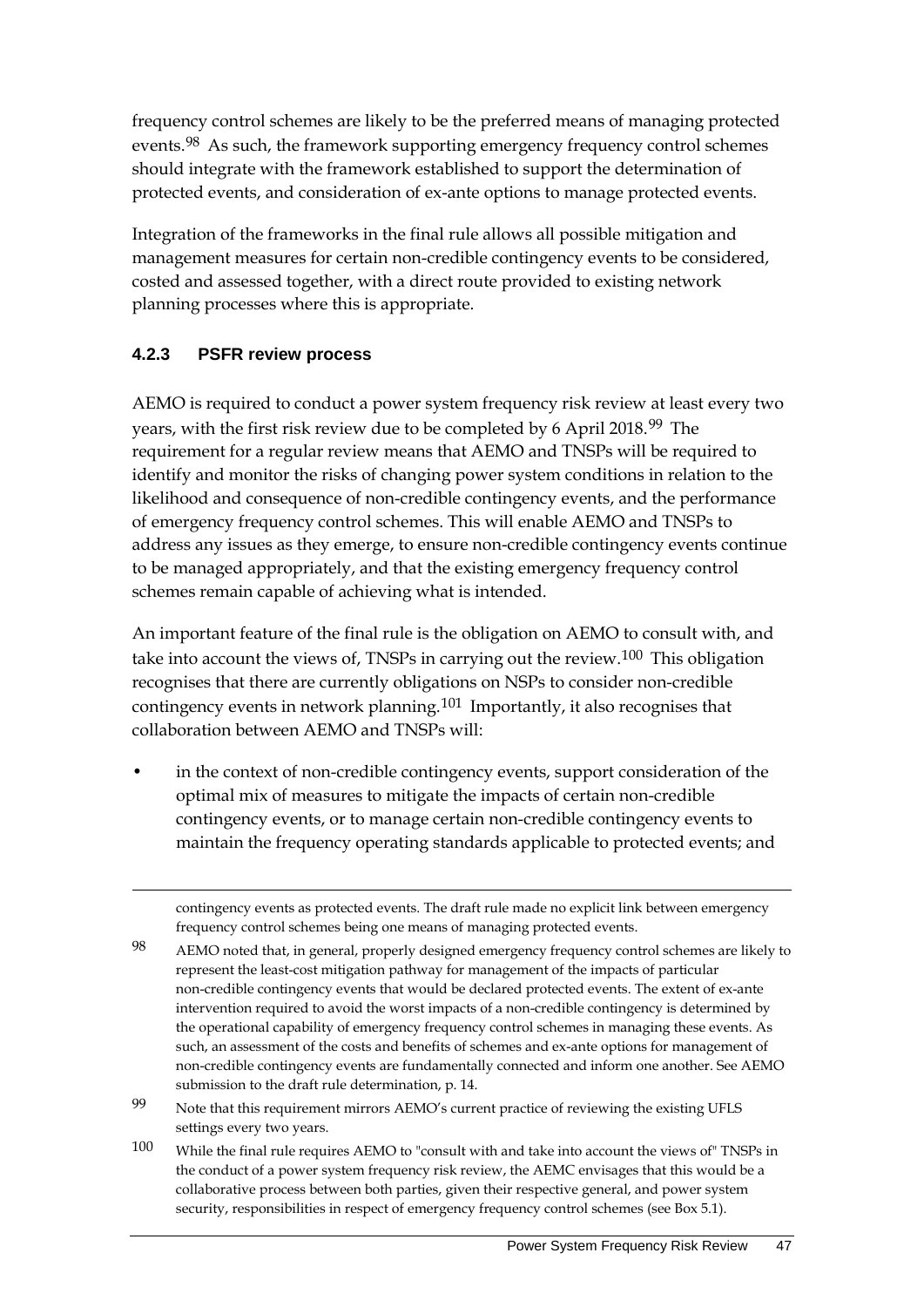in the context of emergency frequency control schemes, support consideration of a range of feasible solutions to modify existing schemes to deliver the desired outcome at least cost.

The final rule also requires that AEMO consult with distribution network service providers (DNSPs) where the development of a new, or modification of an existing, emergency frequency control scheme is likely to affect the DNSP's network.

### **4.2.4 PSFR review report**

Before publishing a final report for the power system frequency risk review, the final rule requires AEMO to publish, for consultation, a draft report setting out the findings and recommendations of the review. Broadly, publication of these reports will improve the level of transparency around AEMO's consideration and assessment of power system frequency risks and plans for mitigation or management of non-credible contingency events (which may include new or modified emergency frequency control schemes).

More specifically, by requiring AEMO to publish a draft report, and to consult on this for a period of at least ten business days,  $102$  parties other than NSPs will be provided with a formal opportunity to comment on all aspects of the power system frequency risk review, including the need to modify emergency frequency control schemes and the options for managing or mitigating the impacts of some non-credible contingency events. Among other things, a formal industry consultation process will allow an opportunity for industry participants to identify other potentially more cost effective means of managing or mitigating the consequences of an event, for consideration by AEMO.

<sup>101</sup> See NER clause S5.1.8.

<span id="page-57-0"></span><sup>102 10</sup> business days seeks to balance the review being completed in a timely manner while still allowing stakeholders with the opportunity to comment.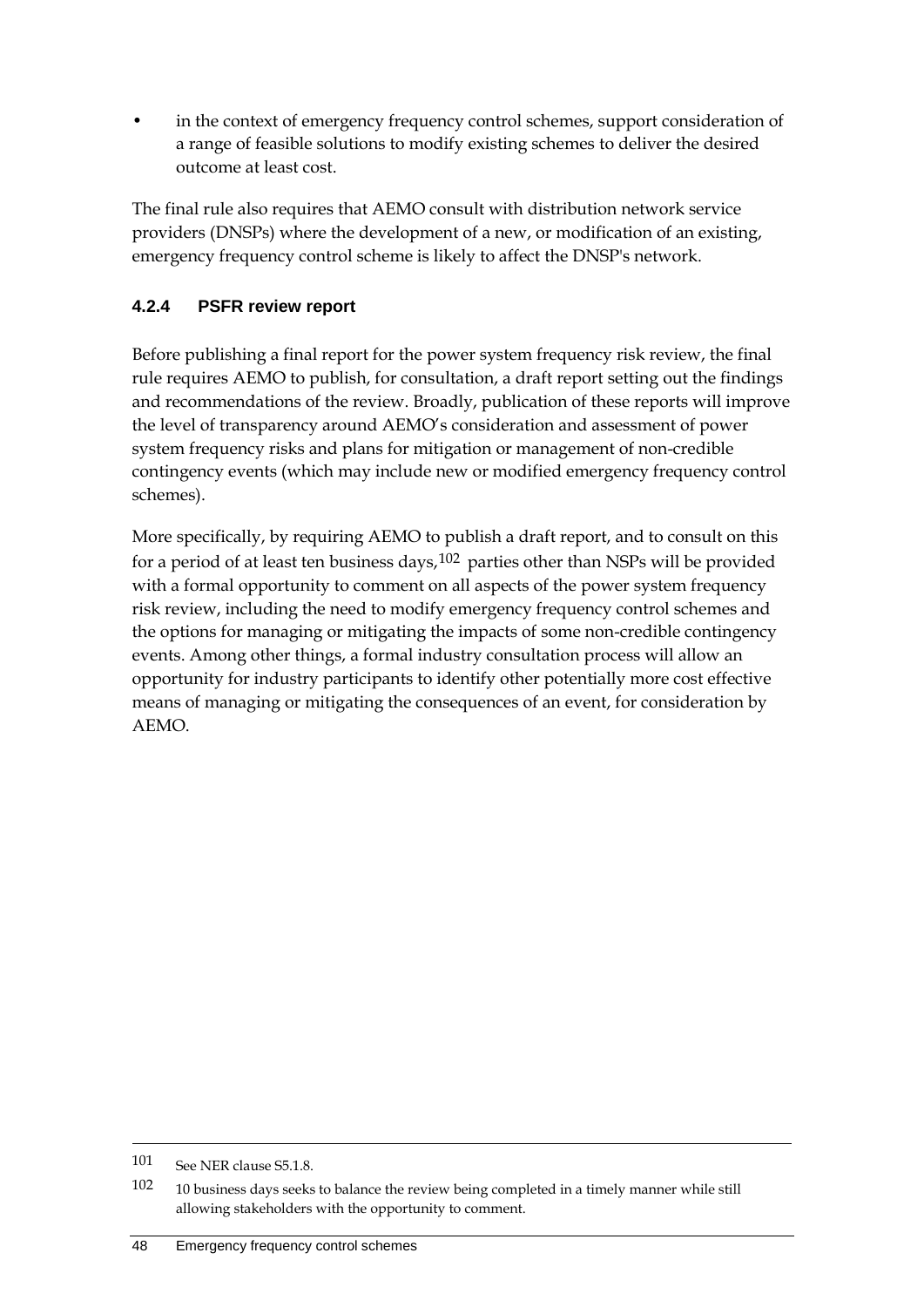# **5 Development of new or existing emergency frequency control schemes**

This chapter sets out the Commission's views in relation to the process for developing new, or modifying existing, emergency frequency control schemes which are not required to manage a specific non-credible contingent event and which have been identified through the power system frequency risk review as being necessary.<sup>[103](#page-58-0)</sup> The chapter is structured as follows:

- Section 5.1 provides a description of the key features of the final rule in respect of the development of emergency frequency control schemes.
- Section 5.2 sets out the Commission's assessment of the key matters associated with this process, including the arrangements for planning, implementation and monitoring and reporting of emergency frequency control schemes by NSPs.

### **5.1 Description of the final rule**

The key features of the final rule in respect of the process for developing new<sup>[104](#page-58-1)</sup>, or modifying existing, emergency frequency control schemes which are not required to manage a specific non-credible contingent event are described below.[105](#page-58-2)

| <b>Box 5.1</b> | Development of existing emergency frequency control |
|----------------|-----------------------------------------------------|
|                | schemes                                             |

#### **NSP planning**

-

• Each TNSP must conduct an annual planning review which must (among other things) take into account the most recent power system frequency risk review.[106](#page-58-3)

<span id="page-58-3"></span>106 Clause 5.12.1 of the NER.

<span id="page-58-0"></span><sup>103</sup> As explained in section 3.5, emergency frequency control schemes encompass both "general purpose" and "special" emergency frequency control schemes. General EFCS are used to mitigate the consequences of non-credible contingency events by automatically shedding load and/or generation in a controlled manner in response to an increase or decrease in frequency across the system. In contrast, special EFCS are event specific schemes, applicable to protected events and some credible contingency events. In effect, special EFCS can shed load or generation before a significant increase or decrease in frequency occurs across the system.

<span id="page-58-1"></span><sup>104</sup> A new emergency frequency control scheme in the context of this chapter (and the process illustrated by the blue box in figure 4.1) is one that is not linked to the management of a specific protected event. Importantly, a new emergency frequency control scheme developed specifically to help manage a protected event would not be subject to the same NSP planning processes. This is explained further in Chapter 6.

<span id="page-58-2"></span><sup>105</sup> Box 5.1 does not include an exhaustive list of the changes made to the NER to incorporate the final rule. It is intended to highlight the key features of the final rule relevant to the discussion in section 5.2.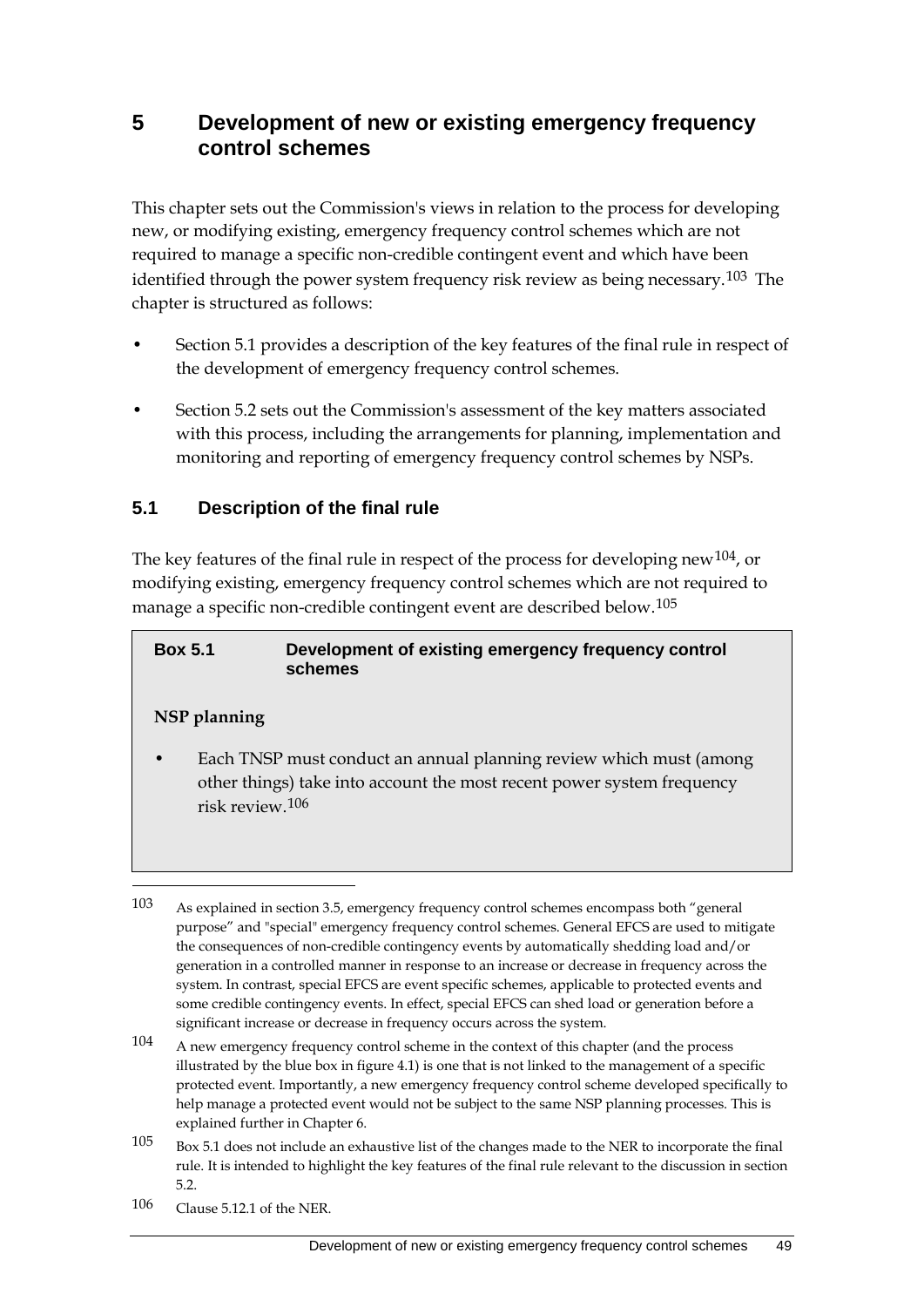- The Transmission Annual Planning Report (TAPR) must (among other things) set out:[107](#page-59-0)
	- for proposed new or modified emergency frequency control schemes, the manner in which the project relates to the most recent power system frequency risk review
	- emergency controls in place under clause S5.1.8, including the NSP's assessment of the need for new or altered emergency controls under that clause
	- relevant load, generation and network control facilities in place under clause S5.1.10.
- NSPs must cooperate with AEMO in relation to the design, procurement, commissioning, maintenance, monitoring, testing, modification and reporting in respect of each emergency frequency control scheme applicable to the NSP's system.[108](#page-59-1)

### **General responsibilities regarding emergency frequency control schemes (NSPs)**

In respect of emergency frequency control schemes generally:[109](#page-59-2)

- An NSP must:
	- cooperate with AEMO in the conduct of power system frequency risk reviews and provide to AEMO all information and assistance it reasonably requests, and
	- provide AEMO with all the information and assistance it reasonably requests for the development and review of EFCS settings schedules.
- NSPs must use reasonable endeavours to achieve commissioning of a new or upgraded emergency frequency control scheme within the time contemplated by the relevant power system frequency risk review.

In respect of over-frequency schemes specifically:

• For an over frequency scheme, an NSP must identify which elements of the scheme (if any) can be implemented by facilities provided by a generator for the generator's generating unit, or by modification to the facilities of the generator, or by changes to the settings of protection systems or control systems for the generator's generating units.

<span id="page-59-0"></span><sup>107</sup> Clause 5.12.2 of the NER.

<span id="page-59-1"></span><sup>108</sup> Clause 4.3.4 of the NER.

<span id="page-59-2"></span><sup>109</sup> Schedule 5.1.10.1a of the NER.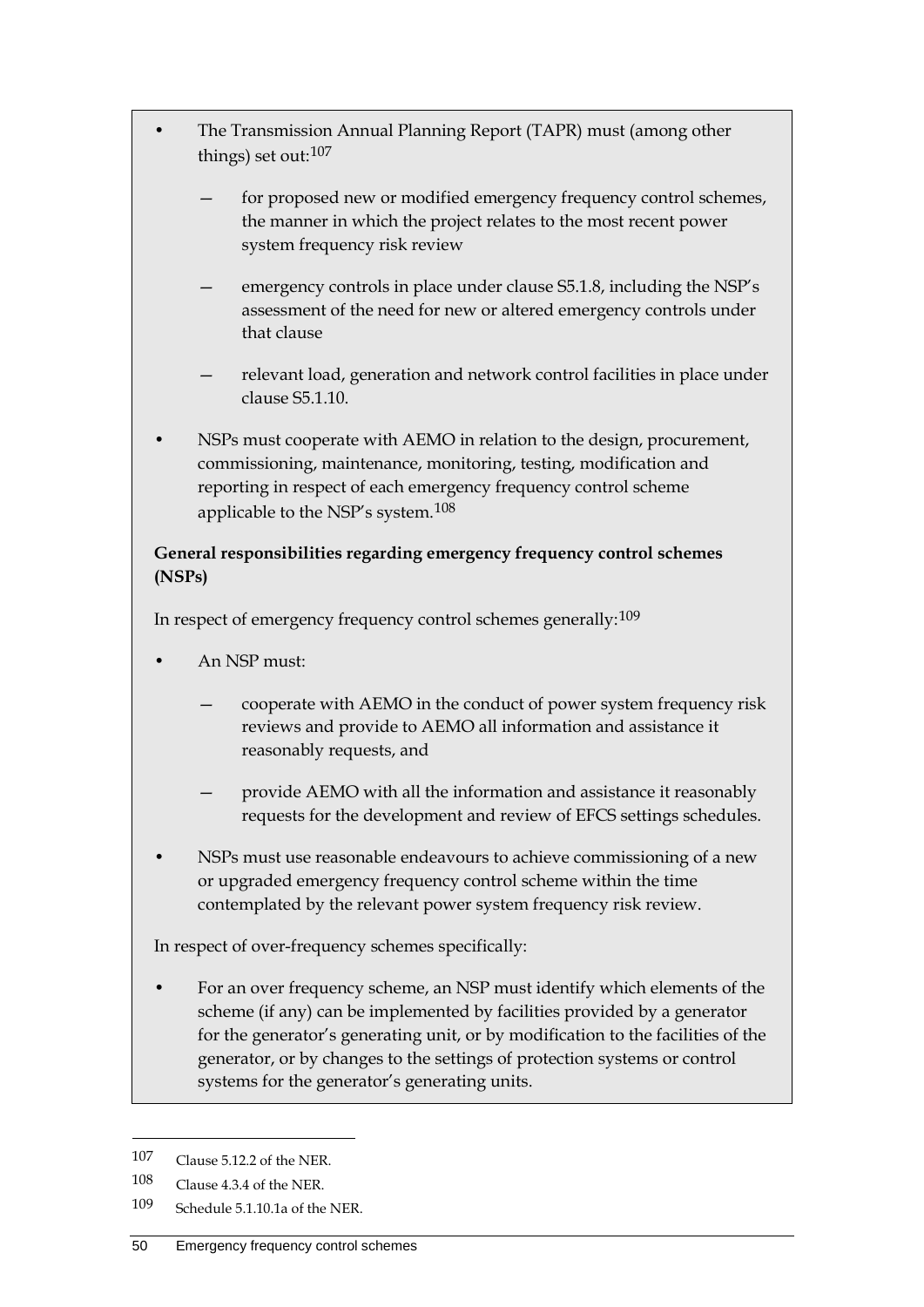- Where those opportunities are identified, the NSP must notify the generator of the opportunity and must request the generator to negotiate to reach agreement on the modifications to be made and the other arrangements required by the NSP to comply with its obligations with respect to the scheme (including commissioning, testing, monitoring and future modification).
- If the generator declines the request, or if the generator agrees to the request but good faith negotiations do not result in agreement being reached in a reasonable time (having regard to the implementation timetable for the scheme), the NSP may make other arrangements to implement the relevant elements of the scheme.
- If the generator accepts the request, the generator and the NSP must each negotiate in good faith with respect to the matters referred to above.

### **Power system security responsibilities regarding emergency frequency control schemes (AEMO)**[110](#page-60-0)

A modified responsibility on AEMO in respect of the power system is to:

• coordinate the provision of emergency frequency control schemes by NSPs and to determine the settings and intended sequence of response by those schemes.

### **EFCS settings schedule (AEMO)**[111](#page-60-1)

- AEMO must develop, update and maintain (among other things) schedules for each participating jurisdiction specifying, for each emergency frequency control scheme affecting each region in that participating jurisdiction, settings for operation of the scheme ("EFCS settings schedule").
- In developing and updating EFCS settings schedules, AEMO must consult with:
	- affected NSPs
	- the relevant JSSCs, in the case of information in the schedule relating to an under frequency scheme
	- affected Generators, in the case of information in the schedule relating to an over frequency scheme.

<span id="page-60-0"></span><sup>110</sup> Clause 4.3.1 of the NER.

<span id="page-60-1"></span><sup>111</sup> Clause 4.3.2 of the NER.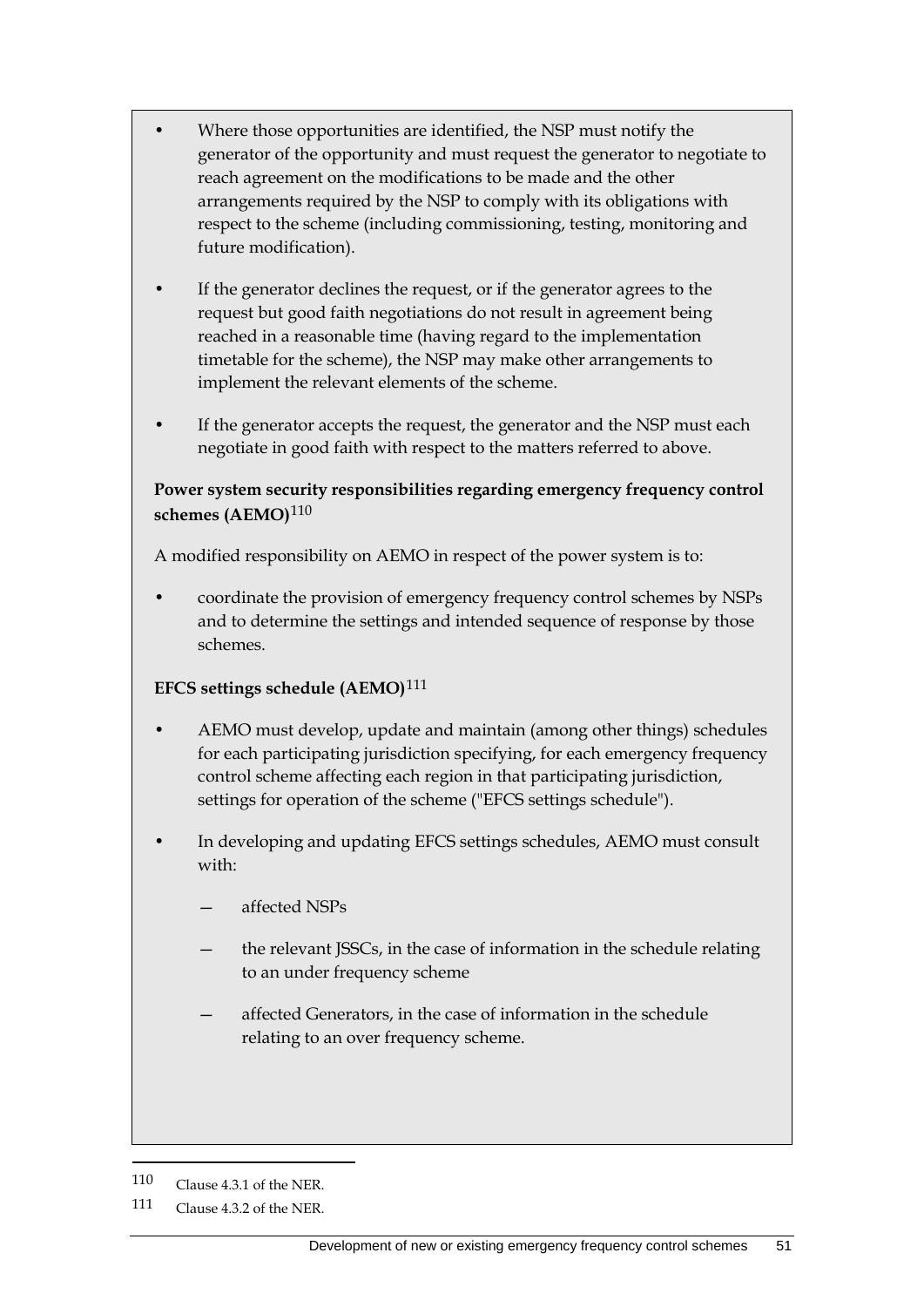- Among other things, AEMO must seek the approval of the relevant JSSC for the order in which a sensitive load is to be shed and restored under an EFCS settings schedule (which approval must not be unreasonably withheld).
- For each under frequency scheme, the applicable EFCS settings schedule must set out the manner in which loads are to be shed and restored.
- For each over frequency scheme, the applicable EFCS setting schedule must set out the manner in which generating units will be interrupted or have output reduced and the frequency at which this will occur in relation to each generating unit.
- AEMO must determine the above in a manner it considers is best calculated to be consistent with the power system security principles in clause 4.2.6. To that end, AEMO may determine a sequence and settings that will
	- first, restore the power system to a secure operating state, and
	- then, restore the power system to a reliable operating state.
- EFCS settings schedules are confidential information.

**EFCS settings schedule (NSPs)**[112](#page-61-0)

• Where an EFCS settings schedule applies to an emergency frequency control scheme, an NSP must only apply, or allow the application of, settings for the emergency frequency control scheme that are consistent with the EFCS settings schedule.

# **5.2 Commission's assessment**

The Commission has analysed and assessed the issues arising from the rule change request and the draft rule in respect of the development of new and existing emergency frequency control schemes. Outlined below is the Commission's assessment of this matter, including the reasons why it considers the existing NSP planning frameworks in the NER is the most appropriate means of progressing the development of these schemes and hence why the final rule better meets the NEO than the draft rule.

# **5.2.1 NSP planning**

As set out in section 4.2.2, an outcome of the power system frequency risk review may be the identification of the need for a new emergency frequency control scheme (not linked to the management of a specific protected event) and/or the need to modify an existing emergency frequency control scheme to ensure it is able to achieve what is

<span id="page-61-0"></span><sup>112</sup> Clause 4.3.2 of the NER.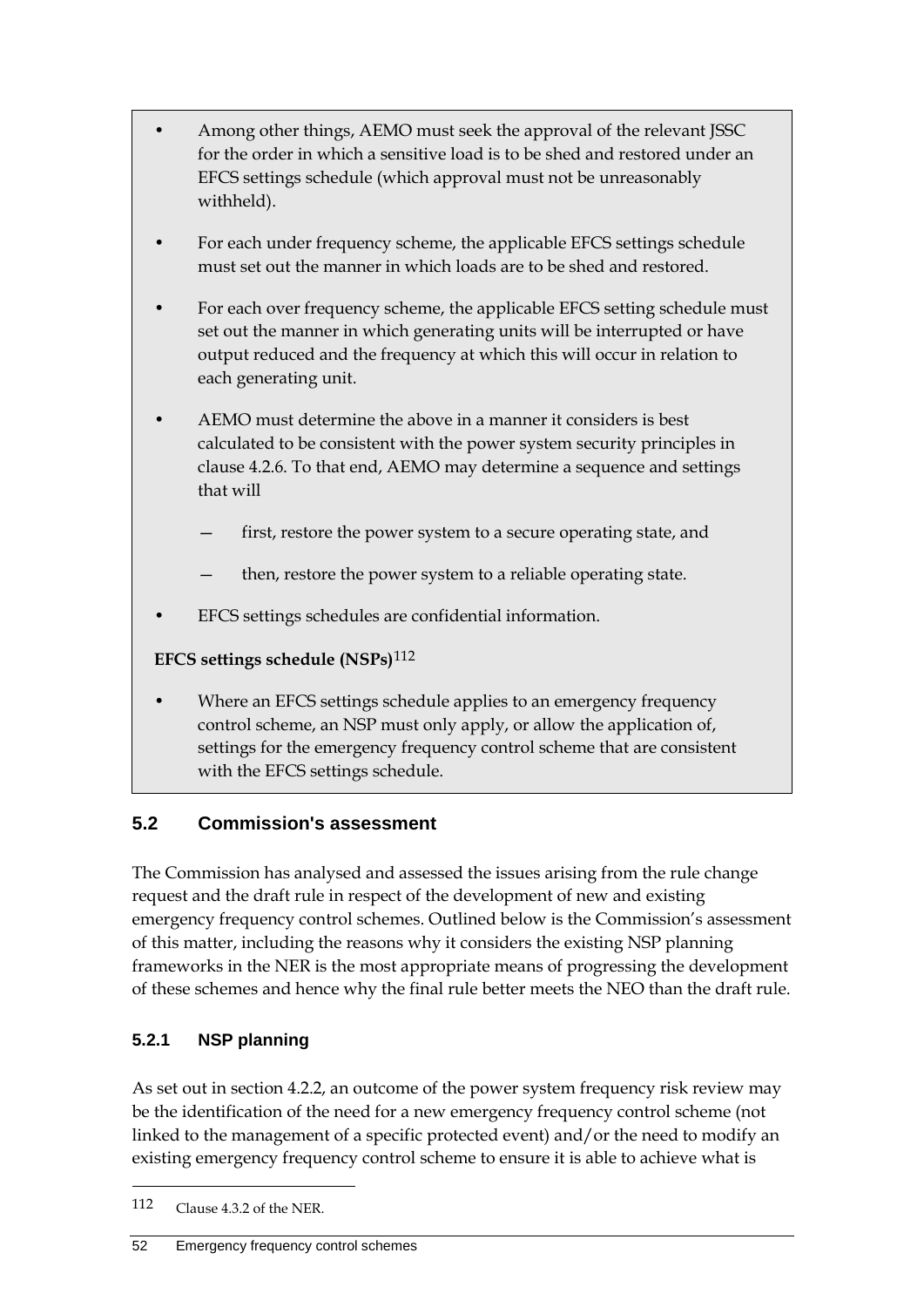intended, in light of current and expected future power system and market conditions. Where a network planning issue is identified through this process, NSPs would then proceed through the existing network planning process.

The key aspects of the planning process require NSPs to publish an annual planning report as part of their annual planning review, and to progress network planning projects through the RIT-T (or the RIT-D) assessment and consultation process, where applicable. These frameworks are designed to promote efficient investment in, and use of, transmission and distribution networks across the NEM and in this regard would be expected to:

- optimise the decision making process and promote efficiency in relation to planning associated with emergency frequency control schemes
- provide increased consultation on the options that are available to address a network planning issue identified through the power system frequency risk review
- apply rigor and greater consistency to the analysis of costs and benefits of developing a new, or modifying an existing, emergency frequency control scheme before any investment is undertaken.

Progressing modifications to emergency frequency control schemes through existing planning frameworks will promote greater consistency, transparency and predictability in transmission (and distribution) planning decision making.

A key feature of the framework proposed by AEMO in its submission to the draft rule determination was the ability for AEMO to declare an "EFCS Need" following a risk assessment, which NSPs would then be required to respond to through a collaboration with AEMO.[113](#page-62-0) In contrast to AEMO's proposal, the final rule does not place a formal obligations on NSPs to either address the need to modify an existing emergency frequency control scheme if such a need is identified through the risk review process, or to modify a scheme in accordance with the design specifications (or capabilities) favoured by AEMO. There are a number of reasons for this.

First, the introduction of a power system frequency risk review to be conducted by AEMO in consultation with NSPs formalises joint planning between AEMO and TNSPs in relation to power system frequency. The intention is for these parties to cooperate and collaborate to develop appropriate solutions and optimise the design of any new or modified emergency frequency control scheme to deliver the desired outcome at least cost. A number of new obligations have been included in the final rule to support this outcome.

Second, in addition to NSP's existing responsibilities and obligations in the NER in respect to power system security<sup>114</sup>, the final rule includes an obligation on NSPs (in accordance with clause S5.1.10.1a) to cooperate with AEMO in relation to the design,

<span id="page-62-0"></span><sup>113</sup> AEMO submission to the draft rule determination, p. 25.

<span id="page-62-1"></span><sup>114</sup> Clause 4.3.4 of the NER.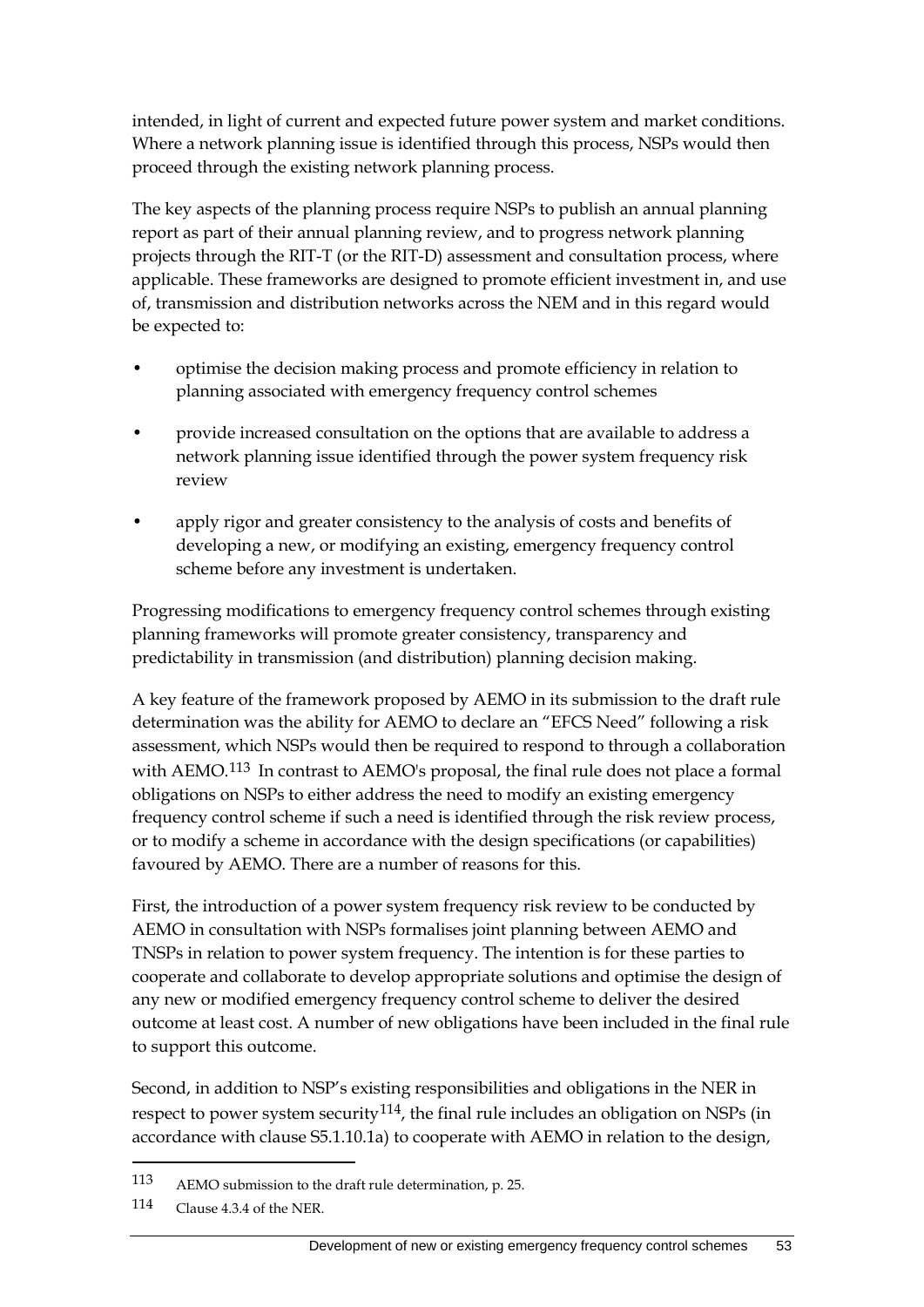procurement, commissioning, maintenance, monitoring, testing, modification and reporting (to AEMO) in respect of any emergency frequency control scheme applicable to its network.<sup>[115](#page-63-0)</sup> This will encourage ongoing communication between AEMO and NSPs from the planning and design stages, through to the implementation and monitoring of a new or modified emergency frequency control scheme.

Further, the final includes a number of new obligation on TNSPs in respect of their annual planning process to:[116](#page-63-1)

- first, take into account the most recent power system frequency risk review when conducting their own annual planning reviews, and
- second, for any proposed new or modified emergency frequency control scheme, report in its annual planning report on the manner in which the project relates to the most recent power system frequency risk review.

To the extent NSPs were not otherwise considering power system frequency risks and the implications for their networks on a regular basis, these obligations will now require NSPs to do so as part of their annual planning processes. Clearer obligations and greater transparency around how NSPs consider and assess the capabilities of existing emergency frequency control schemes should facilitate more efficient planning and investment decisions.

### **5.2.2 NSP implementation**

Once the relevant NSP has designed a new or modified emergency frequency control scheme and completed the necessary and applicable network planning processes, it will proceed with implementation of the scheme. Consistent with existing obligations, NSPs are expected to cooperate with all other relevant NSPs to agree arrangements for implementing load shedding (which includes through emergency frequency control schemes).[117](#page-63-2)

Broadly, NSPs' responsibilities for implementation are to build assets, or to change settings on existing settings, to comply with its obligations with respect to the scheme (including commissioning, testing, monitoring and future modification). However, NSPs responsibilities differ in respect of implementing under-frequency schemes and over-frequency schemes:

For under-frequency schemes,  $118$  NSPs must install equipment and/or change equipment settings as needed, to meet the scheme's design requirements.

<span id="page-63-0"></span><sup>115</sup> Clause 4.3.4(b1) of the NER.

<span id="page-63-1"></span><sup>116</sup> Rule 5.12 of the NER.

<span id="page-63-2"></span><sup>117</sup> Schedule S5.1.10.1 of the NER.

<span id="page-63-3"></span><sup>118</sup> Under frequency scheme means an emergency frequency control scheme with capability to respond when power system frequency is below or falling below the normal operating frequency band.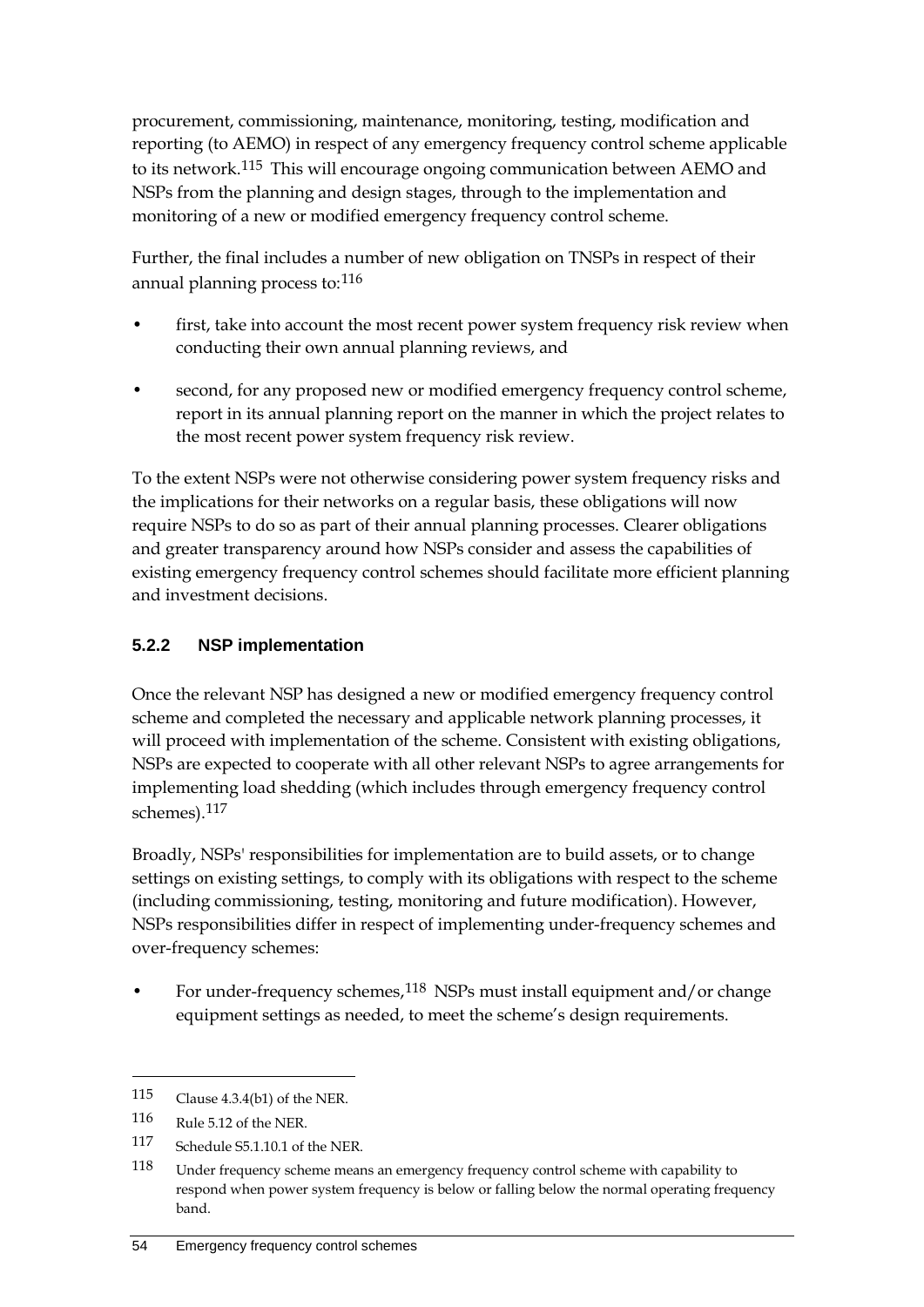- For over-frequency schemes,<sup>[119](#page-64-0)</sup> NSPs must:<sup>[120](#page-64-1)</sup>
	- engage in good faith with generators and offer generators the option of building assets or changing settings on existing assets to comply with the EFCS design specifications; and
	- if a generator elects not to undertake the actions referred to above, or good faith negotiations do not result in agreement being reached in reasonable time, build assets and/or change settings on existing assets to comply with the EFCS design specifications.

Further details on the Commission's reasons for establishing these arrangements for over-frequency control schemes are set out in Chapter 7.

The Commission will be recommending to the Council of Australian Governments (COAG)that the clause which addresses NSP responsibilities relating to the design, procurement, commissioning, maintenance, monitoring, testing and modification of each EFCS should be designated as a systems operation function in the National Electricity (SA) Regulations.[121](#page-64-2) This is so that the relevant NSP will be covered by the immunity in s 119(2) of the NER from civil monetary liability for its performance of this function (unless the NSP's act or omission is done in bad faith or through negligence). This should address the concerns of a number of NSPs who considered NSPs should not be responsible or liable for any actions associated with the implementation of an over-frequency scheme which they would be unable to control.[122](#page-64-3)

### **5.2.3 EFCS settings schedule**

To help guide the implementation of any new or modified emergency frequency control scheme, the final rule requires AEMO to develop, update and maintain schedules for each participating jurisdiction specifying the settings for operation of each emergency frequency control scheme in a region.

For an under frequency scheme, the current arrangements for the determination of the order of load will continue to apply. That is, the relevant JSSC will continue to provide to AEMO schedules of the priority order of sensitive loads and other loads.[123](#page-64-4) AEMO will then set out in the EFCS settings schedule, the manner in which loads will be shed

<span id="page-64-0"></span><sup>119</sup> Over frequency scheme means an emergency frequency control scheme with capability to respond when frequency is above or climbing above the normal operating frequency band.

<span id="page-64-1"></span><sup>120</sup> Schedule S5.1.10.1a(d).

<span id="page-64-2"></span><sup>121</sup> Clause 4.3.4(b1) of the NER.

<span id="page-64-3"></span><sup>122</sup> Submissions to the draft rule determination from the ENA, Energy Queensland and Electranet.

<span id="page-64-4"></span><sup>123</sup> Clause 4.3.2(f) of the NER.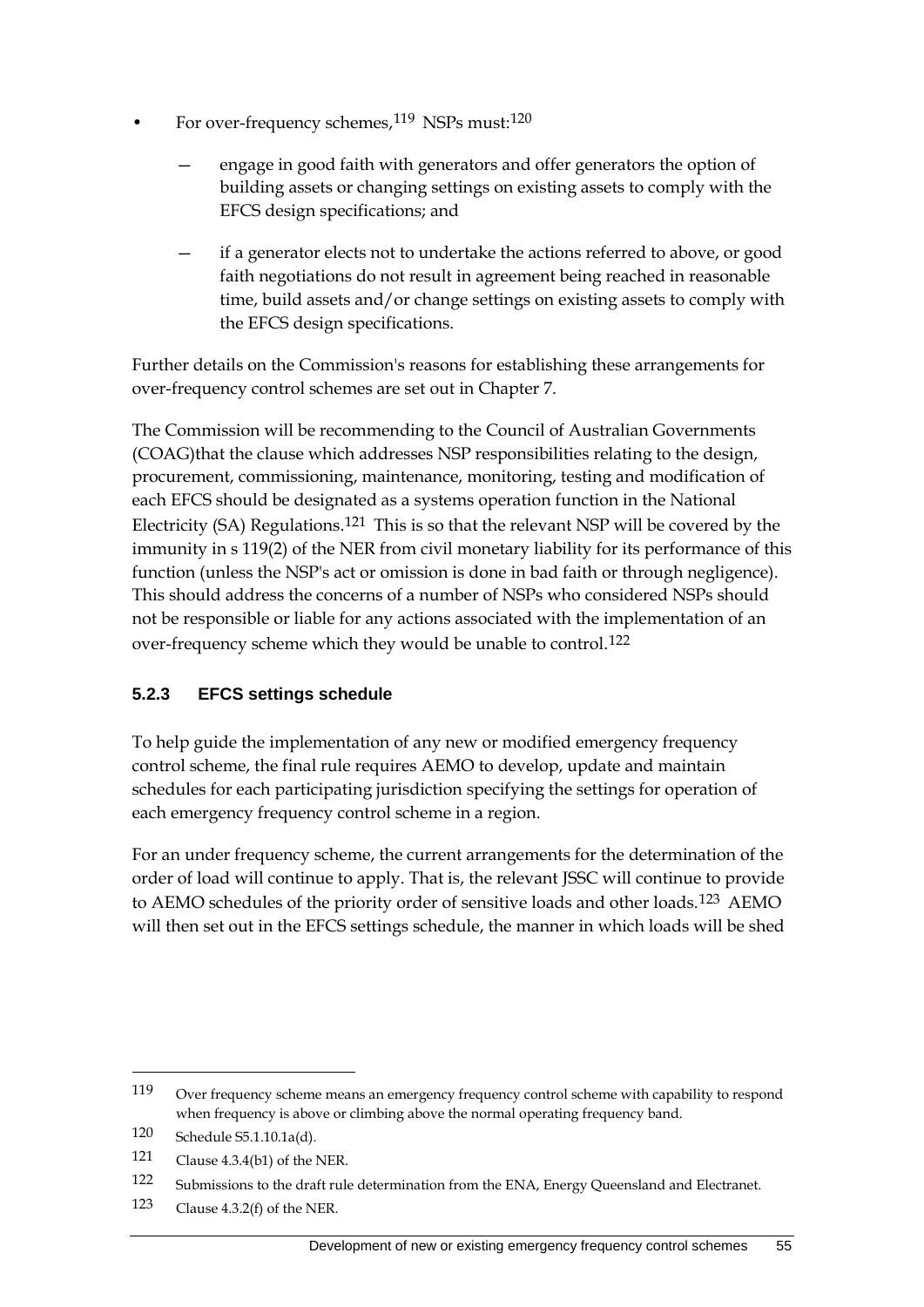and restored, in accordance with the priority order established by the JSSC.[124](#page-65-0) As under current arrangements, these settings schedules will remain confidential.<sup>[125](#page-65-1)</sup>

For an over-frequency scheme, the JSSC will not have a role in determining any priority orders. Instead, the NER will now include two principles around which AEMO will determine the manner in which generators will be interrupted or have output reduced. These two principles, in priority order, are:[126](#page-65-2)

- that AEMO should determine a manner in which generation will be interrupted or have output reduced that is best calculated to achieve the power system security principles
- to that end may determine a sequence and settings that will:
	- first, restore the power system to a secure operating state, and
	- then, restore the power system to a reliable operating state.

The Commission's reasons for developing these principles are also explained further in section 7.1.2.

AEMO will then set out in the EFCS settings schedule, the manner in which generating units will be interrupted or have output reduced, and the frequency at which this will occur in relation to each generating unit.<sup>[127](#page-65-3)</sup>

In developing and updating EFCS settings schedules, AEMO must consult with affected NSPs, the relevant JSSC (in the case of information relating to an under-frequency scheme) and affected generators (in the case of information relating to over-frequency schemes).

Separate to the EFCS settings schedule which focus on automatic load and generation shedding, the rules will still require AEMO to develop, update and maintain a set of procedures for each jurisdiction under which loads will be shed and restored by means other than an emergency frequency control scheme, consistent with the priority order established by each jurisdiction.<sup>[128](#page-65-4)</sup> These procedures will continue to be known as the "load shedding procedures" but will focus on manual, rotational load shedding only. On the commencement of the final rule, AEMO will be required to review and update its existing load shedding procedures.

- <span id="page-65-3"></span>127 Clause 4.3.2(n) of the NER.
- <span id="page-65-4"></span>128 Clause 4.3.2 (g)(1) of the NER.

<span id="page-65-0"></span><sup>124</sup> Clause 4.3.2(m) of the NER.

<span id="page-65-1"></span><sup>125</sup> The JSSC provides AEMO with a schedule of sensitive loads, setting out the order in which the sensitive loads can be shed, and any loads for which AEMO must get JSSC approval for before shedding. AEMO must seek approval from a JSSC to shed the sensitive loads identified as needing JSSC approval in the schedules.

<span id="page-65-2"></span><sup>126</sup> Clause 4.3.2(o) of the NER.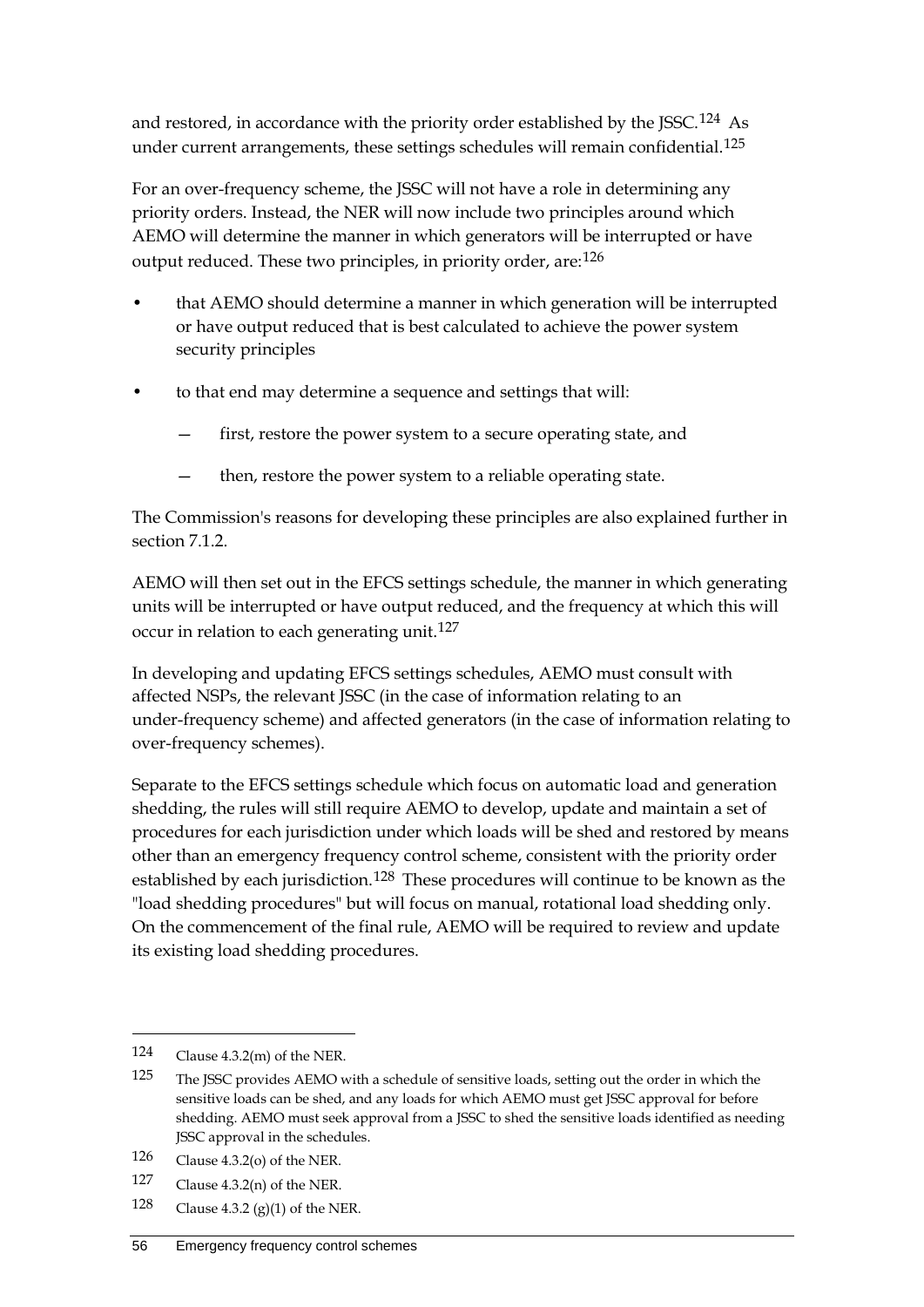#### **5.2.4 Monitoring and reporting**

The final rule places a number of new reporting obligations on NSPs in respect of load, generation and network control facilities in place under clause S5.1.10, and localised emergency stability control schemes in place under clause S5.1.8. This information must be included by NSPs in their annual planning reports. The purpose of the new reporting requirements is to improve the level of transparency around NSPs consideration and planning of emergency control schemes generally, including emergency frequency control schemes. As noted in section 4.2.4 of this final rule determination, this will assist NSPs and AEMO in conducting the power system frequency risk review where these schemes fall within the scope of that review.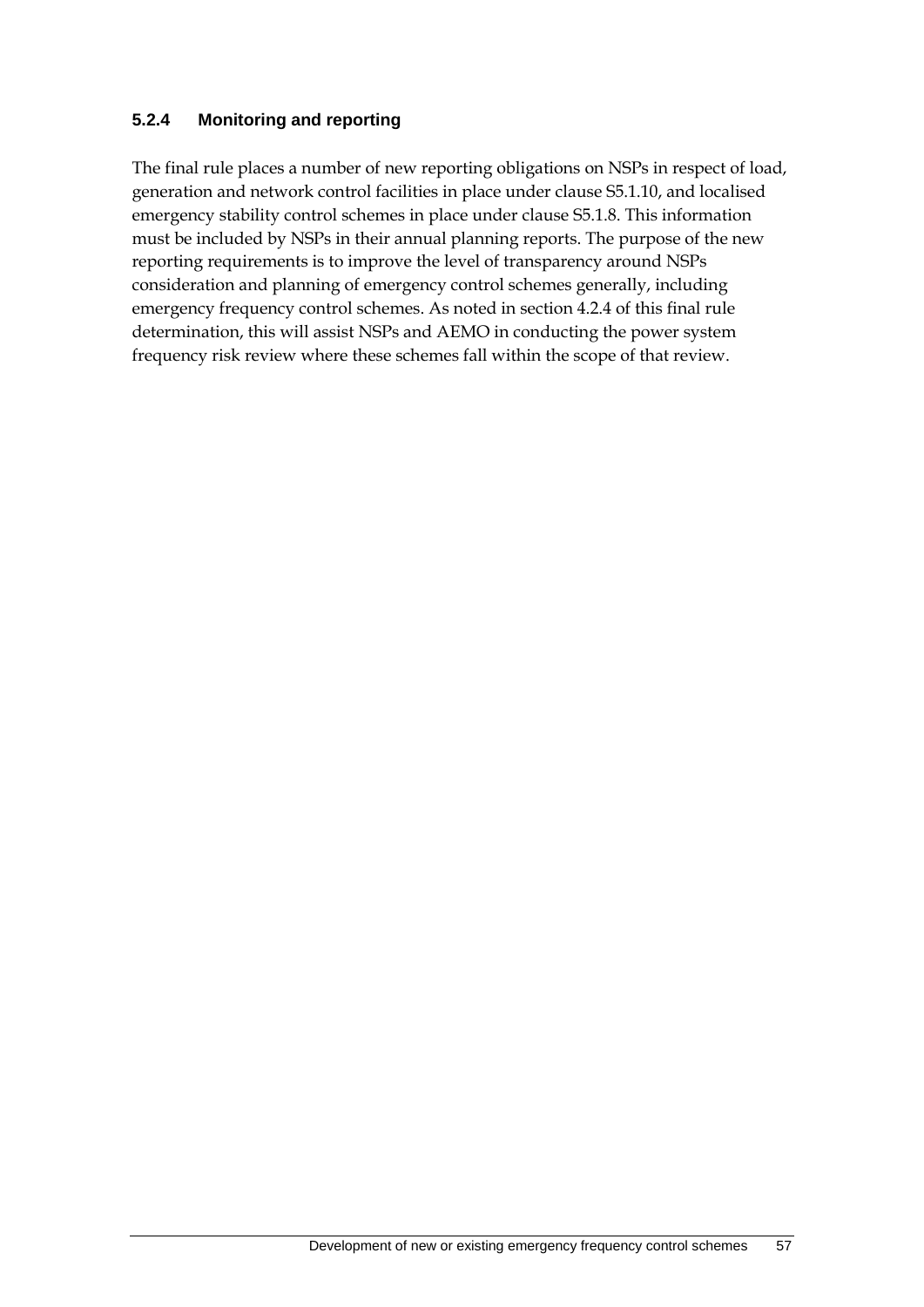# **6 Request, declaration and management of protected events**

This chapter sets out the Commission's views in relation to the process for the request, declaration and management of protected events following the outcome of the power system frequency risk review. The chapter is structured as follows:

- Section 6.1 provides a description of the key features of the final rule in respect of the request, declaration and management of protected events.
- Section 6.2 sets out the Commission's assessment of the key matters associated with this process, including the arrangements for requesting and declaring a protected event and the subsequent planning, implementation and monitoring and reporting arrangements in respect of emergency frequency control schemes required to manage a specific protected event.

### **6.1 Description of the final rule**

The key features of the final rule in respect of the process for the request, declaration and management of protected events following the outcome of the power system frequency risk review, are described below.[129](#page-67-0)

#### **Box 6.1 Request, declaration and management of protected events**

#### **Request for the declaration of a protected event**[130](#page-67-1)

- Where the an outcome of the power system frequency risk review is the identification of a potential protected event, AEMO must develop and submit to the Reliability Panel a request for declaration of a non-credible contingency event as a protected event. In doing so, AEMO must take into account any guidelines issued by the Reliability Panel regarding the timing and content of such a request.
- A request for declaration of a protected event must include:
	- information explaining the nature and likelihood of the non-credible contingency event and the consequences for the power system if the event were to occur (this would include an estimate of unserved energy associated with the occurrence of the event)

<span id="page-67-0"></span><sup>129</sup> Box 6.1 does not include an exhaustive list of the changes made to the NER to incorporate the final rule. It is intended to highlight the key features of the final rule relevant to the discussion in section 6.2.

<span id="page-67-1"></span><sup>130</sup> Clause 5.20A.4.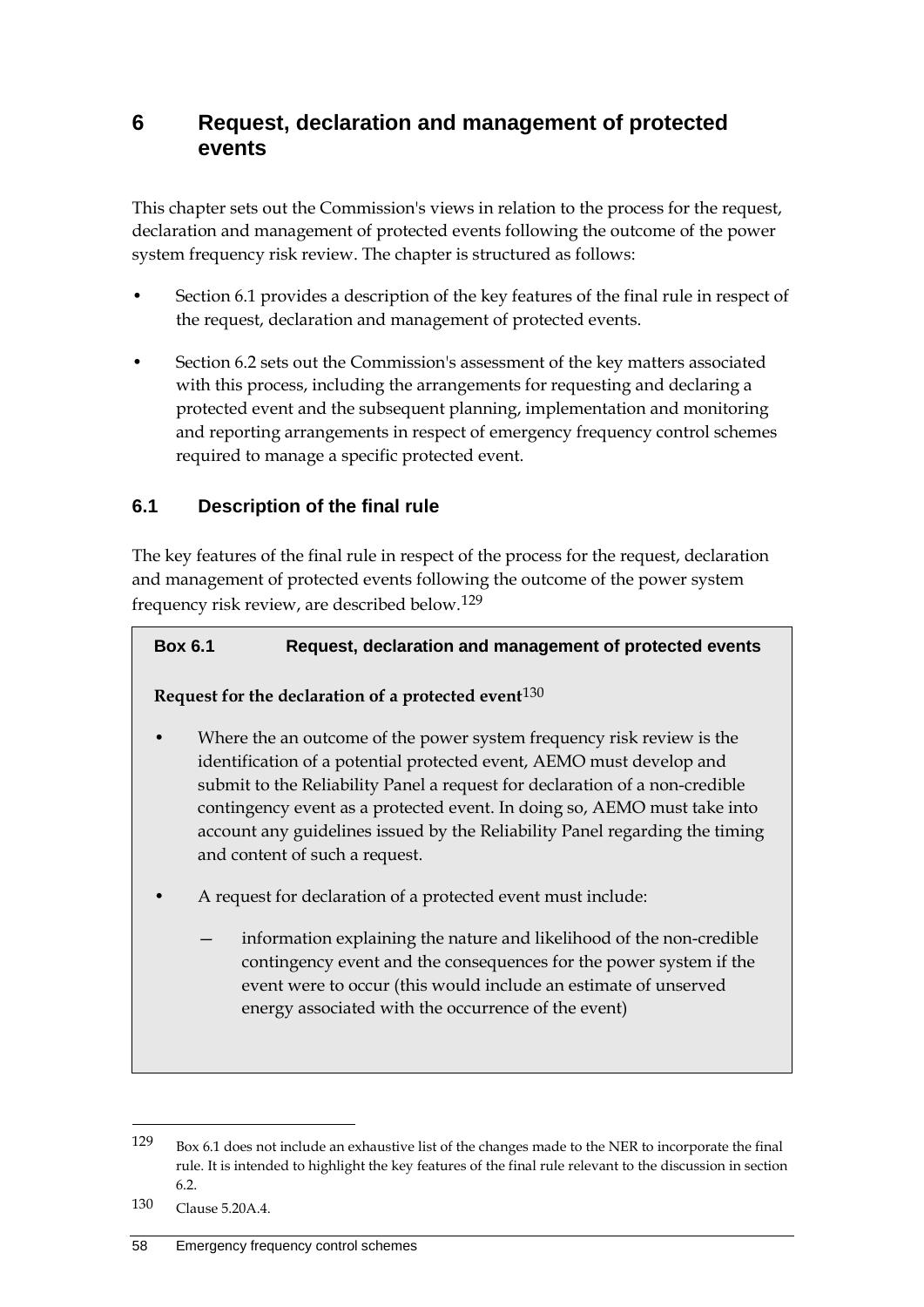- options for managing the non-credible contingency event, including a recommended option (or range of options) and AEMO's rationale for the recommendation
- for each recommended option, an estimate of the additional costs to operate the power system in accordance with the power system security principles in clause 4.2.6 if the event is declared a protected event (this would include a description of the mechanisms that may be used, for example, the purchase of FCAS or the use of dispatch constraints)
- where a recommended option for managing the non-credible contingency event includes a new or modified emergency frequency control scheme:
	- the target capabilities for the scheme, the rationale for those target capabilities and the corresponding expected power system security outcomes (this would include an estimate of unserved energy associated with operation of the scheme)
	- an estimate of the costs to procure and commission the scheme and maintain its availability and performance, including upfront costs and ongoing maintenance costs
- other information AEMO considers reasonably necessary to assist the Reliability Panel to consider the request.

#### **Request to revoke a protected event declaration**[131](#page-68-0)

- If AEMO recommends in a power system frequency review that a non-credible contingency event should no longer be managed as a protected event, AEMO must submit to the Reliability Panel a request to revoke the declaration of a non-credible contingency event as a protected event.
- A request for revocation must include:
	- information explaining the nature of the non-credible contingency event and the consequences for the power system if the event were to cease to be managed as a protected event
	- other information AEMO considers reasonably necessary to assist the Reliability Panel to consider the request.

<span id="page-68-0"></span><sup>131</sup> Clause 5.20A.5 of the NER.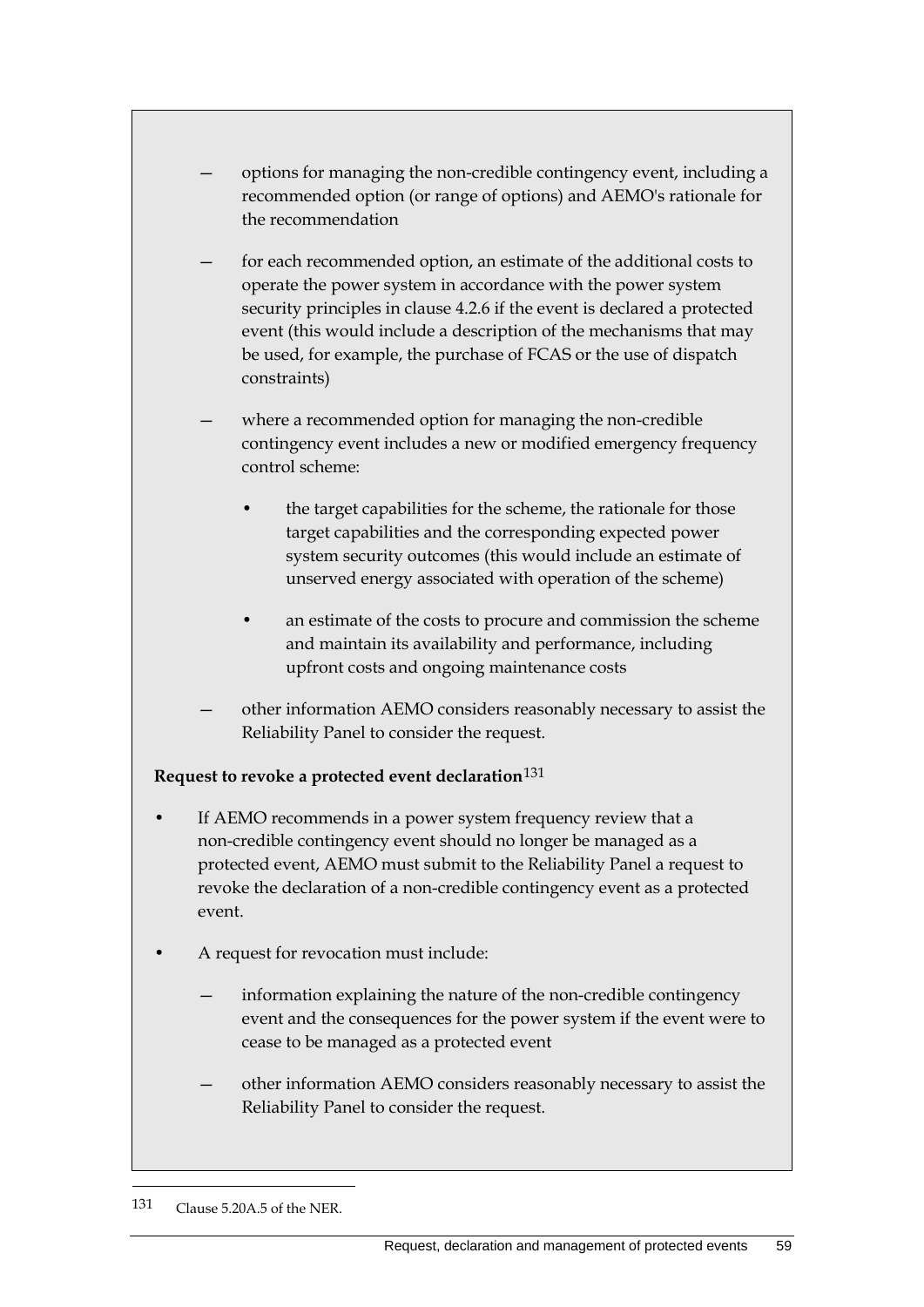#### **Determination of protected events**

- Only AEMO may submit a request for declaration of a non-credible contingency event as a protected event, or the revocation of such a declaration, to the Reliability Panel.
- The Reliability Panel must comply with the rules consultation procedures when determining a request for declaration or revocation of a protected event.
- In determining the request, the Reliability Panel must have regard to the information provided by AEMO in its request. However, the Reliability Panel may request additional information from AEMO or obtain technical advice or assistance from a body other than AEMO, as appropriate.
- In determining the request, the Reliability Panel may undertake its own assessment of the costs and benefits of managing the non-credible contingency as a protected event, including:
	- the costs to operate the power system in a secure operating state if the event is declared (that is, the cost of ex-ante measures)
	- the costs associated with any proposed new or modified emergency frequency control scheme
	- the benefits of mitigating the consequences of the event by managing it as a protected event.
- In making a determination that declares a non-credible contingency event to be a protected event (or revokes that declaration), the Reliability Panel must have regard to the national electricity objective.
- In making a determination, the Reliability Panel may, as necessary or appropriate, also determine:
	- that the declaration only come into effect when the conditions specified in the determination are satisfied
	- matters relating to the availability and operation of an emergency frequency control scheme
	- matters relating to AEMO's operation of the power system for that protected event (that is, to the use of ex-ante measures).
- When the Reliability Panel makes a determination that includes a new or modified emergency frequency control scheme in connection with a protected event, the Reliability Panel must determine the protected event EFCS standard applicable to the scheme.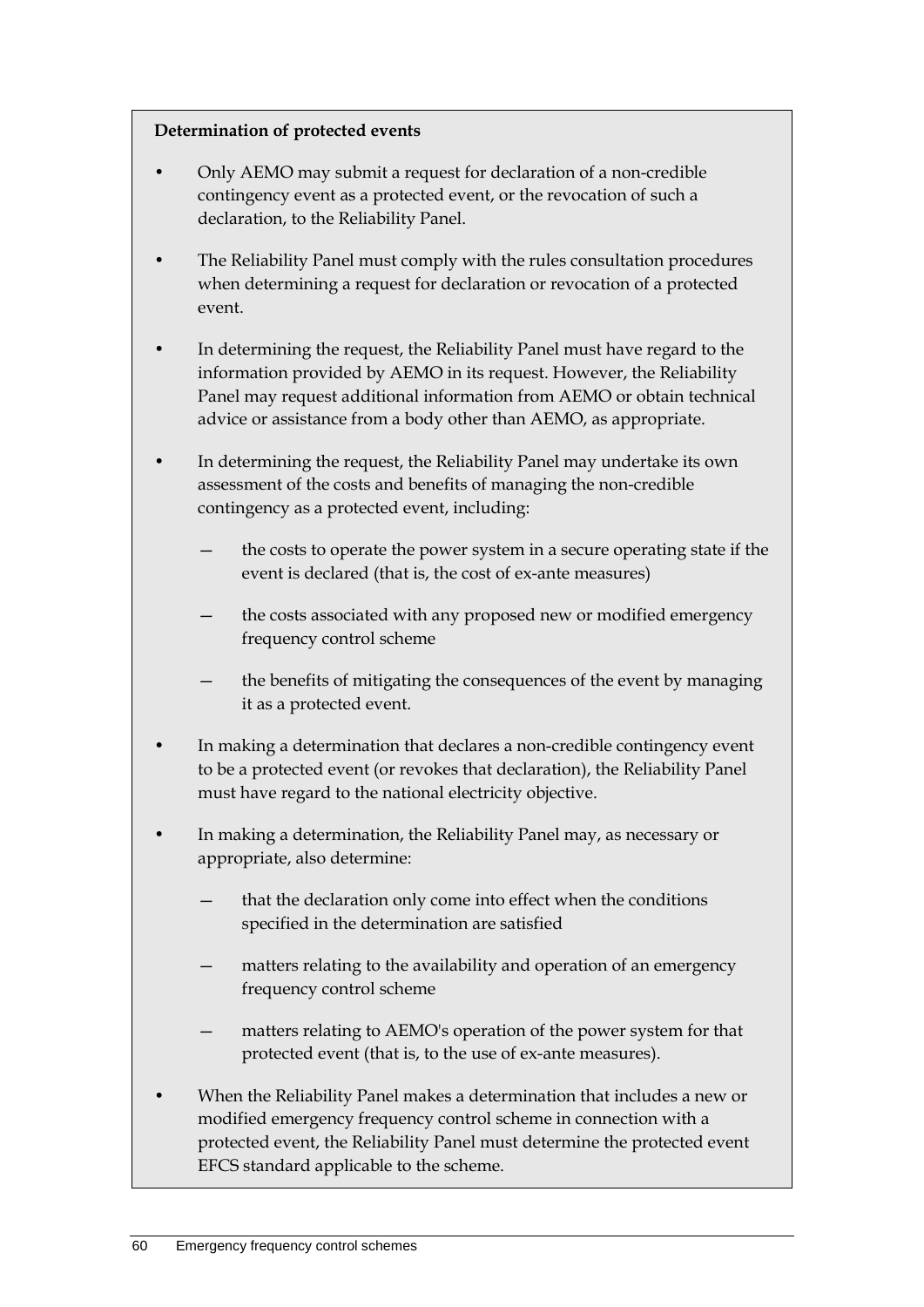- The Reliability Panel's final report must include:
	- if the Reliability Panel has determined to make a declaration, the terms of the declaration and any conditions applicable to it, including details of the protected event EFCS standard
	- the rationale for the determination and for any protected event EFCS standard, including the costs and benefits that the Reliability Panel has considered
	- any other options considered and the corresponding expected power system security outcomes and costs and benefits
- The Reliability Panel must maintain and publish a list of all protected events (including events that will be protected events when the relevant declaration comes into effect) and each protected event EFCS standard.

### **Functions of the Reliability Panel**[132](#page-70-0)

The new functions of the Reliability Panel are to:

- on the advice of AEMO, determine which non-credible contingency events are to be protected events and any conditions applicable to the determination.
- if the Reliability Panel considers it necessary or desirable, determine guidelines for:
	- power system frequency reviews conducted by AEMO
	- requests for protected events declaration by AEMO, or
	- the Reliability Panel's determination of protected events.

**General responsibilities regarding emergency frequency control schemes (NSPs)**[133](#page-70-1)

• NSPs must use reasonable endeavours to achieve commissioning of a new or upgraded emergency frequency control scheme within the time contemplated by, where applicable, the decision of the Reliability Panel with respect of a declaration of a non-credible contingency event as a protected event.

<span id="page-70-0"></span><sup>132</sup> Clause 8.8.1 of the NER.

<span id="page-70-1"></span><sup>133</sup> Schedule 5.1.10.1a of the NER.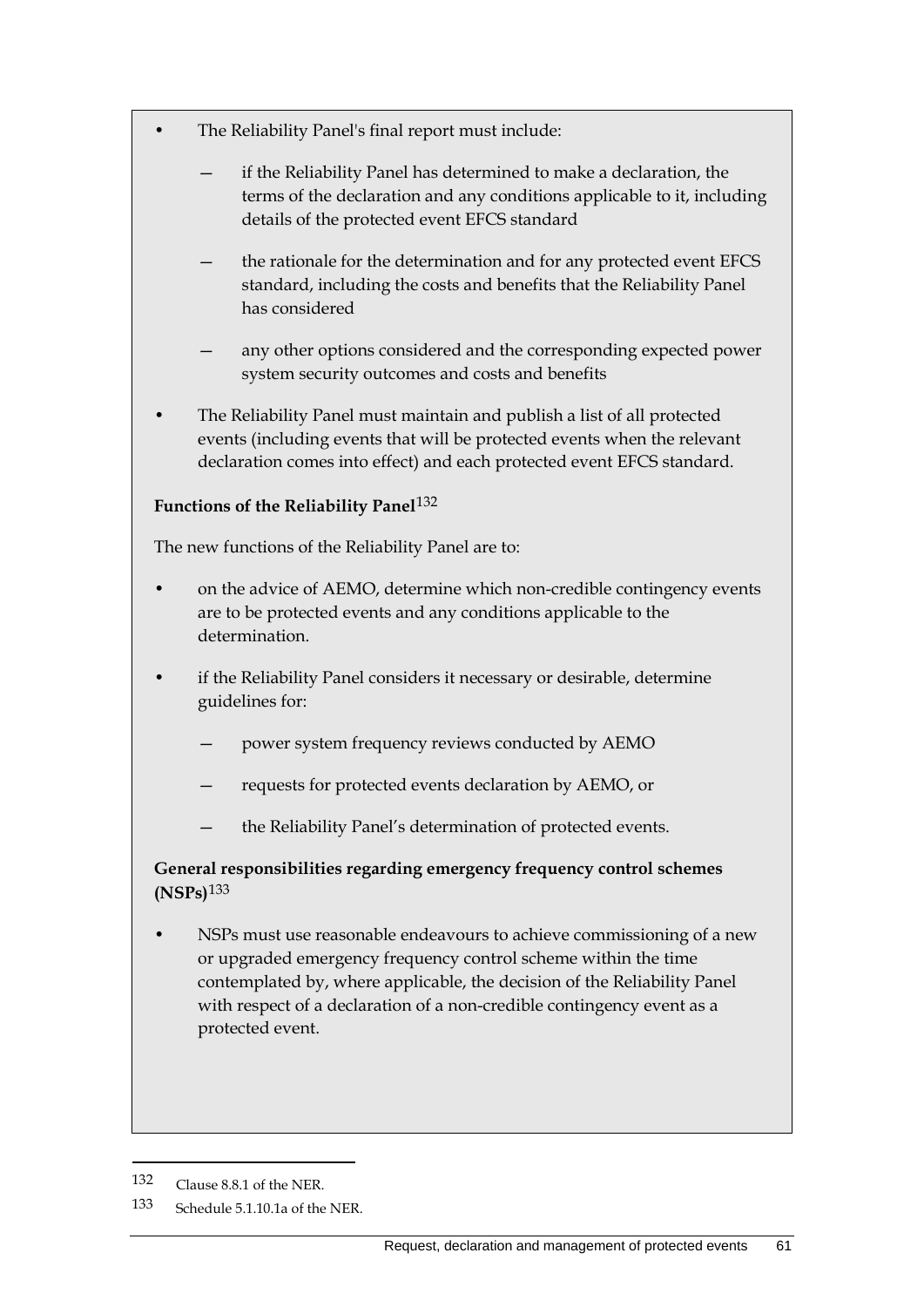**Regulatory Investment Test for Transmission and Distribution**[134](#page-71-0)

- The RIT-T must be applied to a project except in circumstances where (among other things) the proposed expenditure relates to protected event EFCS investment and is not intended to augment the transmission network.[135](#page-71-1)
- The RIT-D must be applied to a project except in circumstances where the proposed expenditure relates to protected event EFCS investment and is not intended to augment a network.

## **6.2 Commission's assessment**

The Commission has analysed and assessed the issues arising from the rule change request and the draft rule in respect of the request, declaration and management of protected events. Outlined below is the Commission's assessment of this matter, including the reasons why it considers the declaration of a protected event by the Reliability Panel as specified in the final rule better meets the NEO than the draft rule.

### **6.2.1 Request for the declaration (and revocation) of a protected event**

As set out in section 4.2.2, an outcome of the power system frequency risk review may be the identification of one (or more) non-credible contingency events for which AEMO considers it may be economically efficient to maintain the power system within the frequency operating standards applicable to protected events, should the event occur.[136](#page-71-2)

In this case, the final rule requires AEMO to develop and submit to the Reliability Panel a request for the declaration of a protected event. This request must be developed in accordance with any guidelines the Reliability Panel may have issued in respect of the timing and content of any such request  $137$  and must include key information necessary to enable the Reliability Panel to undertake its assessment of the event(s). Specifically, AEMO's request must include:

• information explaining the nature and likelihood of the event and the consequences for the power system if the event were to occur (including AEMO's estimate of unserved energy)

<span id="page-71-0"></span><sup>134</sup> Rules 5.16 and 5.17 of the NER.

<span id="page-71-1"></span><sup>135</sup> The final rule includes a new local definition in chapter 5 for "protected event EFCS investment". This term means investment by a TNSP or a DNSP for the purposes of installing or modifying an emergency frequency control scheme applicable in respect of the NSPs transmission or distribution system in accordance with a protected event EFCS standard.

<span id="page-71-2"></span><sup>136</sup> To be considered by the Reliability Panel, at least one management option for an event must include the utilisation of some degree of ex-ante measures, either alone or in combination with a new or modified emergency frequency control scheme.

<span id="page-71-3"></span><sup>137</sup> The final rule does not require or preclude the Reliability Panel to issue guidelines on these matters.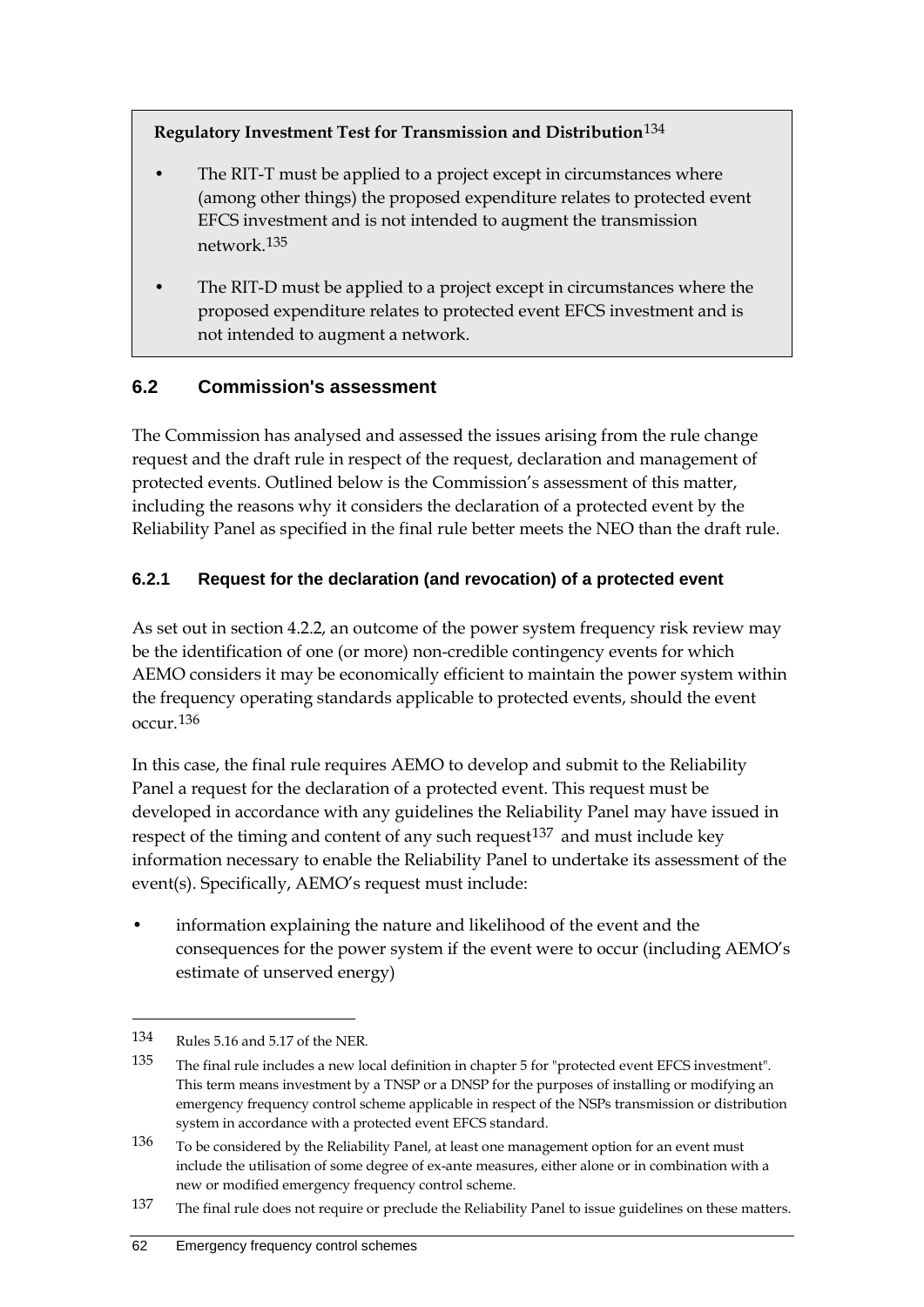- the option(s) for managing the event, including AEMO's recommended option (or range of options) and the rationale for its recommendation
- for each recommended option, AEMO's estimate of the costs of employing ex-ante measures to manage the power system<sup>[138](#page-72-0)</sup> and a description of the mechanisms that may be used (for example, the purchase of FCAS or use of generation dispatch constraints).

In addition, where a recommended option for managing the event includes a new or modified emergency frequency control scheme, AEMO's request must also include:

- the target capabilities for the scheme and the rationale for those target capabilities
- AEMO's estimate of unserved energy associated with operation of the scheme and
- AEMO's estimate of the costs associated with establishing, operating and maintaining the scheme.

In respect of a request to revoke the declaration of a protected event, AEMO's request to the Reliability Panel must include information explaining the nature of the event and the consequences for the power system if the event were to cease to be managed as a protected event.

The final rule supports efficient decision making by clearly specifying the key information to be submitted by AEMO to the Reliability Panel. This will provide a degree of discipline on AEMO and TNSPs in developing and refining key information required by the Reliability Panel in order for it to be able to undertake its assessment in a timely manner, and determine the most efficient outcome.

Further, by providing flexibility for the Reliability Panel to issue guidelines on protected events, including on the timing and content of any request from AEMO for the declaration (or revocation) of a protected event, the final rule provides the Reliability Panel with the ability to streamline these requests, particularly in the instance it finds that the requests being submitted by AEMO do not contain the appropriate level of detail, or are not being submitted within appropriate timeframes<sup>[139](#page-72-1)</sup>

<span id="page-72-0"></span><sup>138</sup> That is, the additional costs to operate the power system in accordance with the power system security principles set out in clause 4.2.6 of the NER.

<span id="page-72-1"></span><sup>139</sup> For example, if AEMO were to submit multiple requests for declarations of different events over multiple timeframes following the conclusion of a power system frequency risk review, and where this was having a detrimental impact on the Reliability Panel's ability to consider and assess the requests.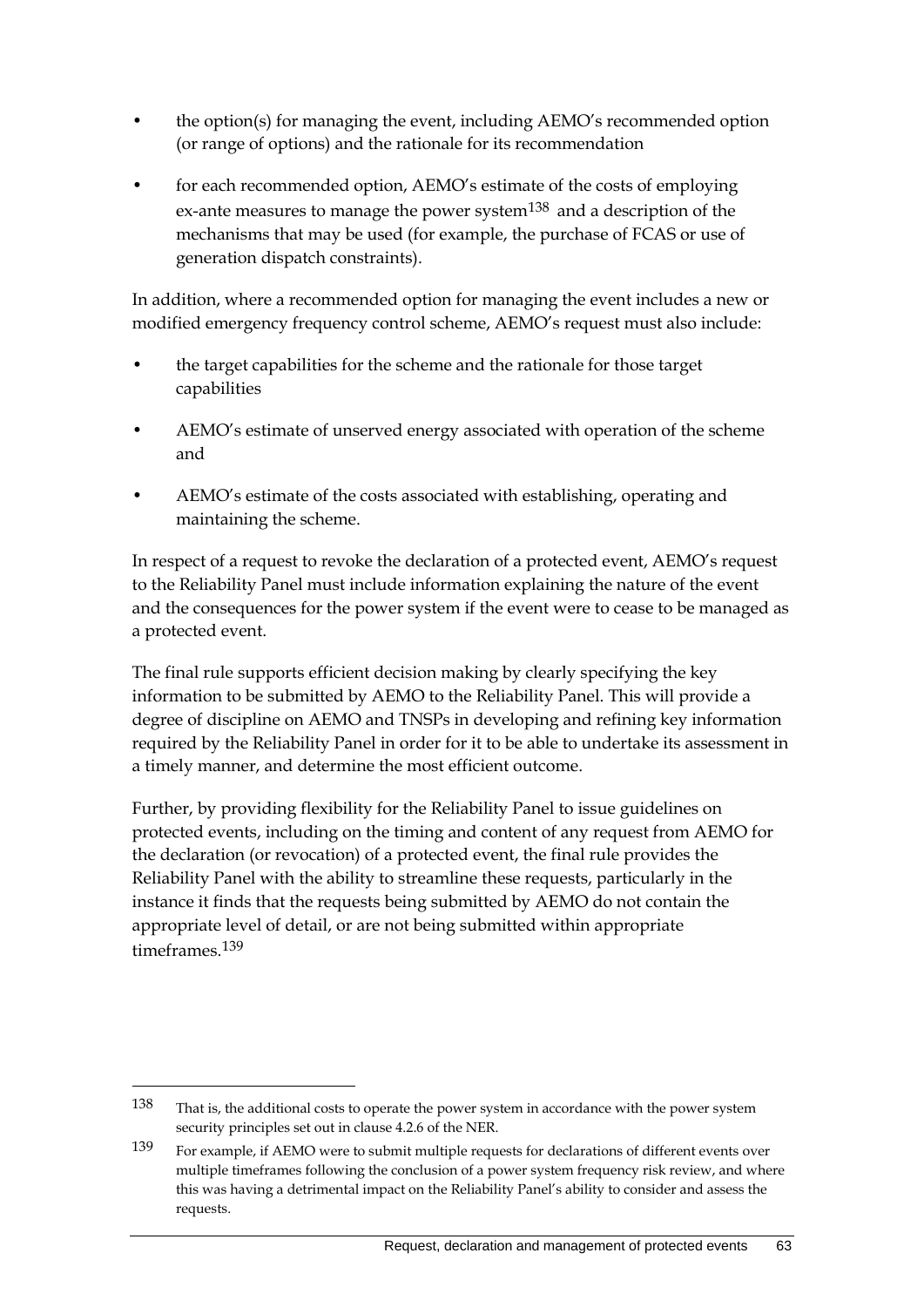### **6.2.2 Determination of protected events**

Following the submission of a request by AEMO for the declaration (or revocation) of a protected event, the Reliability Panel will commence a process to assess the recommended option (or range of options) put forward by AEMO to manage the relevant non-credible contingency event, having regard to the National Electricity Objective.

The Reliability Panel's consideration of a request for the declaration (or revocation) of a protected event must be undertaken in accordance with the rules consultation procedures.[140](#page-73-0)

In carrying out its assessment, the Reliability Panel must have regard to the information provided by AEMO in its request, but may also request information from other participants and from relevant experts, as appropriate.

In determining the request, the Reliability Panel may assess:

- the costs of the recommended option(s), including the cost of ex-ante measures and the costs of any new or modified emergency frequency control scheme (and any load or generation shedding associated with the option), against
- the avoided cost of the consequences of the non-credible contingency event, should it occur.

Where the benefits of managing the event outweigh the costs of doing so, the Reliability Panel would declare the non-credible contingency event a protected event.

Where the Reliability Panel has determined to declare a non-credible contingency event a protected event, and where the most efficient management option includes a new or modified emergency frequency control scheme, the Reliability Panel must also determine a "protected event EFCS standard" for the scheme.

The protected event EFCS standard sets out a target capability (or set of capabilities) to guide the development of the scheme. The standard may include the following factors:[141](#page-73-1)

- power system conditions within which the scheme is capable of responding
- the nature of the scheme's response (load shedding or generation shedding for the purposes of managing frequency)
- the speed of the response

<span id="page-73-0"></span><sup>140</sup> The rules consultation procedure is set out in rule 8.9 of the NER. Based on the minimum and maximum timeframes specified in the rule, the consultation process would take between 17 and 22 weeks from start to finish.

<span id="page-73-1"></span><sup>141</sup> These factors are included within the definition of "protected event EFCS standard" which is set out in Chapter 10 of the NER.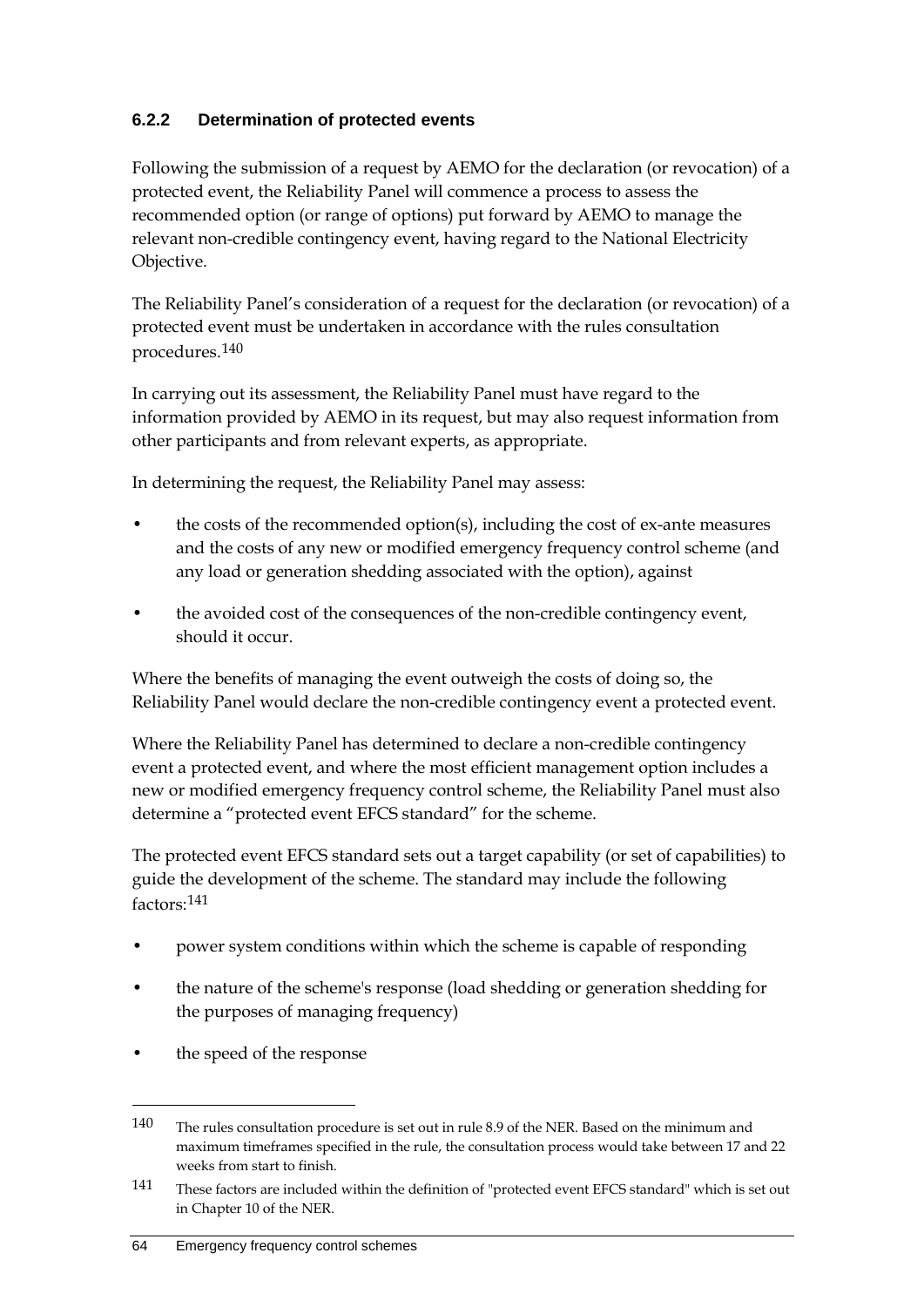- the amount of load shedding or generation shedding that may occur when the scheme responds
- capability to dynamically sense power system conditions.

The protected event EFCS standard is discussed further in section 6.2.3.

To facilitate the declaration (and revocation) of protected events by the Reliability Panel, the final rule places a new function on the Reliability Panel to determine on the advice of AEMO, which non-credible contingency events are to be protected events, and any conditions applicable to the determination.

In the protected event governance framework set out in the draft rule (see section 3.3.2), the Commission determined that AEMO was the appropriate body to decide whether an event should be classified as a protected event. However, in making this decision, the draft rule did not require AEMO to undertake an economic assessment. Instead, it was envisaged that the Reliability Panel would undertake an economic assessment when determining a post contingency operating state to apply to each protected event, once the event was determined by AEMO.

The final rule differs from the draft rule in that the declaration of a protected event is made on the basis of an economic assessment of the benefits of managing the power system to maintain the relevant power system standards should the event occur, and the costs associated with managing the event.<sup>[142](#page-74-0)</sup> As noted in the draft rule determination, the Reliability Panel already undertakes similar cost benefit assessments when developing various NEM standards. In particular, the Reliability Panel already makes similar judgements and assesses economic trade-offs when determining the system restart standard or the frequency operating standards, or when making recommendations for the level of the reliability standard and settings.[143](#page-74-1) As such, the Reliability Panel is best placed to determine whether it is likely to be economically efficient to manage a non-credible contingency event in order to maintain the power system standards applicable to protected events, should the event occur.<sup>[144](#page-74-2)</sup>

That said, the final rule recognises that AEMO has the relevant technical and operation expertise necessary to identify those non-credible contingency events which should be considered by the Reliability Panel as potential protected events. The Reliability Panel will utilise the information and technical expertise provided by AEMO in any request for declaration (or revocation) of a protected event when undertaking its assessment (although the Reliability Panel may also request information from other participants and from relevant experts, as appropriate).

<span id="page-74-0"></span><sup>142</sup> The costs of managing the event relate to the use of ex-ante measures such as the procurement of FCAS and constraining generation dispatch, and potentially a new or modified special protection scheme, including the costs of load or generation shedding associated with that scheme.

<span id="page-74-1"></span><sup>143</sup> See the Reliability Panel page of the AEMC website for more information on the role and responsibilities of the Reliability Panel.

<span id="page-74-2"></span><sup>144</sup> The Commission does not consider it is appropriate for AEMO to undertake this economic assessment, as this would not be consistent with its functions as the market operator.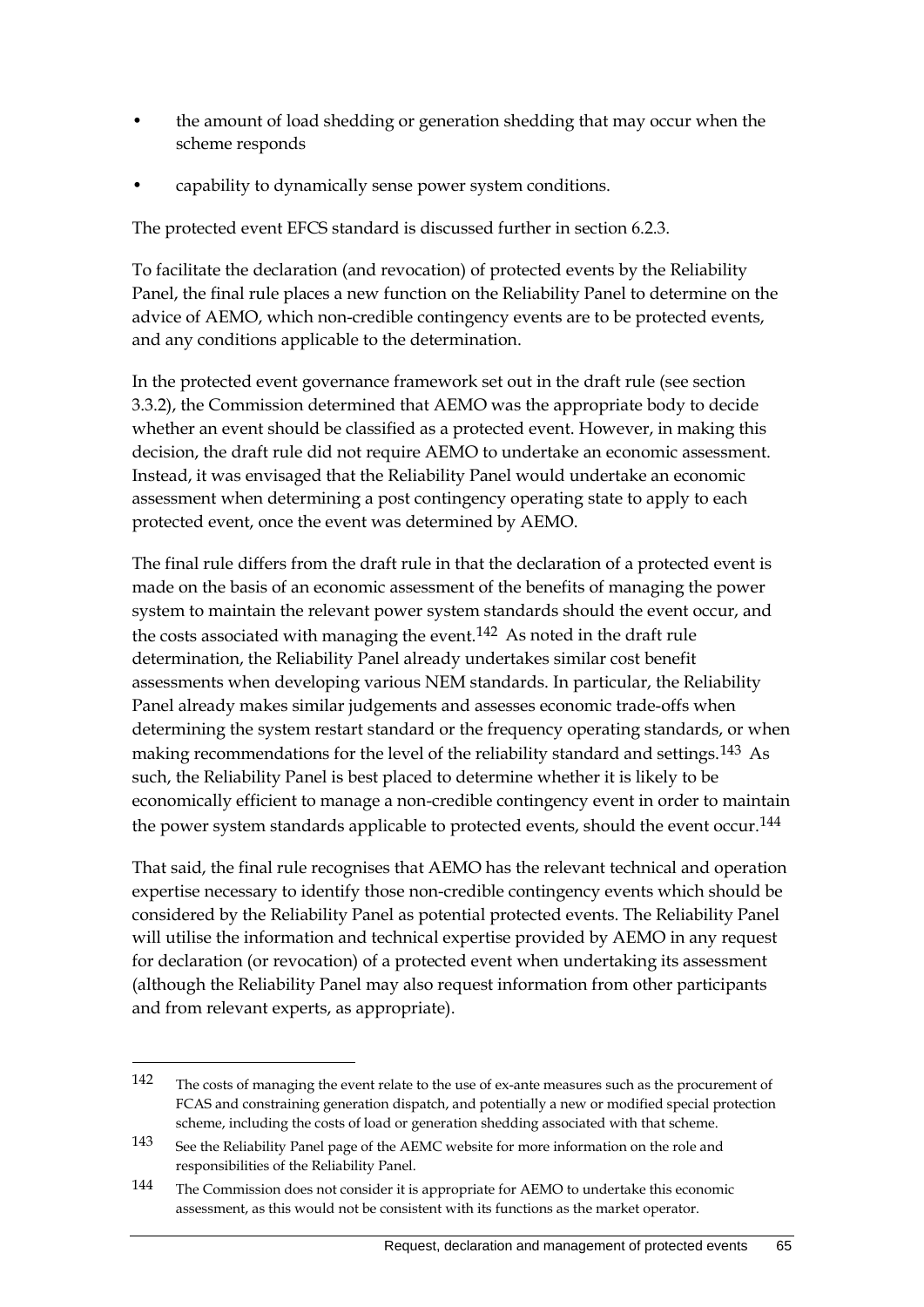#### **6.2.3 NSP planning**

Once the Reliability Panel has determined a protected event EFCS standard, the final rule requires the relevant NSP to design, procure, commission, maintain, monitor, test, modify and report to AEMO in respect of the scheme, and to do so in a manner that ensures the scheme is available and in operation in accordance with the standard.<sup>[145](#page-75-0)</sup> The final rule also requires NSPs to use reasonable endeavours to commission the new or upgraded scheme within the time contemplated by AEMO in its power system risk review, and the Reliability Panel in its determination of a protected event (where this is specified).

The inclusion of a protected event EFCS standard in the final rule provides a level of discipline on NSPs in terms of how they plan and implement a new or modified emergency frequency scheme designed specifically to manage a protected event. It is important that the scheme ultimately implemented by an NSP is consistent (both in terms of its performance capabilities and cost) with the scheme that was considered and assessed by the Reliability Panel in its determination of the protected event.<sup>[146](#page-75-1)</sup>

Further, the capabilities of an emergency frequency control scheme linked to a protected event will generally determine the extent and costs of the ex-ante action taken by AEMO to maintain the relevant frequency operating standards following the occurrence of the event. Therefore, setting a protected event EFCS standard upon which NSPs must comply also provides some level of comfort that the additional costs incurred by AEMO in managing the power system to manage the event will not deviate significantly from the estimates of the costs considered by the Reliability Panel in its determination.

While the Commission considers there is benefit in having the Reliability Panel determine a standard for any emergency frequency control scheme linked to the management of a specific protected event, it does not consider it is appropriate for the Reliability Panel to define the parameters around other new network investments which may also provide a means of mitigating or managing (in combination with ex-ante actions of other measures) a protected event. Where the efficient management solution includes other network investment, these would be subject to existing NSP planning processes and would need to be progressed through these frameworks.

The final rule provides for the exclusion of investment required to be undertaken by an NSP for the purposes of meeting a protected event EFCS standard, from the RIT-T and the RIT-D.<sup>[147](#page-75-2)</sup> This is because the potential options to address the management of the protected event, and the cost benefit analysis have been considered and assessed

<span id="page-75-0"></span><sup>145</sup> Clause S5.1.10.1a(b) of the NER.

<span id="page-75-1"></span><sup>146</sup> Where, in practice, the costs of managing a non-credible contingency event turn out to exceed the benefits of doings so, AEMO would be expected to identify this in the next power system frequency risk review, and to submit to the Panel a request for the revocation of the event as a protected event.

<span id="page-75-2"></span><sup>147</sup> This wouldn't, however, preclude an NSP from applying the RIT-T or the RIT-D as part of the power system frequency risk review in order to discover alternative means of managing a protected event, other than a new or modified emergency frequency control scheme.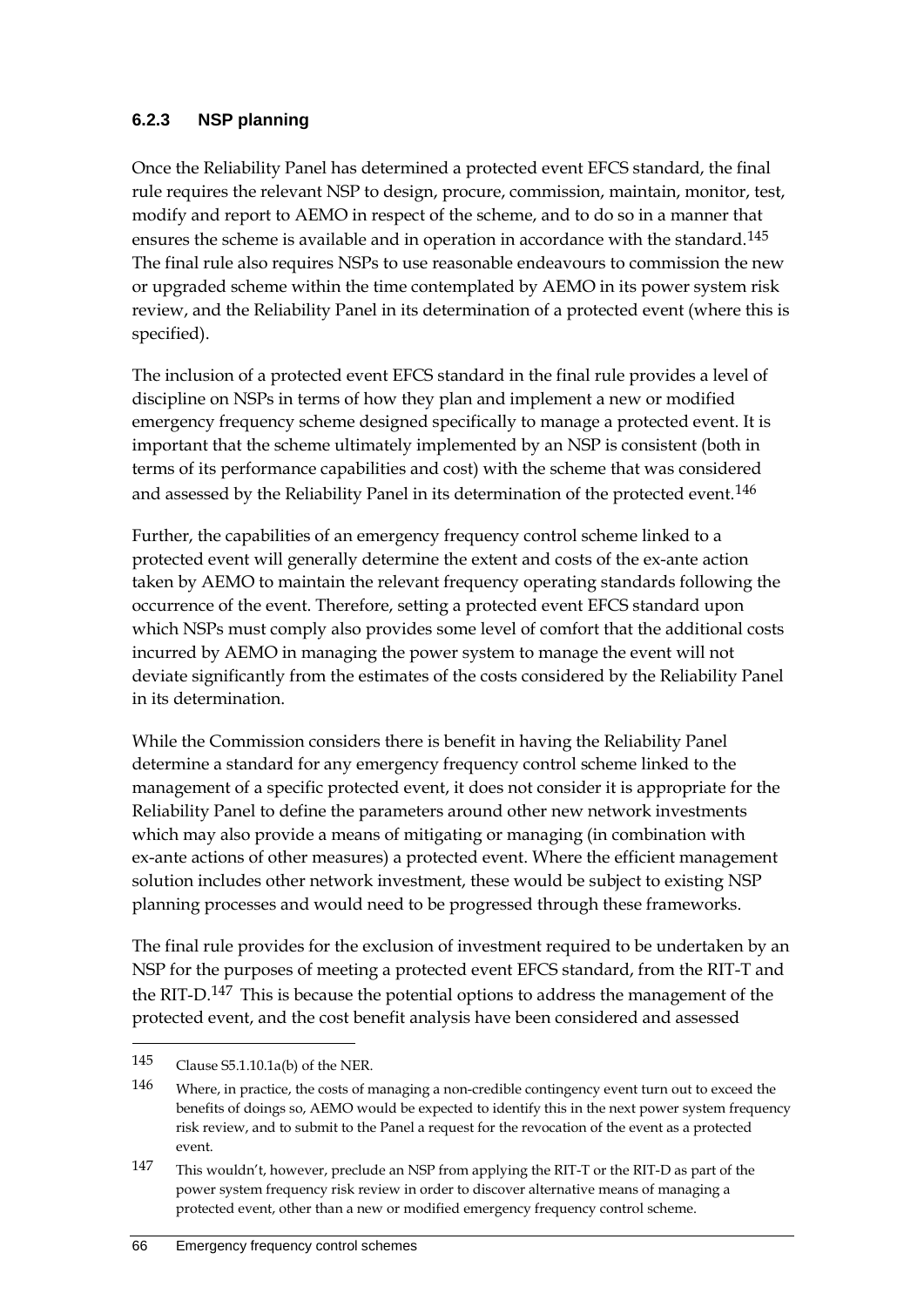through the power system frequency review process and the Reliability Panel's declaration of the protected event and determination of the protected event EFCS standard. Therefore, as this analysis has already been undertaken, the investment required to be undertaken by the NSP in order to meet a protected event standard does not need to be delayed by another assessment through the RIT-T or RIT-D process.

The rules place an obligation on NSPs to design, procure, commission, maintain, monitor, test, modify and report to AEMO in respect of each EFCS applicable in respect of the NSPs network. The NSP must do so in accordance with the applicable protected event EFCS standard. As a result of this regulatory obligation imposed on NSPs under the rules, the network services provided in relation to that EFCS will be prescribed transmission services or standard control services for the purposes of the rules. Therefore:

- The NSP will be entitled to seek a revenue allowance that allows it to meet that regulatory obligation in a prudent and efficient manner. Any capital expenditure to be undertaken by the NSP in relation to a new or modified emergency frequency control scheme will be treated the same as other capital expenditure and rolled into the regulated asset base in accordance with the rules.
- Given that the regulatory obligation may be imposed during a regulatory control period, the NSP may be able (subject to the applicable materiality threshold) to seek a regulatory change event cost pass through from the AER.

The Commission also considers that these existing mechanisms are sufficient to allow NSPs to recover the costs of implementing emergency frequency controls schemes that are required to meet the protected event EFCS standard.

### **6.2.4 NSP implementation**

Once the relevant NSP has designed a new or modified emergency frequency control scheme consistent with the standard, it must begin the process of implementing the scheme. This process includes the building of assets and/or changes to settings of existing assets, to implement under and over-frequency scheme components of the scheme.

Section 5.2.2 set out the implementation process relevant to the modification of existing emergency frequency control schemes, as identified through AEMO's power system frequency risk review. The process for the implementation of new of modified schemes identified through the Reliability Panel's determination of a protected event is the same process in section 5.2.2.

#### **6.2.5 Monitoring and reporting**

Consistent with the arrangements discussed in section 5.2.4, once an NSP has implemented a new or modified emergency frequency control scheme in accordance with the protected event EFCS standard set by the Reliability Panel, it is required to monitor and report on the scheme on a regular basis as part of its annual planning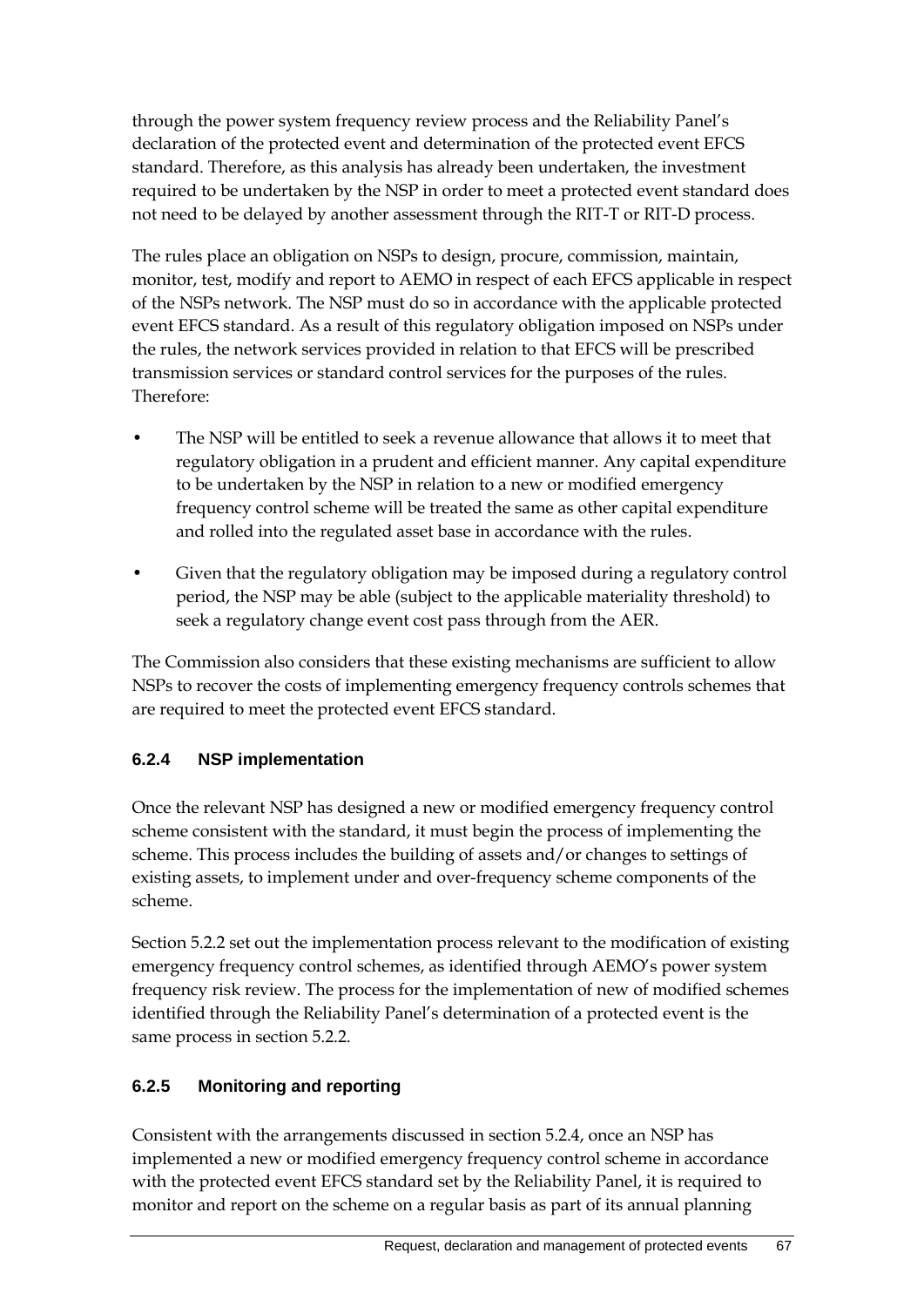report. This will improve transparency and accessibility of information pertaining to emergency frequency control schemes, and will assist NSPs and AEMO in conducting the power system frequency risk review at least every two years.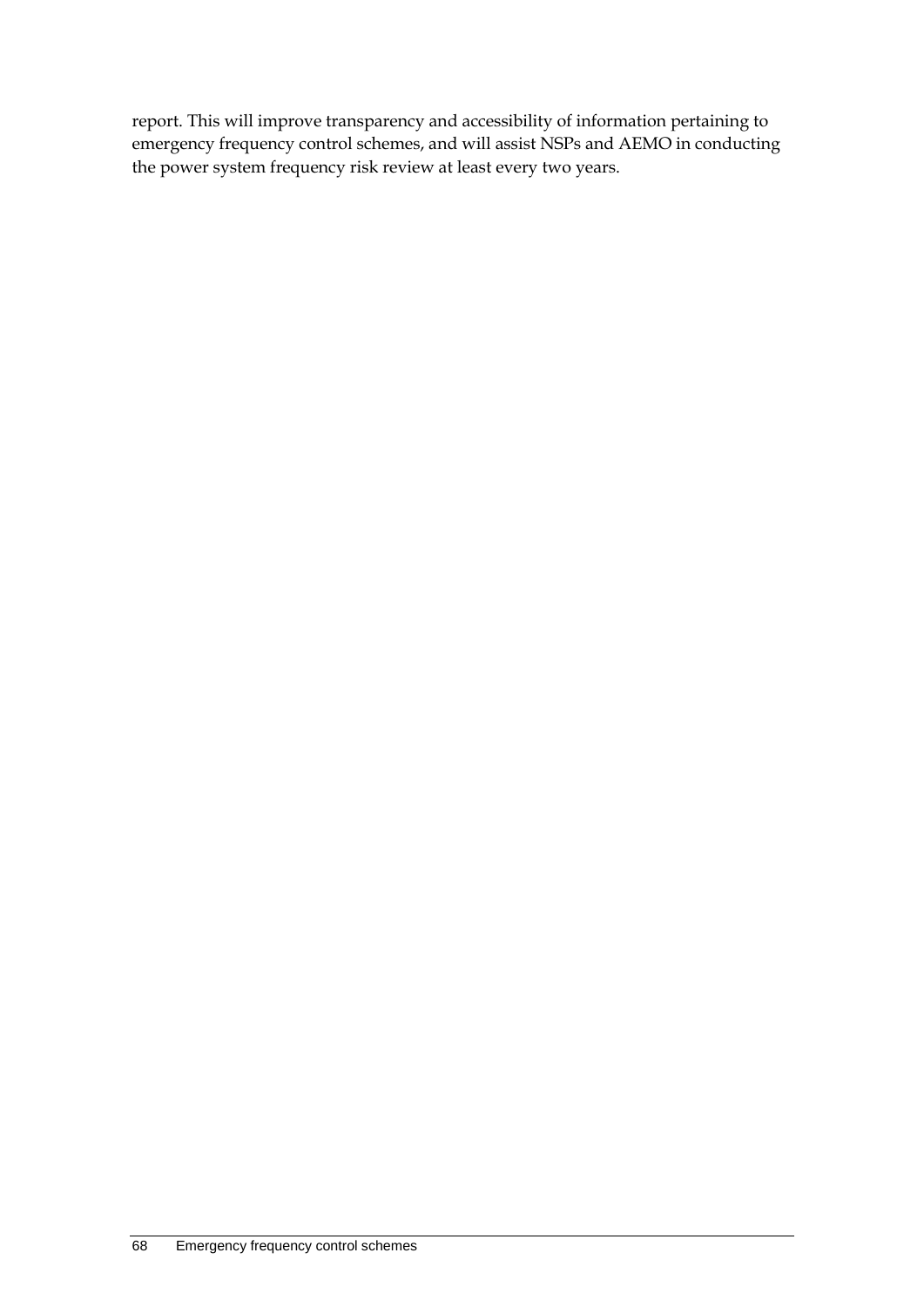# **7 Other matters**

This chapter sets out the Commission's views on a number of other matters relevant to the final rule. Specifically:

- Section 7.1 discusses the new arrangements for over-frequency generation shedding schemes.
- Section 7.2 provides an overview of the review of the frequency operating standards to be undertaken by the Reliability Panel following implementation of the rule.
- Section 7.3 sets out the transitional arrangements applicable to the final rule.

### **7.1 Over-frequency schemes components of the EFCS**

In developing a framework for over-frequency schemes, the Commission has considered the following issues:

- Rationale for the development of over-frequency schemes.
- Order of generation shedding.
- Market impact on generators.
- Responsibility for implementation.

#### **7.1.1 Rationale for the development of over-frequency schemes**

The Commission considers that over-frequency events could have increasingly material impacts on power system frequency.

Regions with limited interconnection to the rest of the NEM may be particularly vulnerable to an over-frequency event. This is because of the potential consequences of an interconnector trip separating the region from the rest of the NEM. If this trip occurs while the interconnector is at full export capacity, this could result in a major supply and demand imbalance within the region. This could in turn cause frequency to rise very rapidly, potentially tripping generation in the region and causing a cascading outage and potentially a black system.

Whether this scenario occurs depends on actual patterns of demand and generation dispatch in a region, including the following:

Ratio of domestic demand to potential export flow: The higher this ratio, the greater the risk that the trip of a fully loaded exporting interconnector will result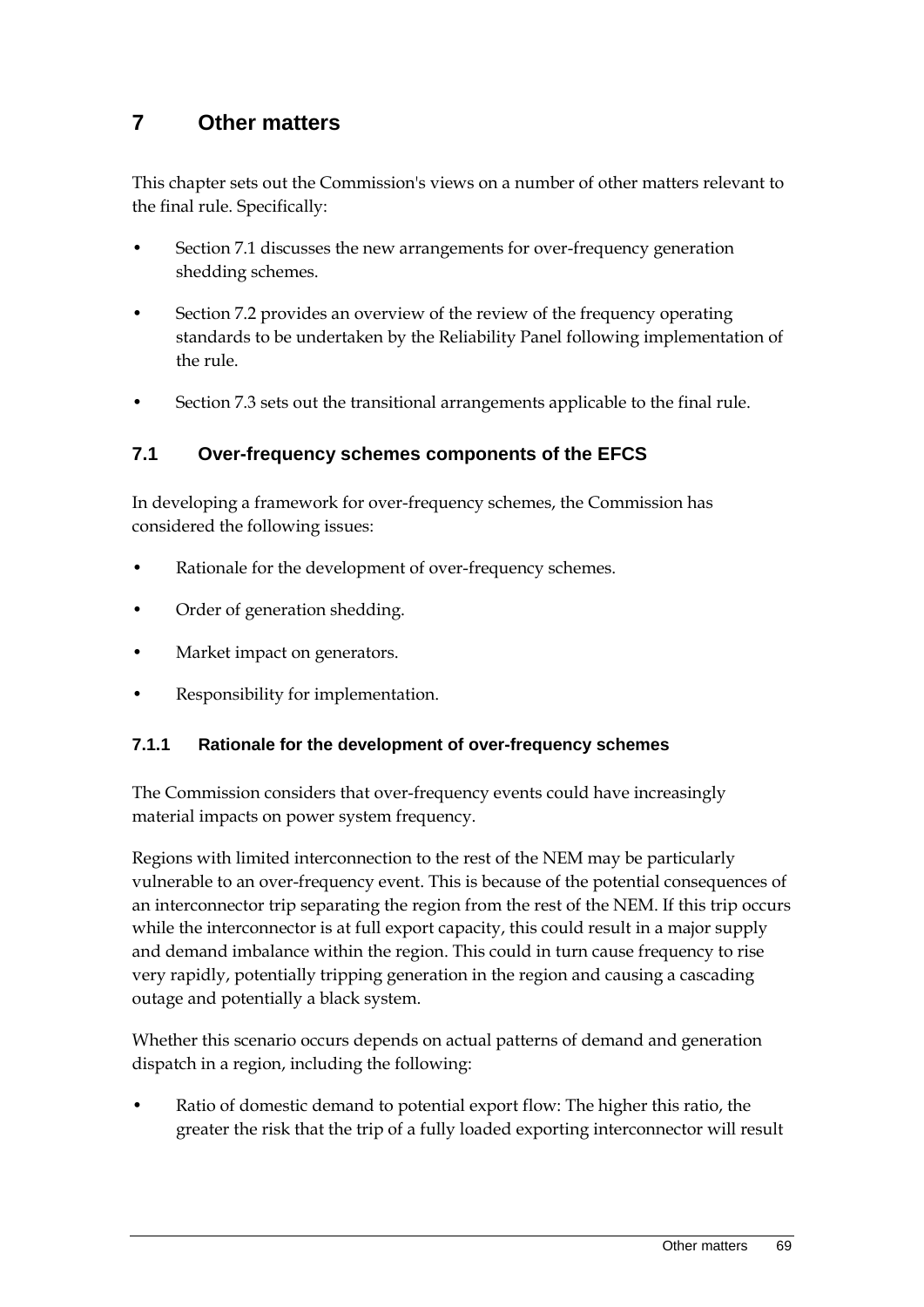in a large supply / demand imbalance in the region, and resultant rate of frequency increase.[148](#page-79-0)

- Ratio of domestic generation and demand: The higher this ratio, the greater the likelihood that the region will be exporting power to the rest of the NEM at any given time.[149](#page-79-1) This is particularly the case if there are large volumes of low to zero variable cost generation in a region, as these generators will seek to be dispatched whenever their relevant fuel source is available.
- Inertia in the region: In regions with low levels of domestic inertia, tripping of a fully loaded exporting interconnector may result in high levels of RoCoF in the region. This could trigger tripping of generators in the region.

Over-frequency schemes are therefore likely to be more valuable in those regions with a greater chance of separation. The Commission notes that such mechanisms already exist to limit the consequences of over-frequency in Tasmania, while in South Australia ElectraNet and AEMO are currently working to establish an over-frequency scheme.[150](#page-79-2)

In this context, the design of any over-frequency scheme will likely need to reflect the specifics of individual regions. This will include consideration of whether an over-frequency scheme is likely to be particularly necessary in any particular region.

### **7.1.2 How generators should be shed following an over-frequency event**

Generators should be shed by an over-frequency scheme in order to firstly maintain system security, then reliability. This differs to under-frequency schemes, where the order of load shedding is determined by the JSSC in its load shedding schedules. JSSCs have no equivalent function in generation shedding. AEMO is therefore the appropriate body to make this decision, subject to guidance in the NER.

As noted in section 5.2.3, the final rule requires AEMO to establish an order of generation shedding and settings for shedding that AEMO determines is best calculated to achieve the power system security principles in clause 4.2.6 of the NER. AEMO may determine a sequence and settings that will shed generation in order to:

- restore the system to a *secure operating state*; and then to
- restore the system to a *reliable operating state*.

The Commission has considered the following issues in developing these principles:

<span id="page-79-0"></span><sup>148</sup> As an example, the recent upgrade of the Heywood interconnector between South Australia and Victoria will increase potential export flows from South Australia from 460MW to 650MW. Assuming an average level of demand of around 1300 MW for South Australia, the ratio of potential maximum export to average total demand increased from 0.35 to 0.5.

<span id="page-79-1"></span><sup>149</sup> Subject to limitations including price in both regions and other factors such as fuel availability.

<span id="page-79-2"></span><sup>150</sup> AEMO, *Future Power System Security program - Progress Report*, August 2016, p. 32.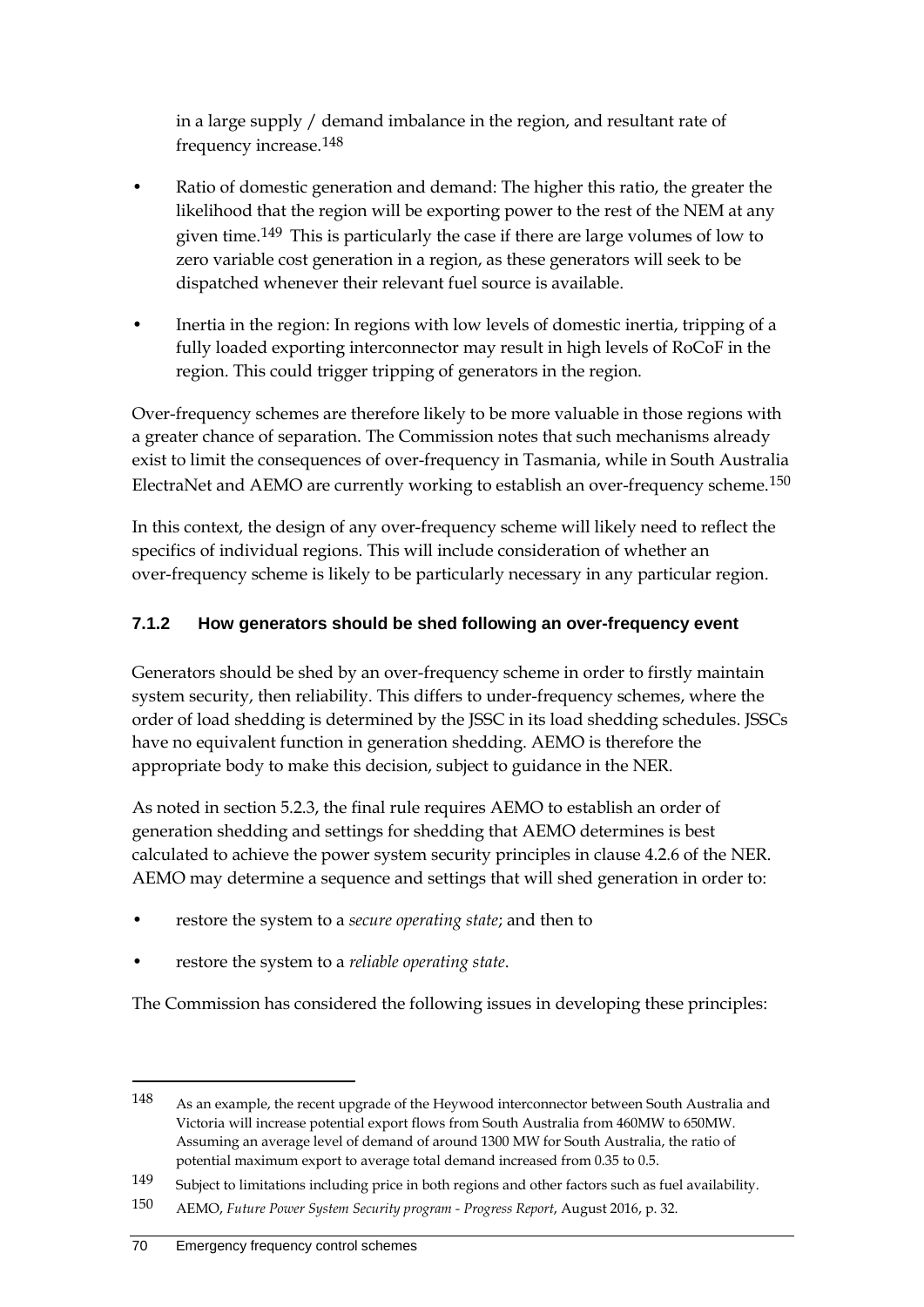- **The main purpose of shedding generation is to return the system to a secure operating state:** Generation is shed to limit the consequences of an over-frequency event, including the subsequent risk of uncontrolled generator tripping and frequency collapse. However, the type of generation shed will affect the ongoing security of the power system. For this reason, AEMO should shed generation in such a way that maximises system strength and system inertia following the relevant contingency event.[151](#page-80-0)
- **Second to this, AEMO should consider the ongoing reliability of the system:** Different types of generation will be able to restart in different timeframes and recommence exporting power to the grid, following being shed by an over-frequency EFCS. For example, most wind and solar generators and some gas/diesel peaking units are physically able to restart and recommence export relatively quickly after being shed. In contrast, some larger thermal units may take longer to restart due to physical limitations.[152](#page-80-1) AEMO should consider these consequential issues when it decides on the order of generation shedding.

#### **7.1.3 Market impacts on generators**

-

The Commission notes issues raised by some stakeholders regarding the impacts of an over-frequency scheme on the revenues of generators.[153](#page-80-2)

While the Commission acknowledges that there will be an impact on generator revenues, the materiality of the impact is likely to be limited given that over-frequency events are very rare, and over-frequency schemes are unlikely to be triggered on a frequent basis. In addition, if the scheme is able to arrest a frequency collapse and prevent a black system event from occurring, all generators will maintain the ability to export power once the emergency conditions have passed. As such, the Commission does not consider the presence of an over-frequency scheme will have a material, if any, impact on investment signals.

Further, the Commission does not consider that generator shedding is a substitute for FCAS lower services. These services are used for the pre-contingent management of credible contingencies, as opposed to over-frequency schemes that will be used on an ex-post basis for limiting the consequences of protected or non-credible contingency events. The presence of an over-frequency scheme should not impact on the value or price of lower services.

<span id="page-80-0"></span><sup>151</sup> More information is available at: AEMO, *Future Power System Security program - Progress Report*, August 2016.

<span id="page-80-1"></span><sup>152</sup> For example, large coal thermal units may need to restart auxiliaries such as fans and conveyer belts, and take some hours to restart boilers.

<span id="page-80-2"></span><sup>153</sup> The CEC stated that introduction of an over-frequency EFCS could provide negative investment signals for renewable energy investment. The CEC stated that the over-frequency scheme as proposed would be arbitrary and would not provide compensation arrangements for semi-scheduled generators. It was also argued this would also reduce the value of frequency lower services. See CEC, Consultation paper submission, p. 2.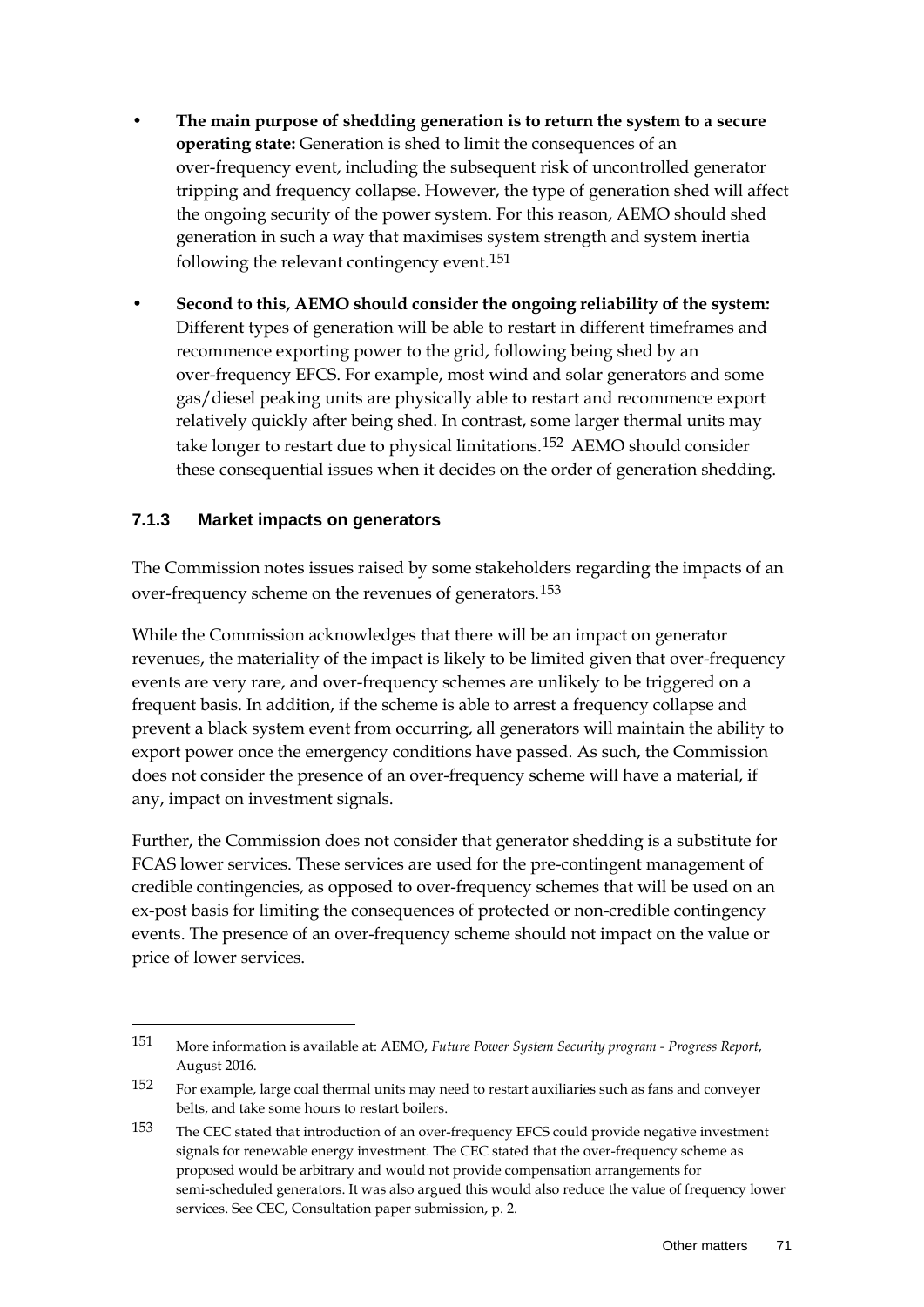Given these factors, the Commission does not consider any form of compensation to generators is warranted for participation in an over-frequency scheme. Compliance with these schemes is necessary for the general maintenance of power system security.

### **7.1.4 Responsibility for implementation**

While NSPs and generators will be able to jointly implement any over-frequency schemes, NSPs are ultimately responsible for ensuring such a scheme has been implemented in a manner which allows it to comply with its obligations with respect to the scheme (including commissioning, testing, monitoring and future modification).

NSPs have the required technical expertise and experience to implement these schemes and currently play a key role in both existing UFLS arrangements, as well as in the development of intra-regional, localised emergency control schemes for the management of stability issues. NSPs also already face a direct obligation under the rules to cooperate and assist AEMO in maintaining power system security.[154](#page-81-0) Finally, NSPs are also provided with limitations on liability for their performance of system security functions.<sup>[155](#page-81-1)</sup> For these reasons, the Commission considers NSPs are best placed to bear the final responsibility for implementing an over-frequency scheme.

However, in some cases, generators may wish to install new equipment or change settings on existing equipment themselves, to allow for scheme implementation.<sup>[156](#page-81-2)</sup> This may provide generators with greater control over how their generation units are shed during an over-frequency event, potentially minimising impacts on this equipment.<sup>[157](#page-81-3)</sup> This approach may be more efficient overall, if it utilises existing assets, rather than requiring NSPs to install new assets.

The final rule requires NSPs to identify opportunities for generators to install or adapt equipment to meet enable NSPs to comply with their obligations with respect to the scheme (including commissioning, testing, monitoring and future modification). Where an NSP has identified such an opportunity, it must negotiate in good faith with the generator regarding modifications to be made and other changes necessary to the generator's equipment so the NSP can meet its EFCS implementation obligations. Such negotiations will not affect the exercise of current rights under a connection agreement.

<span id="page-81-0"></span><sup>154</sup> NER clause 4.3.4(a).

<span id="page-81-1"></span><sup>155</sup> Section 119(2) of the NEL applies to NSPs and excludes civil monetary liability for an act or omission in the performance or exercise, or purported performance or exercise, of a systems operation function or power (as prescribed in the regulations). The section does not apply to an act or omission done or made through negligence or bad faith. Civil monetary liability for negligence is capped. The amount of the cap is determined by the regulations.

<span id="page-81-2"></span><sup>156</sup> For example, Generators may be able to change settings on existing protection equipment that sits on the Generator's side of the connection point.

<span id="page-81-3"></span><sup>157</sup> For example, the Commission understands that Generators may be able to install equipment, or change settings on existing equipment, to shed specific units at specific frequencies. This would allow the generator to maintain some export to the power system during an over-frequency event, rather than having all export curtailed.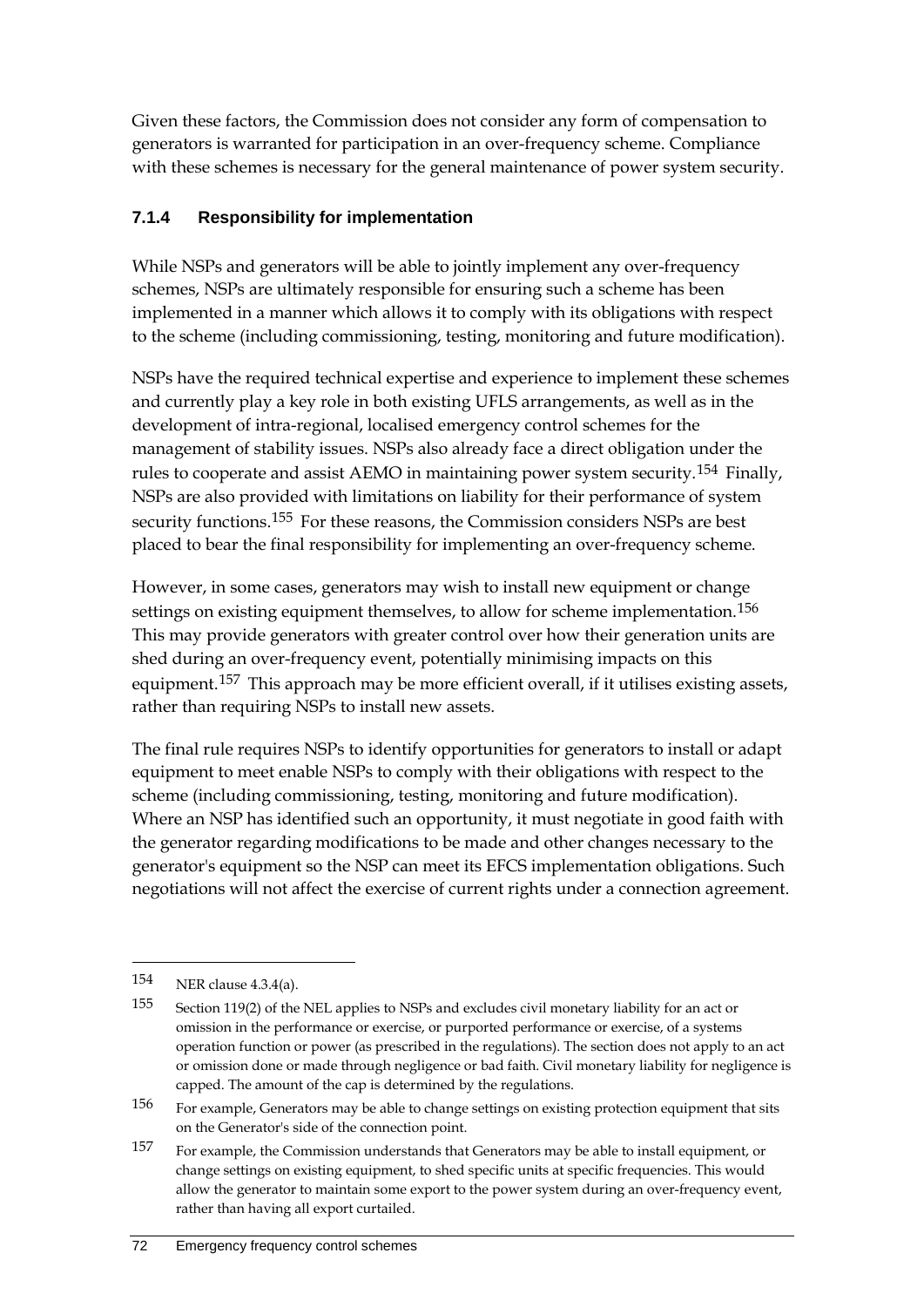Importantly, where the generator has negotiated with the NSP and installs equipment, or changes settings on existing equipment, final responsibility for scheme performance, and any associated liability, remains with the NSP.

The Commission recognises that not all generators may wish to install equipment or change their plant settings to implement an over-frequency scheme. In these cases, NSPs will implement the over-frequency scheme.

# **7.2 Review of the frequency operating standards**

Under chapter 8 of the NER, the Reliability Panel is required to review and, on the advice of AEMO, determine the power system security standards.<sup>[158](#page-82-0)</sup> These standards may include various matters but at present, include standards for the range of allowable frequency of the power system under different conditions, including normal operation and following contingencies. These standards are set out in the frequency operating standards (FOS).

More specifically, the FOS set out the frequency requirements for AEMO's operation of the power system. This includes defined frequency bands and timeframes in which the system frequency must be restored to these bands following different events, such as the failure of a transmission line or separation of a region from the rest of the NEM. These requirements then inform how AEMO operates the power system, including through applying constraints to the dispatch of generation or procuring ancillary services.

The final rule determination raises the following issues that are relevant to such a review:

- The appropriateness of the requirements in the FOS that relate to multiple contingency events. Currently, the FOS include a requirement for AEMO to maintain the FOS for any multiple contingency event. AEMO has argued that this is impractical, as it is not possible to maintain the FOS for all possible multiple contingencies.
- The incorporation of the new event classification for "protected events" into the FOS. The final rule introduces a new category of contingency event, the "protected event". AEMO is now required to maintain the frequency of the power system within certain bands for these events. These requirements will be defined in the FOS.

Accordingly, the AEMC has requested that the Reliability Panel undertake a review of the frequency operating standards that apply in the NEM.<sup>[159](#page-82-1)</sup> This review is related to and is intended to complement the ongoing work program that the AEMC is

<span id="page-82-0"></span><sup>158</sup> Clause 8.8.1(a)(2) of the NER.

<span id="page-82-1"></span><sup>159</sup> This request was made on 30 March 2017. The terms of reference for the Review of the Frequency Operating Standards are available on the AEMC website.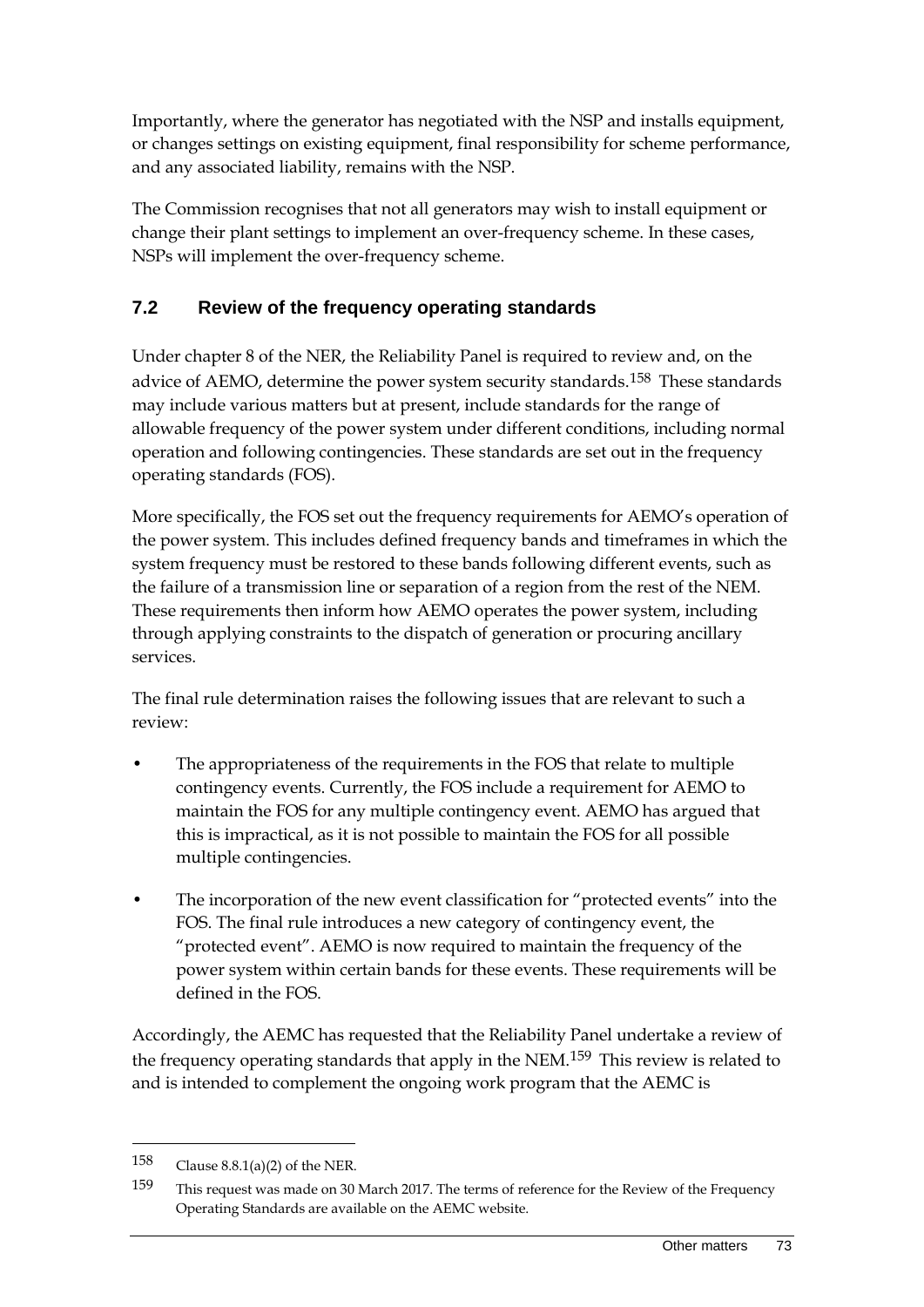undertaking to enable the maintenance of power system security in the NEM, including the emergency frequency control scheme rule change.

The final rule includes an interim FOS to apply for any protected event(s) that may be declared prior to a review of the FOS being completed (the interim FOS is discussed in the next section). Following the completion of the review of the FOS by the Reliability Panel, due by December 2017, a revised FOS for protected events may replace this interim standard.

# **7.3 Transitional arrangements**

# **7.3.1 Interim frequency operating standards**

As noted above, the final rule includes an interim FOS to apply for any protected event(s) that may be declared prior to a review of the FOS being completed by the Reliability Panel. Specifically, the interim standards will apply from the commencement date of the final rule, until such time as the Reliability Panel determines the NEM frequency operating standards for protected events in the power system security standards under clause 8.8.1(a)(2).

The interim frequency operating standard to apply to protected events will be set out in Chapter 11 of the NER.[160](#page-83-0)The Commission considers that, for a protected event, the power system should be maintained within the extreme frequency excursion tolerance limits that apply to a multiple contingency events under the current frequency operating standards for the NEM mainland and Tasmania. As these values are different for the NEM mainland and Tasmania, the resultant interim frequency standards for a protected event are as follows.

### **Tasmania**

For a protected event, system frequency should not exceed the applicable extreme frequency excursion tolerance limits, and should not exceed the applicable load change band for more than two minutes while there is no contingency event, or the applicable normal operating frequency band for more than 10 minutes while there is no contingency event:

<span id="page-83-0"></span>

| <b>Condition</b>       | <b>Containment</b> | <b>Stabilisation</b>                | <b>Recovery</b>                      |
|------------------------|--------------------|-------------------------------------|--------------------------------------|
| <b>Protected Event</b> | 47.0 to 55.0 Hz    | 48.0 to 52.0 Hz<br>within 2 minutes | 49.0 to 51.0 Hz<br>within 10 minutes |

This standard would apply for both an interconnected and an islanded system.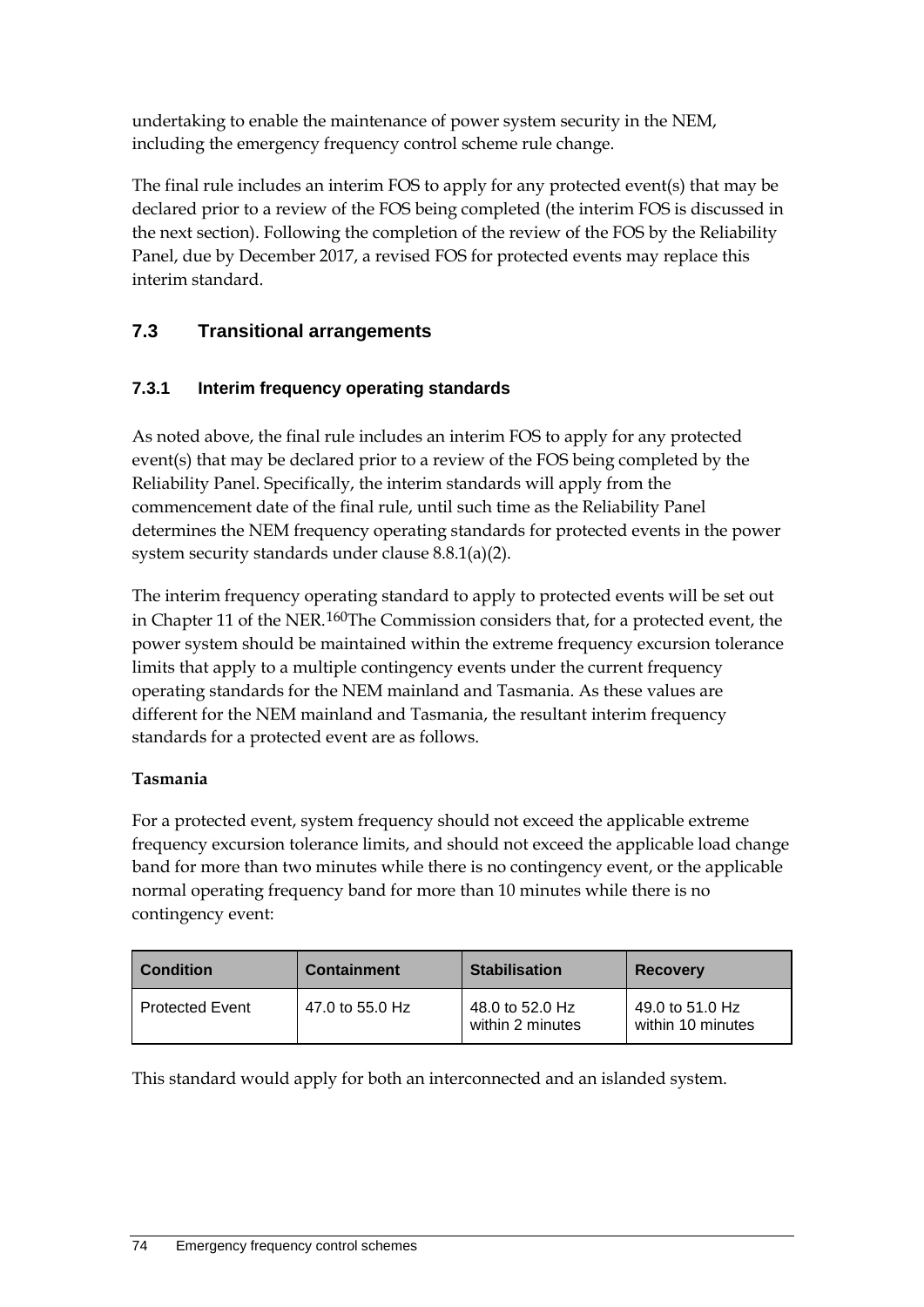#### **NEM Mainland**

For a protected event, system frequency should not exceed the applicable extreme frequency excursion tolerance limits and should not exceed the applicable load change band for more than two minutes while there is no contingency event or the applicable normal operating frequency band for more than 10 minutes while there is no contingency event:

#### **NEM Mainland Frequency Operating Standards – interconnected system**

| <b>Condition</b>       | <b>Containment</b> | <b>Stabilisation</b>               | <b>Recovery</b>                        |
|------------------------|--------------------|------------------------------------|----------------------------------------|
| <b>Protected Event</b> | 47.0 to 52.0 Hz    | 49.5 to 50.5Hz within<br>2 minutes | 49.85 to 50.15 Hz<br>within 10 minutes |

This standard would only apply for an interconnected system. A different standard will apply to an islanded system and during periods of supply scarcity in respect of stabilisation and recovery:<sup>[161](#page-84-0)</sup>

#### **NEM Mainland Frequency Operating Standards – for an islanded system and during periods of supply scarcity**

| <b>Condition</b>       | <b>Containment</b> | <b>Stabilisation</b>                | <b>Recovery</b>                      |
|------------------------|--------------------|-------------------------------------|--------------------------------------|
| <b>Protected Event</b> | 47.0 to 52.0 Hz    | 49.0 to 51.0 Hz<br>within 2 minutes | 49.5 to 50.5 Hz<br>within 10 minutes |

#### **7.3.2 Transition of the existing load shedding procedures**

On the commencement of the final rule, AEMO will be required to review and update its existing load shedding procedures to ensure these are consistent with the final rule – that is, applicable to matters relevant to manual load shedding as opposed to automatic load shedding. The final rule therefore includes a transitional rule requiring AEMO to review and amend its existing load shedding procedures. Transitional provisions will also bring any existing load shedding procedures into the new framework.

<sup>160</sup> Clause 11.97.2(b) of the NER.

<span id="page-84-0"></span><sup>161</sup> The mainland frequency operating standards during supply scarcity apply if: a situation of supply scarcity is current; in cases where an island incorporates more than one region then the critical frequency to be adopted be the maximum value of the critical frequencies for these regions; the power system has undergone a contingency event, the frequency has reached the Recovery frequency band and AEMO considers the power system is sufficiently secure to begin load restoration; the estimated amount of load available for under-frequency load shedding within the power system or the island is more than the amount required to ensure that any subsequent frequency excursions would not go below the proposed Containment and Stabilisation bands as a result of a subsequent generation event, load event, network event or a separation event during load restoration; and the amount of generation reserve available for frequency regulation is consistent with AEMO's current practice.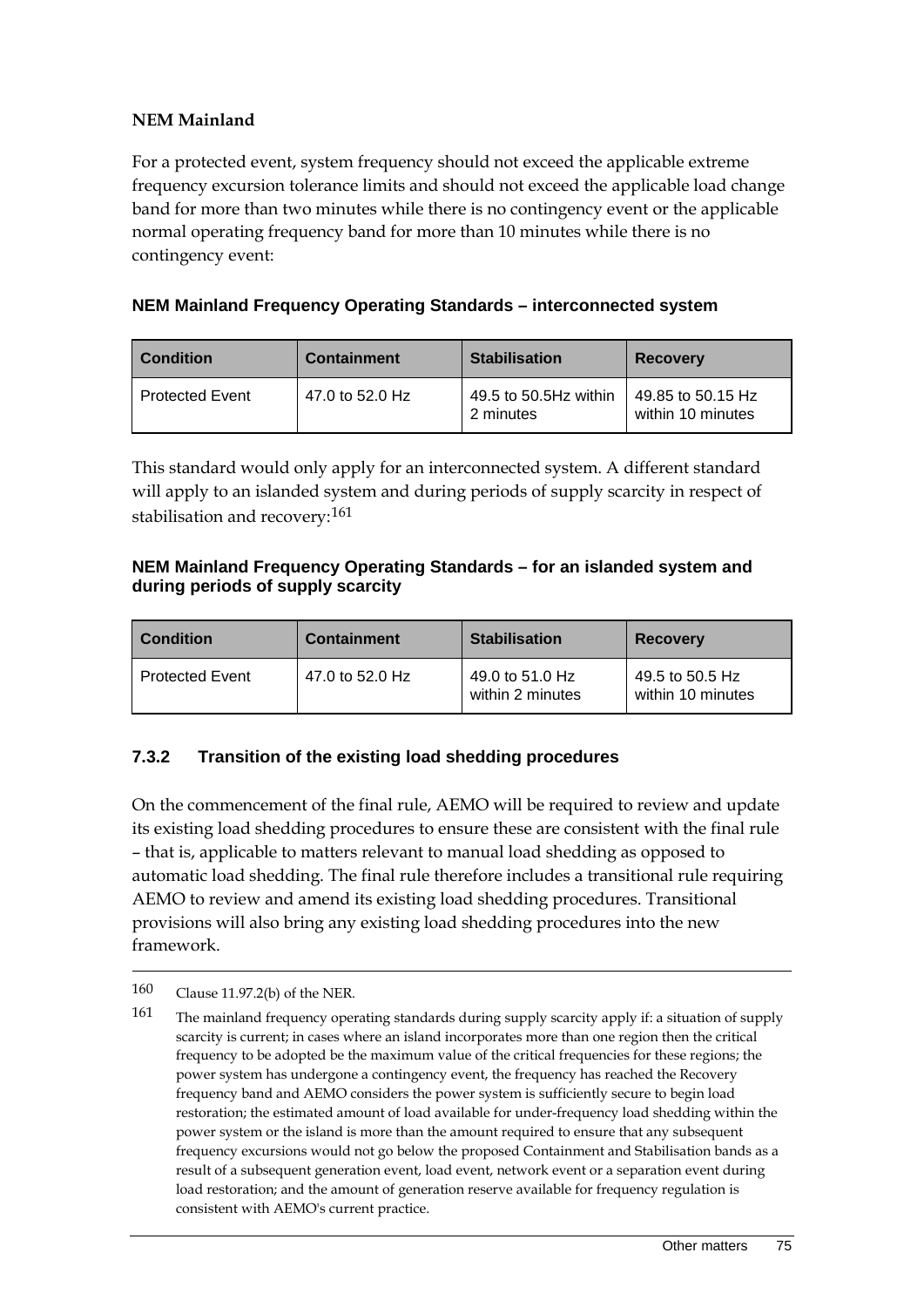Another outcome of AEMO's review of existing load shedding procedures will be the removal of any existing automatic load shedding settings (for automatic emergency load shedding) from this procedure. Transitional provisions in the final rule will also bring these settings and schedules into the new framework.

Any existing emergency load shedding schemes or generation shedding schemes will be deemed to be EFCS for the purposes of the new rules.

### **7.3.3 Other matters**

The final rule includes flexibility to enable AEMO to undertake a truncated power system frequency risk review where there is a pressing need to consider emerging risks associated with certain non-credible contingency events, and assess possible options for management of those risks. For example, there may be merit in AEMO undertaking a power system frequency risk review for South Australia ahead of other jurisdictions in the NEM.

While the final rule requires AEMO to complete a first review within at least 12 months of commencement of the rule (that is, by 6 April 2018), it provides AEMO with the flexibility to complete one (or more) reviews before this date. In addition, the final rule does not require AEMO to undertake a power system frequency risk review covering all the NEM jurisdictions, and therefore provides AEMO with the flexibility to carry out regional specific reviews, if necessary and as appropriate.

In the instance that AEMO identifies a non-credible contingency event which it considers may be economically efficient to manage to limit the consequences of the event, the final rule requires AEMO to progress this through a request for the declaration of a protected event to the Reliability Panel. The Commission does not consider it appropriate to provide a streamlined process for the declaration of a protected event on the basis that the economic trade-off being undertaken by the Reliability Panel is a crucial feature of the framework and must be carried out carefully and in consultation with stakeholders.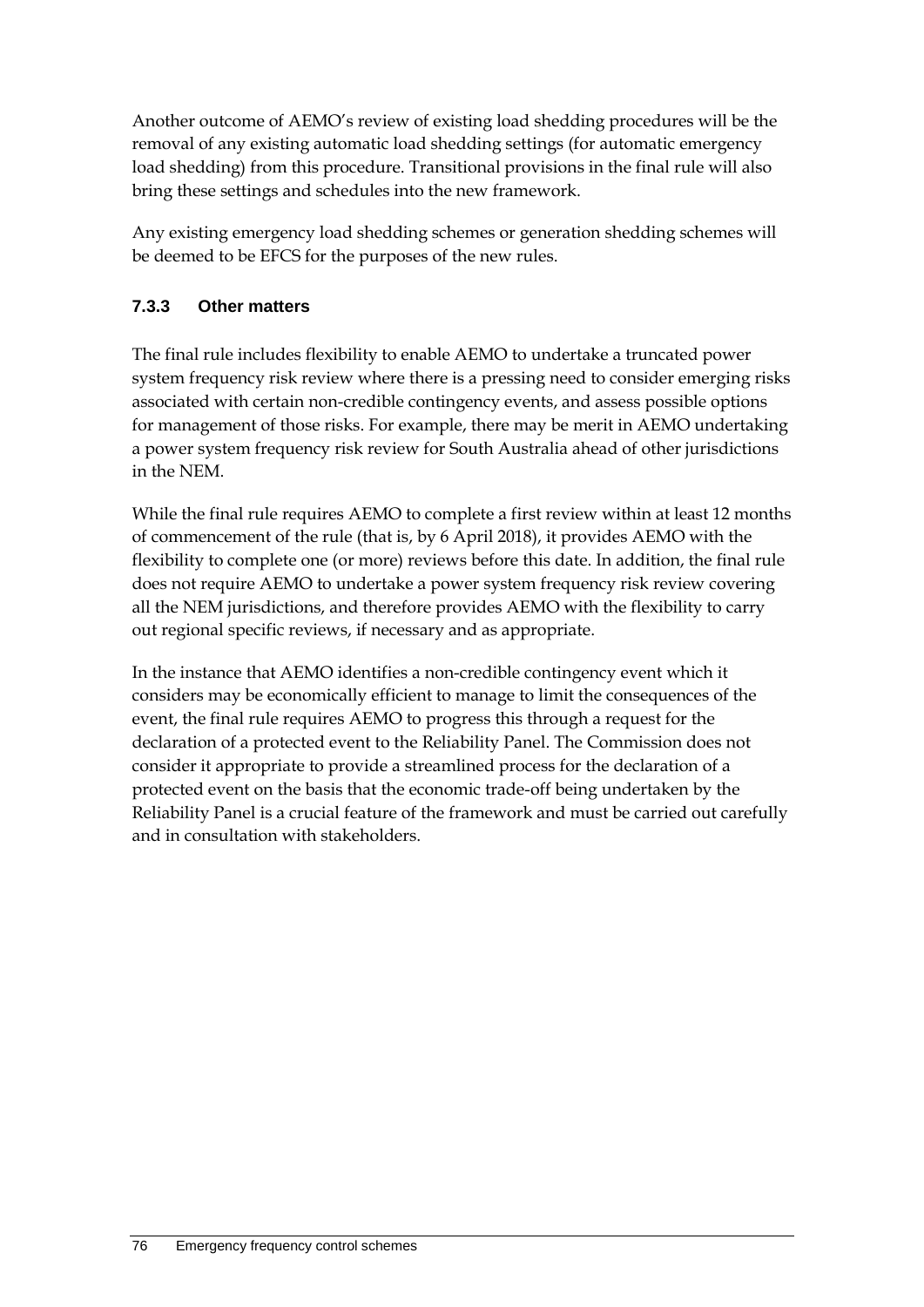# **Abbreviations**

| <b>AEMC</b>  | Australian Energy Market Commission         |  |
|--------------|---------------------------------------------|--|
| <b>AEMO</b>  | Australian Energy Market Operator           |  |
| <b>AER</b>   | Australian Energy Regulator                 |  |
| <b>COAG</b>  | <b>Council of Australian Governments</b>    |  |
| Commission   | See AEMC                                    |  |
| <b>DER</b>   | distributed energy resources                |  |
| <b>DNSPs</b> | distribution network service providers      |  |
| <b>EFCS</b>  | emergency frequency control schemes         |  |
| <b>FCAS</b>  | frequency control ancillary services        |  |
| <b>FOS</b>   | frequency operating standards               |  |
| <b>JSSC</b>  | jurisdictional system security coordinator  |  |
| <b>MCE</b>   | Ministerial Council on Energy               |  |
| <b>NEL</b>   | National Electricity Law                    |  |
| <b>NEM</b>   | National Electricity Market                 |  |
| <b>NEO</b>   | National Electricity Objective              |  |
| <b>NER</b>   | <b>National Electricity Rules</b>           |  |
| <b>NSPs</b>  | <b>Network Service Providers</b>            |  |
| NT           | Northern Territory                          |  |
| <b>OFGS</b>  | over-frequency generator shedding           |  |
| PE           | protected event                             |  |
| PSFR review  | Power System Frequency Risk Review          |  |
| PV           | photo-voltaic                               |  |
| RIT-D        | Regulatory Investment Test for Distribution |  |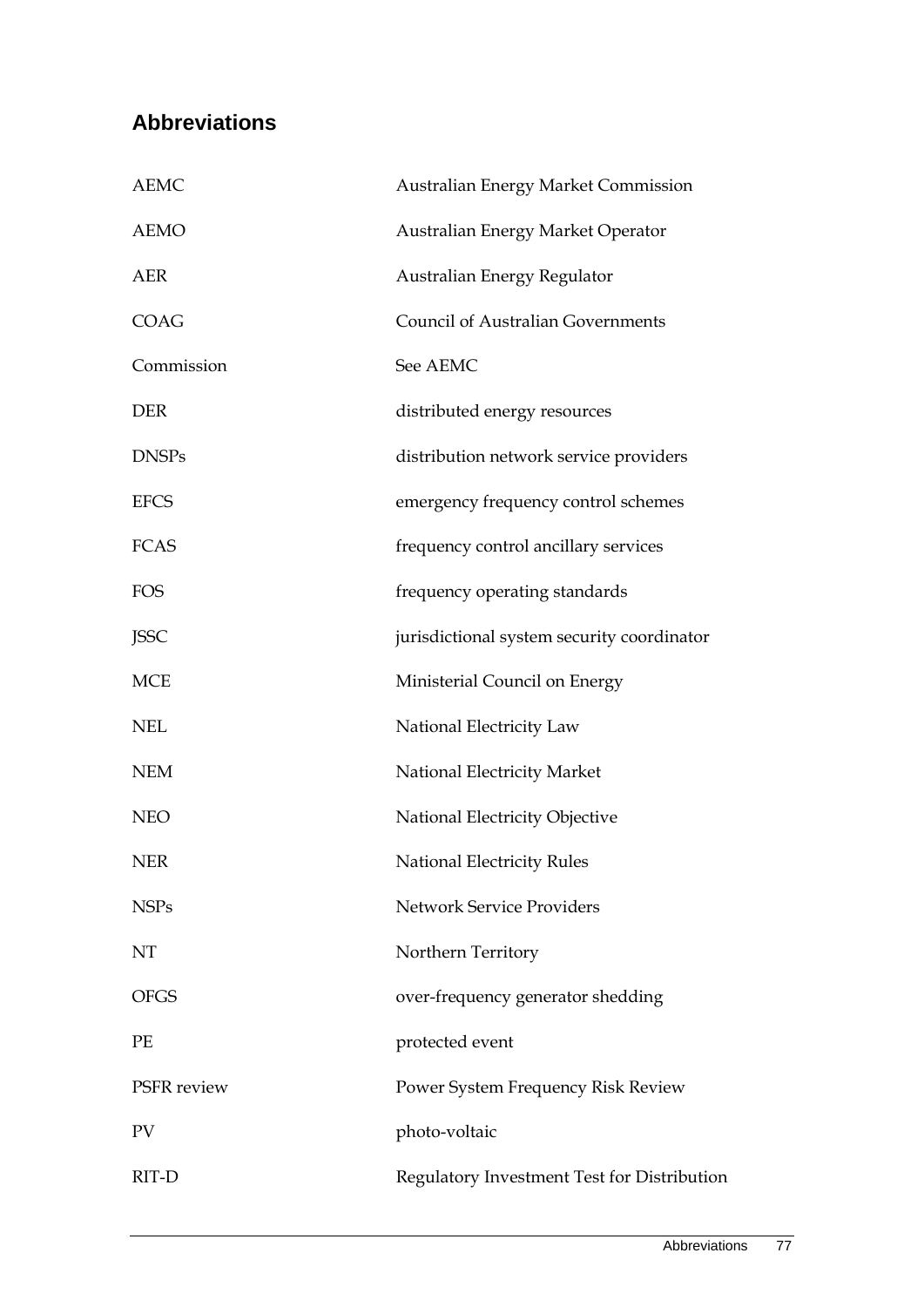| RIT-T                       | Regulatory Investment Test for Transmission                   |
|-----------------------------|---------------------------------------------------------------|
| RoCoF                       | rate of change of frequency                                   |
| South Australian Government | See the proponent                                             |
| the proponent               | South Australian Minister for Mineral Resources<br>and Energy |
| <b>TNSPs</b>                | transmission network service providers                        |
| UFLS                        | under-frequency load shedding                                 |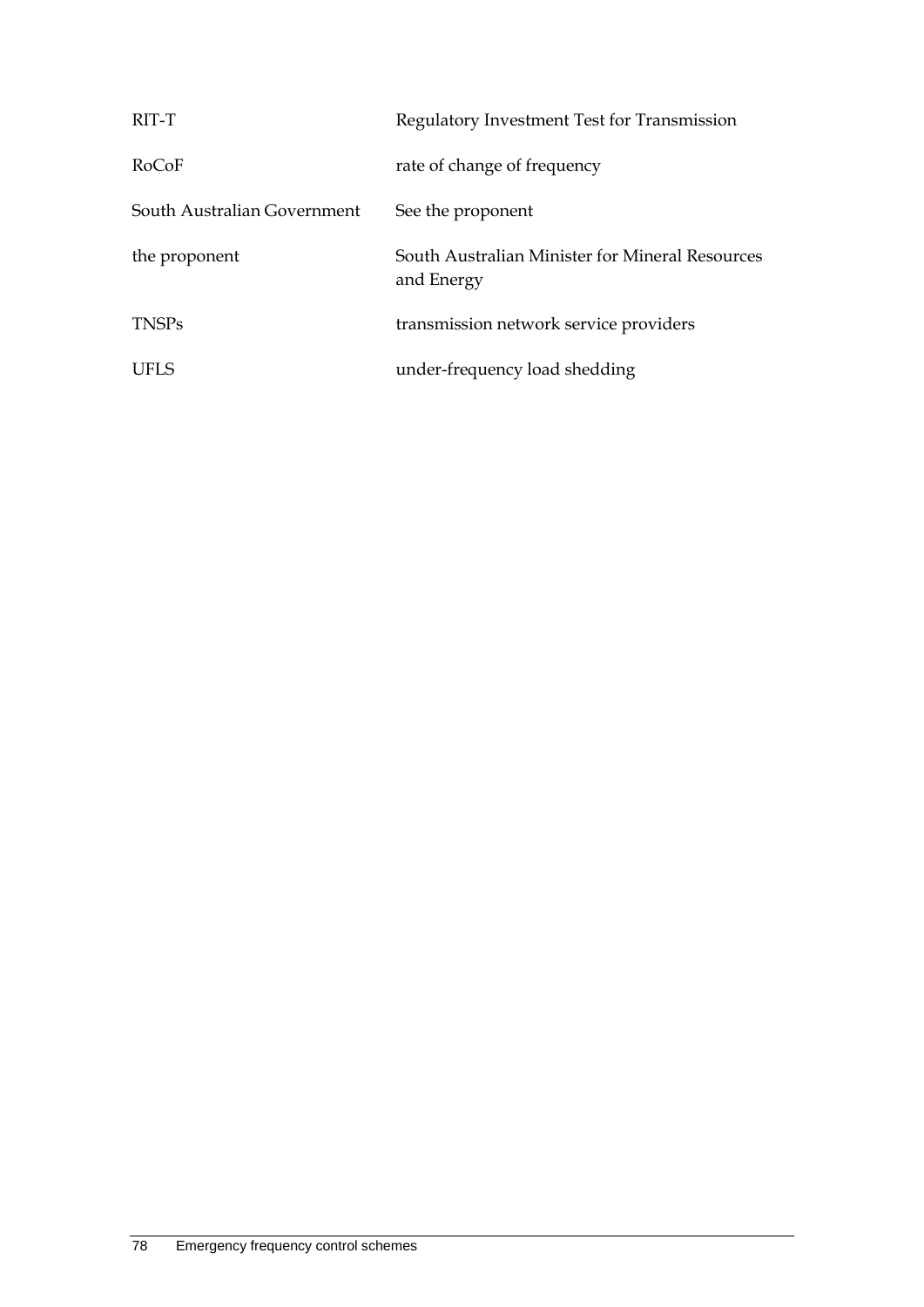# <span id="page-88-0"></span>**A Summary of other issues raised in submissions**

This appendix sets out the issues raised in the second round of consultation on this rule change request and the AEMC's response to each issue. Where relevant, stakeholder comments have been addressed throughout the final rule determination. The table below summarises issues raised by stakeholders that were not explicitly addressed in the consultation paper and draft determination, with the Commission's response to these comments.[162](#page-88-0)

| <b>Stakeholder</b>                                      | <b>Issue</b>                                                                                                                                                                                                                                                                                                                                                                                                                                                                        | <b>AEMC response</b>                                                                                                                                                                                                                                                                                                                                                                                                                                                                         |
|---------------------------------------------------------|-------------------------------------------------------------------------------------------------------------------------------------------------------------------------------------------------------------------------------------------------------------------------------------------------------------------------------------------------------------------------------------------------------------------------------------------------------------------------------------|----------------------------------------------------------------------------------------------------------------------------------------------------------------------------------------------------------------------------------------------------------------------------------------------------------------------------------------------------------------------------------------------------------------------------------------------------------------------------------------------|
| AEC (submission to draft<br>determination, p. 1)        | The Reliability Panel should be conferred the right to<br>request AEMO to review any EFCS if requested to do so.                                                                                                                                                                                                                                                                                                                                                                    | The final rule includes a periodic review of risks associated<br>with non-credible contingency events. This review includes<br>an assessment of the appropriateness of existing EFCS.<br>AEMO is required to consult on the draft report which sets<br>out the outcomes of the review through publication of a<br>draft report. The Reliability Panel has the opportunity to<br>comment on the draft report, if appropriate. This matter is<br>discussed in chapter 4 of this determination. |
| ElectraNet (submission to draft<br>determination, p. 5) | The final rule should clarify the arrangements for recovery<br>of costs associated with implementing, maintaining and<br>operating an emergency frequency control scheme.                                                                                                                                                                                                                                                                                                           | The cost recovery arrangements for NSPs under the final<br>rule are described in section 6.2.3.                                                                                                                                                                                                                                                                                                                                                                                              |
| Engie (submission to draft<br>determination, pp. 2-3)   | Engie understands that a ministerial direction is currently in<br>place in South Australia that restricts AEMO from<br>purchasing contingency raise FCAS as preparation for a<br>credible contingency event. Engie points out that under the<br>proposed protected event framework, if AEMO is required<br>to purchase contingency FCAS to achieve the post<br>contingent operating state for a protected event in South<br>Australia, then the standard for a credible contingency | The FOS for South Australia following a separation event is<br>47-52 Hz, based on previous notification by the JSSC for<br>South Australia. The final rule includes an interim frequency<br>operating standard to apply to protected events which is<br>consistent with that which has been applied by the South<br>Australian direction. The FOS for a credible contingency<br>event will therefore be no less stringent than that to be                                                    |

162 AEMC, Draft Rule Determination, 22 December 2016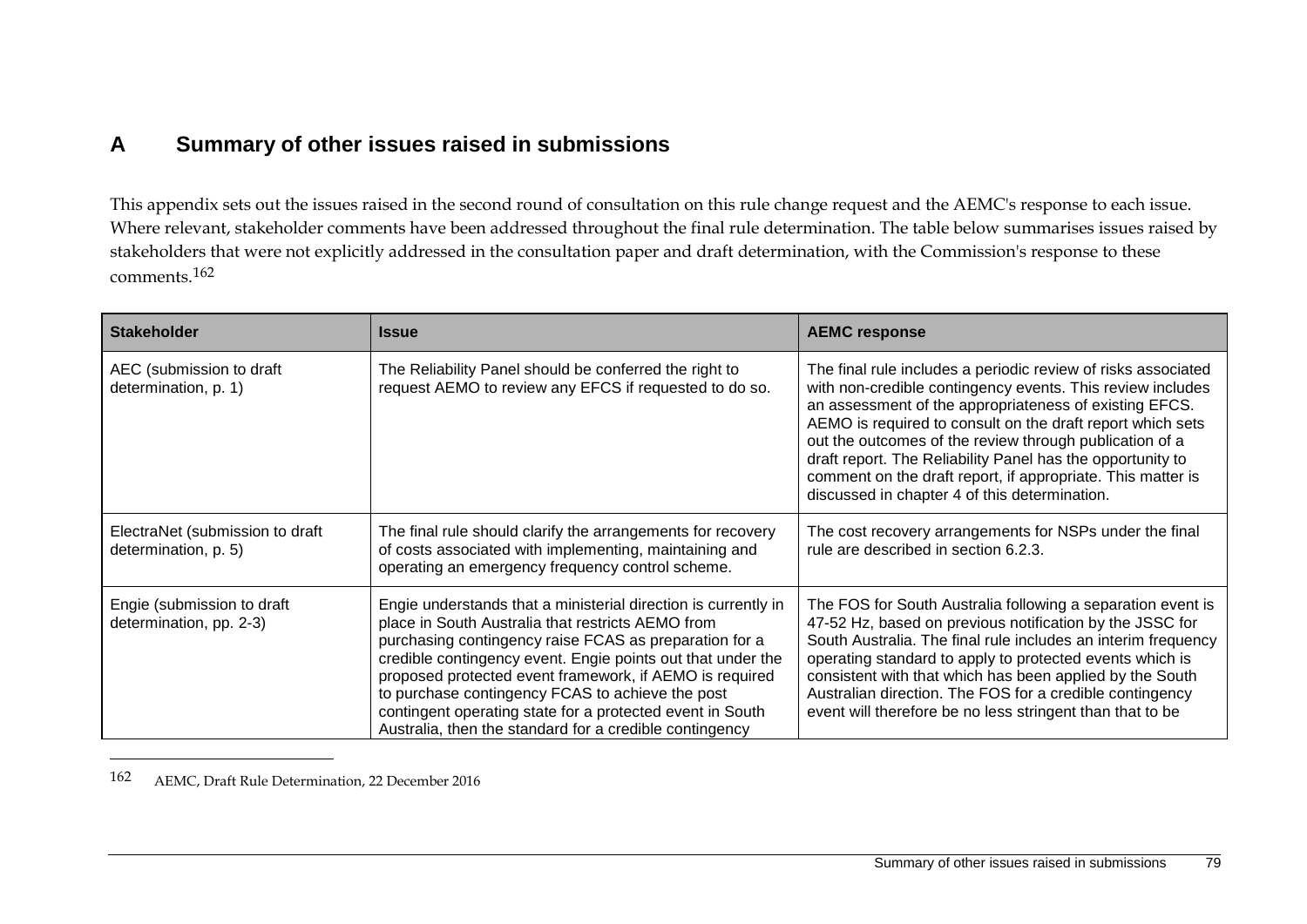| <b>Stakeholder</b>                                             | <b>Issue</b>                                                                                                                                                                                                                       | <b>AEMC response</b>                                                                                                                                                                                                                                                                                                                                                                                                                                              |
|----------------------------------------------------------------|------------------------------------------------------------------------------------------------------------------------------------------------------------------------------------------------------------------------------------|-------------------------------------------------------------------------------------------------------------------------------------------------------------------------------------------------------------------------------------------------------------------------------------------------------------------------------------------------------------------------------------------------------------------------------------------------------------------|
|                                                                | event may be less stringent than that for a protected event.                                                                                                                                                                       | applied to a protected event.                                                                                                                                                                                                                                                                                                                                                                                                                                     |
| ENA (submission to draft<br>determination, p.2)                | When developing an EFCS proposal, AEMO should<br>consider alternatives for mitigating the consequences,<br>including network augmentation, use of system constraints<br>and FCAS, or use of proposed inertia and FFR markets.      | Under the final rule, the EFCS proposal will be an output<br>from the power system frequency risk review, which will be<br>a collaborative process between AEMO and NSPs. This<br>review will be required to consider network augmentation<br>and non-network solutions along with the declaration of<br>protected events and new or modified EFCS. This matter is<br>discussed further in chapter 4.                                                             |
| ENA (submission to draft<br>determination, p. 2)               | The EFCS design specification should be developed at the<br>initial stage of the process to better inform NSP cost<br>estimates that are in turn an input to the Reliability Panel<br>assessment.                                  | AEMO and NSPs will collaborate in undertaking the power<br>system frequency risk review which will include<br>consideration of potential EFCS capabilities along with the<br>associated specifications and costs. This matter is<br>discussed further in chapter 4.                                                                                                                                                                                               |
| ENA (submission to draft<br>determination, p. 3)               | The final determination should allow for AEMO to<br>implement a temporary arrangement where the likelihood<br>and consequence of a protected event is significant.                                                                 | Under the final rule, the Reliability Panel will assess and<br>declare a protected event along with the associated timing<br>for the activation of this declaration. Where it becomes<br>apparent that the benefits of managing the event no longer<br>outweigh the costs of doing so, the final rule provides for<br>AEMO to submit to the Reliability Panel a request for<br>revocation of a protected event. This matter is discussed<br>further in chapter 6. |
| ENA (submission to draft<br>determination, p. 4)               | The ENA submits that monitoring and reporting of EFCS<br>implementation compliance can be adequately captured<br>through existing, well established and effective compliance<br>regimes managed by the AER.                        | The reporting obligations under the final rule are discussed<br>in section 5.2.4 of this determination.                                                                                                                                                                                                                                                                                                                                                           |
| Energy Queensland (submission to<br>draft determination, p. 1) | As distributed energy resource (DER) penetration<br>increases, imperative that a future distribution system<br>operator (DSO) and AEMO work in collaboration to manage<br>EFCS capability alongside aggregated DER. The final rule | The periodic risk review in the final rule creates an iterative<br>process that can react to future power system<br>developments. The roles and responsibilities of relevant<br>parties in relation to new or existing EFCS are discussed in                                                                                                                                                                                                                      |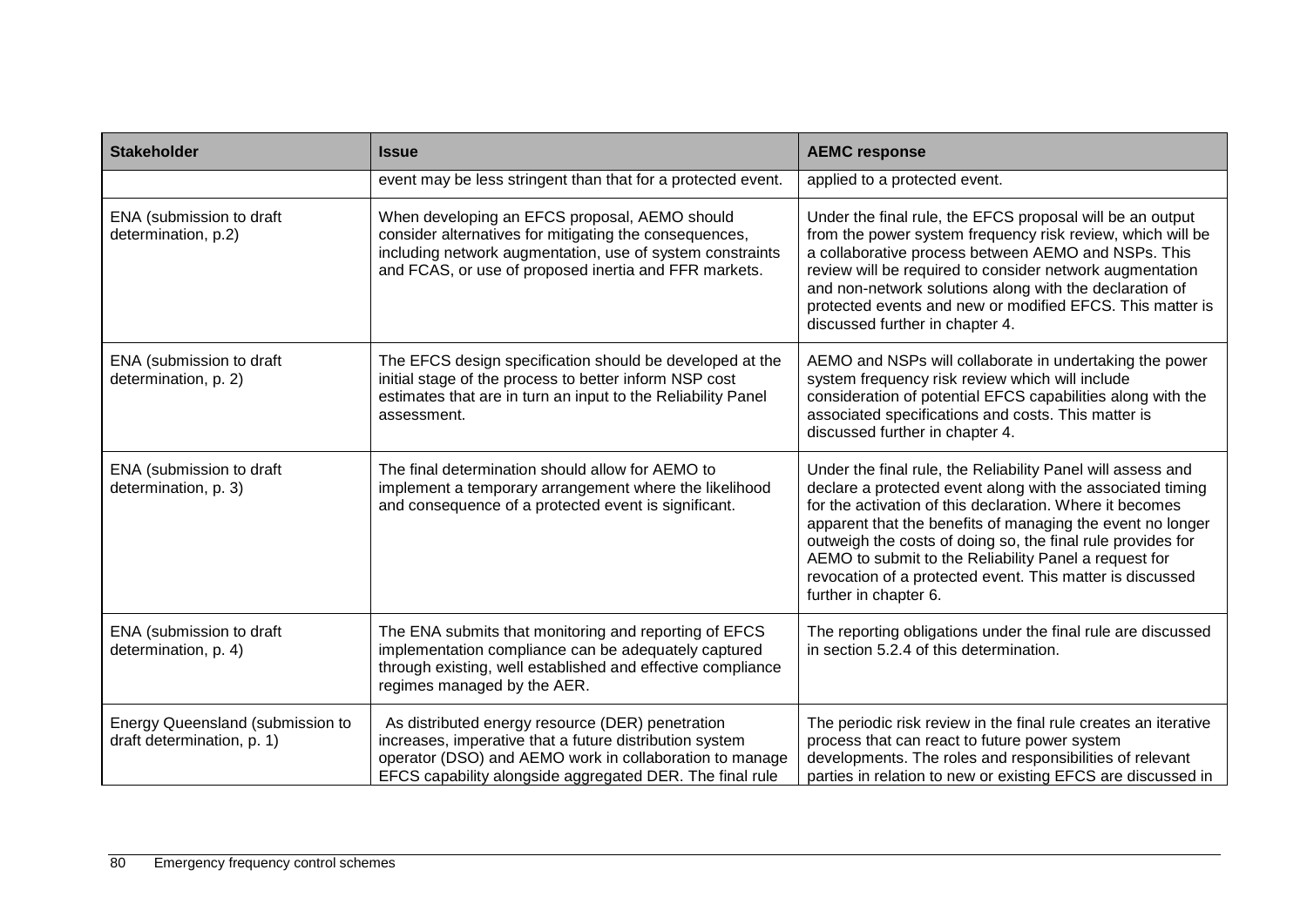| <b>Stakeholder</b>                                                          | <b>Issue</b>                                                                                                                                                                                                                                                                                                                                                                                                                                                    | <b>AEMC response</b>                                                                                                                                                                                                                                                                                                                                 |
|-----------------------------------------------------------------------------|-----------------------------------------------------------------------------------------------------------------------------------------------------------------------------------------------------------------------------------------------------------------------------------------------------------------------------------------------------------------------------------------------------------------------------------------------------------------|------------------------------------------------------------------------------------------------------------------------------------------------------------------------------------------------------------------------------------------------------------------------------------------------------------------------------------------------------|
|                                                                             | must clearly delineate responsibilities of all parties in<br>relation to these future developments.                                                                                                                                                                                                                                                                                                                                                             | chapter 5.                                                                                                                                                                                                                                                                                                                                           |
| Energy Queensland (submission to<br>draft determination, p. 2)              | In the event that a future EFCS system utilises the<br>capability of digital meters and DER, the EFCS framework<br>will need to consider whether, under the emergency<br>circumstances proposed, access to such load is a<br>mandatory function or one that must be purchased.                                                                                                                                                                                  | Noted.                                                                                                                                                                                                                                                                                                                                               |
| South Australian Government<br>(submission to draft determination,<br>p. 4) | The draft rule does not address the issue of the role of<br>market customers in providing load that is able to be<br>automatically interrupted. Clause 4.3.5 should be clarified<br>and amended if necessary to reflect the adopted practice<br>for emergency UFLS.                                                                                                                                                                                             | The Commission has considered this issue. Based on<br>existing definitions in the NER, Market Customers include<br>local retailers under clause 2.3.4. Clause 4.3.5 would<br>therefore appear to be consistent with current practice<br>whereby 60 percent of expected demand is made available<br>as interruptible load in accordance with S5.1.10. |
| RES (submission to consultation<br>paper, p. 2)                             | Wind power, solar PV and battery energy storage can all<br>provide responses to over frequency events more quickly<br>than conventional generators and should be considered as<br>part of ways to improve the effectiveness of an OFGS.                                                                                                                                                                                                                         | The draft rule would have provided AEMO with the ability to<br>consider all available technologies when developing an<br>EFCS proposal and when developing the detailed EFCS<br>functional design. This could have included emergency<br>frequency control provided by wind power, solar PV and<br>battery storage.                                  |
| ENA (submission to the consultation<br>paper, p. 2)                         | The ENA stated that the Emergency frequency control<br>scheme rule changes should include consideration of:<br>whether the schemes should also focus on a hybrid load<br>perspective that includes solar PV and batteries, rather<br>than conventional generation;<br>that current arrangements could be enhanced to cater<br>$\bullet$<br>for two-way interconnector flows with the potential for<br>significant flow changes over relatively short intervals; | The draft rule would have provided AEMO with the ability to<br>consider all available technologies when developing an<br>EFCS proposal and when developing the detailed EFCS<br>functional design. This may have included the solutions<br>described by ENA.                                                                                         |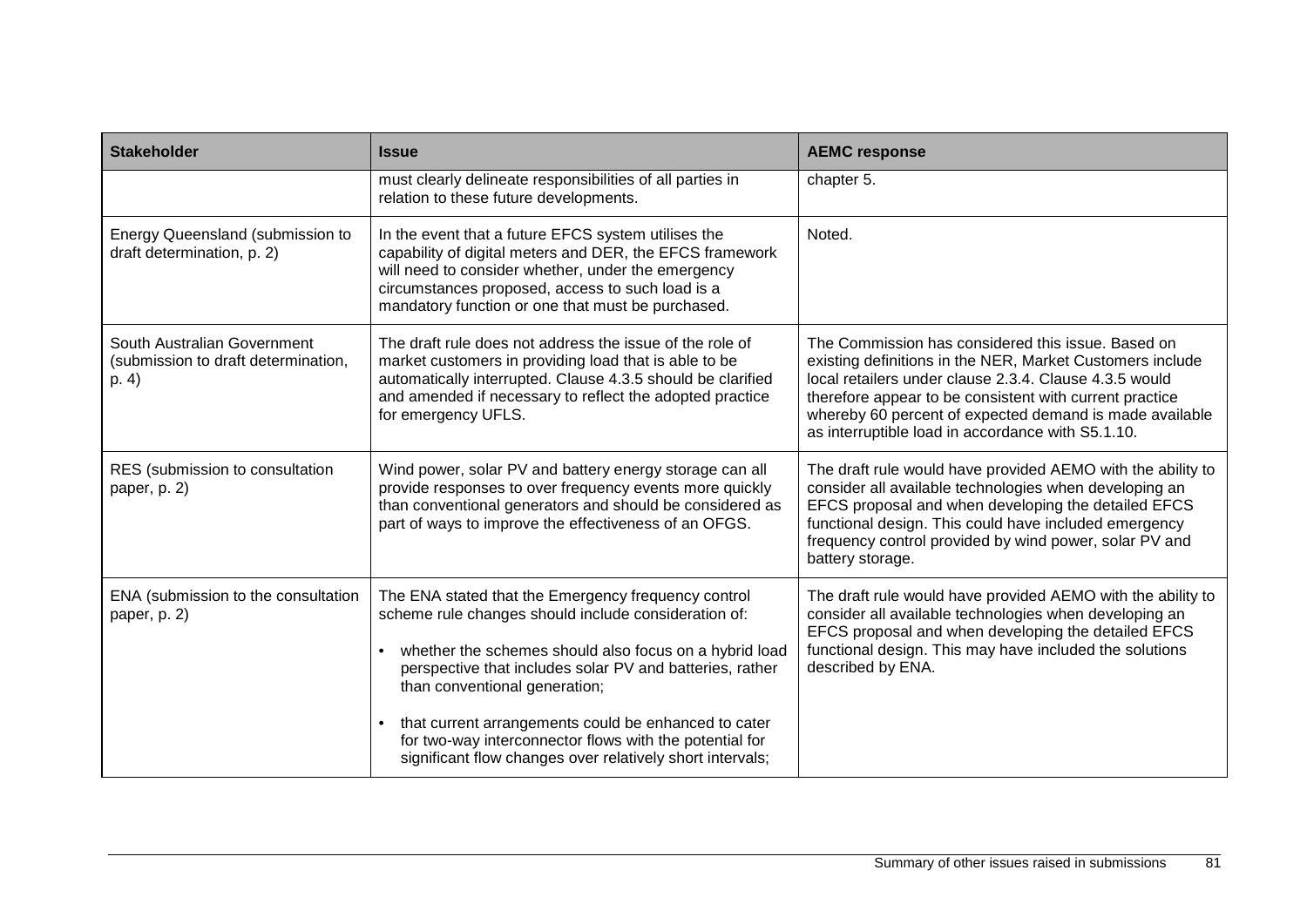| <b>Stakeholder</b>                                                             | <b>Issue</b>                                                                                                                                                                                                                                                                                                                                                                                                                                                                | <b>AEMC response</b>                                                                                                                                                                                                                                                                                                                                                                                                                                                                                                                                                                                                                                         |
|--------------------------------------------------------------------------------|-----------------------------------------------------------------------------------------------------------------------------------------------------------------------------------------------------------------------------------------------------------------------------------------------------------------------------------------------------------------------------------------------------------------------------------------------------------------------------|--------------------------------------------------------------------------------------------------------------------------------------------------------------------------------------------------------------------------------------------------------------------------------------------------------------------------------------------------------------------------------------------------------------------------------------------------------------------------------------------------------------------------------------------------------------------------------------------------------------------------------------------------------------|
|                                                                                | prioritising a coordinated control approach for DER; and<br>$\bullet$<br>whether technology neutral rules adequately address<br>$\bullet$<br>the requirements of DER or storage options                                                                                                                                                                                                                                                                                     |                                                                                                                                                                                                                                                                                                                                                                                                                                                                                                                                                                                                                                                              |
| ENA (submission to the consultation<br>paper, p. 4)                            | Oversight of UFLS schemes should not be the sole<br>responsibility of one party. One example would be the<br>Victorian Electricity Emergency Committee - Technical<br>Working Group.                                                                                                                                                                                                                                                                                        | Under the draft rule, the Reliability Panel would have been<br>responsible for developing the EFCS standard. The<br>Reliability Panel consists of members from industry and<br>consumer groups. It would have provided effective<br>oversight for the development of these schemes.<br>Jurisdictions would continue to be responsible for<br>determining the order of load shedding.                                                                                                                                                                                                                                                                         |
| ENA (submission to the consultation<br>paper, p, 6)                            | S5.1.8 could be amended to provide TNSPs with explicit<br>responsibility for managing change in frequency, including<br>fast frequency response, for a defined set of non-credible<br>contingency events. The economic efficiency by which<br>TNSPs achieve such obligations for system strength<br>outcomes would require regulatory oversight.                                                                                                                            | S5.1.8 deals with stability issues rather than frequency<br>issues. The Commission considered that AEMO would be<br>better placed than TNSPs to develop an EFCS that is<br>coordinated and consistent across the NEM.                                                                                                                                                                                                                                                                                                                                                                                                                                        |
| South Australian Government<br>(submission to the consultation<br>paper, p. 6) | There is no predictable indication that there is an increasing<br>risk of failure of a dual redundant connection between<br>regions under normal operating conditions. Therefore the<br>applicability of re-classification (under 4.2.3A NER) should<br>be expanded to include the context of non-credible events<br>causing a major disturbance that would result in cascading<br>failure if not accounted for in the design of the emergency<br>frequency control scheme. | AEMO is currently able to reclassify events from credible to<br>non-credible, where it considers that the event has become<br>reasonably possible in the surrounding circumstances due<br>to the presence of abnormal conditions.<br>The draft rule would have introduced a new category of<br>contingency event - the protected event - which would have<br>allowed AEMO to identify specific events as protected<br>events and requested that the Reliability Panel develop a<br>post-contingent operating state for those events. This would<br>have allowed AEMO to use both ex-ante and ex-post<br>solutions to limit the consequences of those events. |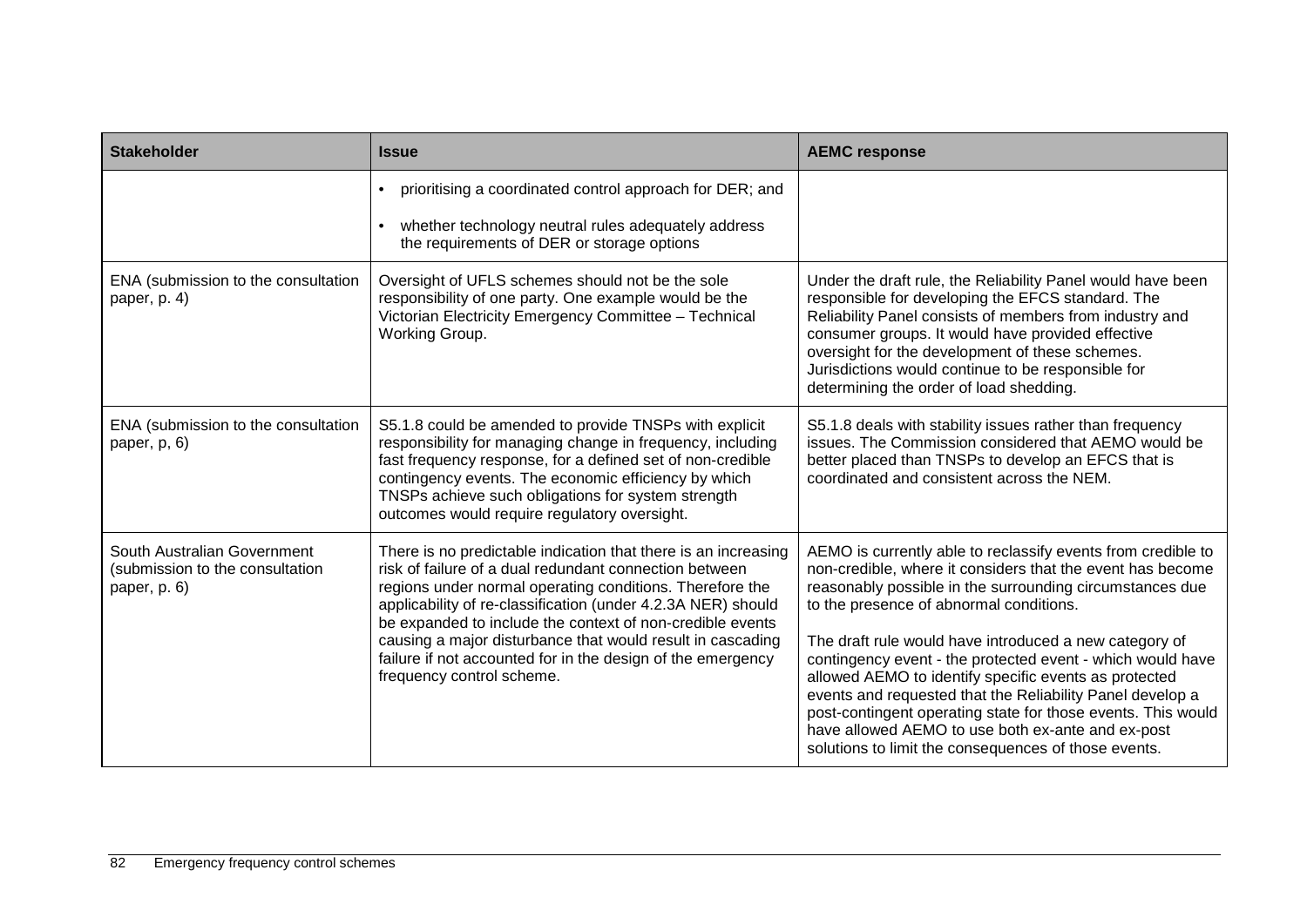| <b>Stakeholder</b>                                                             | Issue                                                                                                                                                                                                                                                                                                                                        | <b>AEMC response</b>                                                                                                                                                                                                                                                                                                                          |
|--------------------------------------------------------------------------------|----------------------------------------------------------------------------------------------------------------------------------------------------------------------------------------------------------------------------------------------------------------------------------------------------------------------------------------------|-----------------------------------------------------------------------------------------------------------------------------------------------------------------------------------------------------------------------------------------------------------------------------------------------------------------------------------------------|
| South Australian Government<br>(submission to the consultation<br>paper, p. 7) | AEMO and the JSSC, in consultation, should have the<br>ability to direct NSPs to invest in new technologies, in cases<br>where the NSPs have not done so. This will allow AEMO to<br>rely on both the load nominated for shedding and the<br>suitability of mechanisms to shed the load when designing<br>an emergency load shedding scheme. | The Commission considered that new technologies should<br>be able to deliver emergency frequency control where this<br>technology represents the most efficient solution. The draft<br>rule would have allocated responsibility for scheme<br>approval, design and implementation between the<br>Reliability Panel, AEMO and NSP accordingly. |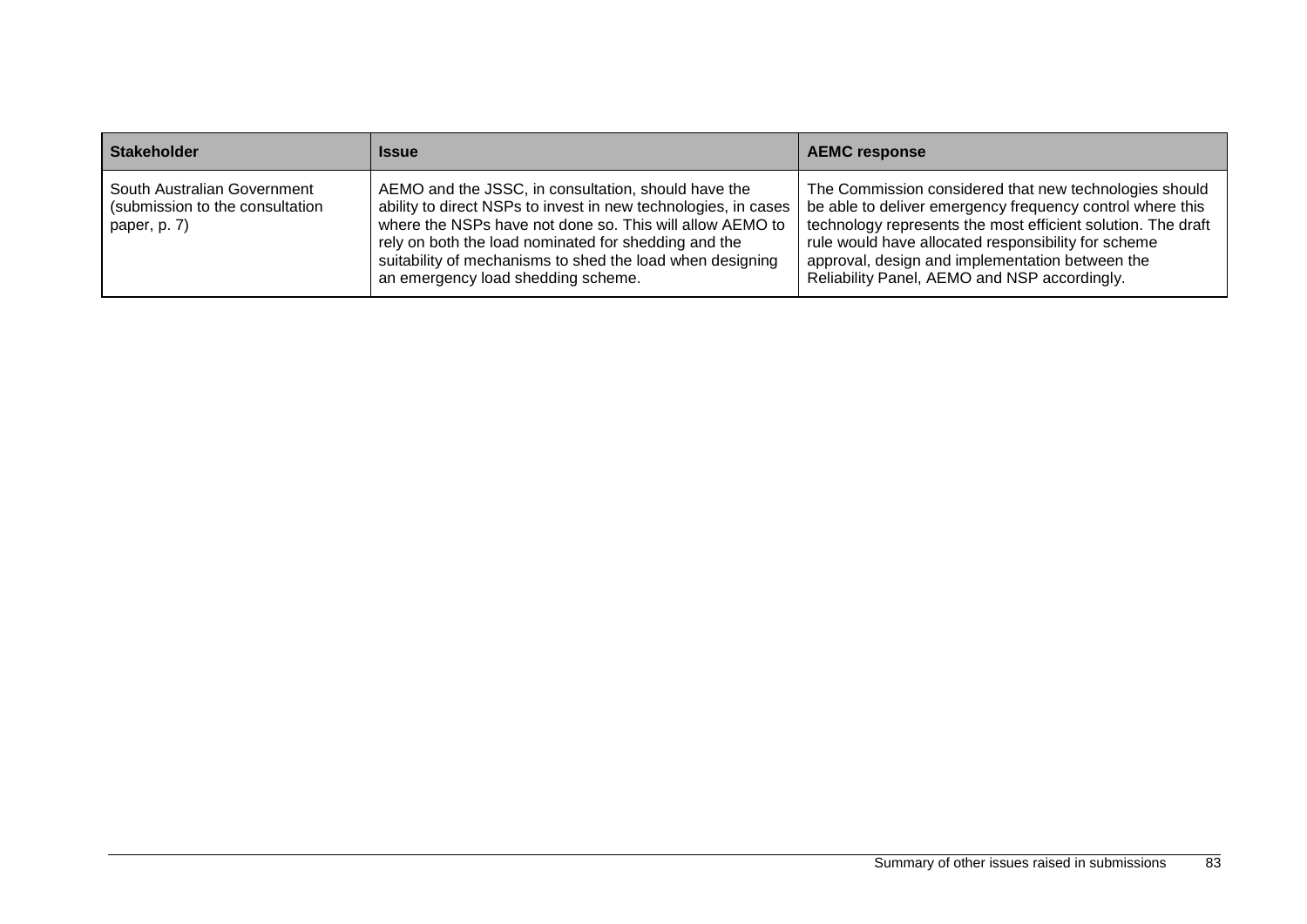# **B Legal requirements under the NEL**

This appendix sets out the relevant legal requirements under the NEL for the AEMC to make this final rule determination.

# **B.1 Final rule determination**

In accordance with ss. 102 and 103 of the NEL the Commission has made this final rule determination and related final rule in relation to the rule proposed by the South Australian Minister for Mineral Resources and Energy.

The Commission's reasons for making this final rule determination are set out in section 2.4, and in detail in chapters 4-7 of the final determination.

A copy of the more preferable final rule is attached to and published with this final rule determination. Its key features are described in section 2.3, and in detail in chapters 4-7 of the final determination.

# **B.2 Power to make the rule**

The Commission is satisfied that the more preferable final rule falls within the subject matter about which the Commission may make rules. The more preferable final rule falls within s. 34 of the NEL as it relates to:

- the operation of the national electricity system for the purposes of the safety, security and reliability of that system, and
- the activities of persons (including registered participants) participating in the national electricity market or involved in the operation of the national electricity system.

Further, the more preferable final rule falls within the matters set out in schedule 1 to the NEL as it relates to:

- the operation of generating systems, transmission systems, distribution systems or other facilities
- the augmentation of transmission systems and distribution systems, and
- the application of a rule applicable to network service providers, to regulated transmission system operators, or to AEMO in its capacity as a provider of transmission services.

### **B.3 Commission's considerations**

In assessing the rule change request, the Commission considered: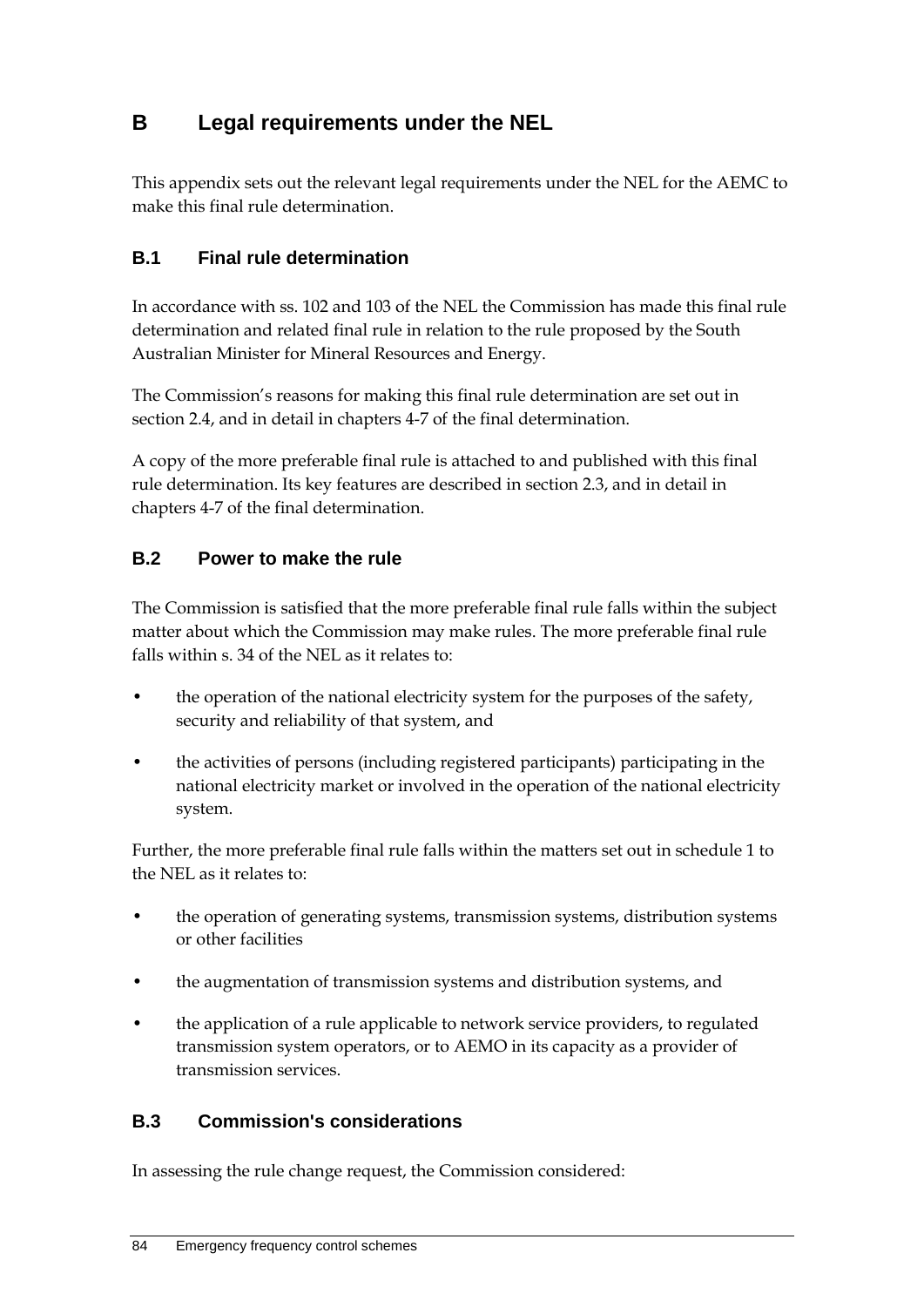- its powers under the NEL to make the rule
- the rule change request
- submissions received during first and second rounds of consultation
- the Commission's analysis as to the ways in which the proposed rule will or is likely to, contribute to the NEO, and
- the ongoing package of work being undertaken by the Commission in conjunction with AEMO related to system security.

There is no relevant MCE statement of policy principles for this rule change request.<sup>[163](#page-94-0)</sup>

The Commission may only make a rule that has effect with respect to an adoptive jurisdiction if satisfied that the proposed rule is compatible with the proper performance of AEMO's declared network functions.[164](#page-94-1) The more preferable final rule is compatible with AEMO's declared network functions as it leaves those functions unchanged.

# **B.4 Application in the Northern Territory**

The National Electricity (Northern Territory) (National Uniform Legislation) Act 2015 allows for an expanded definition of the national electricity system in the context of the application of the NEO to rules made in respect of the Northern Territory, as well as providing the Commission with the ability to make a differential rule that varies in its terms between the national electricity system and the Northern Territory's local electricity system.

The Commission has considered whether a differential rule is required for the Northern Territory electricity service providers and concluded that it is not required in this instance. This is because the provisions of the final rule either do not currently apply in the Northern Territory or (in relation to the Chapter 10 definitions) have no practical effect because they relate to other provisions that do not apply

# **B.5 Civil penalties**

The more preferable final rule introduces new clauses 4.3.4(b1) and 4.3.4(b2) of the NER. The Commission will be recommending to the COAG Energy Council that these clauses be classified as civil penalty provisions under Schedule 1 of the National Electricity (South Australia) Regulations.

<span id="page-94-0"></span><sup>163</sup> Under s. 33 of the NEL the AEMC must have regard to any relevant MCE statement of policy principles in making a rule. The MCE is referenced in the AEMC's governing legislation and is a legally enduring body comprising the Federal, State and Territory Ministers responsible for Energy. On 1 July 2011 the MCE was amalgamated with the Ministerial Council on Mineral and Petroleum Resources. The amalgamated council is now called the COAG Energy Council.

<span id="page-94-1"></span><sup>164</sup> Section 91(8) of the NEL.